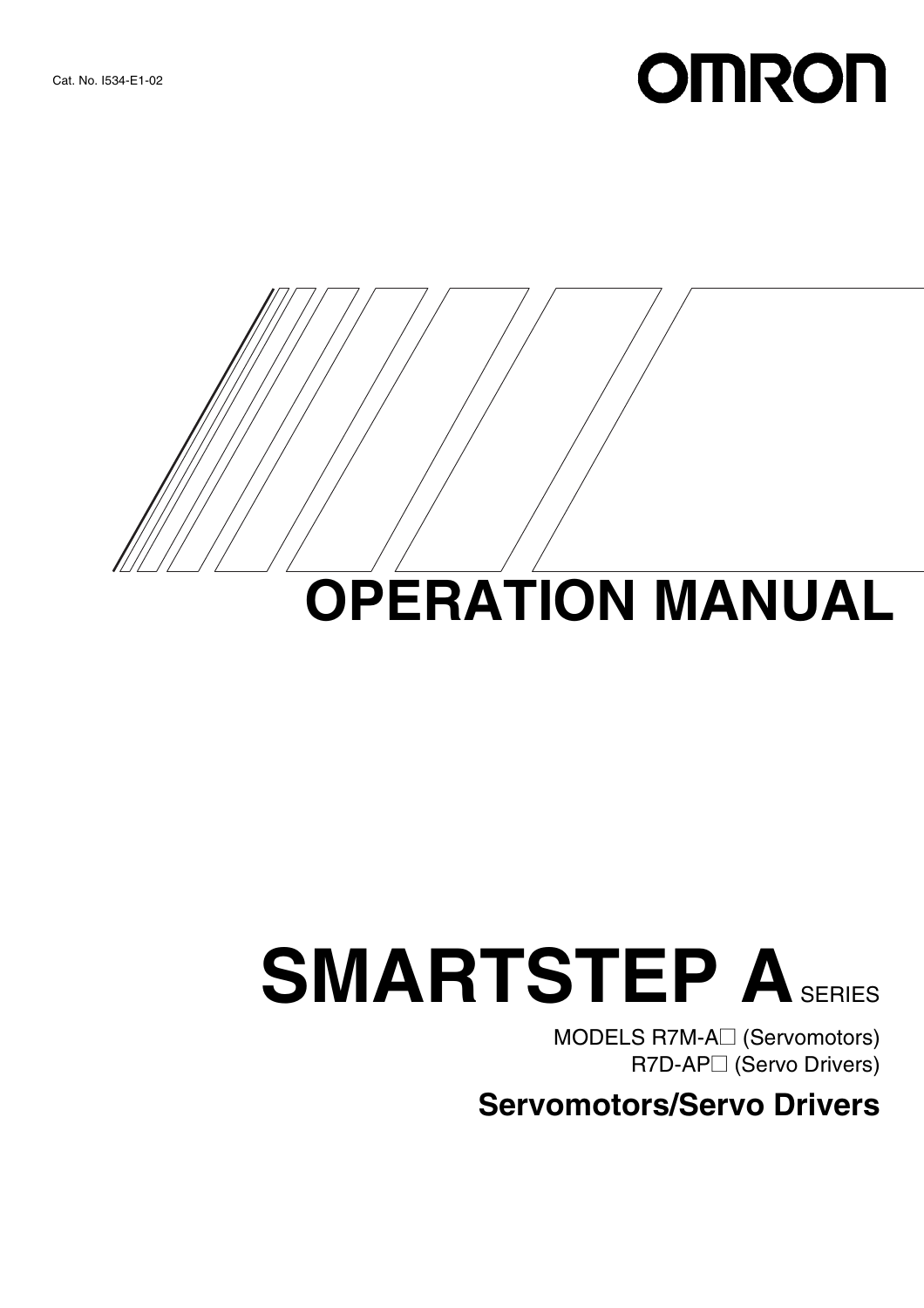Thank you for choosing this SMARTSTEP A-series product. Proper use and handling of the product will ensure proper product performance, will length product life, and may prevent possible accidents.

Please read this manual thoroughly and handle and operate the product with care. Please keep this manual handy for reference after reading it.

- 1.To ensure safe and proper use of the OMRON Inverters, please read this OPERATION MANUAL (Cat. No. I534- E1) to gain sufficient knowledge of the devices, safety information, and precautions before actual use.
- 2.The products are illustrated without covers and shieldings for closer look in this OPERATION MANUAL. For actual use of the products, make sure to use the covers and shieldings as specified.
- 3.This OPERATION MANUAL and other related user's manuals are to be delivered to the actual end users of the products.
- 4.Please keep this manual close at hand for future reference.

5.If the product has been left unused for a long time, please inquire at our sales representative.

#### **NOTICE**

- 1.This manual describes operation procedures of the SMARTSTEP A-series Parameter Unit (R7A-PR02A). For information about installation, wiring, switch setting, and troubleshooting of the SMARTSTEP A Series, refer to the *SMARTSTEP A Series User's Manual (I533)*.
- 2.Be sure that this manual accompanies the product to its final user.
- 3.Although care has been given in documenting the product, please contact your OMRON representative if you have any suggestions on improving this manual.
- 4.Assume that anything not specifically described in this manual is not possible.
- 5.Do not allow the Servomotor or Servo Driver to be wired, set, or operated (from a Parameter Unit) by anyone that is not a profession electrical engineer or the equivalent.
- 6.We recommend that you add the following precautions to any instruction manuals you prepare for the system into which the product is being installed.
	- Precautions on the dangers of high-voltage equipment.
	- Precautions on touching the terminals of the product even after power has been turned OFF. (These terminals are live even with the power turned OFF.)
- 7.Specifications and functions may be changed without notice in order to improve product performance.
- 8.Positive and negative rotation of AC Servomotors described in this manual are defined as looking at the end of the output shaft of the motor as follows: Counterclockwise rotation is positive and clockwise rotation is negative.
- 9.Do not perform withstand-voltage or other megameter tests on the product. Doing so may damage internal components.
- 10. Servomotors and Servo Drivers have a finite service life. Be sure to keep replacement products on hand and to consider the operating environment and other conditions affecting the service life.
- 11. Do not set values for any parameters not described in this manual. Operating errors may result. Consult your OMRON representative if you have questions.
- 12. Before using the product under conditions which are not described in the manual or applying the product to nuclear control systems, railroad systems, aviation systems, vehicles, combustion systems, medical equipment, amusement machines, safety equipment, and other systems, machines, and equipment that may have a serious influence on lives and property if used improperly, consult your OMRON representative.

#### **Items to Check Before Unpacking**

- 1.Check the following items before removing the product from the package:
	- Has the correct product been delivered (i.e., the correct model number and specifications)?
	- Has the product been damaged in shipping?
- 2.Check that the following accessories have been delivered.
	- Safety Precautions
		- No connectors or mounting screws are provided. Obtain these separately.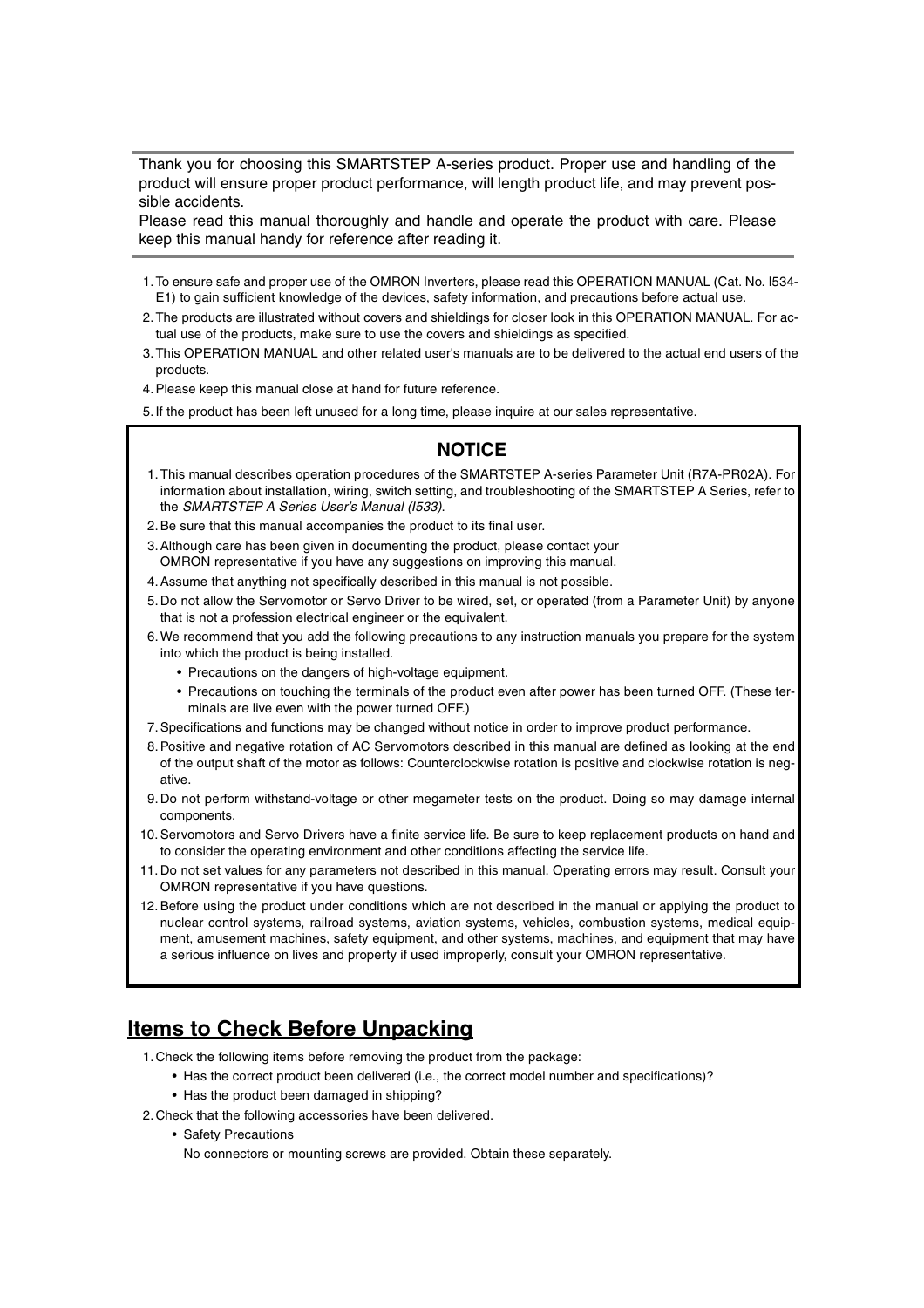# **OMRON**



# **SMARTSTEP ASERIES**

MODELS R7M-A<sup>2</sup> (Servomotors) **R7D-AP**□ (Servo Drivers)

**Servomotors/Servo Drivers**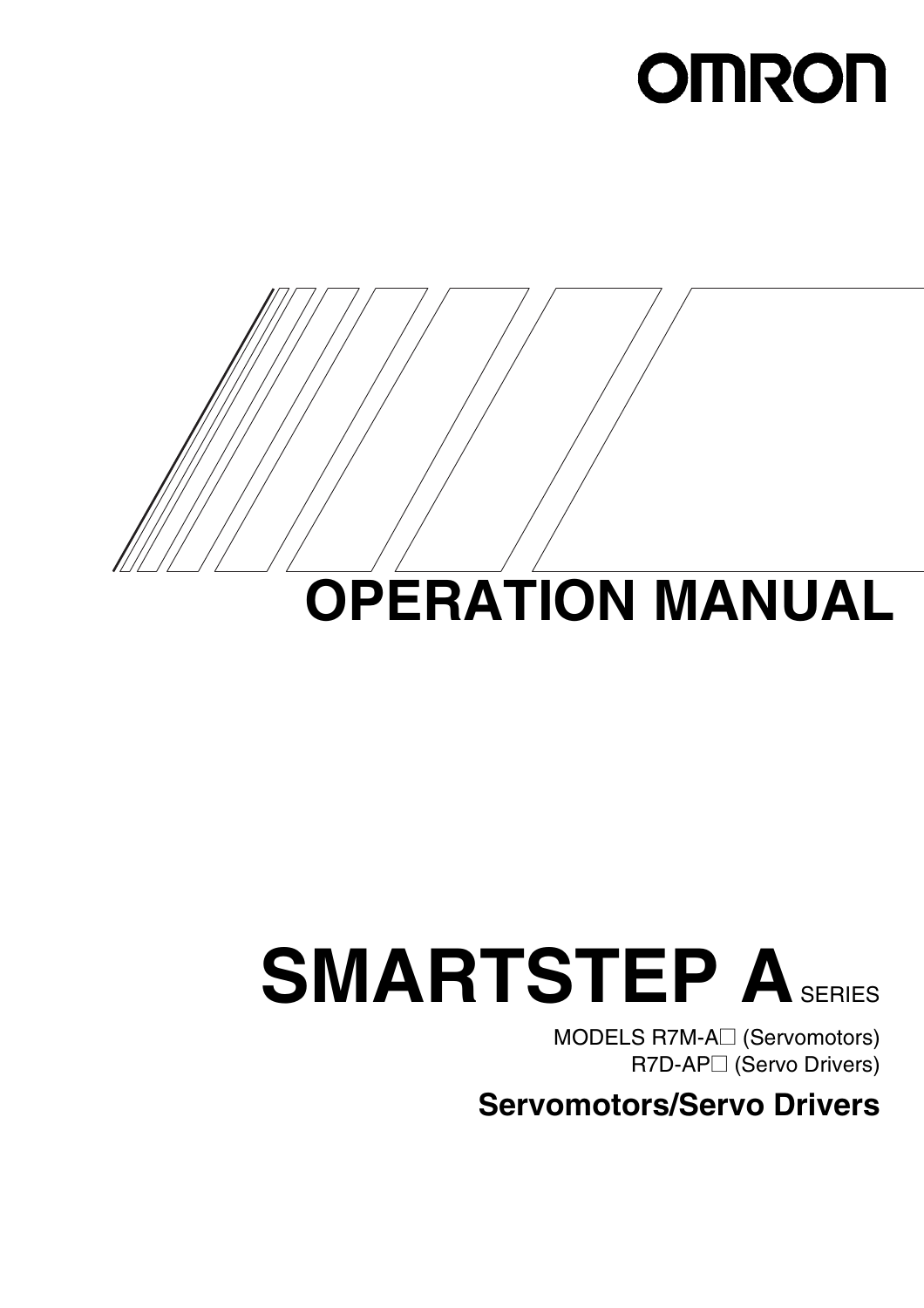# *Notice:*

OMRON products are manufactured for use according to proper procedures by a qualified operator and only for the purposes described in this manual.

The following conventions are used to indicate and classify precautions in this manual. Always heed the information provided with them. Failure to heed precautions can result in injury to people or damage to property.

 $\sqrt{N}$  DANGER Indicates an imminently hazardous situation which, if not avoided, will result in death or serious injury. Additionally, there may be severe property damage.

- $\triangle$  WARNING Indicates a potentially hazardous situation which, if not avoided, could result in death or serious injury. Additionally, there may be severe property damage.
- $\bigwedge$  Caution Indicates a potentially hazardous situation which, if not avoided, may result in minor or moderate injury, or property damage.

# *OMRON Product References*

All OMRON products are capitalized in this manual. The word "Unit" is also capitalized when it refers to an OMRON product, regardless of whether or not it appears in the proper name of the product.

The abbreviation "Ch," which appears in some displays and on some OMRON products, often means "word" and is abbreviated "Wd" in documentation in this sense.

The abbreviation "PC" means Programmable Controller and is not used as an abbreviation for anything else.

# *Visual Aids*

The following headings appear in the left column of the manual to help you locate different types of information.

**Note** Indicates information of particular interest for efficient and convenient operation of the product.

#### **OMRON, 2001**

All rights reserved. No part of this publication may be reproduced, stored in a retrieval system, or transmitted, in any form, or by any means, mechanical, electronic, photocopying, recording, or otherwise, without the prior written permission of OMRON.

No patent liability is assumed with respect to the use of the information contained herein. Moreover, because OMRON is constantly striving to improve its high-quality products, the information contained in this manual is subject to change without notice. Every precaution has been taken in the preparation of this manual. Nevertheless, OMRON assumes no responsibility for errors or omissions. Neither is any liability assumed for damages resulting from the use of the information contained in this publication.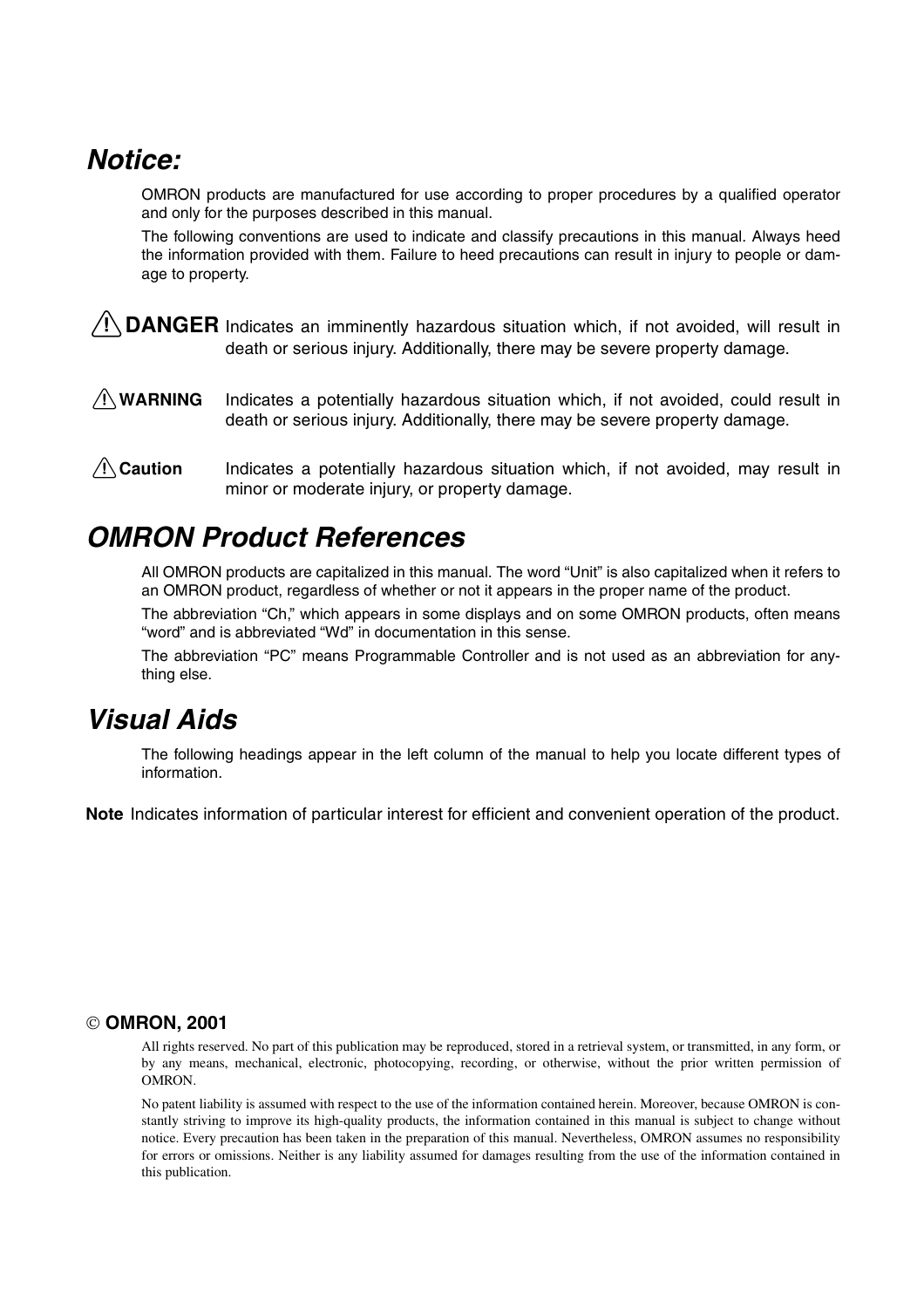# *General Warnings*

Observe the following warnings when using the SMARTSTEP Servomotor and Servo Driver and all connected or peripheral devices.

This manual may include illustrations of the product with protective covers removed in order to describe the components of the product in detail. Make sure that these protective covers are on the product before use.

Consult your OMRON representative when using the product after a long period of storage.

- $\bigwedge$  WARNING Always connect the frame ground terminals of the Servo Driver and the Servomotor to a class-3 ground (to 100  $\Omega$  or less). Not connecting to a class-3 ground may result in electric shock.
- $\bigwedge$  WARNING Do not touch the inside of the Servo Driver. Doing so may result in electric shock.
- $\bigwedge$  WARNING Do not remove the front cover, terminal covers, cables, or optional items while the power is being supplied. Doing so may result in electric shock.
- $\bigwedge$  WARNING Installation, operation, maintenance, or inspection must be performed by authorized personnel. Not doing so may result in electric shock or injury.
- $\bigwedge$  WARNING Wiring or inspection must not be performed for at least five minutes after turning OFF the power supply. Doing so may result in electric shock.
- $\bigwedge$  WARNING Do not damage, pull on, apply excessive stress to, or place heavy objects on the cables. Doing so may result in electric shock, product failure, or burning.
- $\sqrt{!}$  WARNING Do not touch the rotating parts of the Servomotor in operation. Doing so may result in injury.
- $\bigwedge$  **WARNING** Do not modify the product. Doing so may result in injury or damage to the product.
- $\bigwedge$  WARNING Provide a stopping mechanism on the machine to ensure safety. The holding brake is not designed as a stopping mechanism for safety purposes.
- $\bigwedge$  WARNING Provide an external emergency stopping mechanism that can stop operation and shutting off the power supply immediately. Not doing so may result in injury.
- $\bigwedge$  WARNING Do not come close to the machine immediately after resetting momentary power interruption to avoid an unexpected restart. (Take appropriate measures to secure safety against an unexpected restart.) Doing so may result in injury.
- $\bigwedge$  Caution Use the Servomotors and Servo Drivers in a specified combination. Using them incorrectly may result in fire or damage to the products.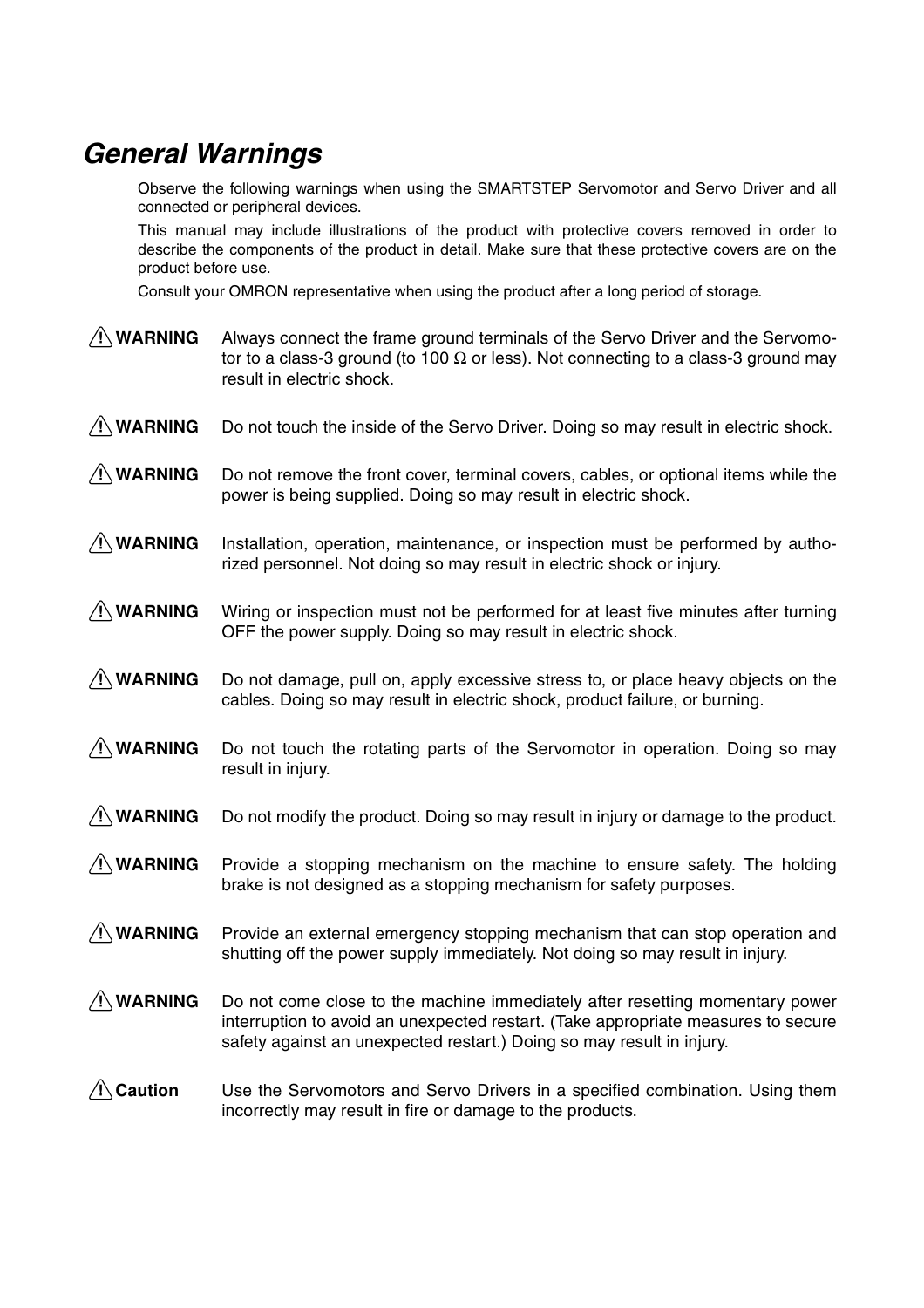#### $\bigwedge$  Caution Do not store or install the product in the following places. Doing so may result in fire, electric shock, or damage to the product.

- Locations subject to direct sunlight.
- Locations subject to temperatures or humidity outside the range specified in the specifications.
- Locations subject to condensation as the result of severe changes in temperature.
- Locations subject to corrosive or flammable gases.
- Locations subject to dust (especially iron dust) or salts.
- Locations subject to shock or vibration.
- Locations subject to exposure to water, oil, or chemicals.

#### $\bigwedge$  Caution Do not touch the Servo Driver radiator, Servo Driver regeneration resistor, or Servomotor while the power is being supplied or soon after the power is turned OFF. Doing so may result in a skin burn due to the hot surface.

#### *Storage and Transportation Precautions*

- $\bigwedge$  Caution Do not hold the product by the cables or motor shaft while transporting it. Doing so may result in injury or malfunction.
- $\triangle$  Caution Do not place any load exceeding the figure indicated on the product. Doing so may result in injury or malfunction.

## *Installation and Wiring Precautions*

 $\triangle$  Caution Do not step on or place a heavy object on the product. Doing so may result in injury.  $\bigwedge$  Caution Do not cover the inlet or outlet ports and prevent any foreign objects from entering the product. Doing so may result in fire.  $\bigwedge$  Caution Be sure to install the product in the correct direction. Not doing so may result in malfunction.  $\triangle$  Caution Provide the specified clearances between the Servo Driver and the control panel or with other devices. Not doing so may result in fire or malfunction.  $\bigwedge$  Caution Do not apply any strong impact. Doing so may result in malfunction.  $\bigwedge$  Caution Be sure to wire correctly and securely. Not doing so may result in motor runaway, injury, or malfunction.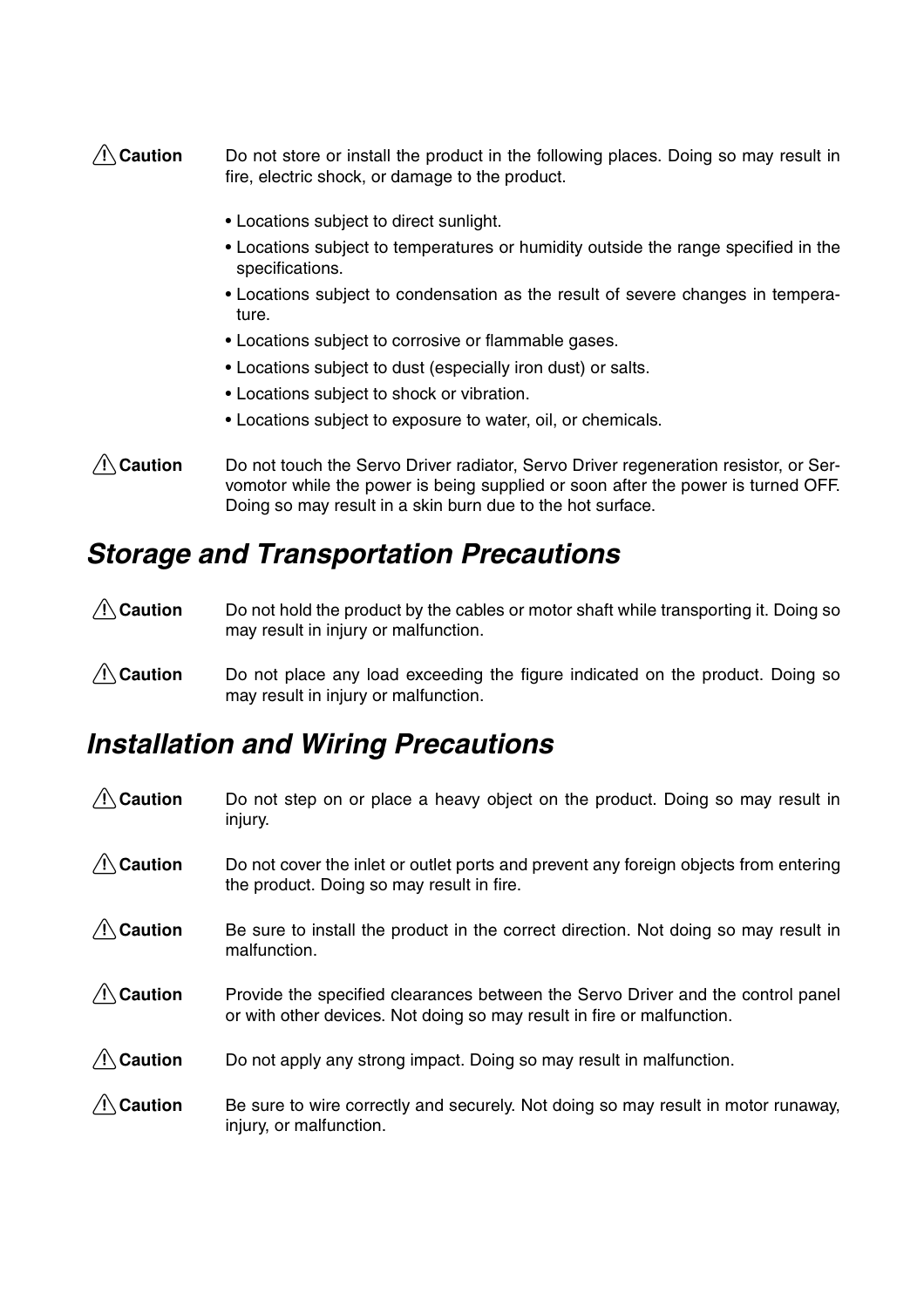| $\sqrt{N}$ Caution | Be sure that all the mounting screws, terminal screws, and cable connector<br>screws are tightened to the torque specified in the relevant manuals. Incorrect<br>tightening torque may result in malfunction.                                     |
|--------------------|---------------------------------------------------------------------------------------------------------------------------------------------------------------------------------------------------------------------------------------------------|
| $\sqrt{!}$ Caution | Use crimp terminals for wiring. Do not connect bare stranded wires directly to ter-<br>minals. Connection of bare stranded wires may result in burning.                                                                                           |
| $\sqrt{N}$ Caution | Always use the power supply voltage specified in the User's Manual. An incorrect<br>voltage may result in malfunction or burning.                                                                                                                 |
| $\sqrt{!}$ Caution | Take appropriate measures to ensure that the specified power with the rated volt-<br>age and frequency is supplied. Be particularly careful in places where the power<br>supply is unstable. An incorrect power supply may result in malfunction. |
| $\sqrt{N}$ Caution | Install external breakers and take other safety measures against short-circuiting in<br>external wiring. Insufficient safety measures against short-circuiting may result in<br>burning.                                                          |
| $\sqrt{N}$ Caution | Take appropriate and sufficient countermeasures when installing systems in the<br>following locations. Failure to do so may result in damage to the product.                                                                                      |
|                    | • Locations subject to static electricity or other forms of noise.<br>. Locations subject to strong electromagnetic fields and magnetic fields.                                                                                                   |

- Locations subject to possible exposure to radioactivity.
- Locations close to power supplies.

# *Operation and Adjustment Precautions*

| $\bigwedge$ Caution | Confirm that no adverse effects will occur in the system before performing the test<br>operation. Not doing so may result in equipment damage.          |
|---------------------|---------------------------------------------------------------------------------------------------------------------------------------------------------|
| Caution             | Check the newly set parameters and software switches for proper execution<br>before actually running them. Not doing so may result in equipment damage. |
| $\sqrt{N}$ Caution  | Do not make any extreme adjustments or setting changes. Doing so may result in<br>unstable operation and injury.                                        |
| <b>Caution</b>      | Separate the Servomotor from the machine, check for proper operation, and then<br>connect to the machine. Not doing so may cause injury.                |
| <b>Caution</b>      | When an alarm occurs, remove the cause, reset the alarm after confirming safety,<br>and then resume operation. Not doing so may result in injury.       |
| Caution             | Do not use the built-in brake of the Servomotor for ordinary braking. Doing so may<br>result in malfunction.                                            |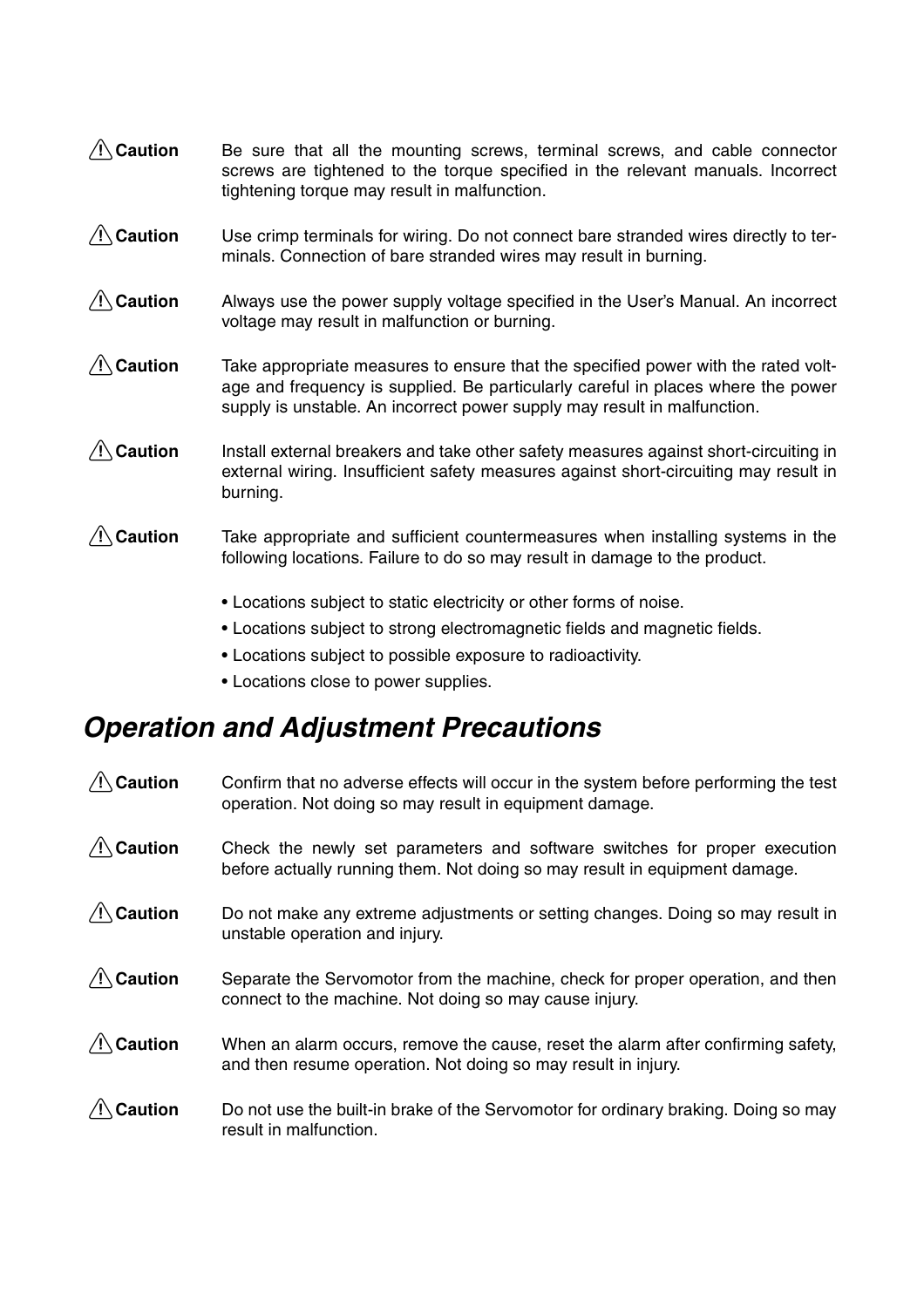# *Maintenance and Inspection Precautions*

- $\bigwedge$  WARNING Do not attempt to disassemble, repair, or modify any Units. Any attempt to do so may result in electric shock or injury.
- **A** Caution Resume operation only after transferring to the new Unit the contents of the data required for operation. Not doing so may result in an unexpected operation.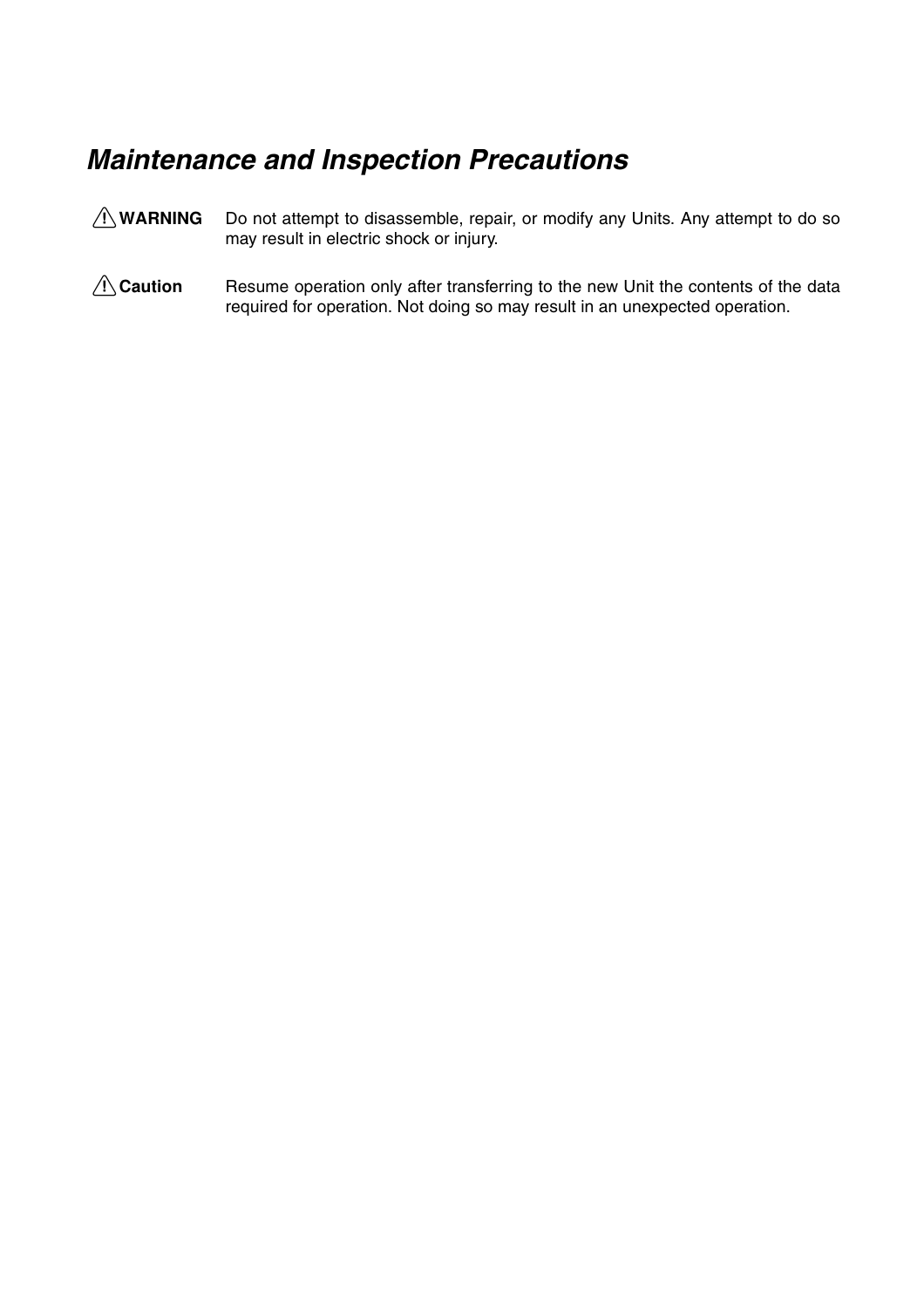# *Warning Labels*

Warning labels are pasted on the product as shown in the following illustration. Be sure to follow the instructions given there.



**Example from R7D-AP01L**

≐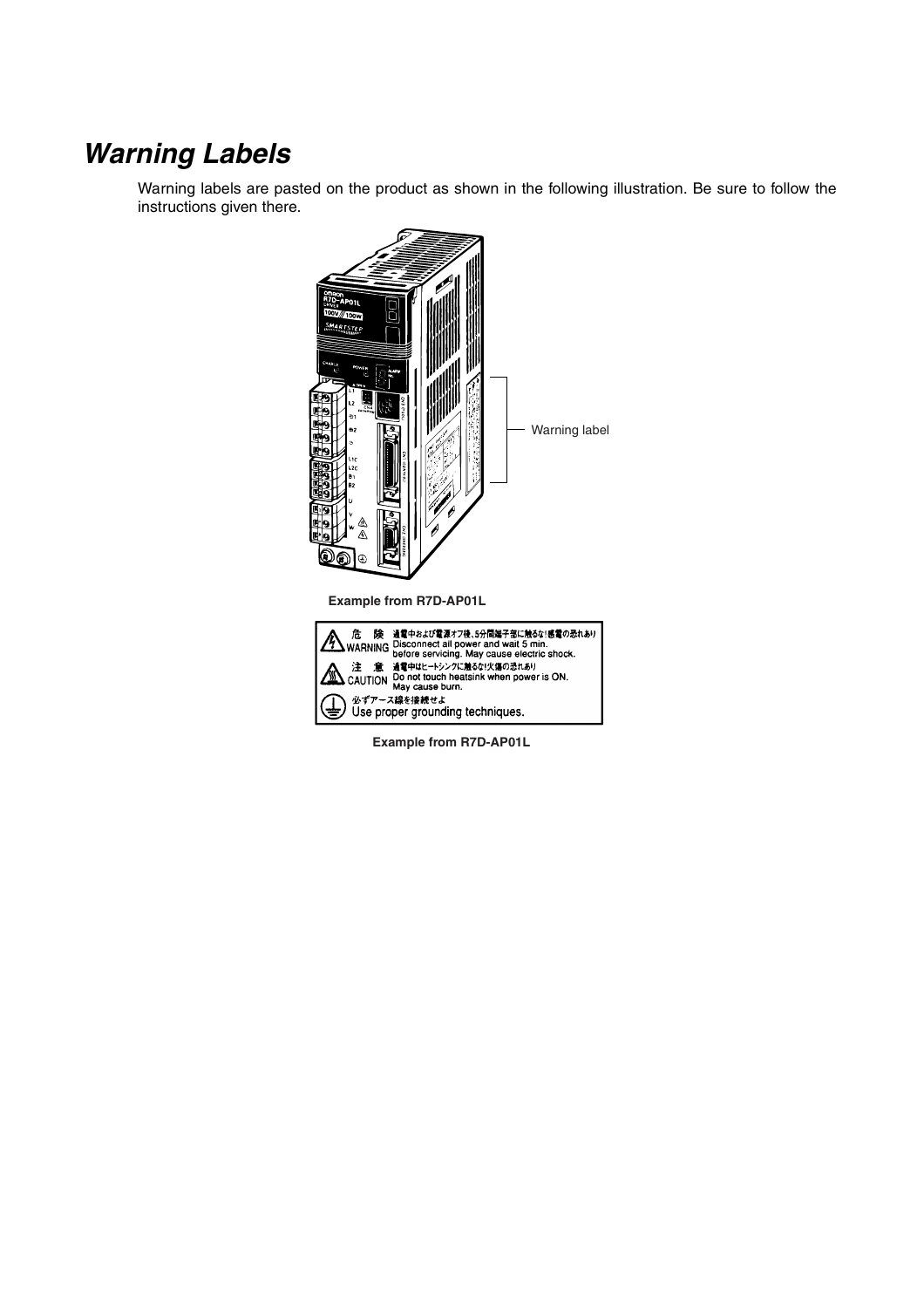# *Read and Understand this Manual*

Please read and understand this manual before using the product. Please consult your OMRON representative if you have any questions or comments.

# *Warranty and Limitations of Liability*

#### *WARRANTY*

OMRON's exclusive warranty is that the products are free from defects in materials and workmanship for a period of one year (or other period if specified) from date of sale by OMRON.

OMRON MAKES NO WARRANTY OR REPRESENTATION, EXPRESS OR IMPLIED, REGARDING NON-INFRINGEMENT, MERCHANTABILITY, OR FITNESS FOR PARTICULAR PURPOSE OF THE PRODUCTS. ANY BUYER OR USER ACKNOWLEDGES THAT THE BUYER OR USER ALONE HAS DETERMINED THAT THE PRODUCTS WILL SUITABLY MEET THE REQUIREMENTS OF THEIR INTENDED USE. OMRON DISCLAIMS ALL OTHER WARRANTIES, EXPRESS OR IMPLIED.

#### *LIMITATIONS OF LIABILITY*

OMRON SHALL NOT BE RESPONSIBLE FOR SPECIAL, INDIRECT, OR CONSEQUENTIAL DAMAGES, LOSS OF PROFITS OR COMMERCIAL LOSS IN ANY WAY CONNECTED WITH THE PRODUCTS, WHETHER SUCH CLAIM IS BASED ON CONTRACT, WARRANTY, NEGLIGENCE, OR STRICT LIABILITY.

In no event shall the responsibility of OMRON for any act exceed the individual price of the product on which liability is asserted.

IN NO EVENT SHALL OMRON BE RESPONSIBLE FOR WARRANTY, REPAIR, OR OTHER CLAIMS REGARDING THE PRODUCTS UNLESS OMRON'S ANALYSIS CONFIRMS THAT THE PRODUCTS WERE PROPERLY HANDLED, STORED, INSTALLED, AND MAINTAINED AND NOT SUBJECT TO CONTAMINATION, ABUSE, MISUSE, OR INAPPROPRIATE MODIFICATION OR REPAIR.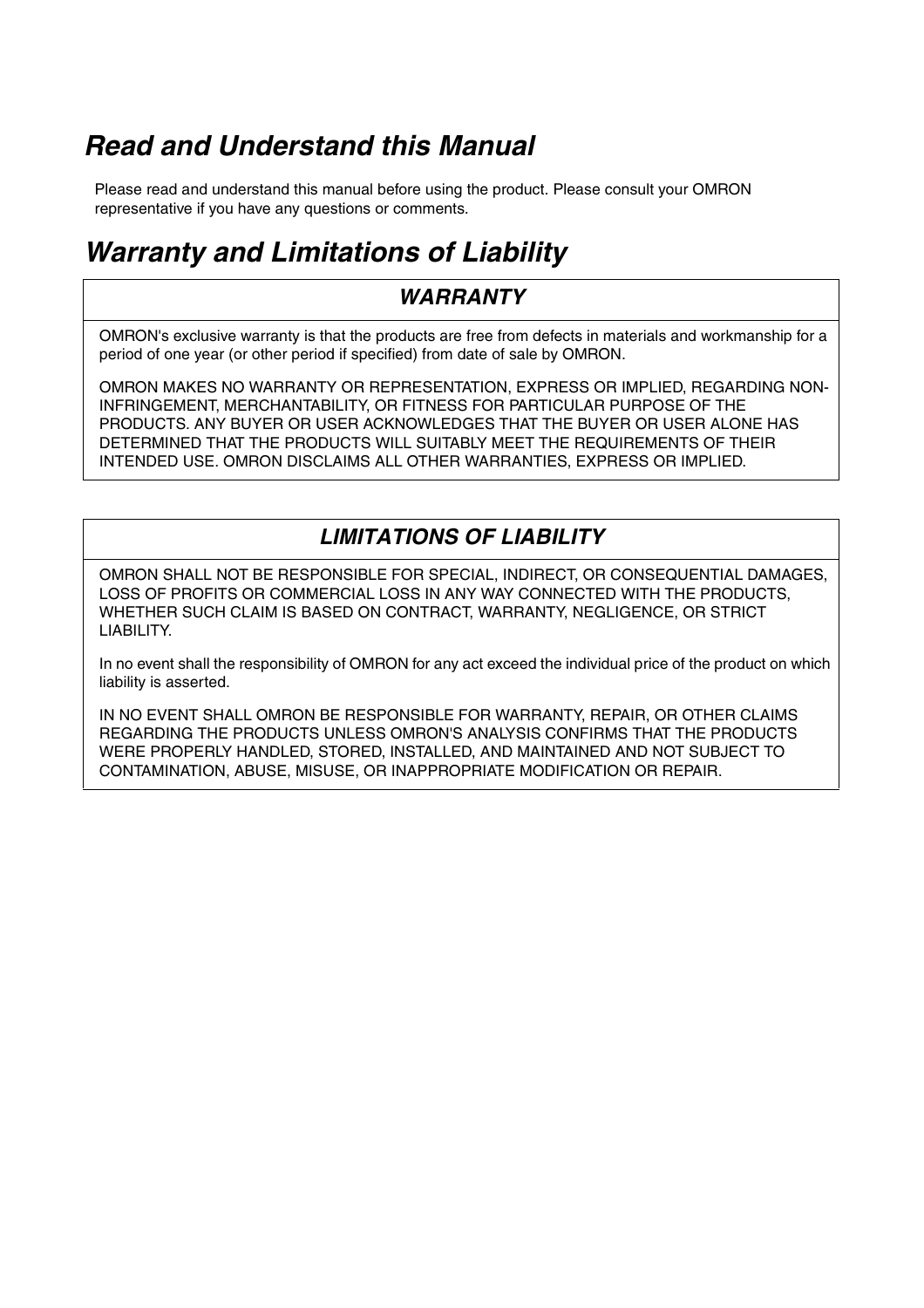# *Application Considerations*

## *SUITABILITY FOR USE*

OMRON shall not be responsible for conformity with any standards, codes, or regulations that apply to the combination of products in the customer's application or use of the products.

At the customer's request, OMRON will provide applicable third party certification documents identifying ratings and limitations of use that apply to the products. This information by itself is not sufficient for a complete determination of the suitability of the products in combination with the end product, machine, system, or other application or use.

The following are some examples of applications for which particular attention must be given. This is not intended to be an exhaustive list of all possible uses of the products, nor is it intended to imply that the uses listed may be suitable for the products:

- Outdoor use, uses involving potential chemical contamination or electrical interference, or conditions or uses not described in this manual.
- Nuclear energy control systems, combustion systems, railroad systems, aviation systems, medical equipment, amusement machines, vehicles, safety equipment, and installations subject to separate industry or government regulations.
- Systems, machines, and equipment that could present a risk to life or property.

Please know and observe all prohibitions of use applicable to the products.

NEVER USE THE PRODUCTS FOR AN APPLICATION INVOLVING SERIOUS RISK TO LIFE OR PROPERTY WITHOUT ENSURING THAT THE SYSTEM AS A WHOLE HAS BEEN DESIGNED TO ADDRESS THE RISKS, AND THAT THE OMRON PRODUCTS ARE PROPERLY RATED AND INSTALLED FOR THE INTENDED USE WITHIN THE OVERALL EQUIPMENT OR SYSTEM.

#### *PROGRAMMABLE PRODUCTS*

OMRON shall not be responsible for the user's programming of a programmable product, or any consequence thereof.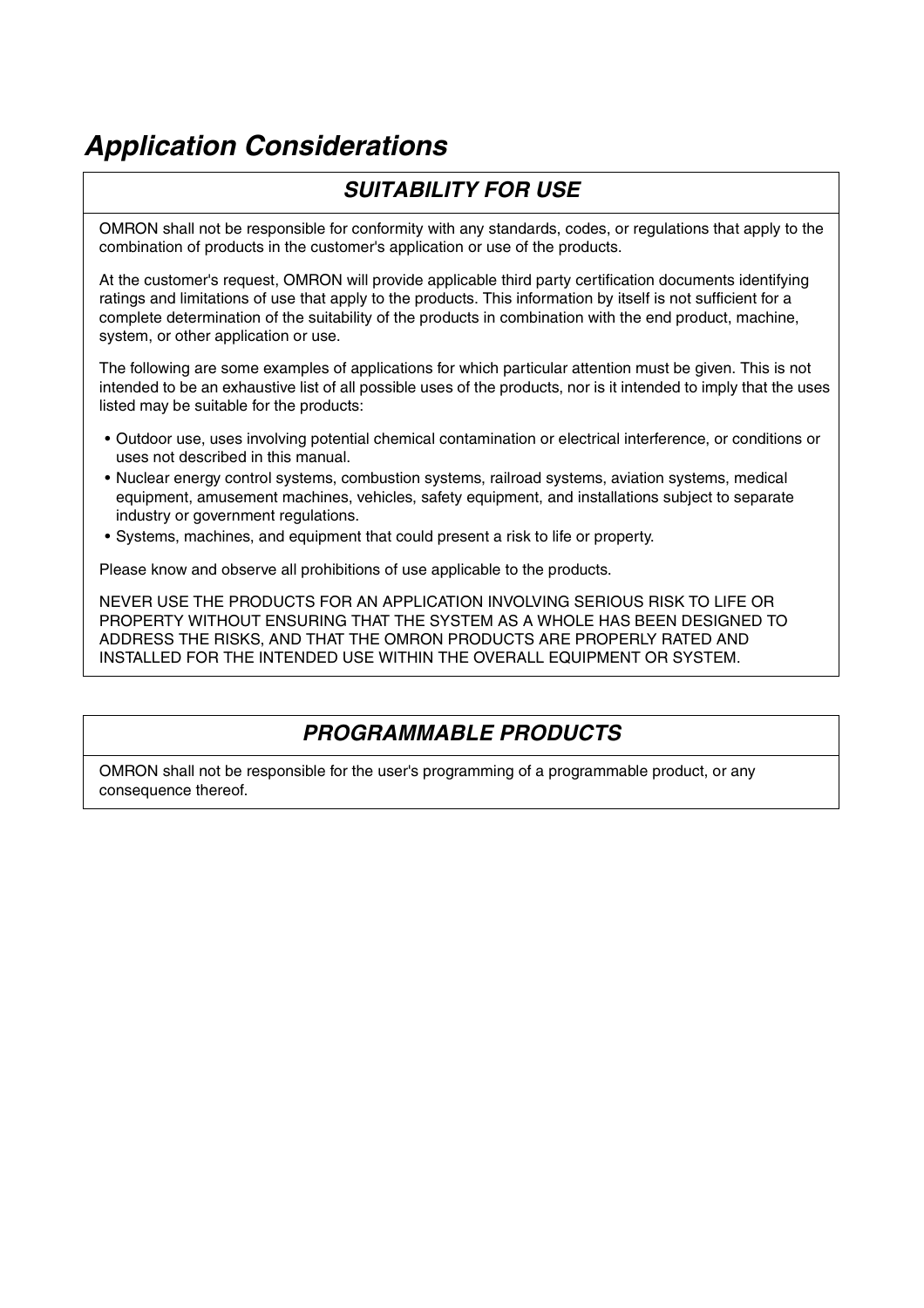# *Disclaimers*

#### *CHANGE IN SPECIFICATIONS*

Product specifications and accessories may be changed at any time based on improvements and other reasons.

It is our practice to change model numbers when published ratings or features are changed, or when significant construction changes are made. However, some specifications of the products may be changed without any notice. When in doubt, special model numbers may be assigned to fix or establish key specifications for your application on your request. Please consult with your OMRON representative at any time to confirm actual specifications of purchased products.

#### *DIMENSIONS AND WEIGHTS*

Dimensions and weights are nominal and are not to be used for manufacturing purposes, even when tolerances are shown.

#### *PERFORMANCE DATA*

Performance data given in this manual is provided as a guide for the user in determining suitability and does not constitute a warranty. It may represent the result of OMRON's test conditions, and the users must correlate it to actual application requirements. Actual performance is subject to the OMRON Warranty and Limitations of Liability.

## *ERRORS AND OMISSIONS*

The information in this manual has been carefully checked and is believed to be accurate; however, no responsibility is assumed for clerical, typographical, or proofreading errors, or omissions.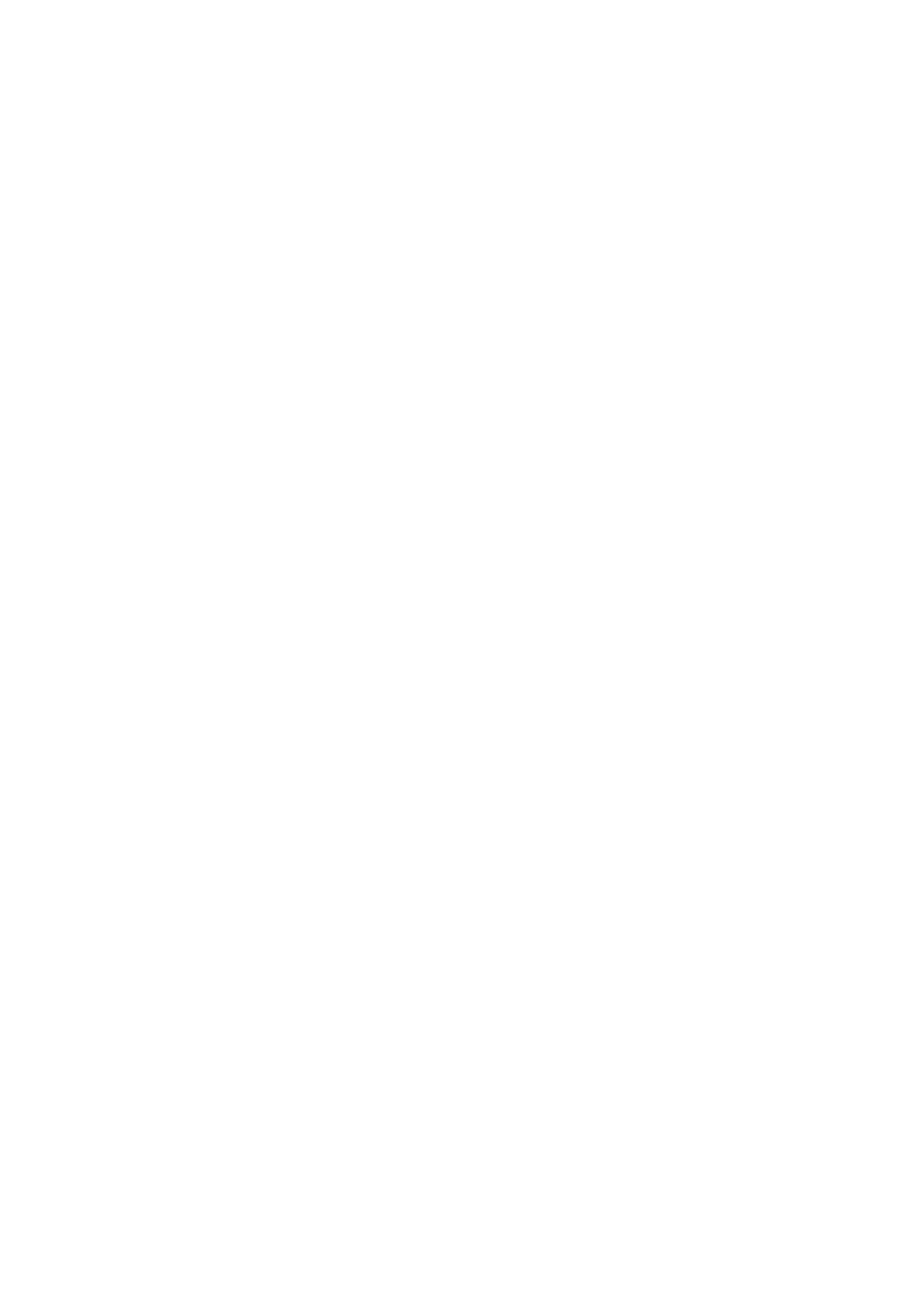|         |                                                | $1-1$    |
|---------|------------------------------------------------|----------|
|         |                                                |          |
|         |                                                | $1 - 2$  |
| $1 - 2$ |                                                | $1 - 3$  |
| $1 - 3$ |                                                | $1 - 4$  |
| $1 - 4$ |                                                | $1-5$    |
|         | Chapter 2. Parameter/Monitor Mode              | $2 - 1$  |
|         | 2-1 Monitoring Items in Parameter/Monitor Mode | $2 - 2$  |
| $2 - 2$ | Setting Parameters in Parameter/Monitor Mode   | $2 - 10$ |
|         |                                                | $3-1$    |
| $3 - 1$ |                                                | $3 - 2$  |
| $3-2$   |                                                | $3 - 3$  |
|         |                                                | $3 - 5$  |
|         | Chapter 4. Parameter Copy Mode                 | $4-1$    |
| $4 - 1$ |                                                | $4 - 2$  |
| $4-2$   |                                                | $4 - 4$  |
| $4 - 3$ |                                                | $4 - 7$  |
| 4-4     |                                                | $4 - 10$ |
| $4 - 5$ |                                                | $4 - 13$ |
|         |                                                | $5 - 1$  |
| $5 - 1$ |                                                | $5 - 2$  |
| $5-2$   |                                                | $5 - 4$  |
| $5-3$   |                                                | $5 - 6$  |
|         |                                                | $6 - 1$  |
|         |                                                | $6 - 2$  |
|         |                                                | $R-1$    |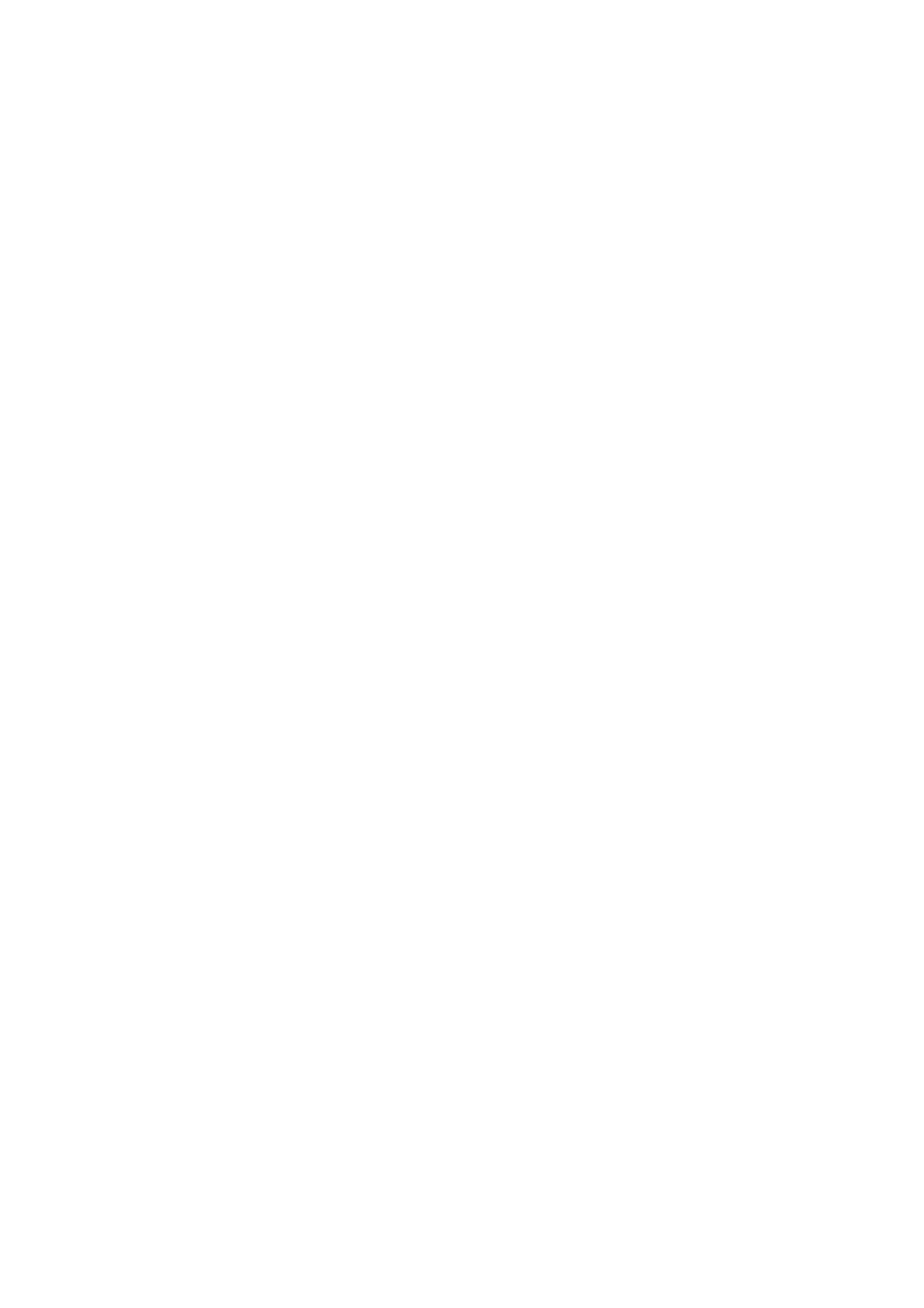# **Chapter 1**

# <span id="page-15-0"></span>**Introduction**

- [1-1 Parameter Unit Functions](#page-16-0)
- [1-2 Connecting the Parameter Unit](#page-17-0)
- [1-3 Nomenclature and Functions](#page-18-0)
- [1-4 Modes and Switching Methods](#page-19-0)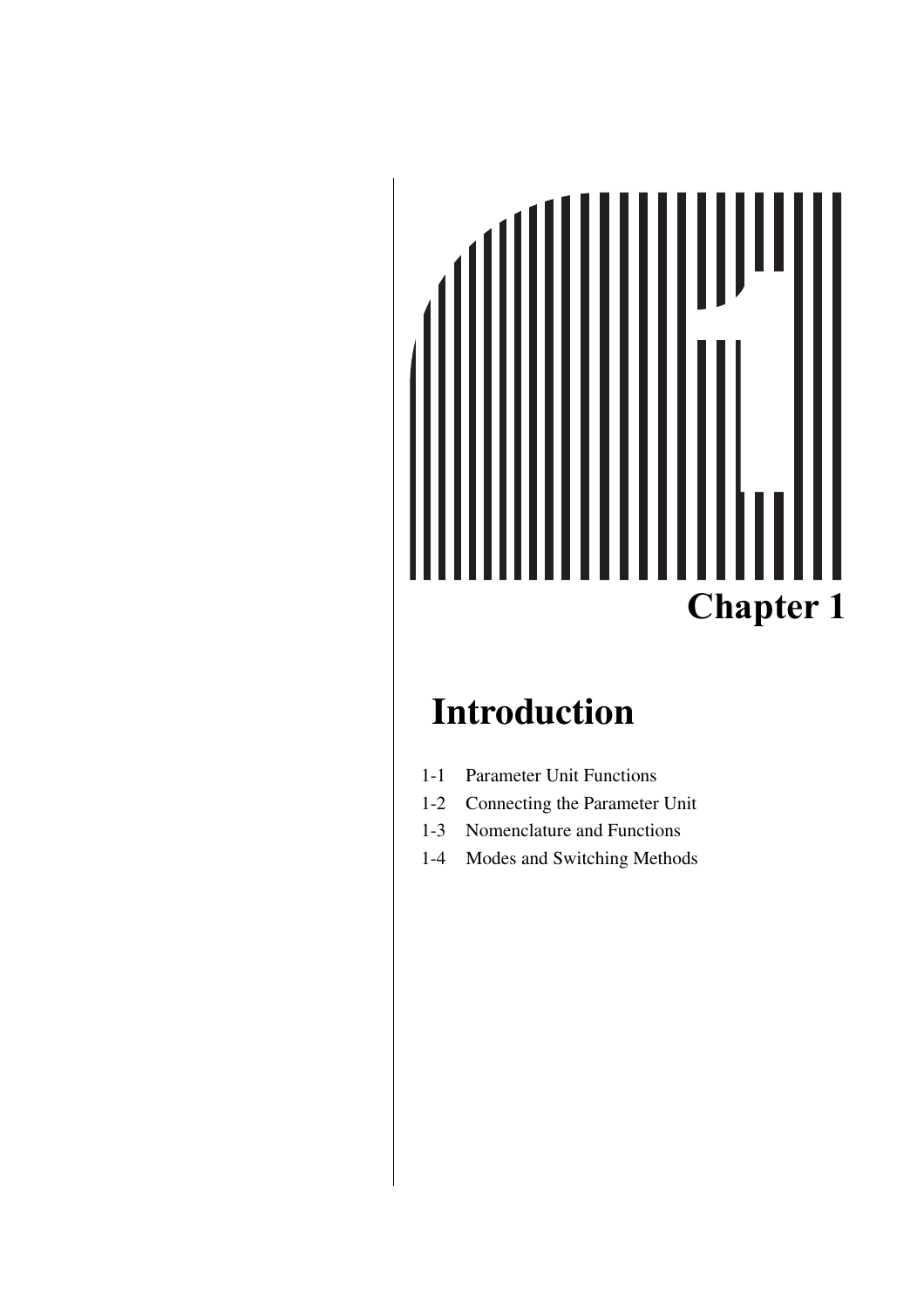## <span id="page-16-0"></span>**1-1 Parameter Unit Functions**

The SMARTSTEP A-series R7A-PR02A Parameter Unit displays and sets the user parameters stored inside the Servo Driver. The Parameter Unit and Servo Driver are connected through the CN3 communications connector.

#### ■ **Display Area**

The Parameter Unit has a 17-character  $\times$  5-line LCD display area. There are also 5 indicators, showing the base block status, positioning completion status, and other information.

#### ■ **Editing User Parameters**

The user parameters ( $Pn\square\square$ ) inside the Servo Driver can be displayed and set.

#### ■ Copying Parameters between Servo Drivers

The Parameter Unit enables the following operations: Reading parameters from the Servo Driver to the Parameter Unit, writing parameters from the Parameter Unit to the Servo Driver, comparing parameters between the Servo Driver and the Parameter Unit, and deleting blocks of parameters from the Parameter Unit. Up to 7 blocks of user parameters can be saved to the EEPROM inside the Parameter Unit. With these functions, parameters can be copied between Servo Drivers.

#### ■ **Monitoring (Un**□□□)

The following items can be monitored: Speed feedback, torque commands, number of pulses from phase Z, electrical angle, I/O signal status, command pulse speed, position deviation (deviation counter), cumulative load rate, regenerative load rate, dynamic braking resistance load rate, input pulse counter, and feedback pulse counter.

#### **Execution (Fn** $\Box$ )

The following functions can be executed: Displaying the alarm history, clearing alarm history data, jogging, Servomotor origin searches, analog monitor output adjustment, and adjustment of the Servomotor current detection offset.

#### ■ **Displaying/Resetting Alarms**

If an alarm occurs, an alarm history (containing up to the 10 most recent alarms) will be displayed. The alarm can be reset by pressing the RESET Key (there are also alarms which can only be reset by turning OFF and ON the power supply).

#### ■ Saving the Current Screen

The Parameter/Monitor Mode, jog operation, or origin search screen can be saved by pressing the WRITE Key while the desired screen is being displayed. The screen will be displayed the next time the power supply is turned ON.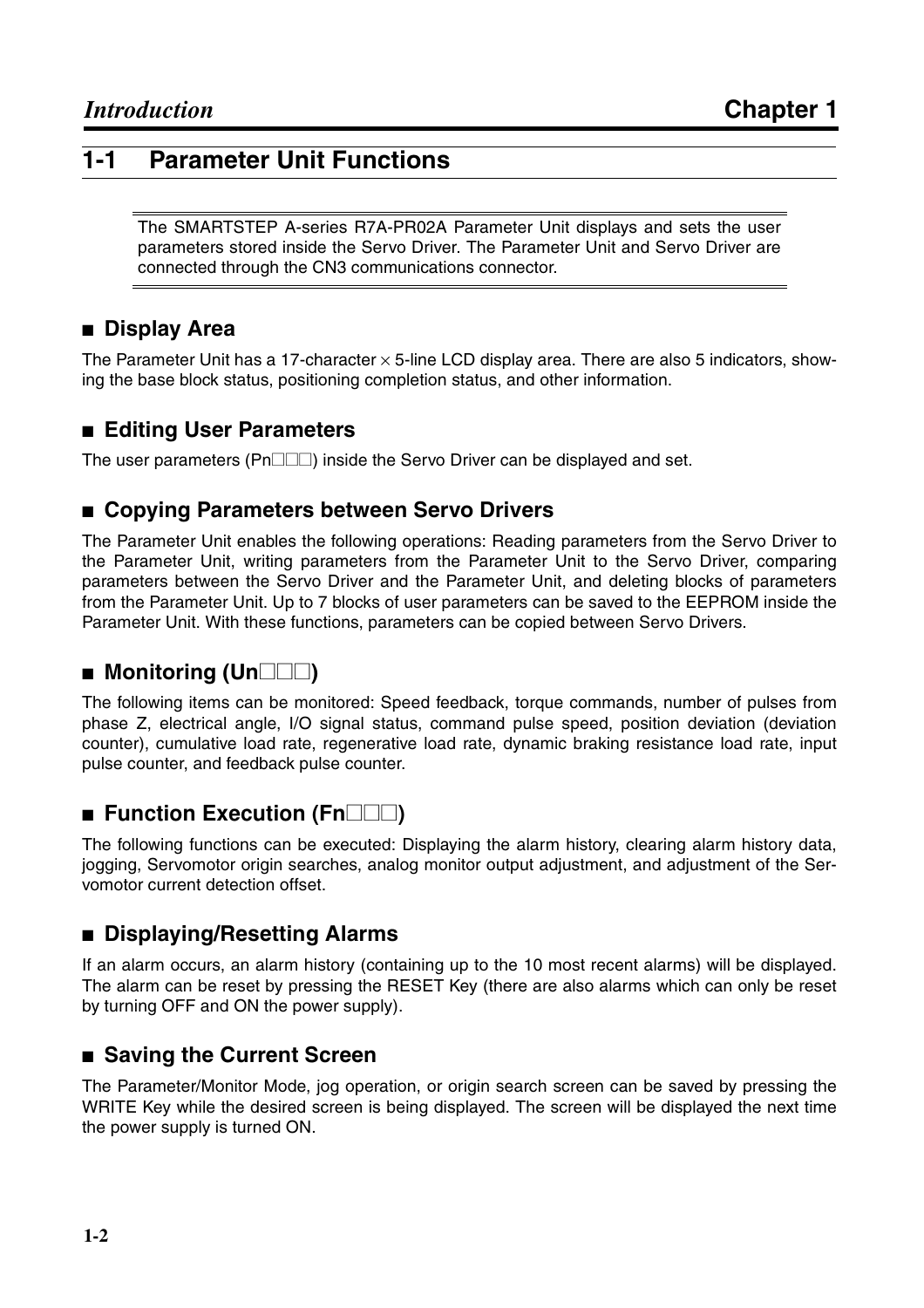# <span id="page-17-0"></span>**1-2 Connecting the Parameter Unit**

#### ■ **Connecting the Parameter Unit**

Make sure the power supply is turned OFF and then connect the Parameter Unit to the CN3 communications connector on the Servo Driver. Do not connect or disconnect the Parameter Unit while the power supply is ON.

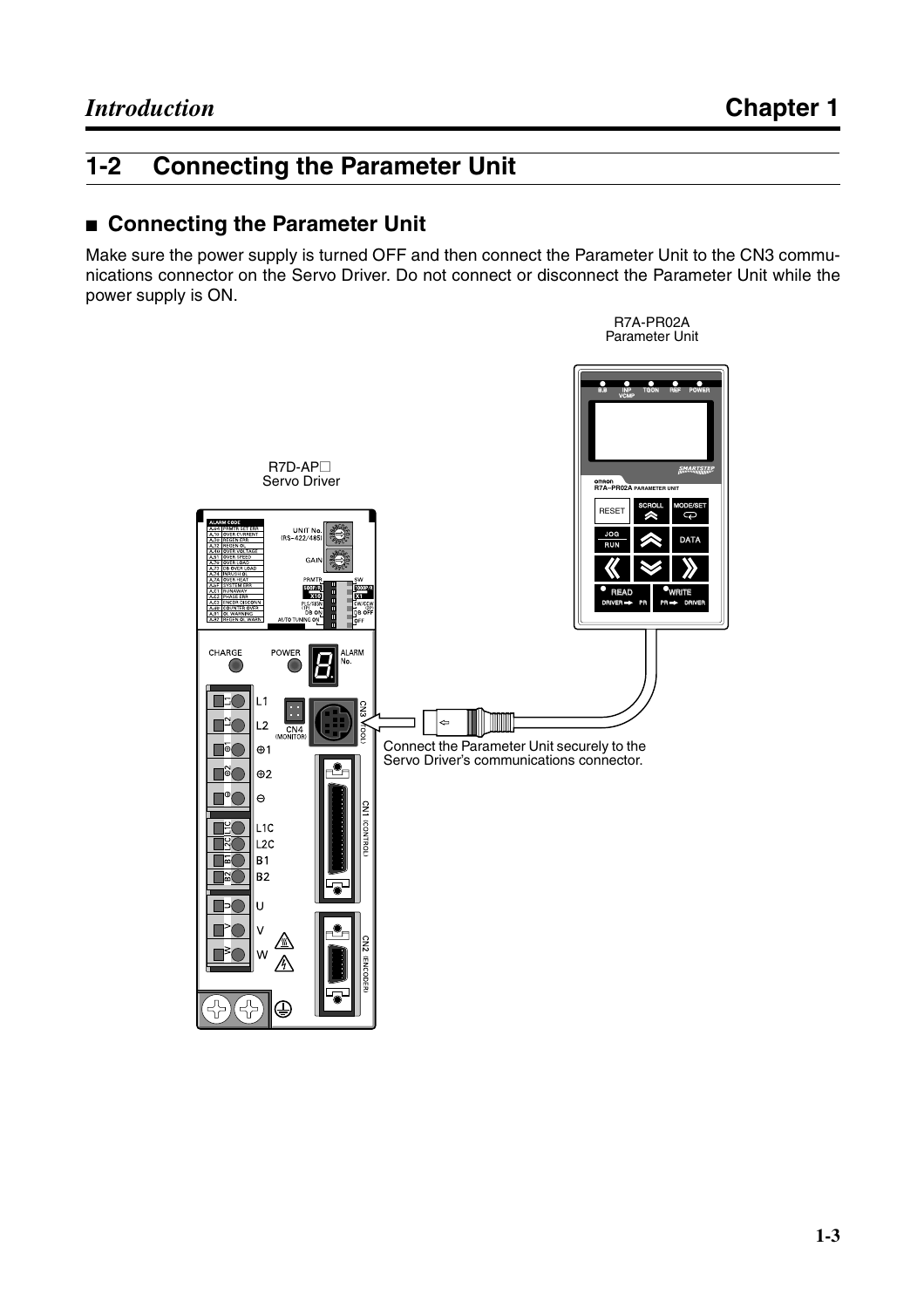# <span id="page-18-0"></span>**1-3 Nomenclature and Functions**



| Indicator<br>name | <b>Function</b>                                                                                                |
|-------------------|----------------------------------------------------------------------------------------------------------------|
| B.B               | Lit during baseblock status (no current supplied<br>to the Servomotor).<br>Not lit when baseblock is released. |
| <b>INP/VCMP</b>   | Lit when positioning has been completed.<br>Not lit when positioning has not been com-<br>pleted.              |
| <b>TGON</b>       | Lit during Servomotor rotation.<br>Not lit when the Servomotor is stopped.                                     |
| <b>RFF</b>        | Lit when command pulses have been input.<br>Not lit when no command pulse has been input.                      |
| <b>POWER</b>      | Lit when the main circuit power supply is ON.<br>Not lit when the main circuit power supply is<br>OFF.         |

#### ■ **Operation Keys**

| Appearance                                                              | <b>Name</b>                                    | <b>Main Function</b>                                                                                                                                                                                                                                                                                  |
|-------------------------------------------------------------------------|------------------------------------------------|-------------------------------------------------------------------------------------------------------------------------------------------------------------------------------------------------------------------------------------------------------------------------------------------------------|
| RESET                                                                   | <b>RESET Key</b>                               | Resets the alarm. (If the cause of the alarm has not been removed, the alarm cannot<br>be reset.)                                                                                                                                                                                                     |
| MODE/SET<br>$\overline{\phantom{a}}$                                    | MODE/SET Key                                   | Changes the Parameter Unit Display Mode.                                                                                                                                                                                                                                                              |
| DATA                                                                    | DATA Key                                       | Changes the cursor position during parameter setting (between the parameter number<br>and setting), moves to the selected function's execution screen in Function Mode, and<br>moves to the selected menu's execution screen in Parameter Copy Mode.                                                  |
| SCROLL<br>◚                                                             | <b>SCROLL Key</b>                              | Moves the cursor up in Parameter/Monitor Mode.                                                                                                                                                                                                                                                        |
| JOG<br>RUN                                                              | <b>JOG/RUN Key</b>                             | Turns the servo ON and OFF during jog operation.                                                                                                                                                                                                                                                      |
| $\langle \hspace{-.08in} \langle \cdot \rangle \hspace{-.08in} \rangle$ | Left and Right<br><b>Cursor Keys</b>           | Moves the cursor left or right during Parameter/Monitor Mode.                                                                                                                                                                                                                                         |
|                                                                         | Up and Down<br>Cursor Keys                     | Increments or decrements the parameter number, setting data, monitor number, and<br>function number; puts the Servomotor in forward run or reverse run during jog opera-<br>tion; and is used for selecting from menus during Copy Mode.                                                              |
| $\bullet$ READ<br>DRIVER <sub>.</sub>                                   | READ Key or<br>DRIVER $\rightarrow$ PR<br>Key  | In Parameter Copy Mode, reads parameters if parameter reading from the Servo Driver<br>has been selected, or releases the lock if parameter lock releasing has been selected.                                                                                                                         |
| $\bullet$ WRITE<br>R P DRIVER                                           | WRITE Key or<br>$PR \rightarrow DRIVER$<br>Key | In Parameter Copy Mode, writes parameters if parameter writing to the Servo Driver<br>has been selected, or compares parameters if parameter verifying has been selected.<br>In Parameter/Monitor Mode, saves the display screen when a jog operation screen or<br>origin search screen is displayed. |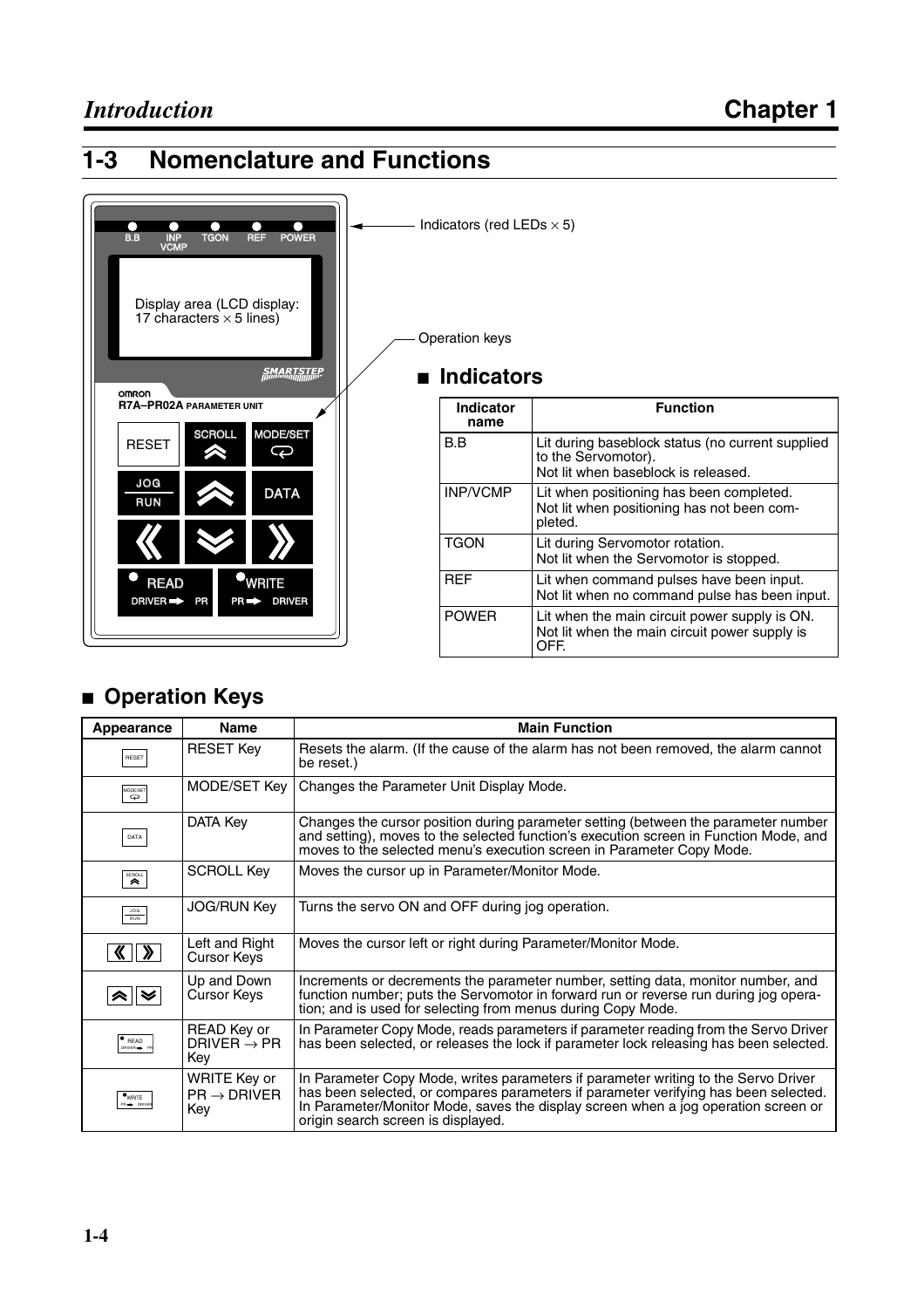# <span id="page-19-0"></span>**1-4 Modes and Switching Methods**

#### ■ **Modes**

The Parameter Unit has the following four display modes.

| <b>Mode</b>                       | Display example                                                                                                  | <b>Function</b>                                                                                                                                                                                                                                                                                                                                                                                                             |
|-----------------------------------|------------------------------------------------------------------------------------------------------------------|-----------------------------------------------------------------------------------------------------------------------------------------------------------------------------------------------------------------------------------------------------------------------------------------------------------------------------------------------------------------------------------------------------------------------------|
| Parameter/<br><b>Monitor Mode</b> | <b>BB</b><br>$-PRM$ /MON-<br> Un00 <u>0</u> = 00000r/min<br>Un002= 00000%<br>Un008= 00000rulse<br>Un00D=00000000 | Displays monitor items (Un $\square\square\square$ ), and dis-<br>plays and sets user parameters ( $Pn\square\square\square$ ).                                                                                                                                                                                                                                                                                             |
| <b>Function Mode</b>              | BB.<br>-FUNCTION-<br>Fn012<br>Fn000<br>Fn001<br>Fn002                                                            | Executes functions (Fn□□□). (Functions are<br>as follows: Alarm history display, rigidity<br>selection, jog operation, Servomotor origin<br>search, user parameter initialization, alarm<br>history clear, online autotune storage, manual<br>monitor output offset adjustment, analog mon-<br>itor output scaling, automatic Servomotor cur-<br>rent detection offset adjustment, password<br>setting, and version check). |
| Parameter Copy<br>Mode            | <b>BB</b><br>$-COPY-$<br>1:DRIVER+PR<br>2: PR+DRIVER<br><b>3:Verify</b><br>4:LIST                                | Reads parameters (Servo Driver → Parame-<br>ter Unit), writes parameters (Parameter Unit<br>$\rightarrow$ Servo Driver), compares parameters<br>(Parameter Unit ↔ Servo Driver), and<br>releases parameter lock.                                                                                                                                                                                                            |
| Alarm Display<br>Mode             | A. C3<br>一日已日民时一<br>0: A. C3<br>1:A.51<br>$2: A. - -$<br>3:8.--                                                  | Displays an alarm history (up to the 10 most<br>recent alarms).                                                                                                                                                                                                                                                                                                                                                             |

**Note** Abbreviations for each mode are displayed in the upper right corner of the display screen. The Servo Driver status is also displayed in the upper left corner.

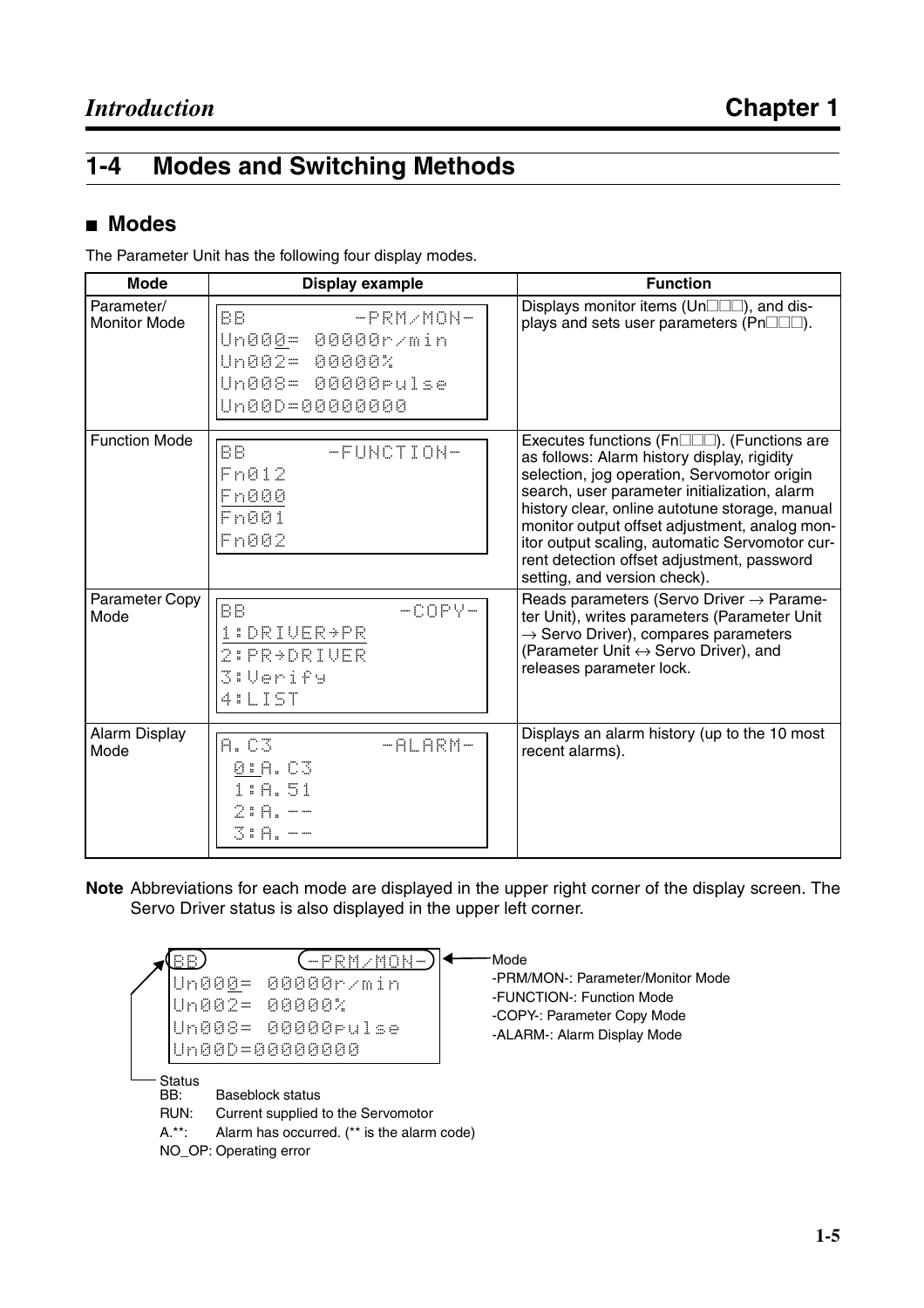#### ■ **Changing the Mode**

When the Parameter Unit is connected to the Servo Driver and the Servo Driver's power supply is turned ON, the initializing screen and then the Parameter/Monitor Mode will be displayed. The mode can be switched by pressing the MODE/SET Key. If an alarm occurs, the mode will automatically change to the Alarm Display Mode.

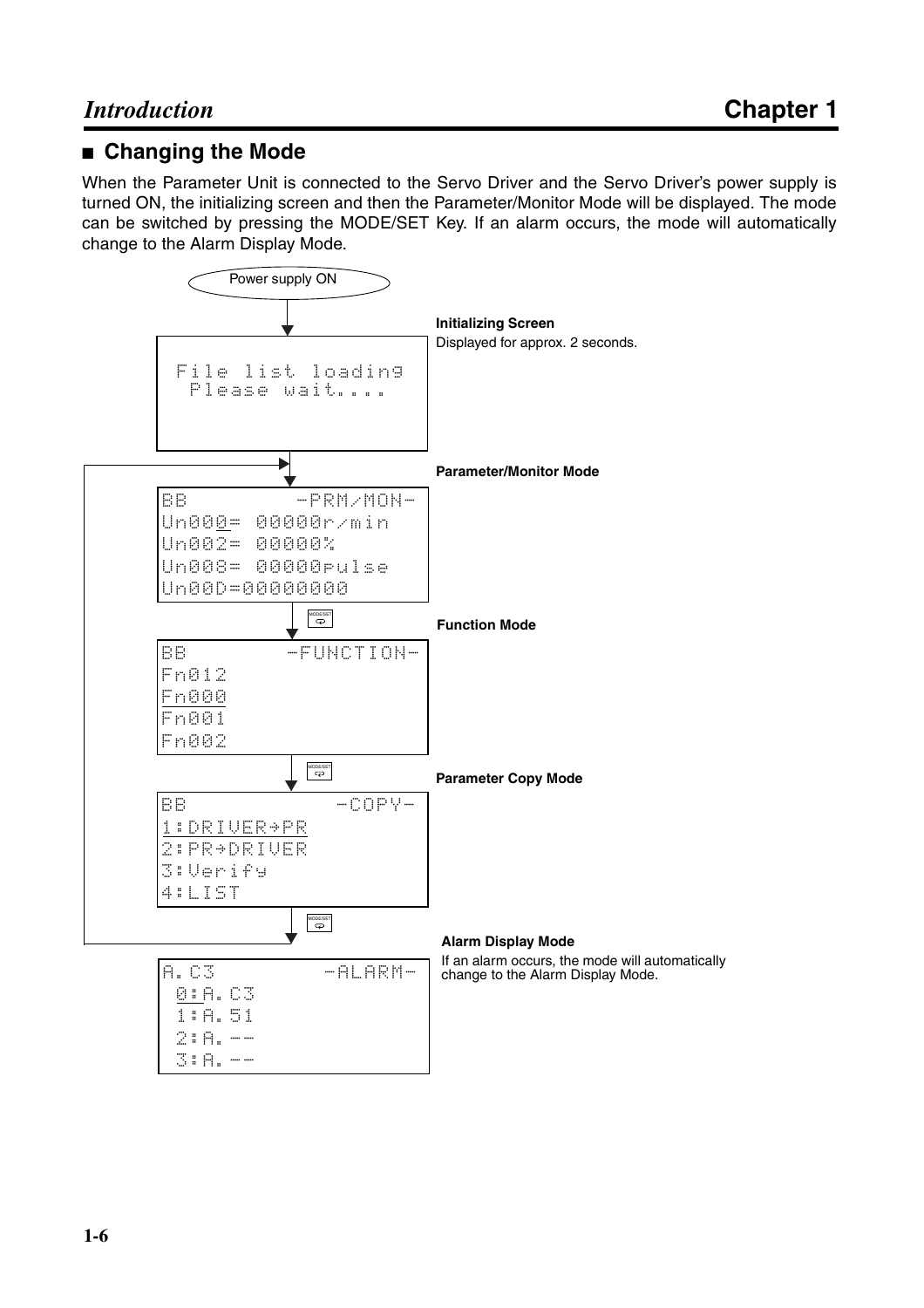#### **Other Alarm Displays**

The following communications errors will be displayed if an error occurs in communications between the Servo Driver and the Parameter Unit. If one of these is displayed, turn the power supply OFF and ON. If communications still do not return to normal, replace the Parameter Unit or the Servo Driver.

COM-ERR (OP&SV)

CPF01 COM-ERR (OP&SV)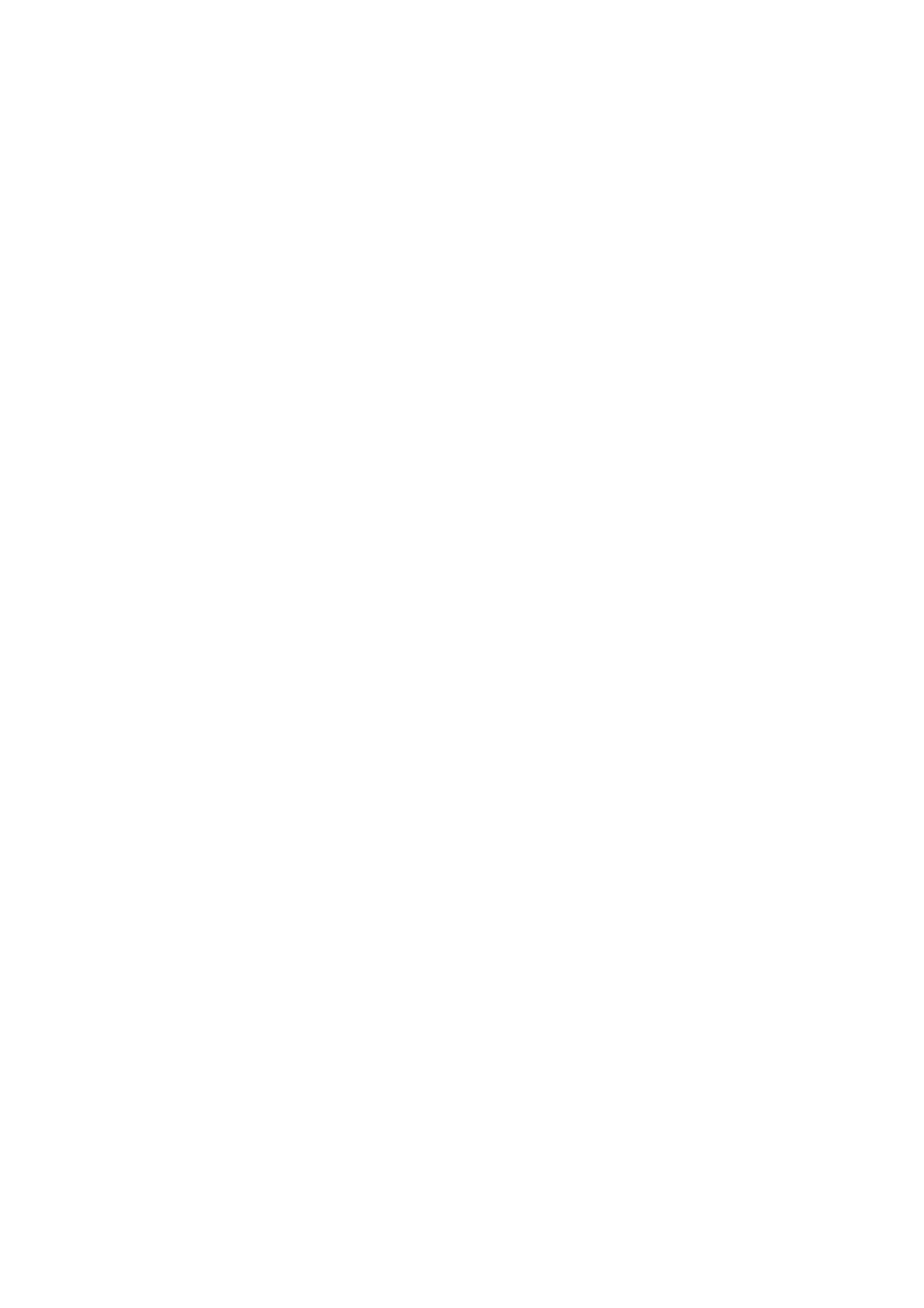# **Chapter 2**

# <span id="page-23-0"></span>**Parameter/Monitor Mode**

- [2-1 Monitoring Items in Parameter/Monitor Mode](#page-24-0)
- [2-2 Setting Parameters in Parameter/Monitor Mode](#page-32-0)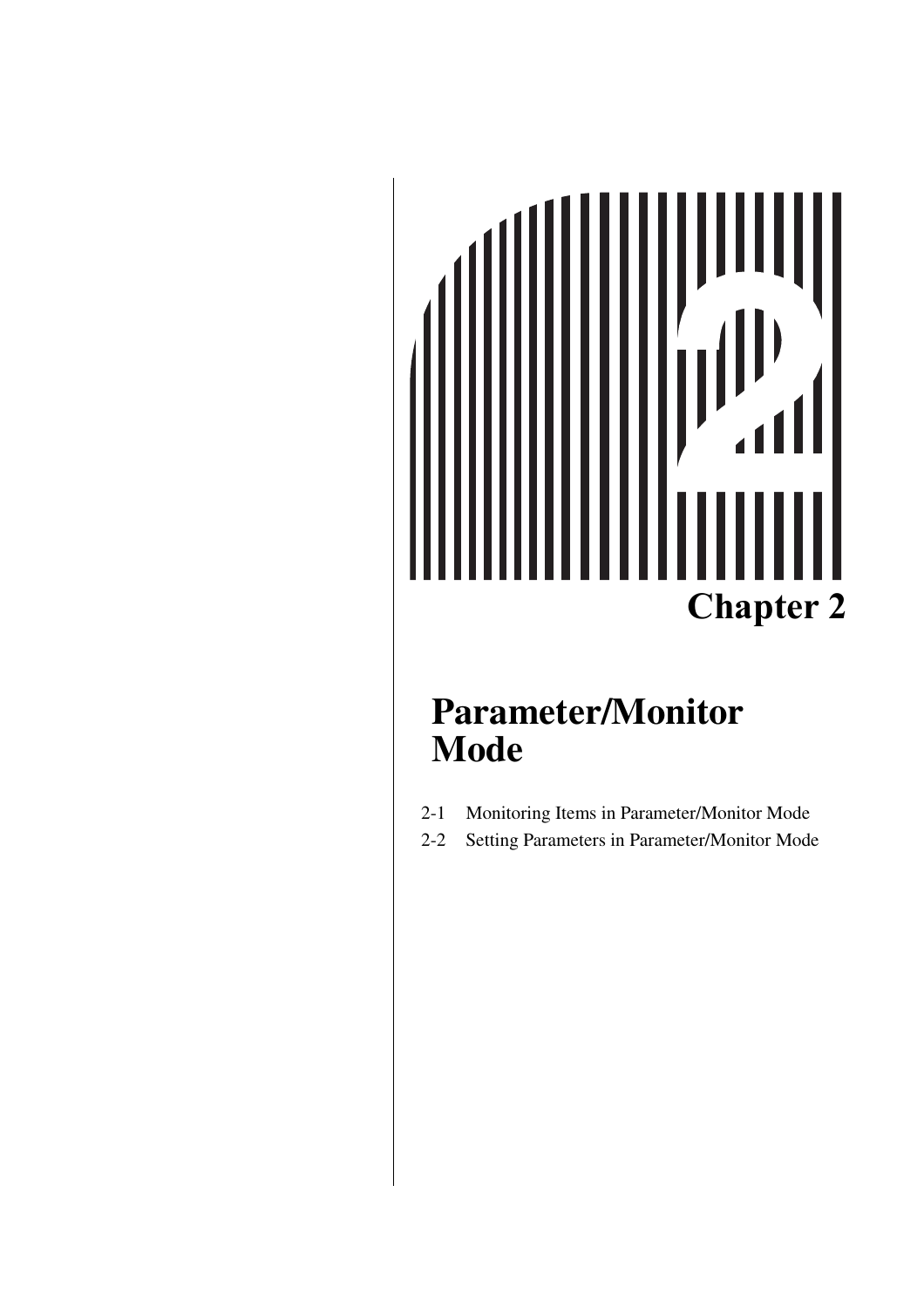#### <span id="page-24-0"></span>**2-1 Monitoring Items in Parameter/Monitor Mode**

This section lists monitor items and describes monitor item display operations in Parameter/Monitor Mode.

#### **2-1-1 Monitor Items**

| <b>Monitor No.</b> | <b>Monitor item</b>                    | <b>Unit</b>          | <b>Explanation</b>                                                                                                                                                    |
|--------------------|----------------------------------------|----------------------|-----------------------------------------------------------------------------------------------------------------------------------------------------------------------|
| <b>Un000</b>       | Speed feedback                         | $r/min$ .            | Displays actual rotation speed of Servomotor.                                                                                                                         |
| Un002              | Torque command                         | $\%$                 | Displays command values to current loop (rated<br>torque = $100%$ ).                                                                                                  |
| Un003              | Number of pulses from<br>phase Z       | Pulses               | Displays rotation position from phase $Z$ (4 $\times$ calcula-<br>tion).                                                                                              |
| Un004              | Electrical angle                       | Degrees              | Displays the electrical angle of the Servomotor.                                                                                                                      |
| <b>Un005</b>       | Input signal monitor                   | ---                  | Displays the input status of the control input signal<br>(CN1) (See note 1).                                                                                          |
| <b>Un006</b>       | Output signal monitor                  | ---                  | Displays the output status of the control output sig-<br>nal (CN1) (See note 2).                                                                                      |
| <b>Un007</b>       | Command pulse speed<br>display         | $r/min$ .            | Calculates and displays command pulse frequency<br>in $r/m$ in.                                                                                                       |
| <b>Un008</b>       | Position deviation                     | Command<br>units     | Displays number of residual pulses in deviation<br>counter in "command" units (input pulse standard).                                                                 |
|                    |                                        |                      | Note: Displayed in "pulse" units on the Parameter<br>Unit.                                                                                                            |
| <b>Un009</b>       | Cumulative load ratio                  | $\%$                 | Displays effective torque (rated torque = $100\%$ ,<br>10-s cycle).                                                                                                   |
| Un00A              | Regeneration load ratio                | $\frac{1}{\sqrt{2}}$ | Displays regeneration absorption current due to<br>regeneration resistance (calculates internal resis-<br>tance capacity or Pn600 setting as 100% in 10-s<br>cycles). |
| Un00B              | Dynamic brake resistance<br>load ratio | $\%$                 | Displays current consumption during dynamic<br>brake operation (calculates tolerance current con-<br>sumption as 100% in 10-s cycles).                                |
| Un00C              | Input pulse counter                    | Command<br>units     | Counts and displays input pulses (hexadecimal 8-<br>digit display).                                                                                                   |
| Un00D              | Feedback pulse counter                 | <b>Pulses</b>        | Counts and displays feedback pulse $(4 \times$ calcula-<br>tion, hexadecimal 8-digit display).                                                                        |

**Note 1.** The input signal monitor (Un005) display is shown below. The upper level indicates OFF status, and the lower level indicates ON status. All undefined digits are displayed on the upper level (OFF).

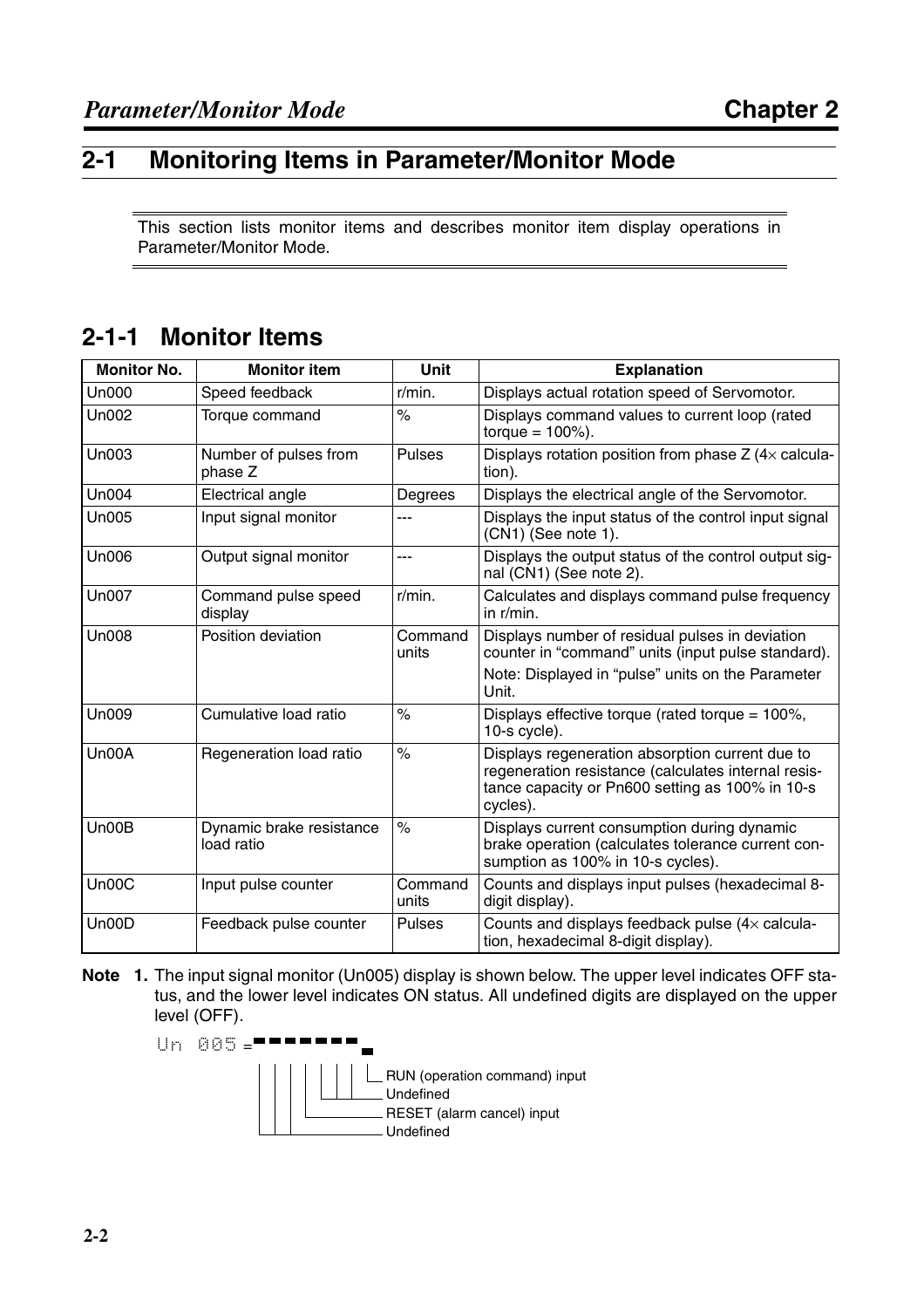**Note 2.** The output signal monitor (Un006) display is shown below. The upper level indicates OFF status, and the lower level indicates ON status. All undefined digits are displayed on the upper level (OFF).





# **2-1-2 Monitor Item Display Operations**

#### ■ **Display Example**

```
BB -PRM/MON-
Un000= 00000r/minUn002= 00000%Un008= 00000pulseUn00D=00000000
```
 $\Box$ Shows that the Un000 (speed feedback) is 0 r/min.

- Four items (consisting of monitor items and parameters) can be displayed on the Parameter/Monitor Mode display.
- The four items in the display example above are the default display items. To change the default display items, select the items for default display, and press the WRITE Key to save the currently displayed screen as the default. This will enable default display of the selected items the next time the power supply is turned ON.
- **Note** In this manual, the underlines in the display examples, e.g., under the last digit of Un000 above, indicate flashing digits or letters. There are no underlines on the real screen. The flashing position is called the cursor position.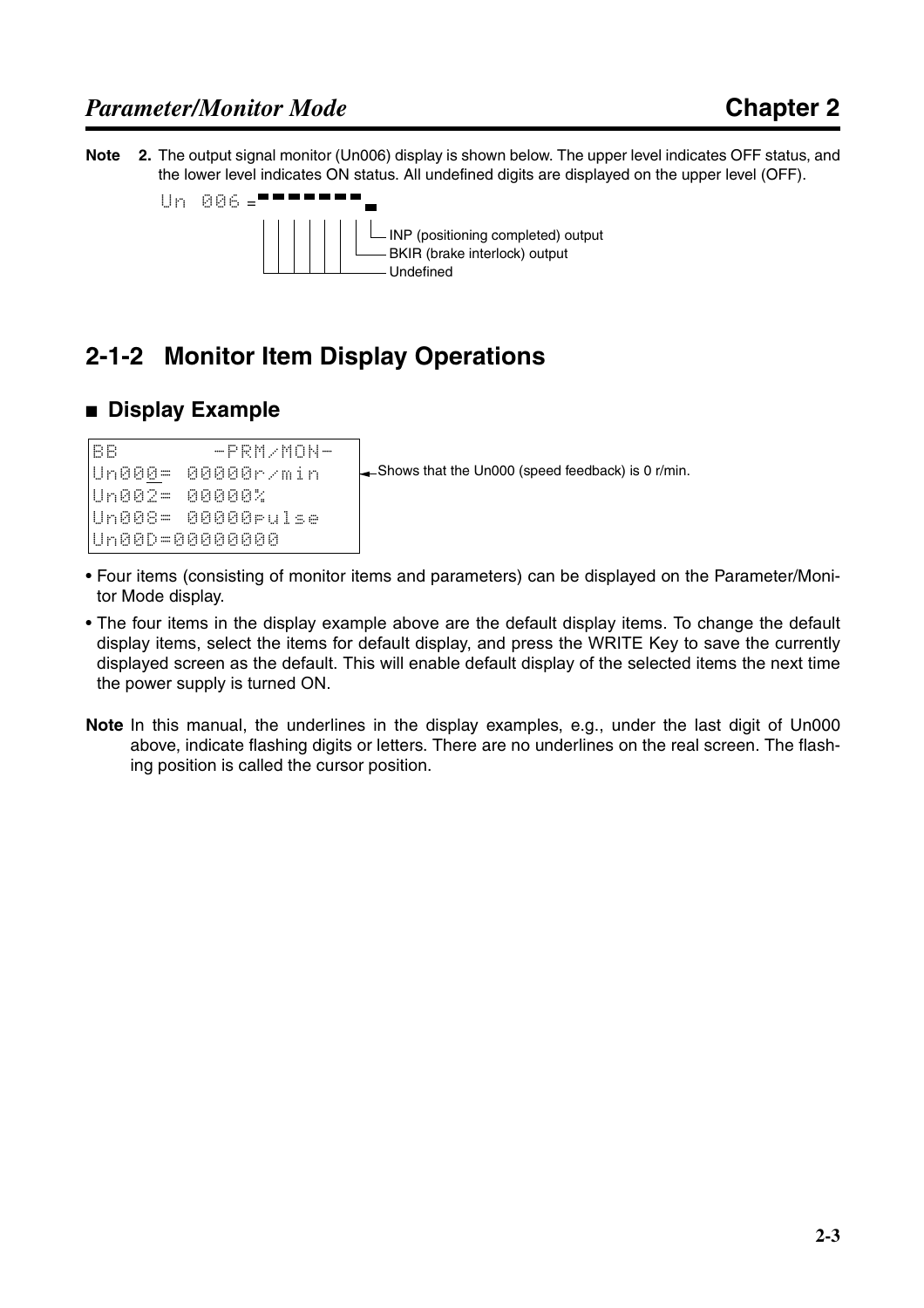## ■ **Operation Key Functions**

#### ● **Overview**

| <b>RESET</b>                         | Resets the alarm. (If the cause of the alarm has not been removed, the alarm<br>cannot be reset.) |
|--------------------------------------|---------------------------------------------------------------------------------------------------|
| MODE/SET<br>$\overline{\mathcal{P}}$ | Changes to the Function Mode.                                                                     |
| DATA                                 | Not used during monitor displays. This key is used to change parameter set-<br>tings.             |
| SCROLL<br>◚                          | Moves the cursor up.                                                                              |
| <b>JOG</b><br><b>RUN</b>             | Not used.                                                                                         |
|                                      | Moves the cursor left or right.                                                                   |
|                                      | Increments or decrements the monitor number.                                                      |
| $\bullet$ READ<br>DRIVER - PP        | Not used.                                                                                         |
| $\bullet$ WRITE<br>PR + DRIVER       | Saves the current display screen.                                                                 |

#### ● **Details**

 $\overline{\mathbf{R}}$   $\overline{\mathbf{W}}$  Keys

• Pressing the Up and Down Keys changes the monitor number the accompanying data values.

| Speed feedback                | Un000= 00000r/min |
|-------------------------------|-------------------|
|                               |                   |
| Torque command                | Un002= 00000%     |
|                               |                   |
| Number of pulses from phase Z | Un003=00000 rulse |
|                               |                   |
| Electrical angle              | Un004=00090 deg   |
|                               |                   |
| Input signal monitor          | Un005=            |
|                               |                   |
|                               |                   |
| Feedback pulse counter        | Un00D=00000000    |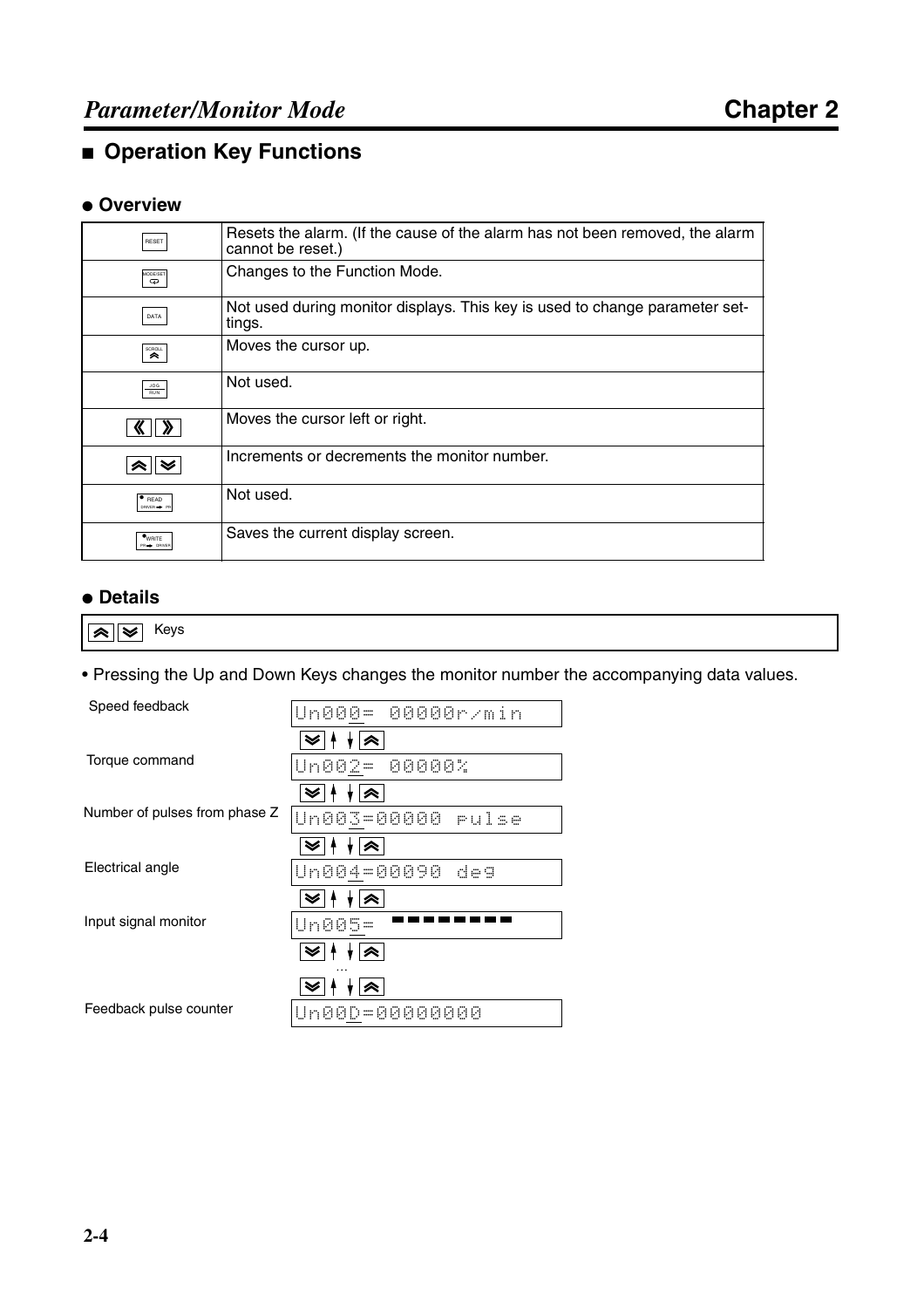#### Keys  $\sqrt{\left(\frac{1}{2}\right)^2}$

• Pressing the Left and Right Keys moves the cursor as follows:



**Note** Generally speaking, only the rightmost digit of the monitor number changes, so these keys are not often used for monitor number operations. (They are used for displaying and setting parameters.)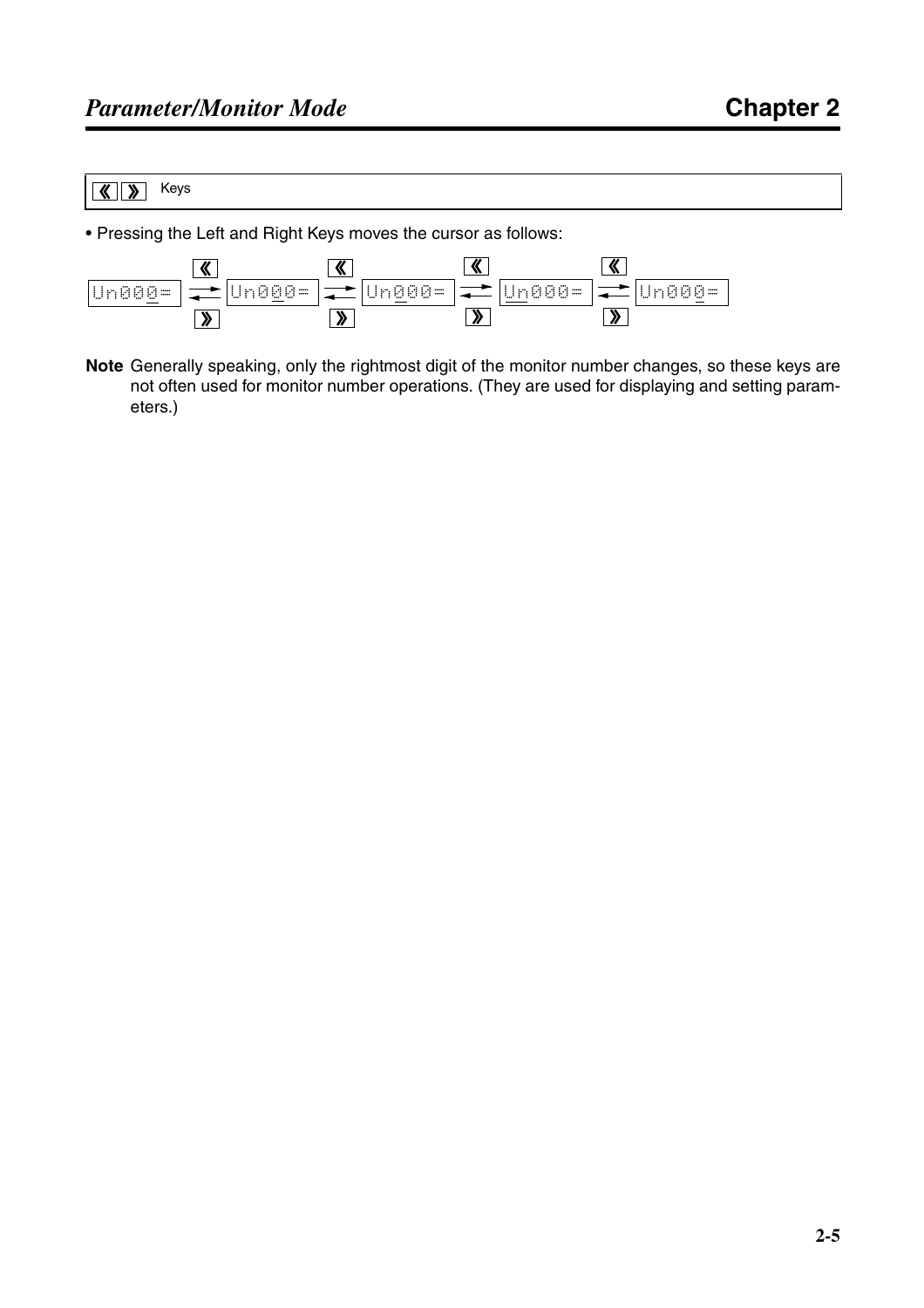$\overline{\mathbf{a}}$  Key

• Pressing the SCROLL Key moves the cursor as follows:



- **Note 1.** Pressing the SCROLL Key moves the cursor to the line above. If the SCROLL Key is pressed when the cursor is on the top line, the cursor moves to the bottom line.
- **Note 2.** The SCROLL Key is also used to select the display position of the Monitor Items and Parameters for default display and other settings.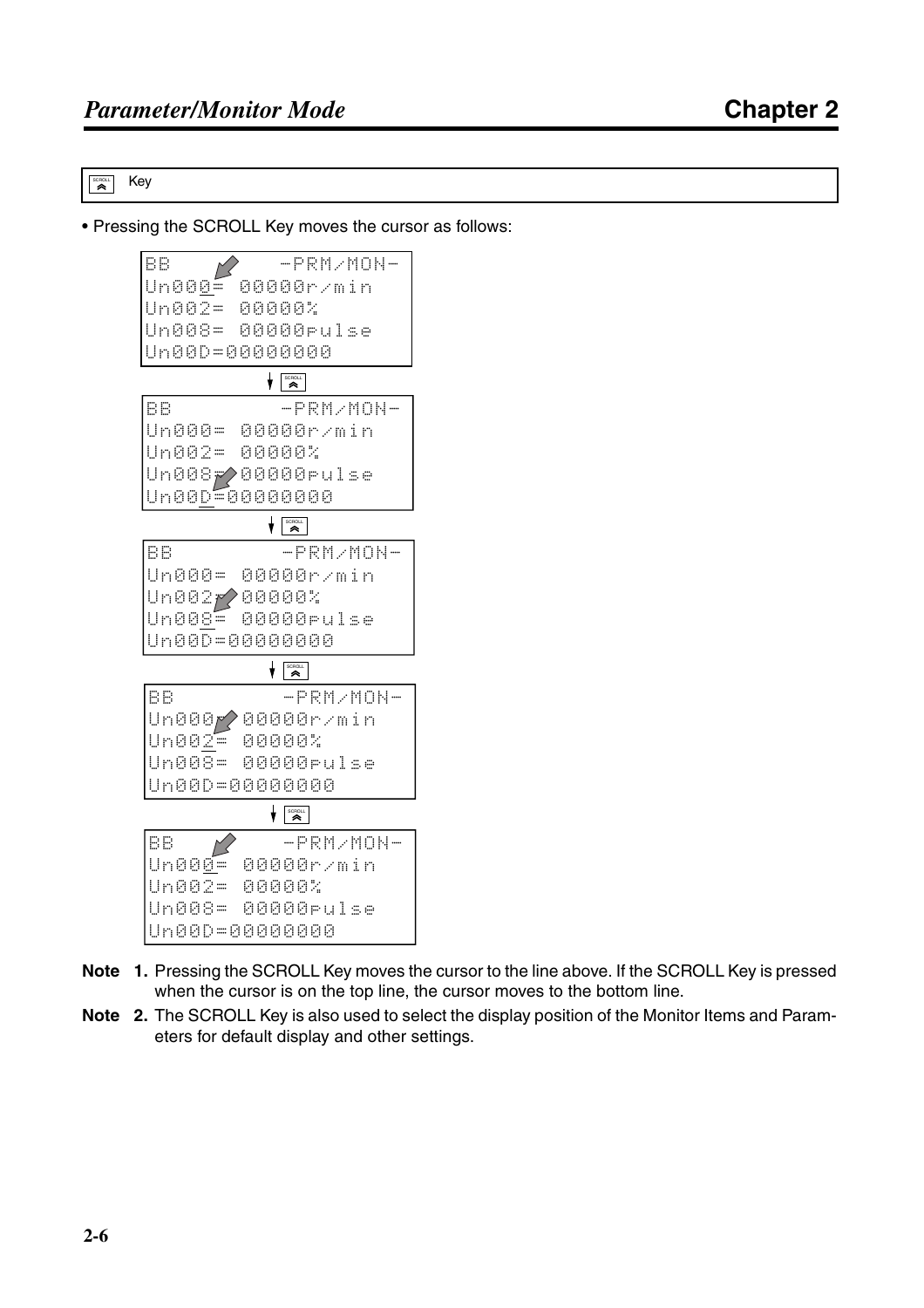$\overset{\bullet}{\underset{\mathsf{PR}\rightarrow\mathsf{DRWER}}{\bullet}}$ Key

- Pressing the WRITE Key enables saving the current screen.
- The saved screen will be displayed the next time the power supply is turned ON.



**Note** Do not turn OFF the Servo Driver control power supply during the saving process. Doing so will prevent the screen from being saved. If the screen has not been saved successfully, the previous default setting will be used, but no alarm will occur.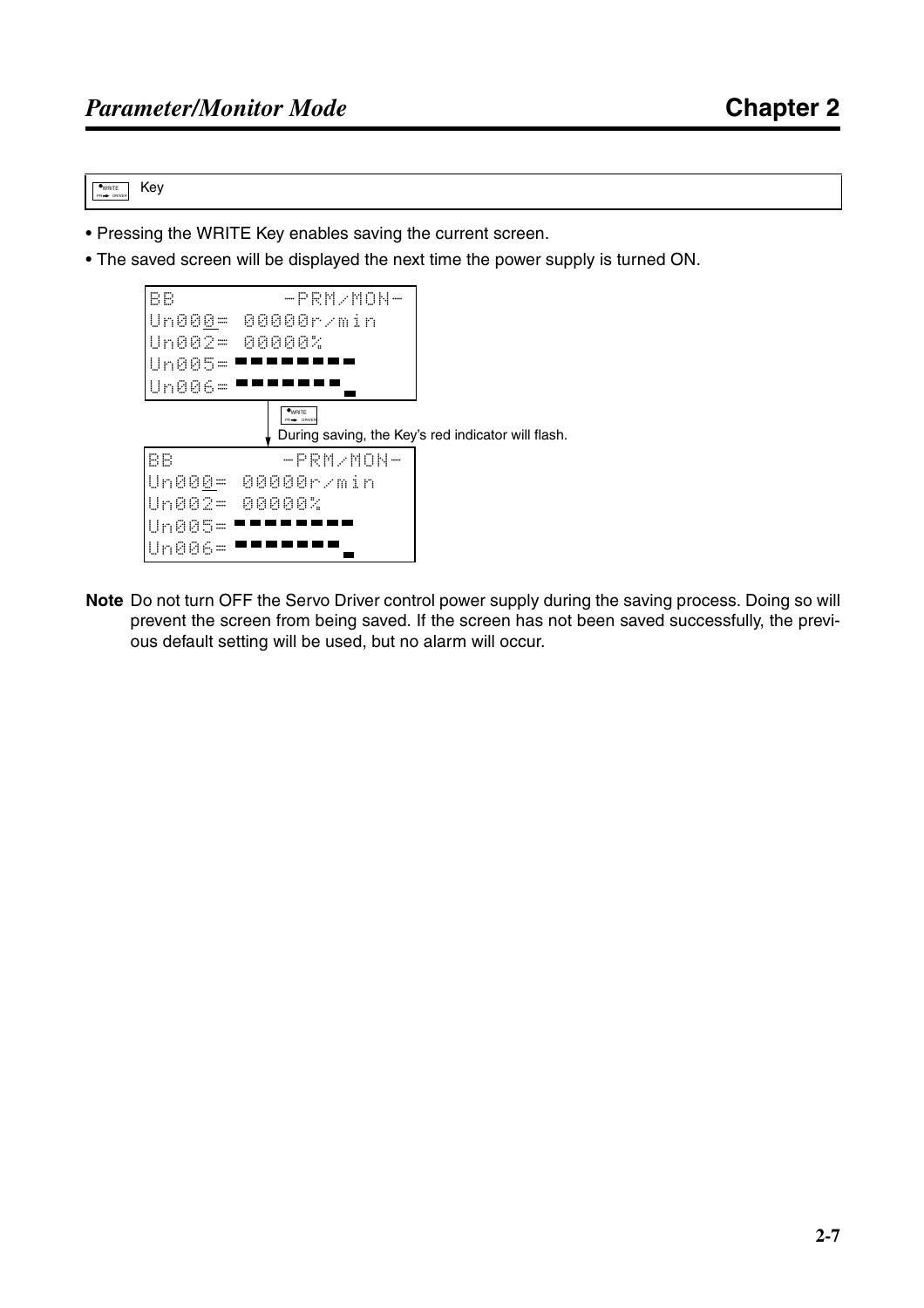#### ■ **Operating Example**

The following example describes how to first display and then save a screen with the first line  $=$ Un000 (speed feedback), the second line = Un002 (torque command), the third line = Un005 (input signal monitor), and the fourth line = Un006 (output signal monitor).



- Speed feedback
- Torque command
- Input signal monitor
- ← Output signal monitor

| Operation<br>keys                        | <b>Display example</b>                                                                                 | <b>Explanation</b>                                                                |
|------------------------------------------|--------------------------------------------------------------------------------------------------------|-----------------------------------------------------------------------------------|
| MODE/SET                                 | <b>BB</b><br>$-PRM$ /MON-<br>Un000= 00000r/min<br>Un002= 00000%<br>Un008= 00000rulse<br>Un00D=00000000 | Press the MODE/SET Key to display Parameter/Moni-<br>tor Mode.                    |
| $\overbrace{\mathbf{R}}^{\text{SCROLL}}$ | <b>BB</b><br>$-PRM$ /MON-<br>Un000= 00000r/min<br>Un002= 00000%<br>Un008= 00000rulse<br>Un00D=00000000 | Press the SCROLL Key once to move the cursor to the<br>bottom line.               |
| ∧∥≫                                      | BB<br>$-$ PRM/MON-<br>Un000= 00000r/min<br>Un002= 00000%<br>Un008= 00000rulse<br>Un006=                | Press the Up and Down Keys until Un006 (output sig-<br>nal monitor) is displayed. |
| $\mathbf{\hat{z}}$                       | BB<br>$-PRM$ /MON-<br>Un000= 00000r/min<br>Un002= 00000%<br>Un008= 00000rulse<br>Un006=                | Press the SCROLL Key once to move the cursor up<br>one line.                      |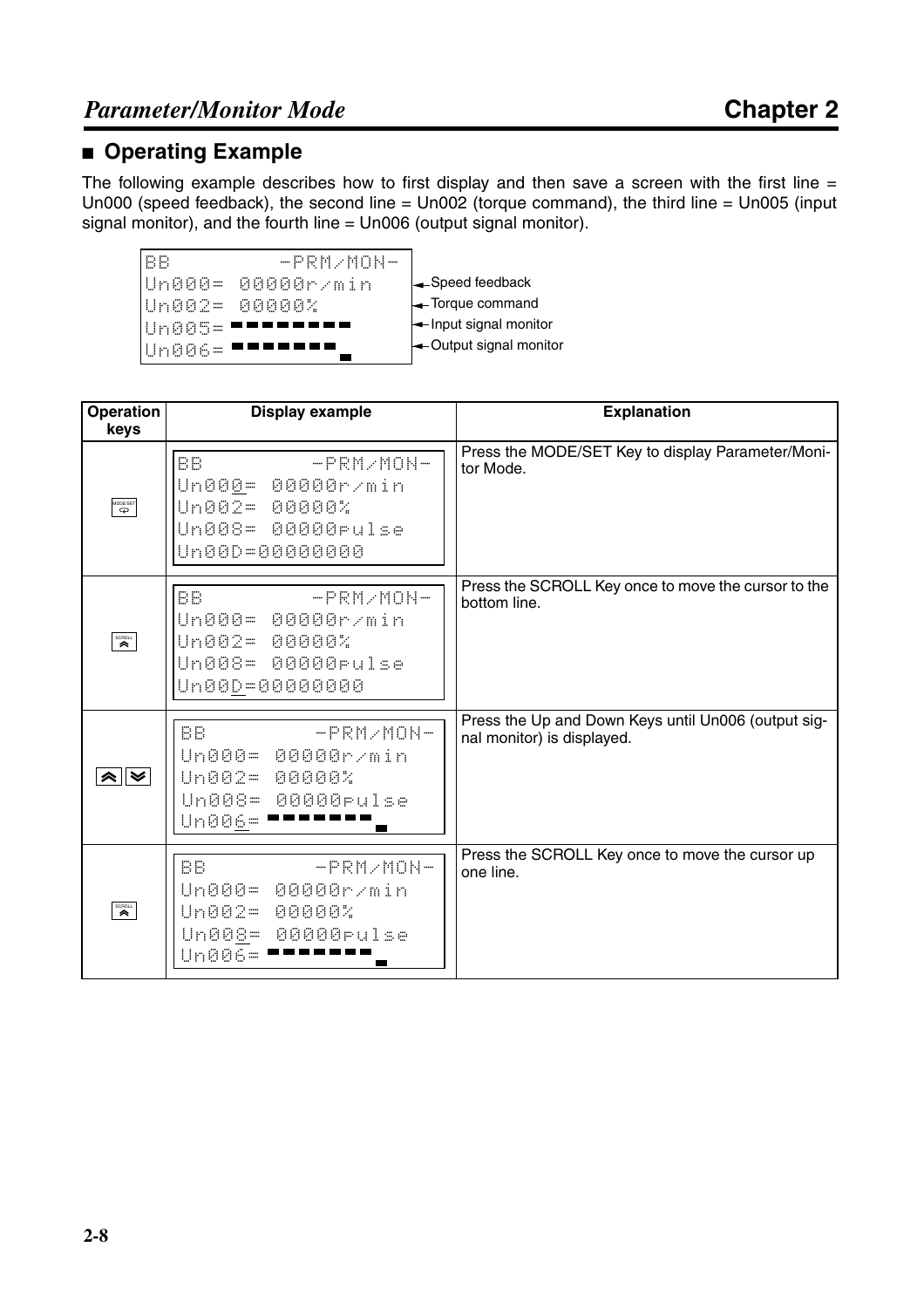| <b>Operation</b><br>keys     | <b>Display example</b>                                                              | <b>Explanation</b>                                                                                                                                                                   |
|------------------------------|-------------------------------------------------------------------------------------|--------------------------------------------------------------------------------------------------------------------------------------------------------------------------------------|
| "≈∥≫                         | $-PRM$ /MON-<br>BB<br>Un000= 00000r/min<br>Un002= 00000%<br>Un005=<br>linAAA=       | Press the Up and Down Keys until Un005 (input signal<br>monitor) is displayed.<br>The desired screen is now displayed.                                                               |
| <b>WRITE</b><br>PR PR DRIVER | <b>BB</b><br>$-PRM$ /MON-<br>Un000= 00000r/min<br>Un002= 00000%<br>Un005=<br>Un006= | Press the WRITE Key. The key's indicator will flash<br>while the screen is being saved.<br>Note: Do not turn OFF the Servo Driver control power<br>supply during the saving process. |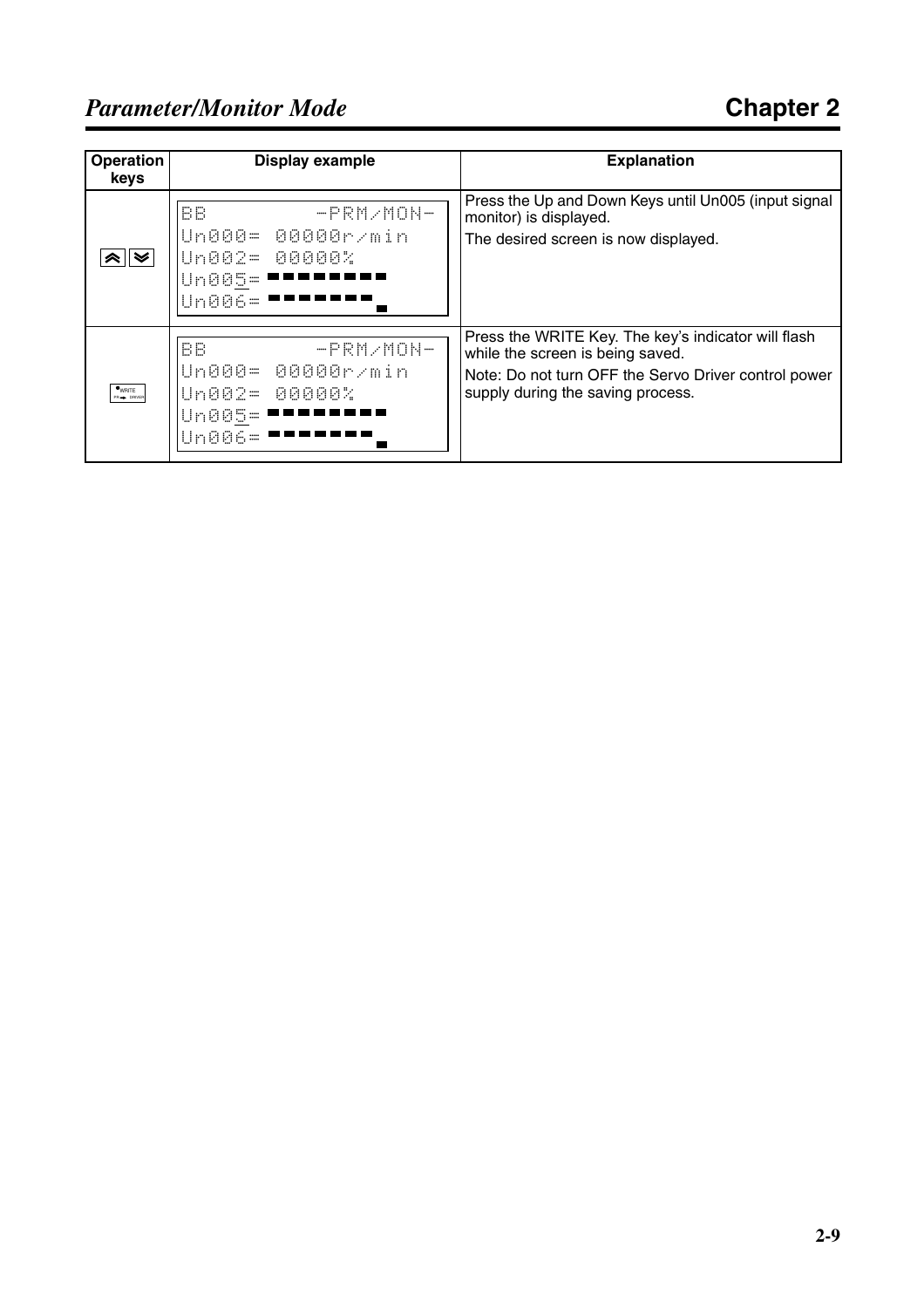#### <span id="page-32-0"></span>**2-2 Setting Parameters in Parameter/Monitor Mode**

This section describes parameter display and setting methods in Parameter/Monitor Mode.

Note: For parameter details, refer to the *User's Manual* (Cat. No. I533).

## **2-2-1 Parameter Items**

- The parameters for which each digit number must be set separately are given with the digit number added to the parameter number. For example, Pn001.0 (i.e., digit 0 of parameter Pn001).
- The default setting for parameters set using 5 digits are given in the table without leading zeros (e.g., if the default setting is 00080, 80 is given in the table).

| <b>Parameter</b>          | Parameter name                         | Description for parameters set with 5 digits                                     |                                                                     |                |                                                                                              | <b>Default</b> | Unit                     | Setting        | Restart?                                   |
|---------------------------|----------------------------------------|----------------------------------------------------------------------------------|---------------------------------------------------------------------|----------------|----------------------------------------------------------------------------------------------|----------------|--------------------------|----------------|--------------------------------------------|
| No.                       |                                        | <b>Digit</b><br>No.                                                              | Name                                                                | <b>Setting</b> | <b>Description for parameters</b><br>with individually set digits                            |                |                          | range          |                                            |
| Pn000                     | Basic switches 1                       | $\Omega$                                                                         | Reverse rotation<br>mode                                            | 0              | CCW direction is taken for posi-<br>tive command.                                            | 0010           | $\overline{\phantom{0}}$ | $\overline{a}$ | Yes                                        |
|                           |                                        |                                                                                  |                                                                     | 1              | CW direction is taken for posi-<br>tive command.                                             |                |                          |                |                                            |
|                           |                                        | 1                                                                                | Control mode<br>selection                                           | 1              | Position control by pulse train<br>command                                                   |                |                          |                |                                            |
|                           |                                        | 2                                                                                | Not used.                                                           | $\mathbf 0$    |                                                                                              |                |                          |                |                                            |
|                           |                                        | 3                                                                                | Not used.                                                           | $\mathbf 0$    | uuu.                                                                                         |                |                          |                |                                            |
| Pn001<br>(See note<br>1.) | Basic switches 2                       | $\mathbf 0$                                                                      | Stop selection if<br>an alarm occurs<br>when servo is<br><b>OFF</b> | $\mathbf 0$    | Servomotor stopped by<br>dynamic brake.                                                      | 1002           | $\equiv$                 | L              | Yes                                        |
|                           |                                        |                                                                                  |                                                                     | 1              | Servomotor stopped by<br>dynamic brake.<br>Dynamic brake released after<br>Servomotor stops. |                |                          |                |                                            |
|                           |                                        |                                                                                  |                                                                     | $\overline{c}$ | Servomotor stopped with free<br>run.                                                         |                |                          |                |                                            |
|                           |                                        | 1                                                                                | Not used.                                                           | $\mathbf 0$    | Щ,                                                                                           |                |                          |                |                                            |
|                           |                                        | $\overline{2}$                                                                   | Not used.                                                           | $\mathbf 0$    | ---                                                                                          |                |                          |                |                                            |
|                           |                                        | 3                                                                                | Not used.                                                           | $\mathbf{1}$   |                                                                                              |                |                          |                |                                            |
| Pn100                     | Speed loop gain                        | Speed loop response adjustment                                                   |                                                                     |                |                                                                                              | 80             | Hz                       | 1 to 2000      | $\overline{a}$                             |
| Pn101                     | Speed loop inte-<br>gral time constant | Speed loop integral time constant                                                |                                                                     |                |                                                                                              | 2000           | $\times$ 0.01 ms         | 15 to 51200    | L,                                         |
| Pn102                     | Position loop gain                     | Adjusts position loop responsiveness.                                            |                                                                     |                |                                                                                              | 40             | 1/s                      | 1 to 2000      | L,                                         |
| Pn103                     | Inertia ratio                          | The ratio between the machine system inertia and the Servomotor rotor<br>inertia |                                                                     |                |                                                                                              | 300            | $\%$                     | 0 to 10000     | L.                                         |
| Pn109                     | Feed-forward<br>amount                 | Position control feed-forward compensation                                       |                                                                     |                |                                                                                              | 0              | $\%$                     | 0 to 100       | $\overline{a}$                             |
| Pn10A                     | Feed-forward<br>command filter         | The position control feed-forward command filter                                 |                                                                     |                |                                                                                              | 0              | $\times$ 0.01 ms         | 0 to 6400      | $\equiv$                                   |
| Pn110<br>(See note<br>1.) | Online autotuning<br>setting           | $\Omega$                                                                         | Online autotun-<br>ing selection                                    | $\mathbf 0$    | Autotunes initial operations only<br>after power is turned ON.                               | 0012           | $\overline{a}$           | $\overline{a}$ | Yes<br>(The<br>power<br>supply<br>does not |
|                           |                                        |                                                                                  |                                                                     | 1              | Always autotunes.                                                                            |                |                          |                |                                            |
|                           |                                        |                                                                                  |                                                                     | $\overline{2}$ | No autotuning                                                                                |                |                          |                |                                            |
|                           |                                        | 1                                                                                | Not used.                                                           | 1              |                                                                                              |                |                          |                | need to<br>be                              |
|                           |                                        | $\overline{2}$                                                                   | Adhesive friction<br>compensation<br>selection                      | 0              | Friction compensation: OFF                                                                   |                |                          |                | restarted.<br>for<br>Pn110.2.)             |
|                           |                                        |                                                                                  |                                                                     | 1              | Friction compensation: Rated<br>torque ratio small                                           |                |                          |                |                                            |
|                           |                                        |                                                                                  |                                                                     | $\overline{2}$ | Friction compensation: Rated<br>torque ratio large                                           |                |                          |                |                                            |
|                           |                                        | 3                                                                                | Not used.                                                           | 0              |                                                                                              |                |                          |                |                                            |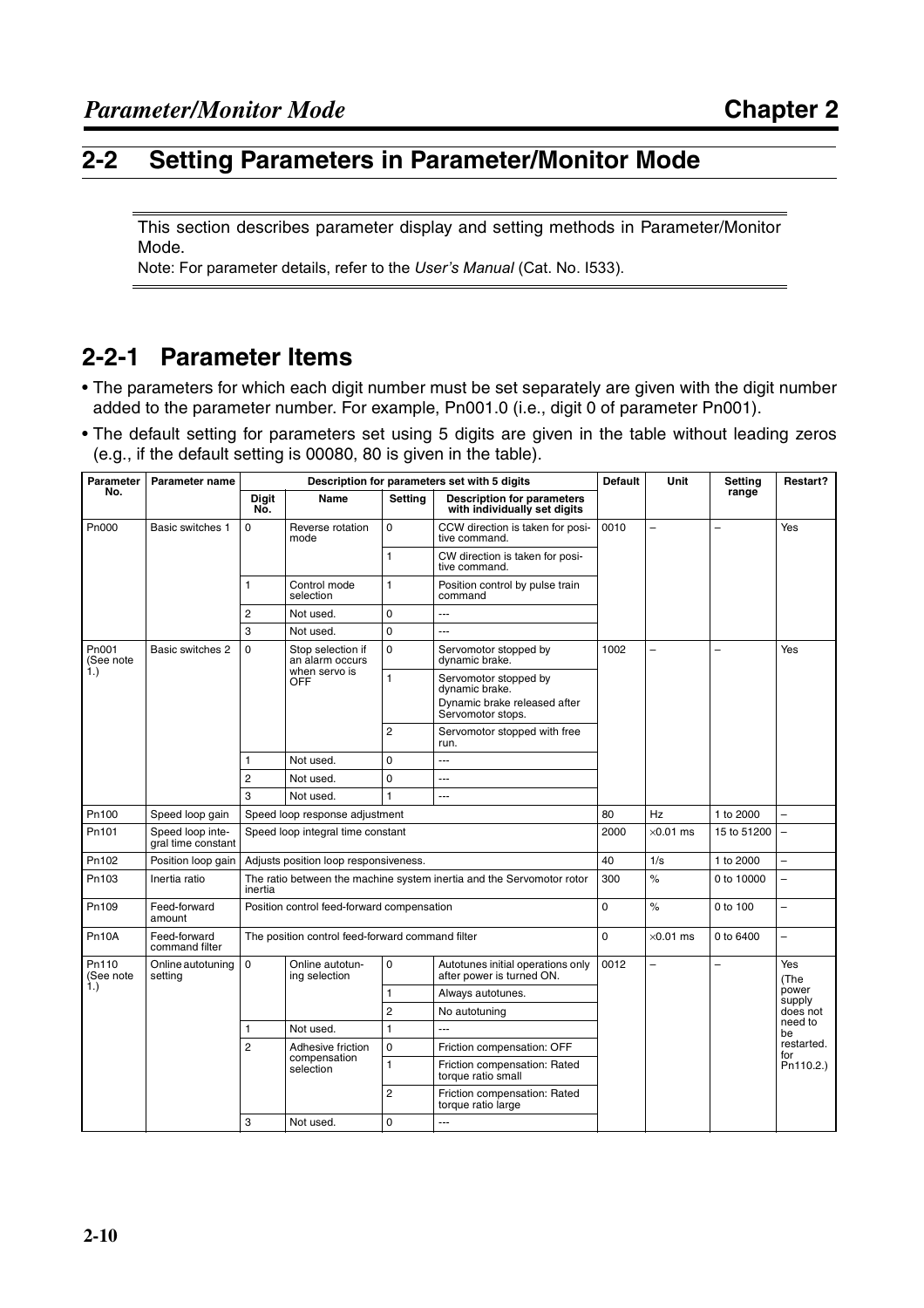# *Parameter/Monitor Mode*

# **Chapter 2**

| <b>Parameter</b>          | Parameter name                                                                                      | Description for parameters set with 5 digits                                                                                                                                                                                                                                |                                                                                                    |                | <b>Default</b>                                                                     | Unit | Setting                         | Restart?                       |                          |
|---------------------------|-----------------------------------------------------------------------------------------------------|-----------------------------------------------------------------------------------------------------------------------------------------------------------------------------------------------------------------------------------------------------------------------------|----------------------------------------------------------------------------------------------------|----------------|------------------------------------------------------------------------------------|------|---------------------------------|--------------------------------|--------------------------|
| No.                       |                                                                                                     | <b>Digit</b><br>No.                                                                                                                                                                                                                                                         | Name                                                                                               | <b>Setting</b> | <b>Description for parameters</b><br>with individually set digits                  |      |                                 | range                          |                          |
| Pn200<br>(See note        | Position control<br>setting 1                                                                       | $\mathbf 0$                                                                                                                                                                                                                                                                 | Command pulse<br>mode                                                                              | $\mathbf 0$    | Feed pulse forward and reverse<br>signal, positive logic                           | 1011 |                                 |                                | Yes                      |
| 2.)                       |                                                                                                     |                                                                                                                                                                                                                                                                             |                                                                                                    | 1              | Forward pulse and reverse<br>pulse, positive logic                                 |      |                                 |                                |                          |
|                           |                                                                                                     |                                                                                                                                                                                                                                                                             |                                                                                                    | 2              | 90° phase difference (phase A/<br>B) signal (x1), positive logic                   |      |                                 |                                |                          |
|                           |                                                                                                     |                                                                                                                                                                                                                                                                             |                                                                                                    | 3              | 90° phase difference (phase A/<br>B) signal (x2), positive logic                   |      |                                 |                                |                          |
|                           |                                                                                                     |                                                                                                                                                                                                                                                                             |                                                                                                    | 4              | 90° phase difference (phase A/<br>B) signal (x4), positive logic                   |      |                                 |                                |                          |
|                           |                                                                                                     |                                                                                                                                                                                                                                                                             |                                                                                                    | 5              | Feed pulse forward and reverse<br>signal, negative logic                           |      |                                 |                                |                          |
|                           |                                                                                                     |                                                                                                                                                                                                                                                                             |                                                                                                    | 6              | Forward pulse and reverse<br>pulse, negative logic                                 |      |                                 |                                |                          |
|                           |                                                                                                     |                                                                                                                                                                                                                                                                             |                                                                                                    | $\overline{7}$ | 90° phase difference (phase A/<br>B) signal (x1), negative logic                   |      |                                 |                                |                          |
|                           |                                                                                                     |                                                                                                                                                                                                                                                                             |                                                                                                    | 8              | 90° phase difference (phase A/<br>B) signal (x2), negative logic                   |      |                                 |                                |                          |
|                           |                                                                                                     |                                                                                                                                                                                                                                                                             |                                                                                                    | 9              | 90° phase difference (phase A/<br>B) signal (x4), negative logic                   |      |                                 |                                |                          |
|                           |                                                                                                     | 1                                                                                                                                                                                                                                                                           | Deviation counter                                                                                  | $\mathbf 0$    | Signal high level                                                                  |      |                                 |                                |                          |
|                           |                                                                                                     |                                                                                                                                                                                                                                                                             | reset                                                                                              | 1              | Rising edge (low to high)                                                          |      |                                 |                                |                          |
|                           |                                                                                                     |                                                                                                                                                                                                                                                                             |                                                                                                    | $\overline{c}$ | Signal low level                                                                   |      |                                 |                                |                          |
|                           |                                                                                                     |                                                                                                                                                                                                                                                                             |                                                                                                    | 3              | Falling signal (high to low)                                                       |      |                                 |                                |                          |
|                           |                                                                                                     | $\overline{2}$                                                                                                                                                                                                                                                              | Deviation counter<br>reset for alarms<br>and when servo is                                         | $\mathbf 0$    | Deviation counter reset when<br>an alarm occurs and when Ser-<br>vomotor is OFF.   |      |                                 |                                |                          |
|                           |                                                                                                     |                                                                                                                                                                                                                                                                             | turned OFF                                                                                         |                | Deviation counter not reset<br>when an alarm occurs nor when<br>Servomotor is OFF. |      |                                 |                                |                          |
|                           |                                                                                                     |                                                                                                                                                                                                                                                                             |                                                                                                    | $\overline{2}$ | Deviation counter reset only<br>when an alarm occurs.                              |      |                                 |                                |                          |
|                           |                                                                                                     | 3                                                                                                                                                                                                                                                                           | Not used.                                                                                          |                |                                                                                    |      |                                 |                                |                          |
| Pn202<br>(See note<br>2.) | Electronic gear<br>ratio G1 (numera-<br>tor)                                                        | tance                                                                                                                                                                                                                                                                       | The pulse rate for the command pulses and Servo Servomotor travel dis-<br>$0.01 \le G1/G2 \le 100$ |                |                                                                                    |      |                                 | 1 to 65535                     | Yes                      |
| Pn203<br>(See note<br>2.) | Electronic gear<br>ratio G2 (denomi-<br>nator)                                                      |                                                                                                                                                                                                                                                                             |                                                                                                    |                |                                                                                    |      | -                               | 1 to 65535                     | Yes                      |
| Pn204                     | Position com-<br>mand filter time<br>constant 1 (pri-<br>mary filter)                               | Soft start setting for command pulses (Soft start characteristics are for<br>the primary filter.)                                                                                                                                                                           |                                                                                                    |                |                                                                                    | 0    | $\times$ 0.01 ms                | 0 to 6400                      | -                        |
| Pn207                     | Position control                                                                                    | $\mathbf 0$                                                                                                                                                                                                                                                                 | Selects position                                                                                   | 0              | Primary filter (Pn204)                                                             | 0000 |                                 |                                | Yes                      |
|                           | setting 2                                                                                           |                                                                                                                                                                                                                                                                             | command filter.                                                                                    | $\mathbf{1}$   | Linear acceleration and decel-<br>eration (Pn208)                                  |      |                                 |                                |                          |
|                           |                                                                                                     | $1$ to $3$                                                                                                                                                                                                                                                                  | Not used.                                                                                          | $\mathbf 0$    |                                                                                    |      |                                 |                                |                          |
| Pn208                     | Position com-<br>mand filter time<br>constant 2<br>(Linear accelera-<br>tion and deceler-<br>ation) | 0<br>Soft start setting for command pulses (Soft start characteristics are for<br>$\times$ 0.01 ms<br>0 to 6400<br>the linear acceleration and deceleration.)                                                                                                               |                                                                                                    |                |                                                                                    |      |                                 | Yes                            |                          |
| Pn304                     | Jog speed                                                                                           | Rotation speed during jog operation                                                                                                                                                                                                                                         |                                                                                                    |                |                                                                                    | 500  | r/min                           | 0 to 10000                     |                          |
| Pn401                     | Torque com-<br>mand filter time<br>constant                                                         | The constant when filtering the internal torque command                                                                                                                                                                                                                     |                                                                                                    |                |                                                                                    | 40   | $\times$ 0.01 ms                | 0 to 65535                     | $\overline{\phantom{0}}$ |
| Pn402                     | Forward torque<br>limit                                                                             | Forward rotation output torque limit (rated torque ratio)                                                                                                                                                                                                                   |                                                                                                    |                |                                                                                    | 350  | ℅                               | 0 to 800                       | L                        |
| Pn403                     | Reverse torque<br>limit                                                                             | Reverse rotation output torque limit (rated torque ratio)                                                                                                                                                                                                                   |                                                                                                    |                |                                                                                    | 350  | ℅                               | 0 to 800                       | $\overline{\phantom{0}}$ |
| Pn500                     | Positioning com-<br>pleted range                                                                    | The range of positioning completed output (INP)                                                                                                                                                                                                                             |                                                                                                    |                |                                                                                    | 3    | Command<br>units                | 0 to 250                       | -                        |
| Pn505                     | Deviation counter<br>overflow level                                                                 | The detection level for a deviation counter overflow alarm                                                                                                                                                                                                                  |                                                                                                    |                |                                                                                    | 1024 | $\times$ 256 com-<br>mand units | 1 to 32767                     | $\overline{\phantom{0}}$ |
| Pn600                     | Regeneration<br>resistor capacity                                                                   | Setting for regeneration resistance load ratio monitoring calculations<br>Note: If using an External Regeneration Resistor, set the regeneration<br>capacity for when the temperature rises above 120°C. If not using an<br>External Regeneration Resistor, set Pn600 to 0. |                                                                                                    |                |                                                                                    |      | $\times$ 10 W                   | From 0<br>(Varies by<br>Ùnit.) | -                        |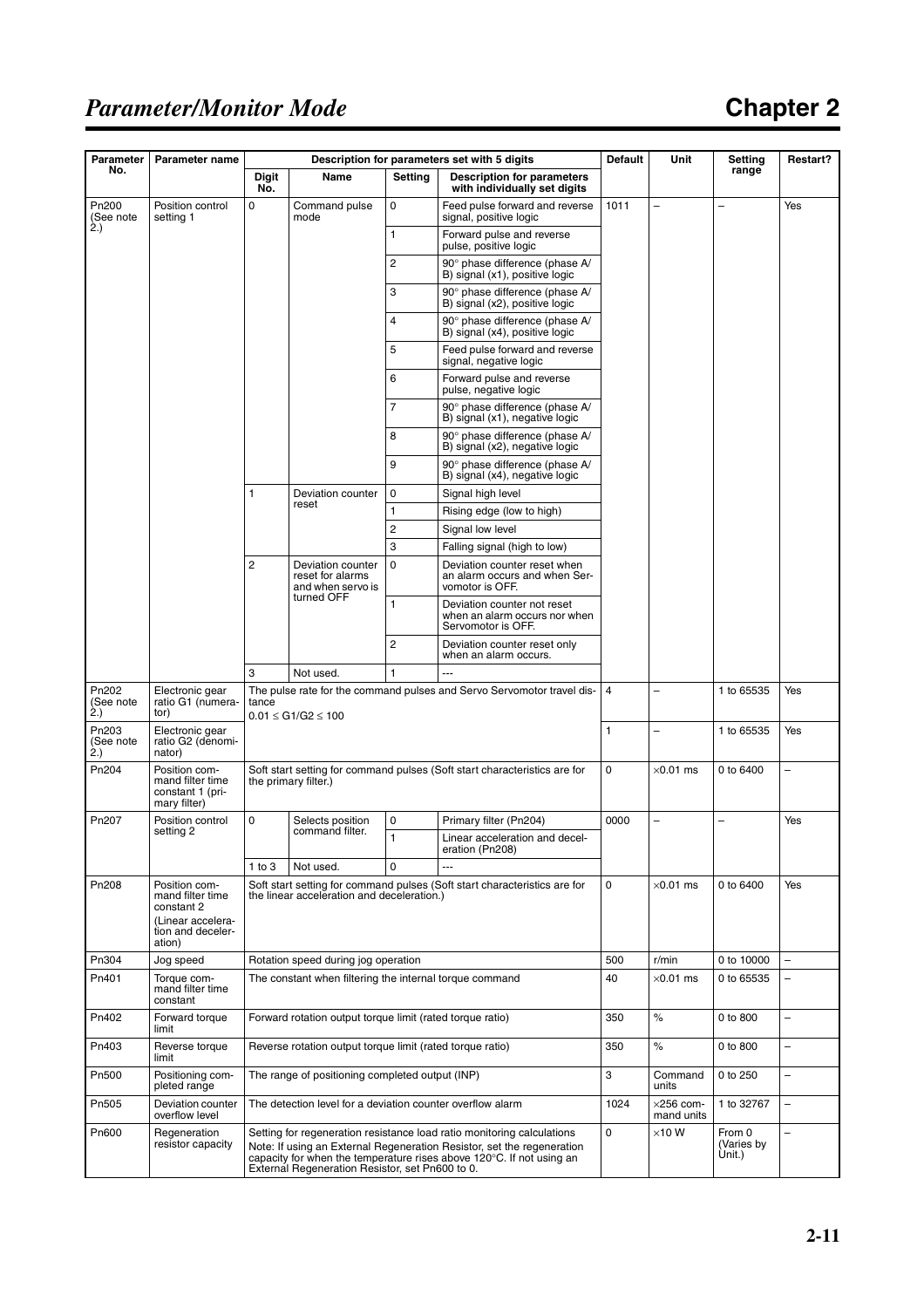- **Note 1.** Pn001.0 and Pn110.0 are enabled when function switch 6 on the Servo Driver's front panel is turned ON to enable parameter setting. When function switch 6 is OFF, function switch 2 (dynamic brake setting) and function switch 1 (online autotuning) are enabled.
- **Note 2.** Pn200.0, Pn202 and Pn203 are enabled when function switch 6 on the Servo Driver's front panel is turned ON to enable parameter setting. When function switch 6 is OFF, function switch is OFF, function switch 3 (command pulse input setting) and function switches 4 and 5 (resolution setting) are enabled.

# **2-2-2 Parameter Display and Setting**

#### ■ **Display Example**

• In Parameter/Monitor Mode, pressing the Left or Right Key will move the cursor to Un, and pressing the Up or Down Key will switch "Un" to "Pn" and display the parameter.



- Four items (made up of monitor items and parameters) can be displayed on the Parameter/Monitor Mode display.
- The four items in the display example above are the default display items. To change the default display items, select the items for default display, and press the WRITE Key to save the current screen to enable default display of the selected items the next time the power supply is turned ON.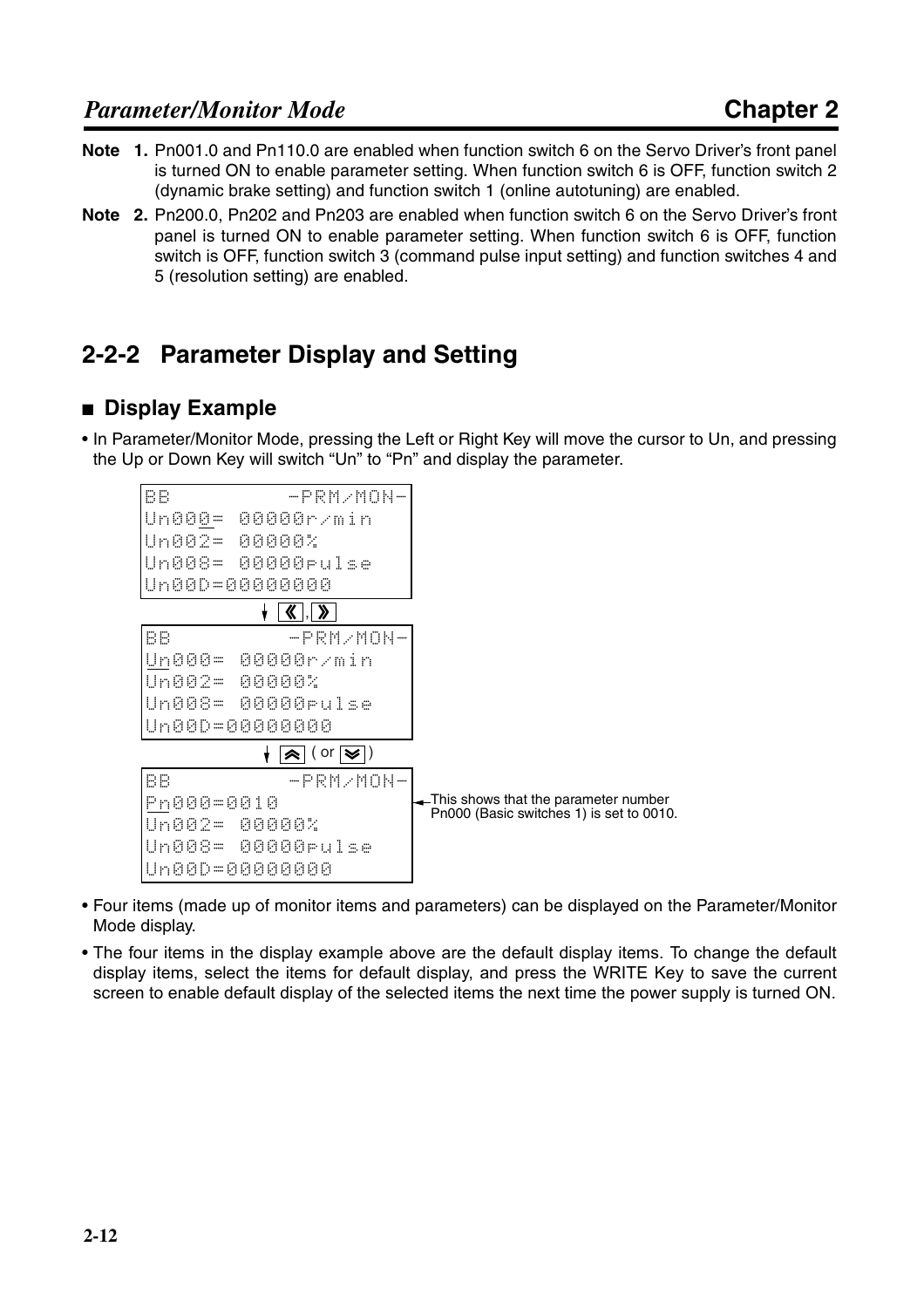#### ■ **Operation Key Functions**

#### ● **Overview**

| RESET                                                                                                                                                                                                                                                                                                                                                                       | Resets the alarm. (If the cause of the alarm has not been removed, the alarm cannot be<br>reset.)                                         |
|-----------------------------------------------------------------------------------------------------------------------------------------------------------------------------------------------------------------------------------------------------------------------------------------------------------------------------------------------------------------------------|-------------------------------------------------------------------------------------------------------------------------------------------|
| MODE/SET<br>$\boldsymbol{\varphi}$                                                                                                                                                                                                                                                                                                                                          | Changes to the Function Mode.                                                                                                             |
| DATA                                                                                                                                                                                                                                                                                                                                                                        | Changes the cursor between the parameter number and the setting data. Writes the set-<br>ting data to the EEPROM inside the Servo Driver. |
| $\begin{picture}(20,20) \put(0,0){\vector(0,1){30}} \put(15,0){\vector(0,1){30}} \put(15,0){\vector(0,1){30}} \put(15,0){\vector(0,1){30}} \put(15,0){\vector(0,1){30}} \put(15,0){\vector(0,1){30}} \put(15,0){\vector(0,1){30}} \put(15,0){\vector(0,1){30}} \put(15,0){\vector(0,1){30}} \put(15,0){\vector(0,1){30}} \put(15,0){\vector(0,1){30}} \put(15,0){\vector(0$ | Moves the cursor up.<br>If the cursor is at the setting data, it will move on the setting data side.                                      |
| $rac{JOG}{RUN}$                                                                                                                                                                                                                                                                                                                                                             | Not used.                                                                                                                                 |
|                                                                                                                                                                                                                                                                                                                                                                             | Moves the cursor left or right.                                                                                                           |
|                                                                                                                                                                                                                                                                                                                                                                             | Switches between Un and Pn.                                                                                                               |
| "≈∥≫                                                                                                                                                                                                                                                                                                                                                                        | Increments or decrements the parameter number or the setting data.                                                                        |
| $\bullet$ READ<br>DRIVER -                                                                                                                                                                                                                                                                                                                                                  | Not used.                                                                                                                                 |
| <b>*</b> WRITE<br>PR P DRIVER                                                                                                                                                                                                                                                                                                                                               | Saves the current display screen.                                                                                                         |

#### ● **Details**

```
\overline{\text{K}} \overline{\text{W}} Keys
```
• When the cursor is on the left side (the number side), pressing the Left and Right Keys moves the cursor as follows:



• When the cursor is on the right side (the setting data side), pressing the Left and Right Keys moves the cursor as follows:



$$
\boxed{\blacktriangle} \boxed{\blacktriangleright}
$$
 Keys

• When the cursor is at Un or Pn on the left side (the number side), pressing the Up and Down Keys switches between monitor number and parameter number.

$$
\boxed{\underline{\mathsf{Un000}} = \mathsf{00000r/min}} \stackrel{\text{(a),\forall}}{\longleftarrow} \boxed{\underline{\mathsf{Pn000}} = \mathsf{0010}}
$$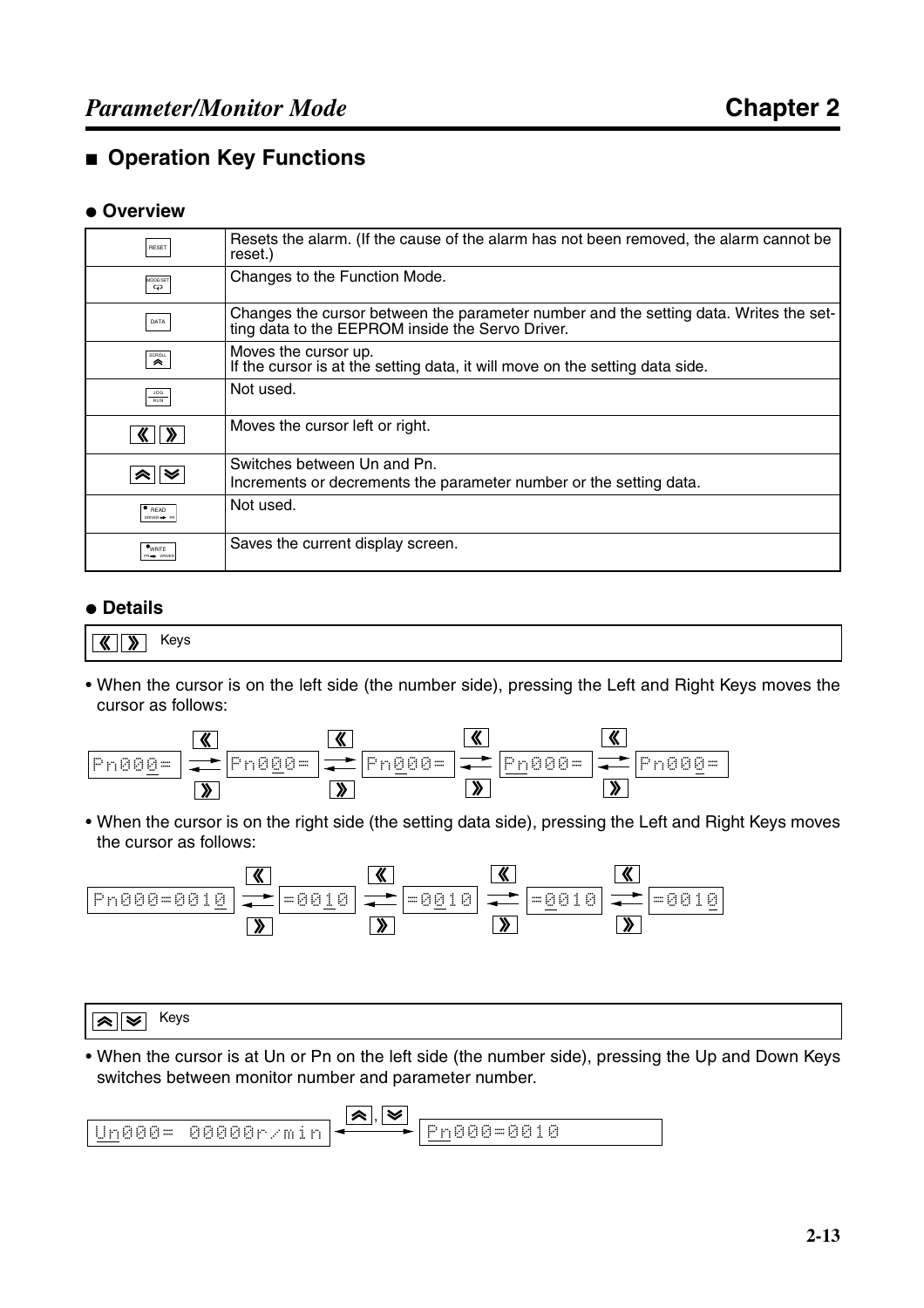• When the cursor is at a digit on the left side (the number side), pressing the Up and Down Keys changes the parameter number and the accompanying setting data.

| Basic switch 1                       | Pn000=0010  |
|--------------------------------------|-------------|
| Basic switch 2                       | Pn001=1002  |
|                                      |             |
| Speed loop gain                      | Pn100=00015 |
| Speed loop integral time<br>constant | Pn101=04000 |
|                                      |             |
| Regeneration resistor<br>capacity    | Pn600=00000 |

• When the cursor is on the right side (the setting data side), pressing the Up and Down Keys increments or decrements the numeric value of the digit at the cursor.



#### DATA Key

• Pressing the DATA Key switches the cursor between the parameter number and the setting data.



• By pressing the DATA Key once more after changing the setting data, the setting data will be written to the EEPROM inside the Servo Driver.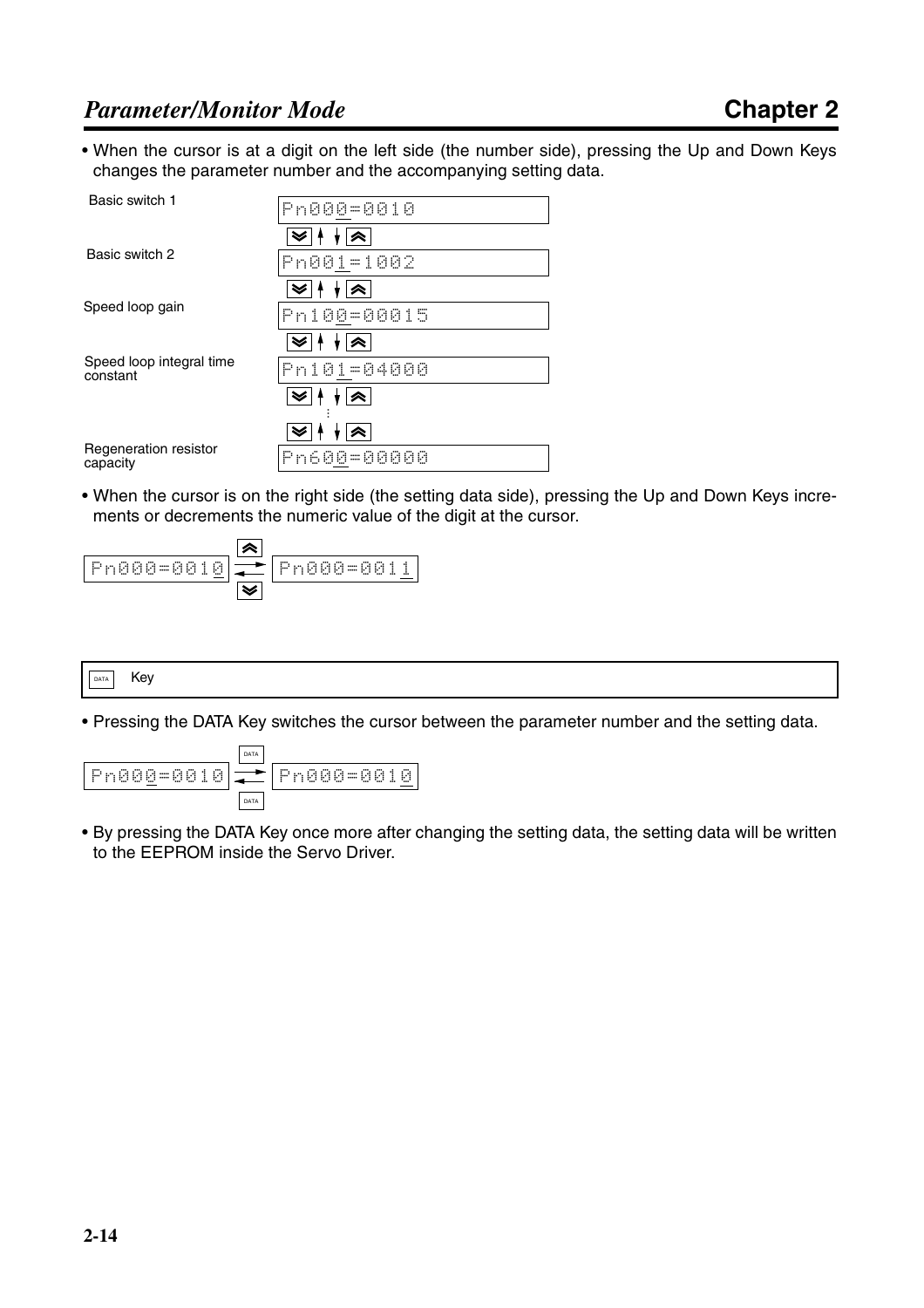$\overline{\mathbf{R}}$  Key

• Pressing the SCROLL Key moves the cursor as follows:



- **Note 1.** Pressing the SCROLL Key moves the cursor up one line. If the SCROLL Key is pressed when the cursor is on the top line, the cursor moves to the bottom line.
- **Note 2.** The SCROLL Key is used to select the display position of the Monitor Items and Parameters for default display and other settings.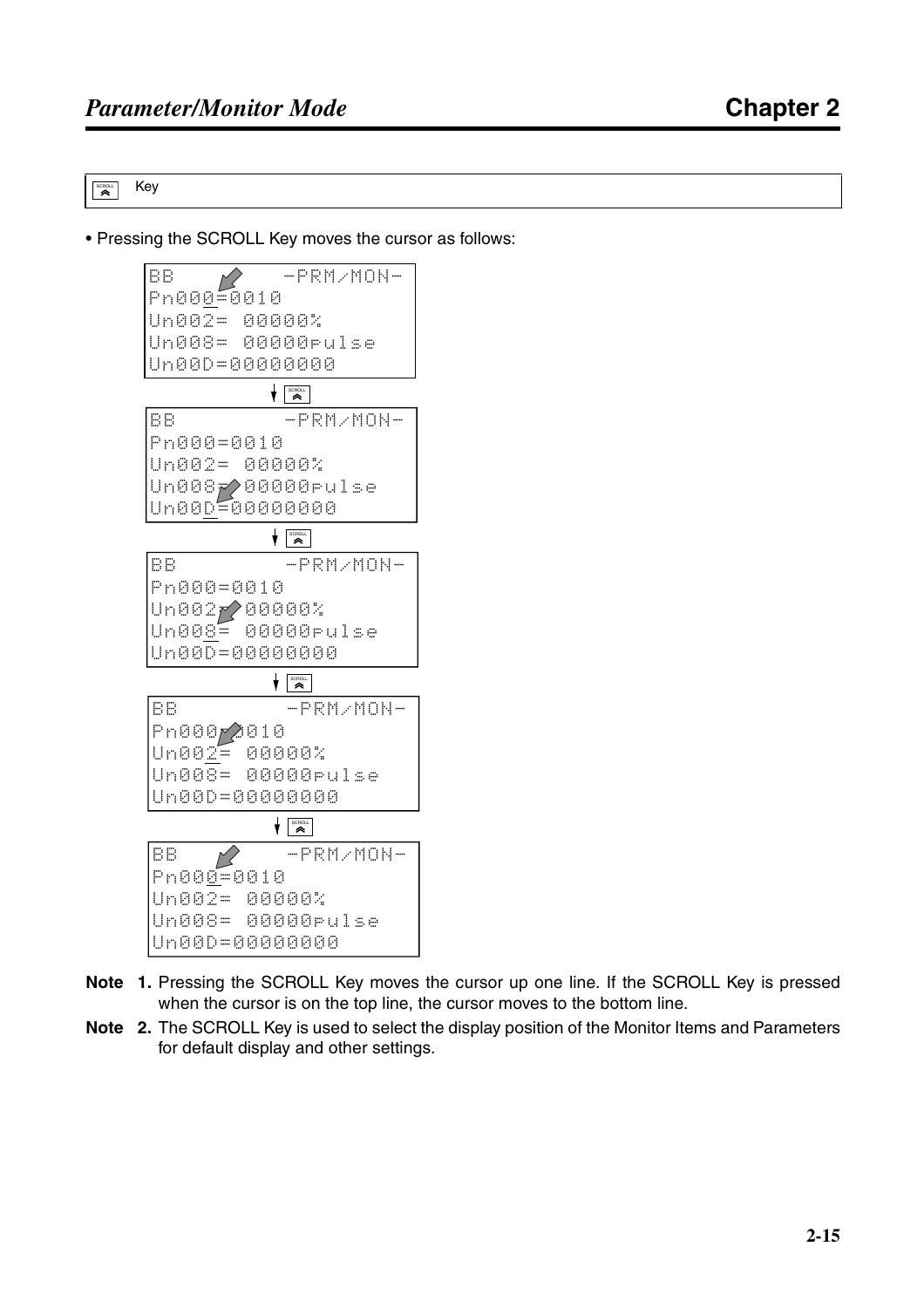**WRITE** Key

- Pressing the WRITE Key enables saving the current screen.
- The saved screen will be displayed the next time the power supply is turned ON.
- **Note** Do not turn OFF the Servo Driver control power supply during the saving process. Doing so will prevent the screen from being saved. If the screen has not been saved successfully, the previous default setting will be used, but no alarm will occur.

#### ■ **Operation Example 1: Setting a Parameter Requiring Individual Digit Settings**

Basic switches 1 and 2 (Pn000 and Pn001), online autotuning settings (Pn110), and position control settings 1 and 2 (Pn200 and Pn207) require individual digits to be set.

The following example describes how to set the deviation counter reset (Pn200.1) in position control settings 1 (Pn200) to 0 (resetting on signal high level).

| <b>Operation</b><br>keys | <b>Display example</b>                                                                                                      | <b>Explanation</b>                                                      |
|--------------------------|-----------------------------------------------------------------------------------------------------------------------------|-------------------------------------------------------------------------|
| MODE/SET                 | <b>BB</b><br>$-PRM$ /MON-<br>Un000= 00000r/min<br>Un002= 00000%<br>Un008= 00000rulse<br>Un00D=00000000                      | Press the MODE/SET Key to display Parameter/Moni-<br>tor Mode.          |
| <u>《   》</u>             | <b>BB</b><br>$-PRM$ /MON-<br>Un000= 00000r/min<br>Un002= 00000%<br>Un008= 00000rulse<br>Un00D=00000000                      | Press the Left or Right Key until the cursor is at Un.                  |
|                          | <b>BB</b><br>$-PRM$ /MON-<br>Pn000=0010<br>Un002= 00000%<br>Un008= 00000rulse<br>Un00D=00000000                             | Press either the Up or Down Key to switch Un to Pn.                     |
| $\sqrt{ }$               | <b>BB</b><br>ACCEPTED AND ACCEPTED AT A PERIODIC AT A<br>Pn000=1011<br>Un002= 00000%<br>Un008= 00000rulse<br>Un00D=00000000 | Press the Right Key once to move the cursor to the<br>right side of Pn. |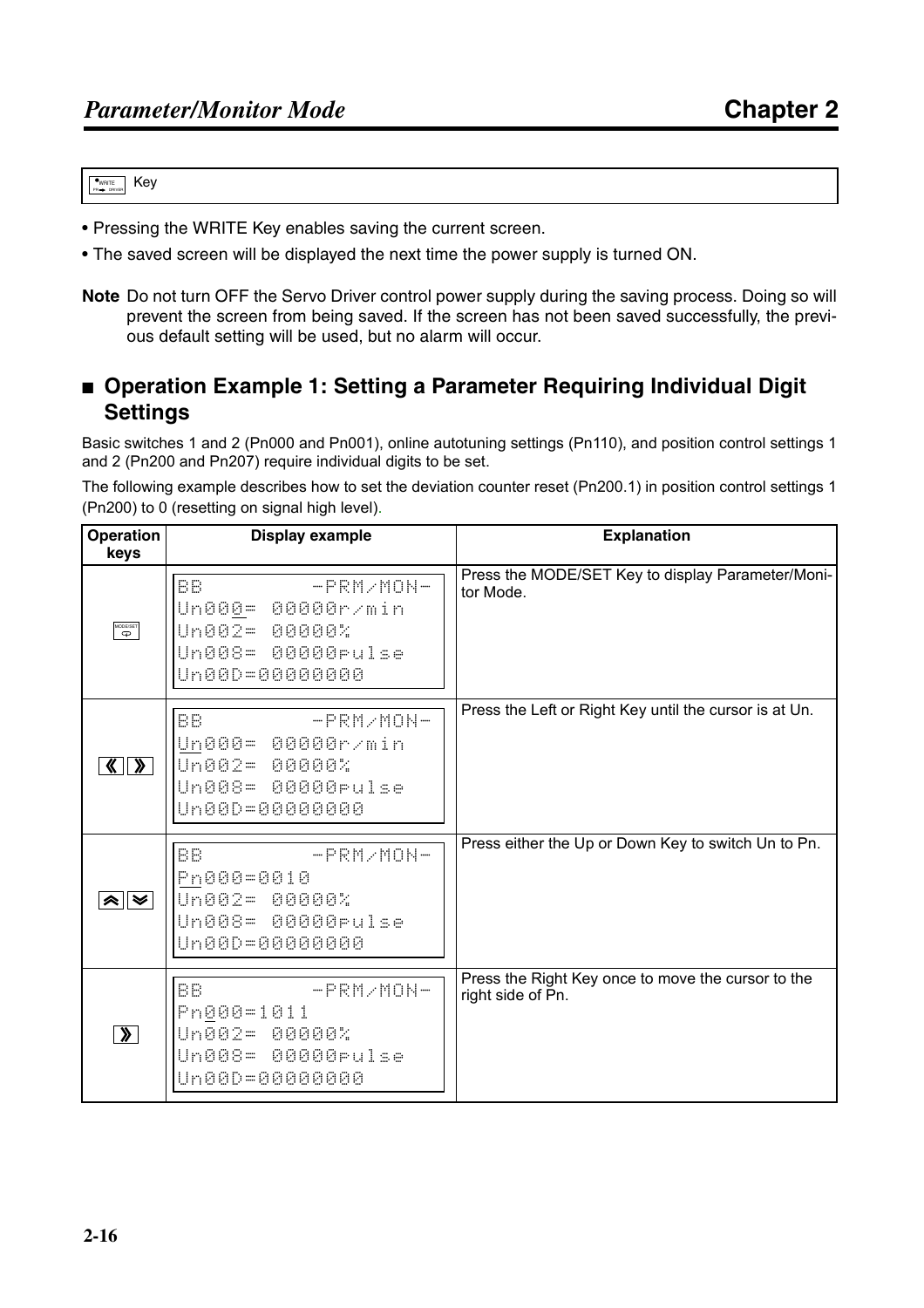| <b>Operation</b><br>keys | <b>Display example</b>                                                                       | <b>Explanation</b>                                                                                                                                |
|--------------------------|----------------------------------------------------------------------------------------------|---------------------------------------------------------------------------------------------------------------------------------------------------|
| $\hat{\phantom{a}}$      | BB.<br>$-PRM$ /MON-<br>Pn200=1011<br>Un002= 00000%<br>Un008= 00000rulse<br>Un00D=00000000    | Press the Up Key twice to display Pn200.                                                                                                          |
| DATA                     | BB.<br>$-PRM$ /MON-<br>Pn200=1011<br>Un002= 00000%<br>Un008= 00000rulse<br>Un00D=00000000    | Press the DATA Key. The cursor will move from the<br>parameter number side to the setting data side (to<br>Pn200.0).                              |
| $\overline{\mathbf{K}}$  | BB.<br>$-PRM$ /MON-<br>Pn200=1011<br>Un002= 00000%<br>Un008= 00000rulse<br>Un00D=00000000    | Press the Left Key once to move the cursor to<br>Pn200.1.                                                                                         |
| $\leqslant$              | BB.<br>$-PRM$ /MON-<br>Pn200=1001<br>Un002= 00000%<br>Un008= 00000rulse<br>Un00D=00000000    | Press the Down Key once to change the set value of<br>Pn200.1 to 0.                                                                               |
| DATA                     | <b>BB</b><br>-PRM/MON-<br>Pn200=1001<br>Un002= 00000%<br>Un008= 00000rulse<br>Un00D=00000000 | Press the DATA Key to write the parameter set value<br>to the EEPROM inside the Servo Driver and move the<br>cursor to the parameter number side. |

**Note** All parameters requiring individual digit settings are enabled the next time the power supply is turned ON. Even though the new setting data is written to the EEPROM inside the Servo Driver by pressing the DATA Key after the setting data is changed, the set values will be enabled only after the power supply is turned OFF, then ON again.

For Pn110.2 (adhesive friction compensation selection in online autotuning settings), however, the power supply does not need to be cycled. The setting will be enabled as soon as the setting data is changed.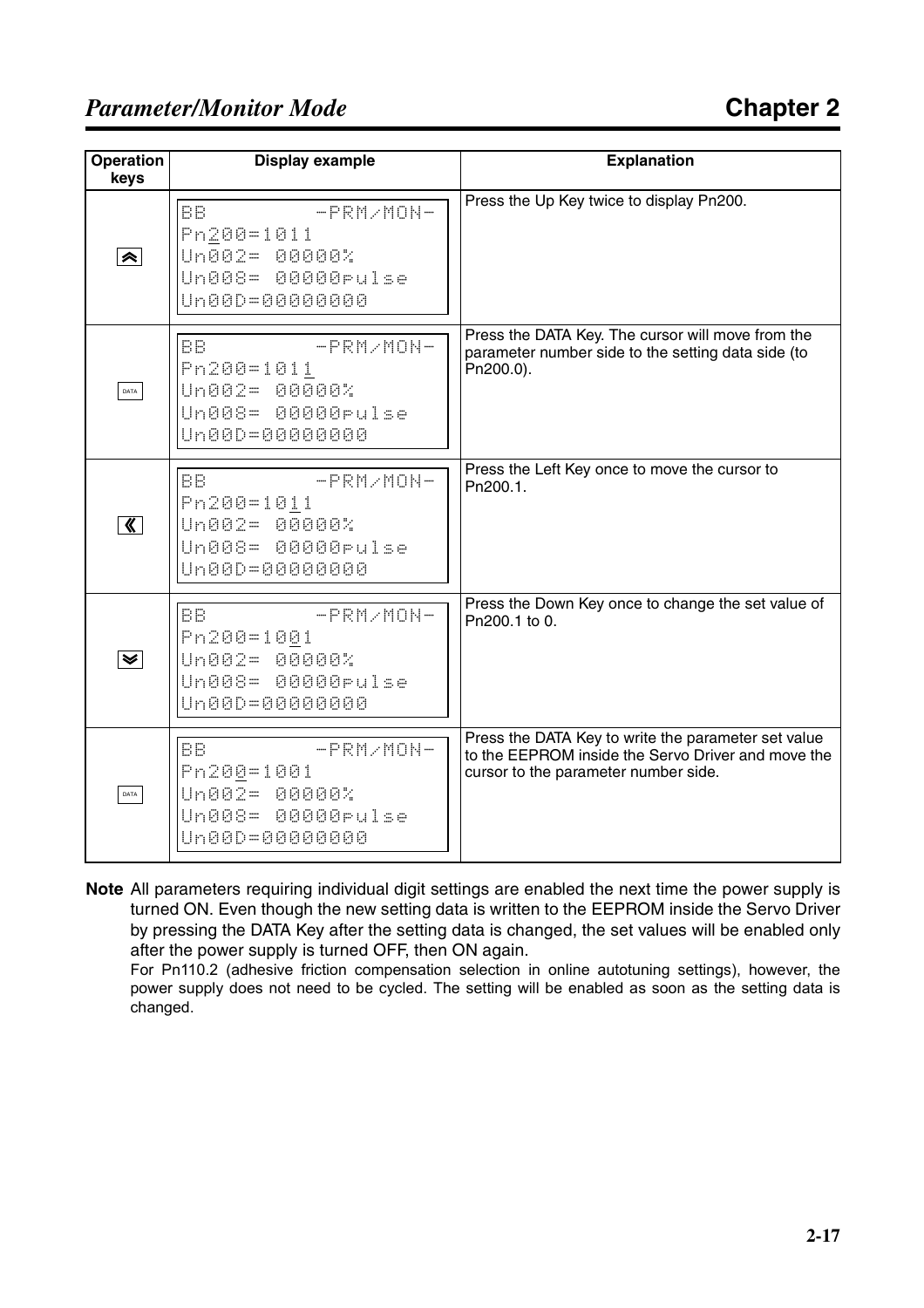# ■ **Operation Example 2: Setting a Parameter to 5 Digit Places**

The following example describes how to set the jog speed (Pn304) to 1000 (r/min).

| Operation<br>keys                   | <b>Display example</b>                                                                                 | <b>Explanation</b>                                                                                                                                                                                                                                                                            |
|-------------------------------------|--------------------------------------------------------------------------------------------------------|-----------------------------------------------------------------------------------------------------------------------------------------------------------------------------------------------------------------------------------------------------------------------------------------------|
| MODE/SET                            | <b>BB</b><br>$-PRM$ /MON-<br>Un000= 00000r/min<br>Un002= 00000%<br>Un008= 00000rulse<br>Un00D=00000000 | Press the MODE/SET Key to display Parameter/Moni-<br>tor Mode.                                                                                                                                                                                                                                |
| $\langle \langle   \rangle \rangle$ | -PRM/MON-<br><b>BB</b><br>Un000= 00000r/min<br>Un002= 00000%<br>Un008= 00000rulse<br>Un00D=00000000    | Press the Left or Right Key until the cursor is at Un.                                                                                                                                                                                                                                        |
| ⊗∥≫                                 | BB.<br>- PRM/MON-<br>Pn000=0010<br>Un002= 00000%<br>Un008= 00000rulse<br>Un00D=00000000                | Press either the Up or Down Key to change Un to Pn.                                                                                                                                                                                                                                           |
| $\lambda$                           | <b>BB</b><br>$-PRM$ /MON-<br>Pn000=1011<br>Un002= 00000%<br>Un008= 00000rulse<br>Un00D=00000000        | Press the Right Key once to move the cursor to Pn on<br>the right side.                                                                                                                                                                                                                       |
| $\hat{\phantom{a}}$                 | BB.<br>$-PRM$ /MON-<br>Pn304=00500<br>Un002= 00000%<br>Un008= 00000rulse<br>Un00D=00000000             | Press the Up Key three times to display Pn304.<br>Note In this example, Pn304 can be displayed by<br>pressing the Up Key three times. In general,<br>however, the Left and Right Keys are used to<br>specify the operation line, and the Up and<br>Down Keys are used to set the digit value. |
| DATA                                | BB<br>$-PRM$ /MON-<br>Pn304=00500<br>00000%<br>Un002=<br>Un008= 00000rulse<br>Un00D=00000000           | Press the DATA Key. The cursor will move from the<br>parameter number to the setting data (to the "1st digit"<br>of Pn304).                                                                                                                                                                   |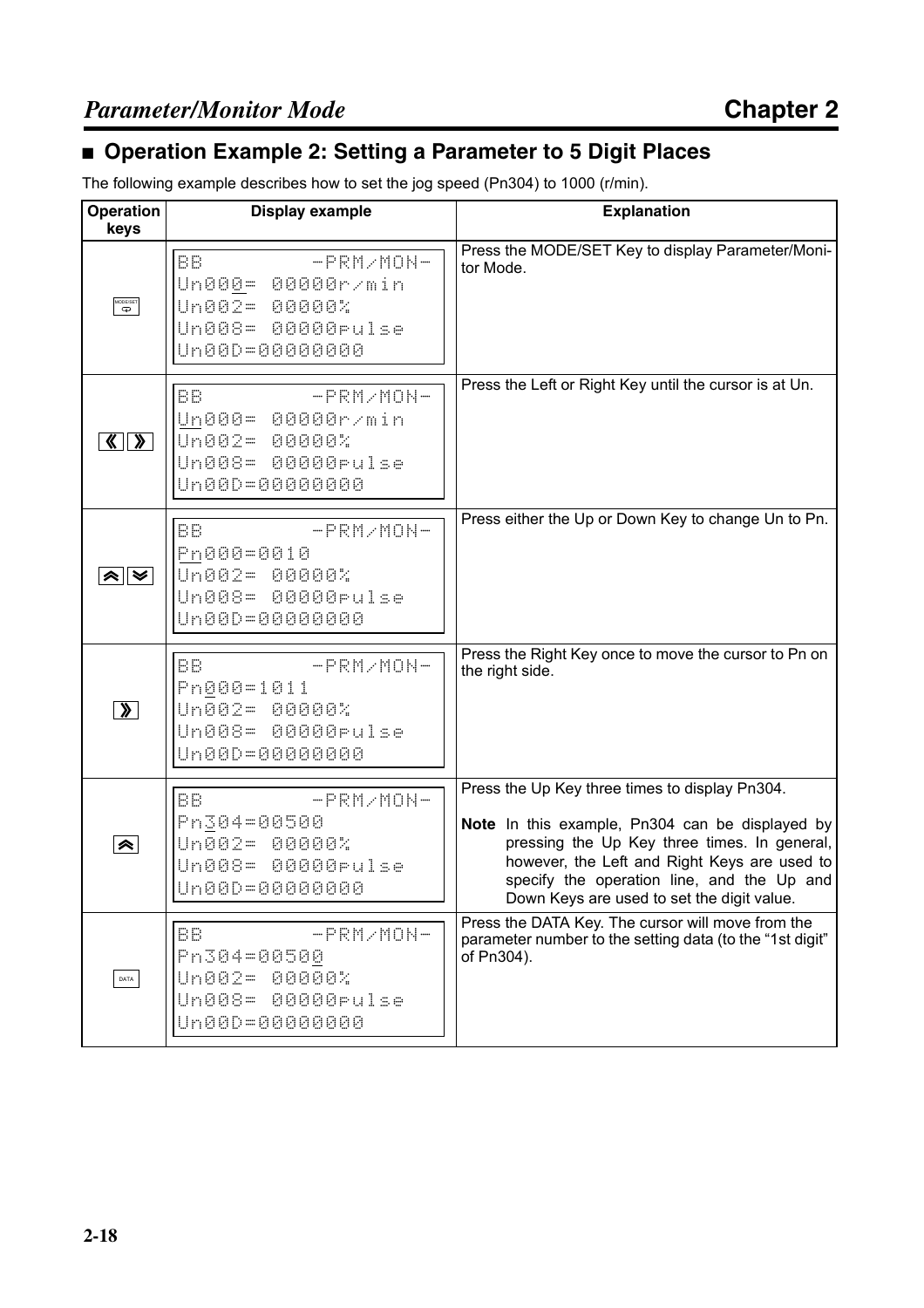| <b>Operation</b><br>keys    | Display example                                                                              | <b>Explanation</b>                                                                                                                           |
|-----------------------------|----------------------------------------------------------------------------------------------|----------------------------------------------------------------------------------------------------------------------------------------------|
| — ≪ ∣                       | BB.<br>$-PRM$ /MON-<br> Pn304=00500<br> Un002= 00000%<br>Un008= 00000rulse<br>Un00D=00000000 | Press the Left Key twice to move the cursor to the<br>hundreds column of Pn304.                                                              |
| $\left  \mathbf{z} \right $ | BB.<br>- PRM/MON-<br>Pn304=01000<br> Un002= 00000%<br>Un008= 00000rulse<br>Un00D=00000000    | Press the Up Key five times to change the setting data<br>to 1000.                                                                           |
| DATA                        | BB.<br>- PRM/MON-<br>Pn304=01000<br> Un002= 00000%<br>Un008= 00000rulse<br>Un00D=00000000    | Press the DATA Key to write the parameter set value<br>to the EEPROM inside the Servo Driver and move the<br>cursor to the parameter number. |

**Note** Of the parameters set to 5 digits, Pn202 (electronic gear ratio G1), Pn203 (electronic gear ratio G2), and Pn208 (Position command filter time constant 2) are enabled only after the power supply is cycled. Their settings will be enabled the next time the power supply is turned ON.

# ■ **Timing of Parameter Enabling**

Except for user parameters requiring the power supply to be cycled, parameters are enabled as soon as the settings are changed. For example, even while changing the gain using the Up and Down Keys, the results of this change are reflected during the setting operation in real-time. Changes are not, however, written to the EEPROM inside the Servo Driver until the DATA Key is pressed after changing the settings.

Data will not be written to EEPROM if the DATA Key is not pressed before performing other operations. For example, data will not be written to EEPROM if the DATA Key is not pressed before pressing the MODE/SET Key to move to another screen (e.g., Function Mode), before pressing the SCROLL Key to move the cursor to the setting data, or before performing other operations.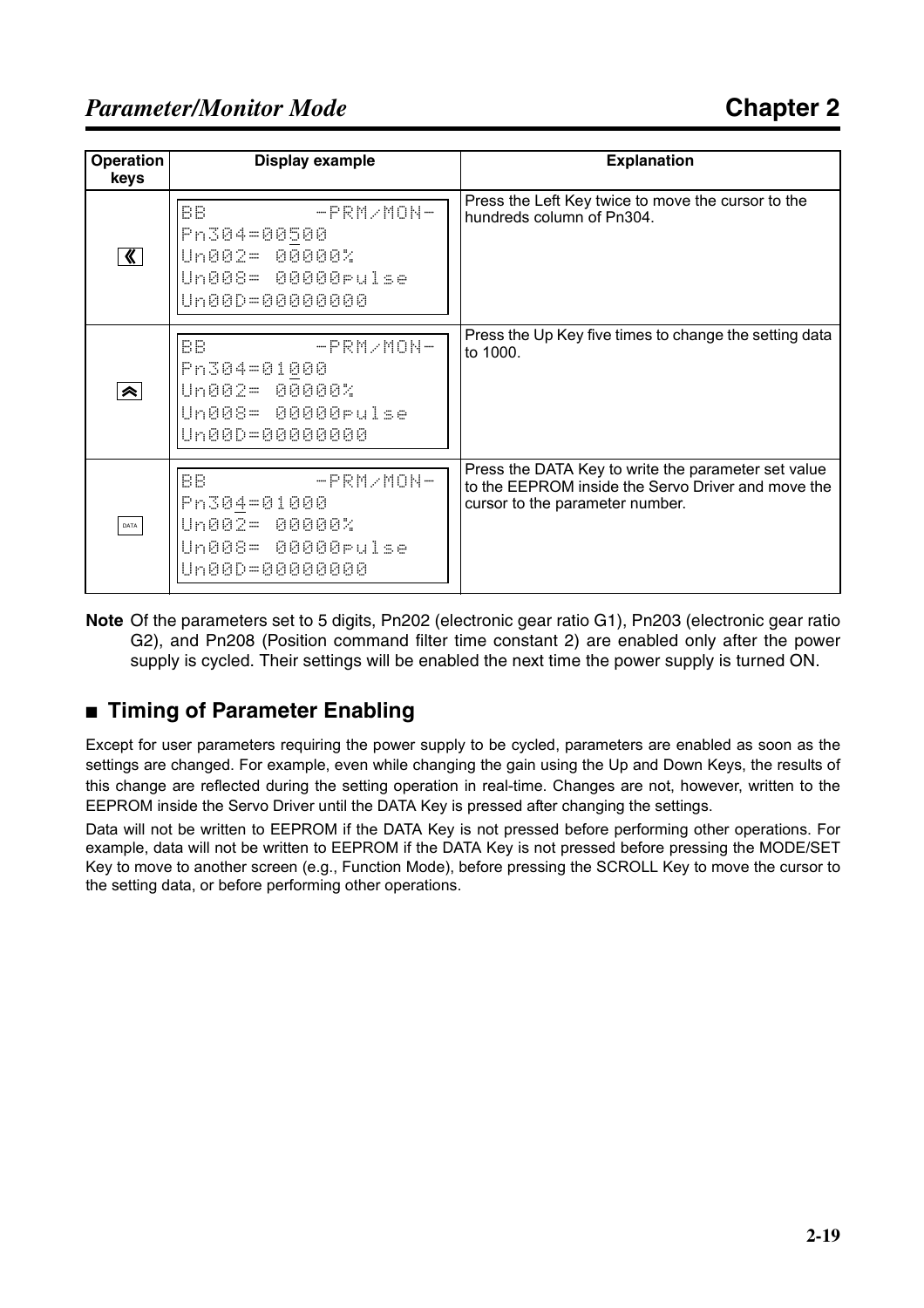#### ■ Gain-related Parameters

If the gain adjustment rotary switch on the Servo Driver's front panel is set to other than 0, the gain set by the rotary switch's position (refer to the following table) will be used in the Parameter Unit.

| Gain adjustment<br>rotary switch<br>position | Position loop gain<br>$(s^{-1})$<br>(Pn102) | Speed loop gain<br>(Hz)<br>(Pn100)             | <b>Speed loop</b><br>integral time<br>constant<br>$(x 0.01$ ms)<br>(Pin101) | <b>Torque command</b><br>filter time constant<br>$(x 0.01$ ms)<br>(Ph401) |
|----------------------------------------------|---------------------------------------------|------------------------------------------------|-----------------------------------------------------------------------------|---------------------------------------------------------------------------|
| $\mathbf 0$                                  |                                             | The values set in the parameter area are used. |                                                                             |                                                                           |
|                                              | 15                                          | 15                                             | 4000                                                                        | 250                                                                       |
| $\overline{c}$                               | 20                                          | 20                                             | 3500                                                                        | 200                                                                       |
| 3                                            | 30                                          | 30                                             | 3000                                                                        | 150                                                                       |
| 4                                            | 40                                          | 40                                             | 2000                                                                        | 100                                                                       |
| 5                                            | 60                                          | 60                                             | 1500                                                                        | 70                                                                        |
| 6                                            | 85                                          | 85                                             | 1000                                                                        | 50                                                                        |
| $\overline{7}$                               | 120                                         | 120                                            | 800                                                                         | 30                                                                        |
| 8                                            | 160                                         | 160                                            | 600                                                                         | 20                                                                        |
| 9                                            | 200                                         | 200                                            | 500                                                                         | 15                                                                        |
| A to F                                       | 250                                         | 250                                            | 400                                                                         | 10                                                                        |

If the position of the gain adjustment rotary switch is changed, the values in the above table will be used in the Parameter Unit. These values cannot be changed from the Parameter Unit.

To set these values from the Parameter Unit, set the gain adjustment rotary switch to 0 and then set the values in the parameter area.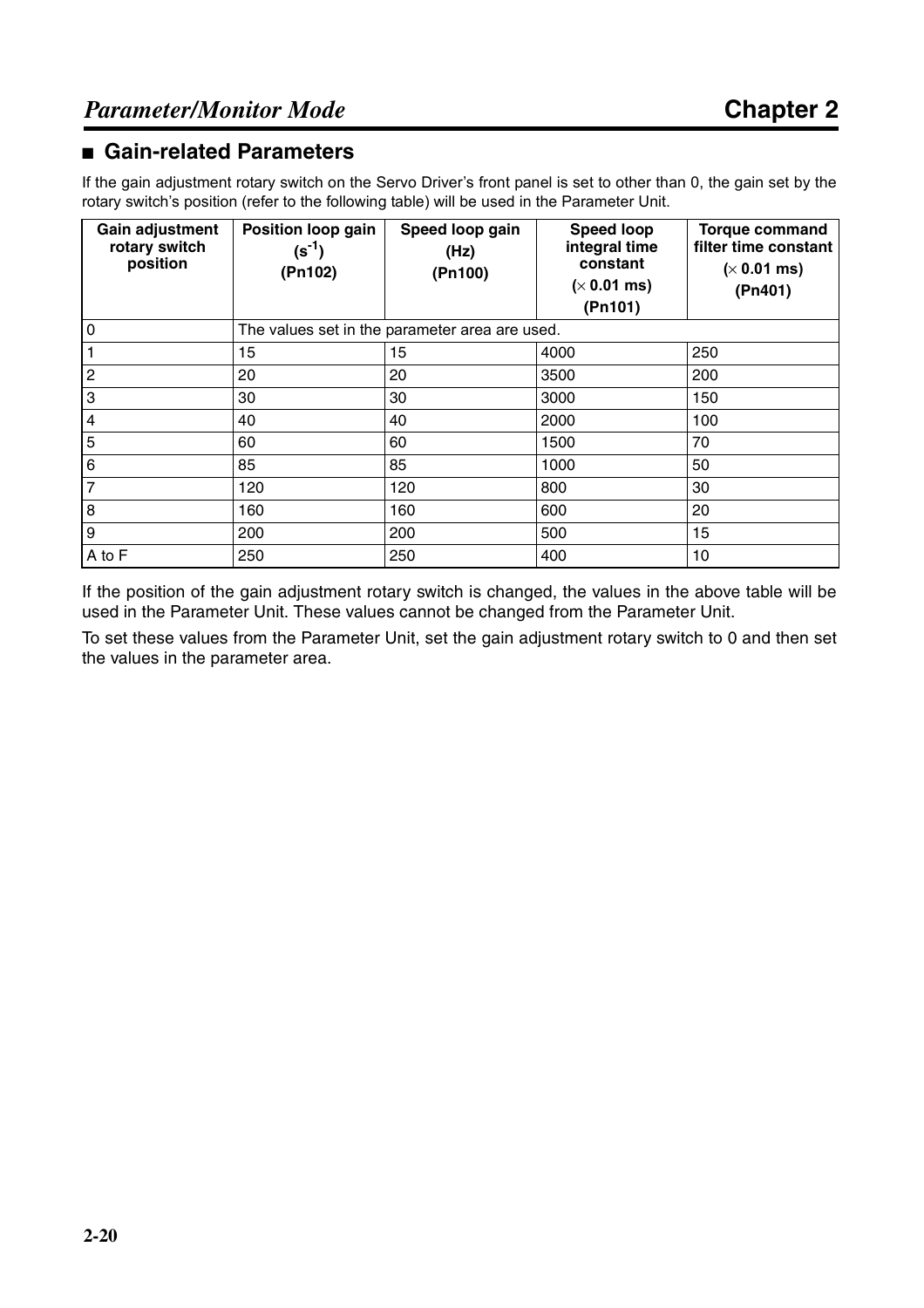# $\blacktriangleleft$ **Chapter 3**

# **Function Mode**

- [3-1 Functions](#page-44-0)
- [3-2 Function Mode Operations](#page-45-0)
- [3-3 Function Details and Operation](#page-47-0)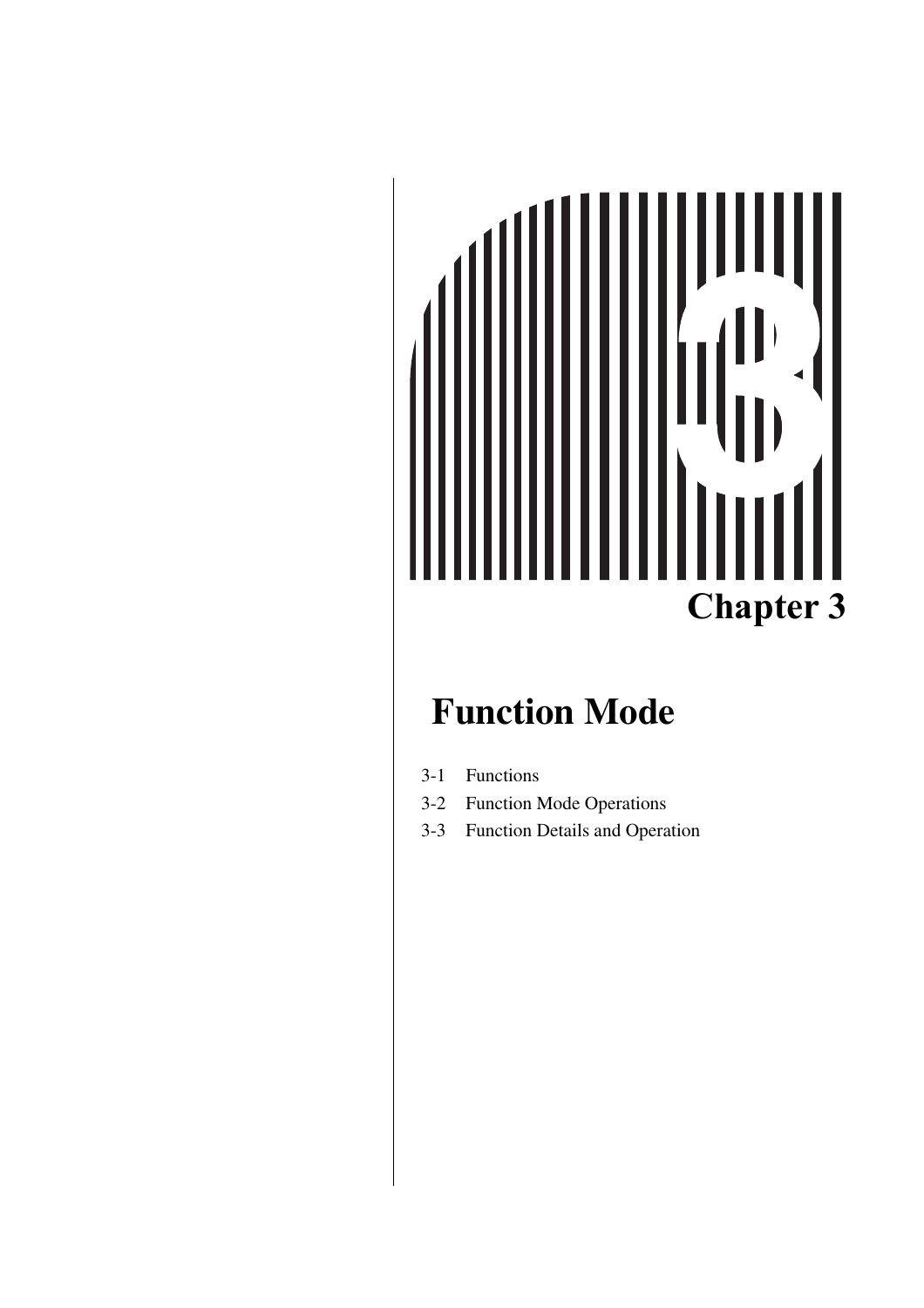# <span id="page-44-0"></span>**3-1 Functions**

Function Mode is used to execute various functions ( $Fn$  $\Box$  $\Box$ ).

# ■ **Functions**

| <b>Function No.</b> | <b>Name</b>                                                     | <b>Function</b>                                                                                                     | <b>Remarks</b>                               |
|---------------------|-----------------------------------------------------------------|---------------------------------------------------------------------------------------------------------------------|----------------------------------------------|
| F <sub>n000</sub>   | Alarm history display                                           | Displays an alarm history of up to the 10 most<br>recent alarms.                                                    | ---                                          |
| <b>Fn001</b>        | <b>Rigidity selection</b>                                       | Sets the machine rigidity.                                                                                          | Protected.                                   |
|                     |                                                                 | Note Only enabled if the gain adjustment<br>rotary switch is set to 0.                                              |                                              |
| Fn002               | Jog operation                                                   | Rotates the Servomotor using the Parameter<br>Unit keys.                                                            | Protected.<br><b>Disabled</b><br>during RUN. |
| Fn003               | Servomotor origin search                                        | Rotates the Servomotor using the Parameter<br>Unit keys, detects phase Z, and stops the Ser-<br>vomotor on phase Z. | Protected.<br><b>Disabled</b><br>during RUN. |
| Fn005               | User parameter initialization                                   | Initializes the user parameters to their default<br>values.                                                         | Protected.                                   |
| Fn006               | Alarm history data clear                                        | Clears alarm history data.                                                                                          | Protected.                                   |
| Fn007               | Online autotuning results save                                  | Writes the load inertia ratio determined by<br>autotuning to Pn103 (inertia ratio).                                 | Protected.                                   |
| Fn00C               | Manual analog monitor output<br>offset adjustment               | Adjusts each analog monitor output offset<br>manually.                                                              | Protected.                                   |
| Fn00D               | Analog monitor output scaling                                   | Scales (i.e., adjusts the output voltage) of the<br>analog monitor output.                                          | Protected.                                   |
| Fn00E               | Automatic Servomotor current<br>detection offset adjustment     | Adjusts the Servomotor current detection off-<br>set automatically.                                                 | Protected.                                   |
| Fn00F               | <b>Manual Servomotor current</b><br>detection offset adjustment | Adjusts the Servomotor current detection off-<br>set manually.                                                      | Protected.                                   |
| Fn010               | Password setting                                                | Enables or disables changes to user parame-<br>ters.                                                                |                                              |
| Fn012               | Version check                                                   | Displays the Servo Driver version.                                                                                  |                                              |

**Note 1.** Functions indicates as "Protected" in the *Remarks* column cannot be executed if the password in Fn010 has been set to write-protect the system. NO\_OP will be displayed if attempting to switch from the Function Mode Main Menu to a function screen.

**Note 2.** Functions indicates as "Disabled during RUN" in the *Remarks* column cannot be executed if the RUN input (RUN command) is ON. NO\_OP will be displayed if an attempt is made to switch from the Function Mode Main Menu to one of these function screens while the RUN input is ON.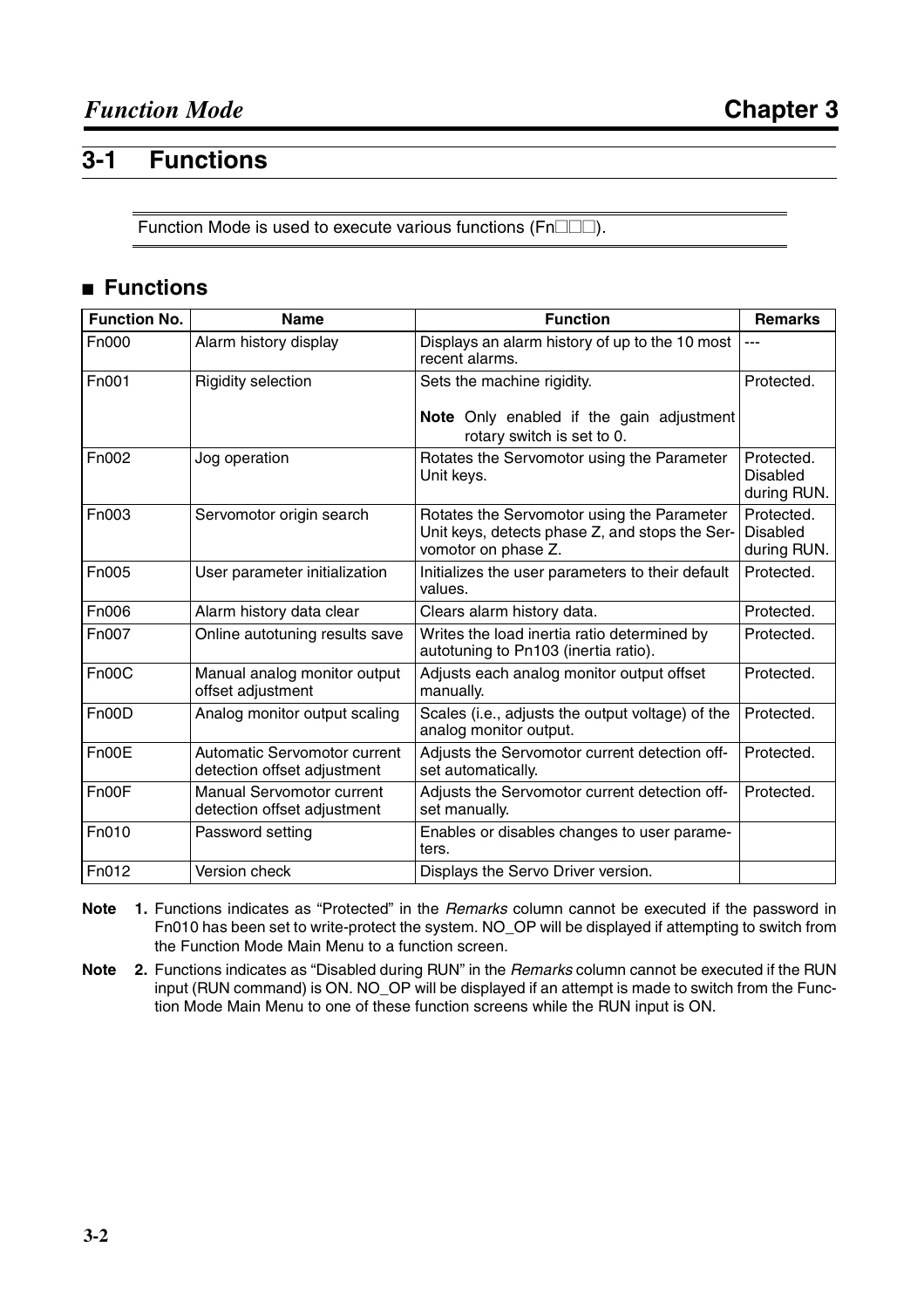# <span id="page-45-0"></span>**3-2 Function Mode Operations**

Pressing the MODE/SET Key in Parameter/Monitor Mode will display the Function Mode Main Menu.

Select the function to be executed using the Up and Down Keys, then press the DATA Key to switch to the function screen.

#### ■ **Function Mode Main Menu Screen**

| <b>BB</b>     |  |  |  | 一只目科的工工自科一 |  |
|---------------|--|--|--|------------|--|
| Fn012         |  |  |  |            |  |
| <u> En000</u> |  |  |  |            |  |
| Fn001         |  |  |  |            |  |
| Fn002         |  |  |  |            |  |

Gelected function (flashes)

## ■ **Operation Key Functions**

#### ● **Overview**

| RESET                             | Resets the alarm. (If the cause of the alarm has not been removed, the alarm cannot be<br>reset.) |
|-----------------------------------|---------------------------------------------------------------------------------------------------|
| MODE/SET<br>$\boldsymbol{\nabla}$ | Switches to Parameter Copy Mode.                                                                  |
| DATA                              | Switches to the execution screen of the selected function.                                        |
| SCROLL<br>$\hat{\phantom{1}}$     | Not used.                                                                                         |
| $\frac{\text{JOG}}{\text{RUN}}$   | Not used.                                                                                         |
|                                   | Not used.                                                                                         |
| "≫∥≫                              | Selects the function.                                                                             |
| $\bullet$ READ<br>DRIVER > PF     | Not used.                                                                                         |
| <b>*WRITE</b><br>PR + DRIVER      | Not used.                                                                                         |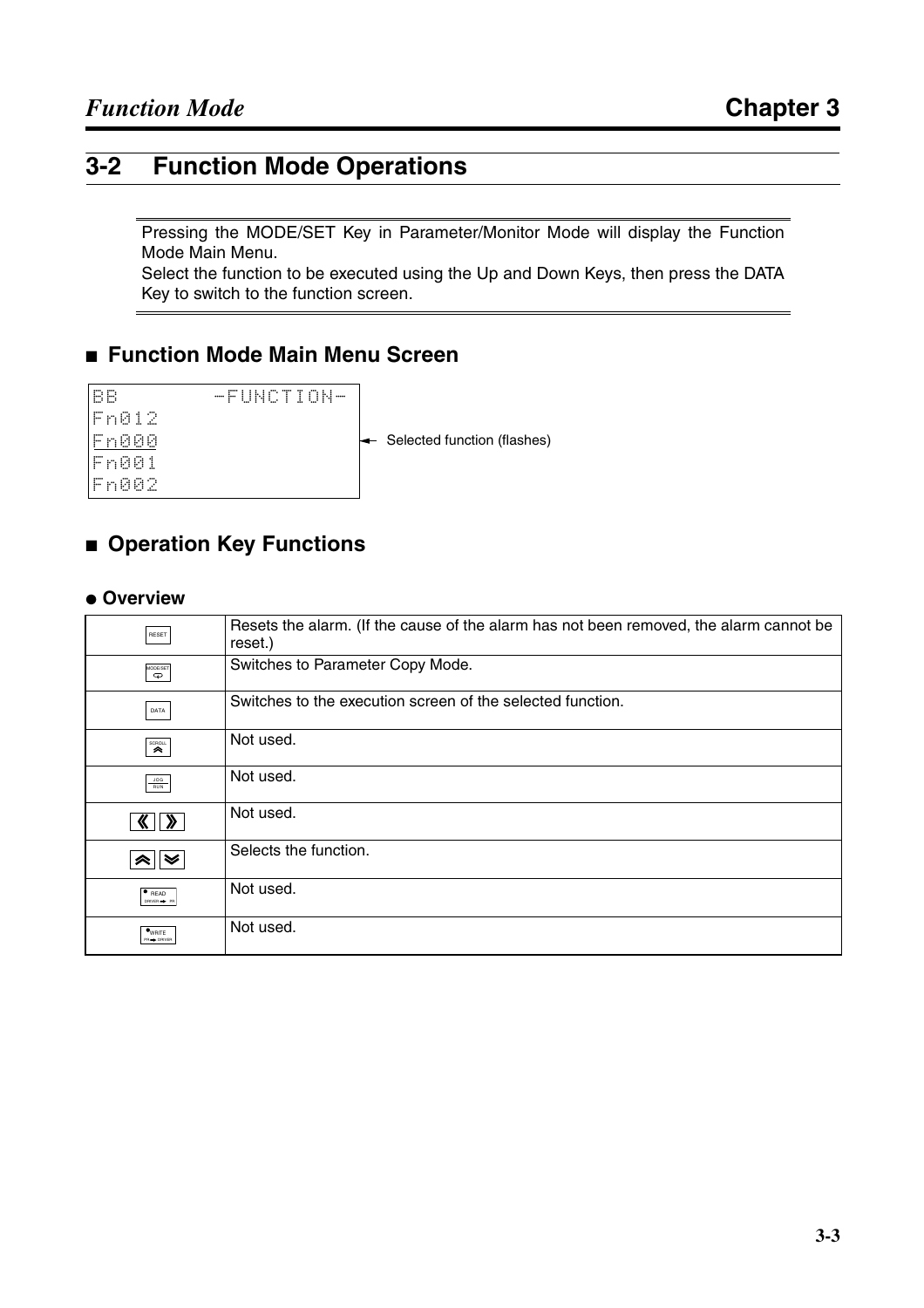#### ● **Details**

Keys  $\overline{\tilde{\mathbf{z}}}\overline{\mathbf{z}}$ 

• Pressing the Up and Down Keys enables function number selection.

| BB            | -FUNCTION-      |
|---------------|-----------------|
| Fn012         |                 |
| <u>Fn00</u> 0 |                 |
| Fn001         |                 |
| Fn002         |                 |
|               | ଛା । ∤ । ≅ା     |
| BB            | -FUNCTION-      |
| Fn000         |                 |
| <u> Fn001</u> |                 |
| Fn002         |                 |
| Fn003         |                 |
|               | ଛା । √ । ≅      |
| BB            | -FUNCTION-      |
| Fn001         |                 |
| Fn002         |                 |
| Fn003         |                 |
| Fn005         |                 |
|               | <u>'≫</u> ∤ ∤ ∏ |
|               |                 |

DATA Key

• Pressing the DATA Key switches to the execution screen of the selected (flashing) function.

| <b>BB</b><br>-FUNCTION- |                       | BB                  | $-ALRM-$ |
|-------------------------|-----------------------|---------------------|----------|
| Fn012                   | DATA                  | 0:A.C3              |          |
| Fn000                   |                       | 1:A.51              |          |
| Fn001                   | MODE/SET<br>$\varphi$ | 2:A.<br>----- ----- |          |
| Fn002                   |                       | 3:A.<br>            |          |

• Selecting a function that cannot be executed and pressing the DATA Key will display NO\_OP.



**Note** The previous screen will be displayed if an attempt is made to execute Fn002 (jog operation) when password has been set in Fn010 to write-protect the system.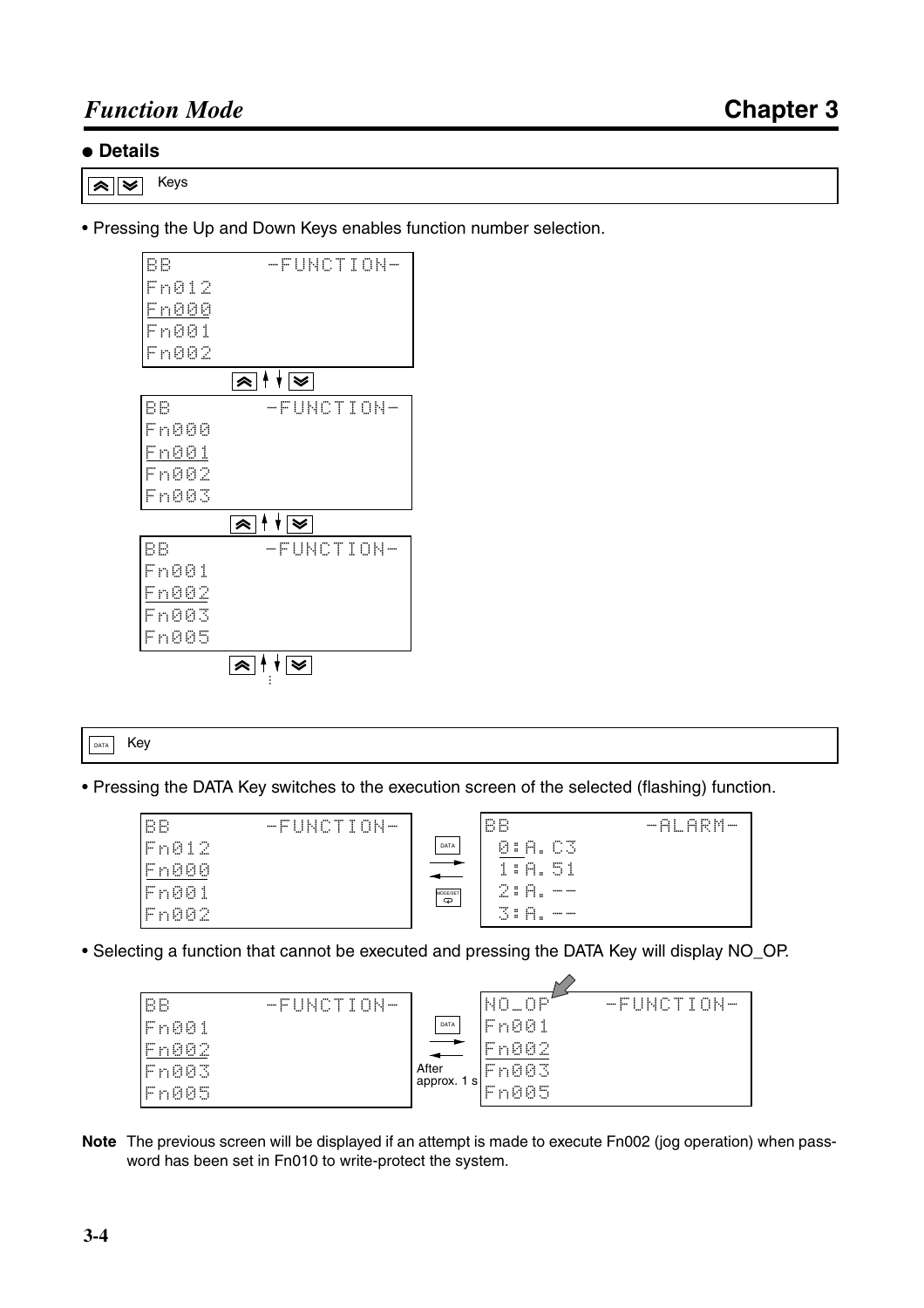# <span id="page-47-0"></span>**3-3 Function Details and Operation**

This section describes the operating methods for the execution screens of each function selected from the Function Mode Main Menu.

# **3-3-1 Alarm History Display (Fn000)**

The Servo Driver records up to the 10 most recent alarms. Their details can be checked using the alarm history display.

### ■ **Display Example**



# ■ **Operation Key Functions**

#### ● **Overview (Applicable Keys Only)**

| RESET                                        | Resets the alarm. (If the cause of the alarm has not been removed, the alarm cannot be<br>reset.) |
|----------------------------------------------|---------------------------------------------------------------------------------------------------|
| MODE/SET                                     | Returns to the Function Mode Main Menu.                                                           |
| $\overline{\mathbb{R}}\overline{\mathbb{V}}$ | Displays past alarm details.                                                                      |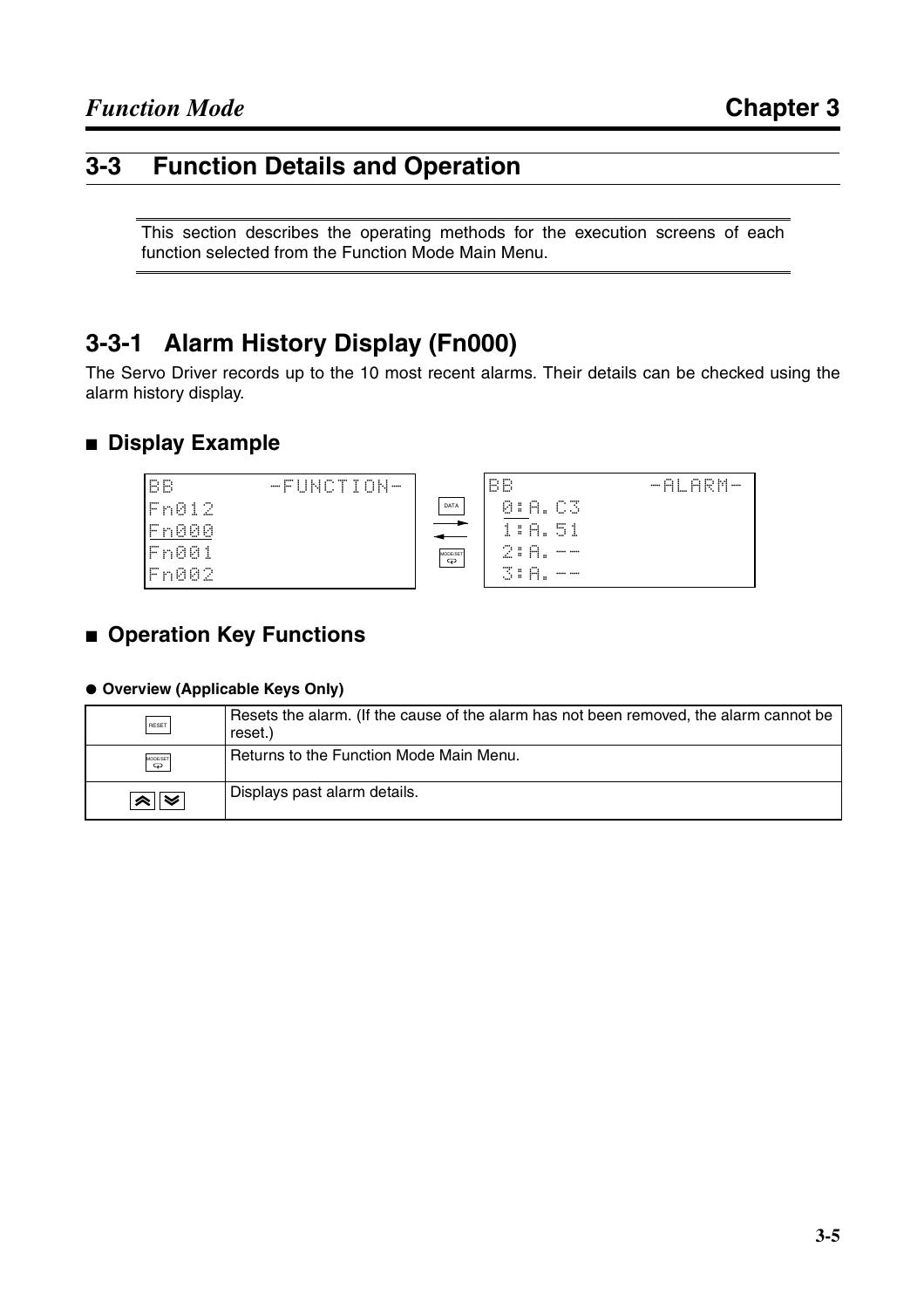#### ● **Details**

 $\overline{\mathbb{R}}$ Key

• Pressing the Up and Down Keys displays past alarm details.



- **Note 1.** "0" is the most recent alarm and "9" is the least recent.
- **Note 2.** Alarms CPF00 and CPF01 are Parameter Unit alarms, and are not stored in the alarm history.
- **Note 3.** Warnings are not stored in the alarm history.
- **Note 4.** Even if the same alarm occurs repeatedly, it is entered in the alarm history only as a single alarm.

# **3-3-2 Rigidity Selection (Fn001)**

This function manipulates the same settings as the gain adjustment rotary switch.

- **Note 1.** Fn001 cannot be executed if the gain adjustment rotary switch is set to other than 0.
- **Note 2.** Fn001 cannot be executed if the password in Fn010 has been set to write-protect the system.

#### ■ **Display Example**

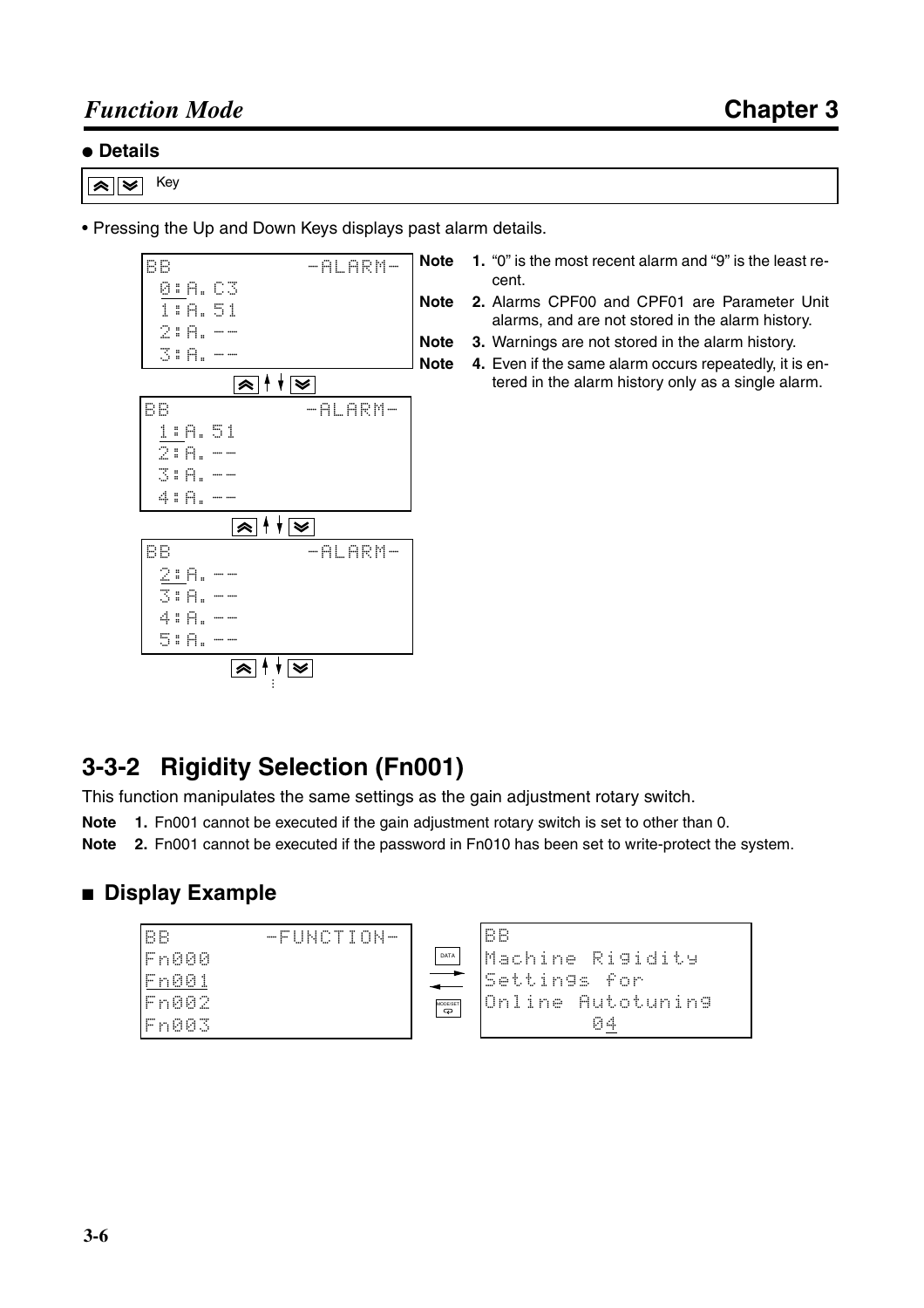#### ■ **Operation Key Functions**

#### ● **Overview (Applicable Keys Only)**

| RESET    | Resets the alarm. (If the cause of the alarm has not been removed, the alarm cannot be<br>reset.)                                                                                                                                                                           |
|----------|-----------------------------------------------------------------------------------------------------------------------------------------------------------------------------------------------------------------------------------------------------------------------------|
| MODE/SET | Returns to the Function Mode Main Menu.<br>If settings have been changed using the Up and Down Keys, pressing MODE/SET Key<br>once will have the same effect as the DATA Key (i.e., writing the data to EEPROM).<br>Pressing it a second time will return to the main menu. |
| DATA     | Writes the selected rigidity to EEPROM.<br>During writing, done will be displayed in the upper right corner of the display screen (sta-<br>tus display area).                                                                                                               |
|          | Selects the rigidity from a range of 01 to 10, as shown in the following table. The rigidity<br>will be enabled as soon as it is changed. (However, writing to EEPROM occurs when the<br>DATA Key or MODE/SET Key is pressed.)                                              |

#### ● **Details**

Key $\overline{\mathbb{R}}$ 

• Pressing the Up and Down Keys selects the rigidity, from the following 10 levels.

| Level  | Set value | <b>Position loop</b><br>gain $(s^{-1})$<br>(Pn102) | Speed loop<br>gain<br>(Hz)<br>(Pn100) | Speed loop<br>integral time<br>constant<br>$(x 0.01$ ms)<br>(Pn101) | <b>Torgue</b><br>command<br>filter time<br>constant<br>$(x 0.01$ ms)<br>(Pn401) | <b>Typical applications</b><br>(mechanical systems)                          |
|--------|-----------|----------------------------------------------------|---------------------------------------|---------------------------------------------------------------------|---------------------------------------------------------------------------------|------------------------------------------------------------------------------|
| Low    | 01        | 15                                                 | 15                                    | 4000                                                                | 250                                                                             | Articulated robots, harmonic                                                 |
|        | 02        | 20                                                 | 20                                    | 3500                                                                | 200                                                                             | drives, chain drives, belt drives,                                           |
|        | 03        | 30                                                 | 30                                    | 3000                                                                | 150                                                                             | rack and pinion drives, etc.                                                 |
| Medium | 04        | 40                                                 | 40                                    | 2000                                                                | 100                                                                             | XY tables, orthogonal robots,<br>general-purpose mechanical<br>systems, etc. |
| High   | 05        | 60                                                 | 60                                    | 1500                                                                | 70                                                                              | Ball screws (direct couplings),                                              |
|        | 06        | 85                                                 | 85                                    | 1000                                                                | 50                                                                              | feeders, etc.                                                                |
|        | 07        | 120                                                | 120                                   | 800                                                                 | 30                                                                              |                                                                              |
|        | 08        | 160                                                | 160                                   | 600                                                                 | 20                                                                              |                                                                              |
|        | 09        | 200                                                | 200                                   | 500                                                                 | 15                                                                              |                                                                              |
|        | 10        | 250                                                | 250                                   | 400                                                                 | 10                                                                              |                                                                              |

- **Note 1.** The servo system loop gain will increase in response to a higher switch set value, shortening positioning time. If the setting is too large, however, the machinery may vibrate. Reduce the setting if vibration is a problem.
- **Note 2.** When the rigidity is set, the user parameters given in the above table will change automatically.
- **Note 3.** If autotuning is enabled without setting the rigidity, tuning is performed using the user parameter settings (Pn102, Pn100, Pn101, and Pn401) as the target values.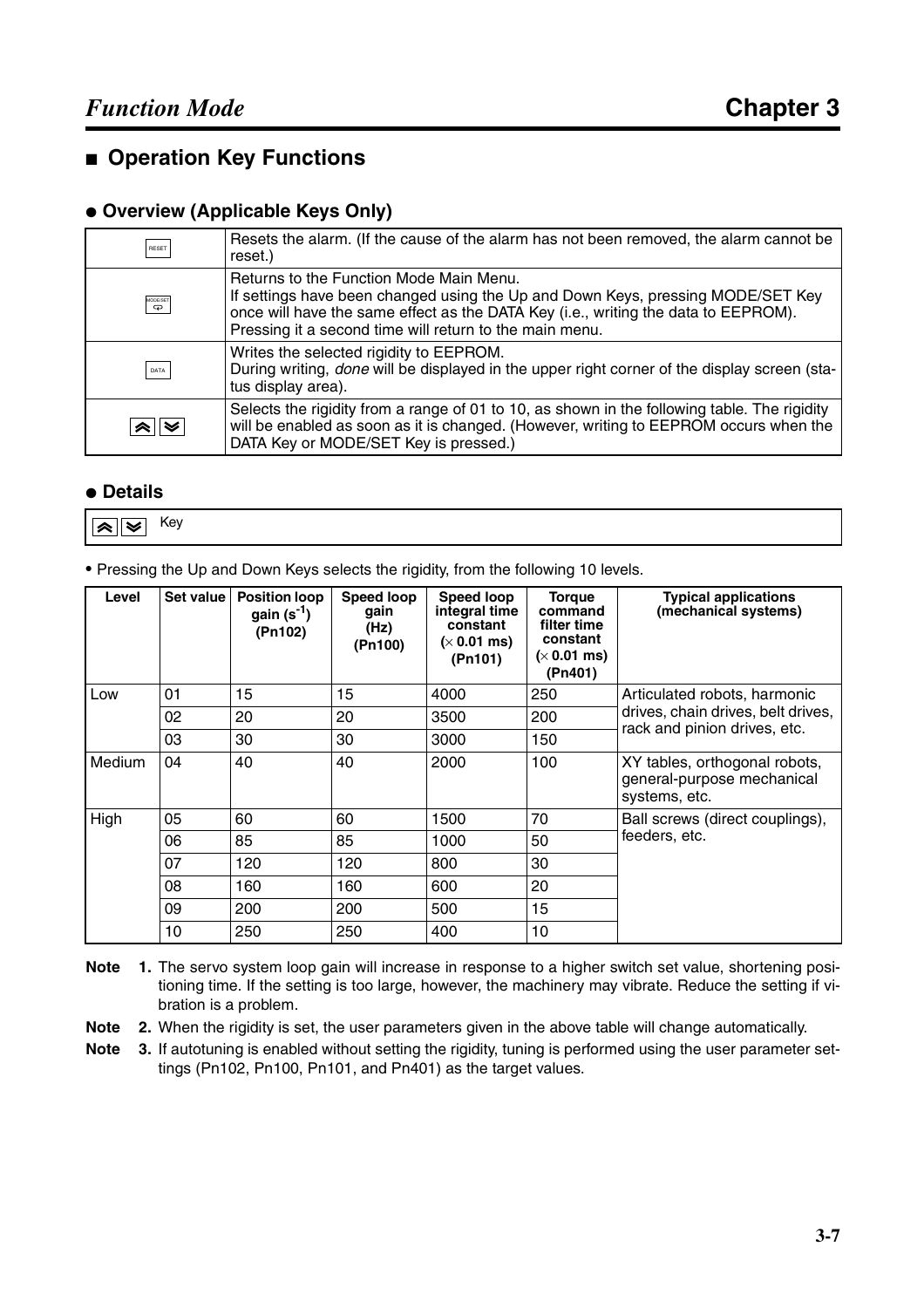

 $\boxed{\text{data}}$  Key

• Pressing the DATA Key writes the selected rigidity to EEPROM.

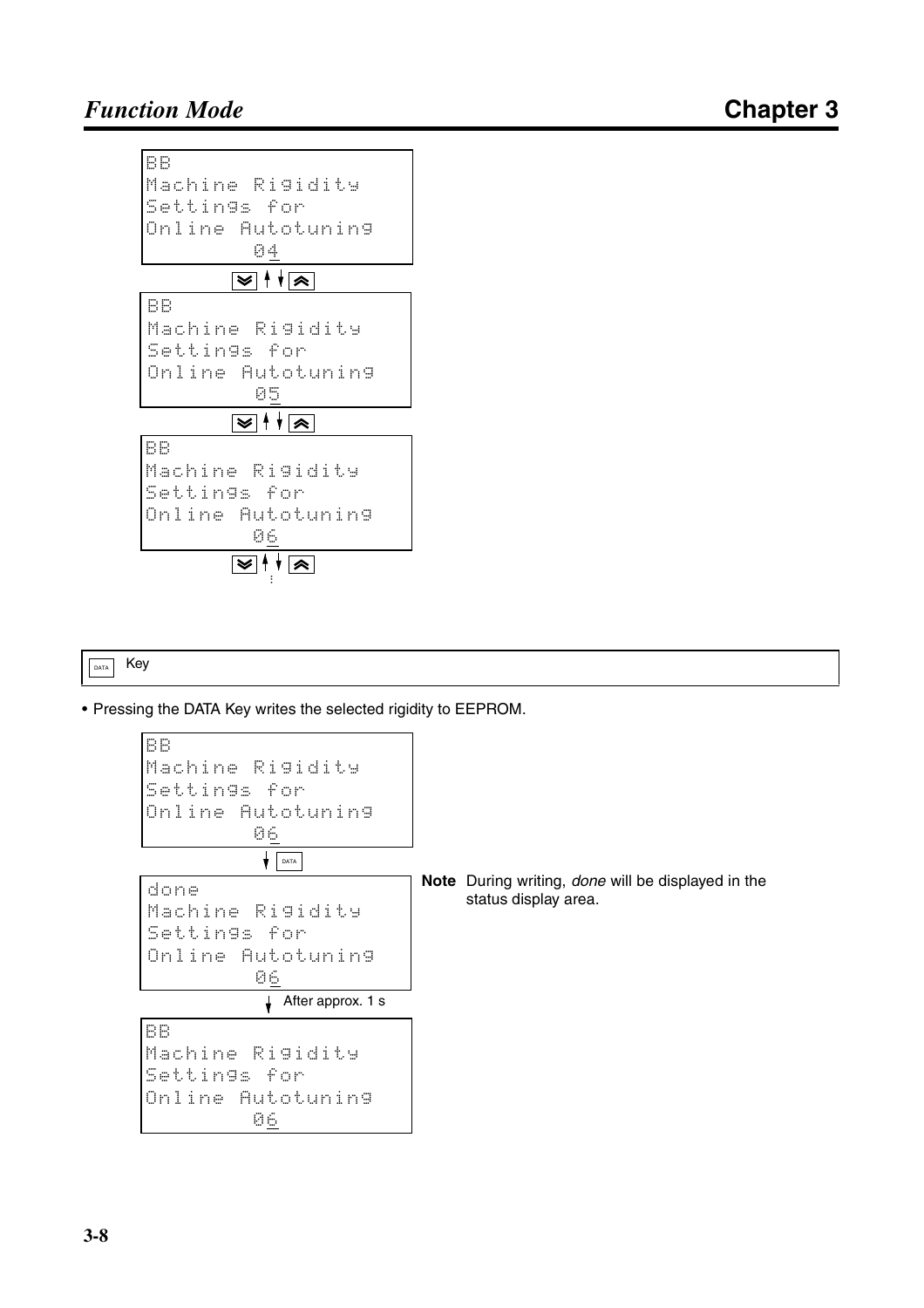# **3-3-3 Jog Operation (Fn002)**

The Servomotor can be operated in forward or reverse by using the keys on the Parameter Unit.

For safety reasons, only use the jog operation when the Servomotor is not loaded (i.e., when the shaft is not connected to the mechanical system). Also, to prevent the Servomotor from turning sideways, fasten the Servomotor mounting surface firmly to the machinery.

Use the job operation only when the host controller's power supply is OFF or when the host controller is not connected.

- **Note 1.** Fn002 cannot be executed if the password in Fn010 has been set to write-protect the system.
- **Note 2.** Switching to the jog operation execution screen will not be possible if the RUN input (RUN command) is ON.

### ■ **Display Example**



Four user parameters and monitor items can be displayed on the jog operation screen, the same as in Parameter/Monitor Mode. These user parameters can be changed if the servo is OFF.

By setting the parameter or monitor numbers to be displayed and then pressing the WRITE Key, the current screen can be saved as the default screen.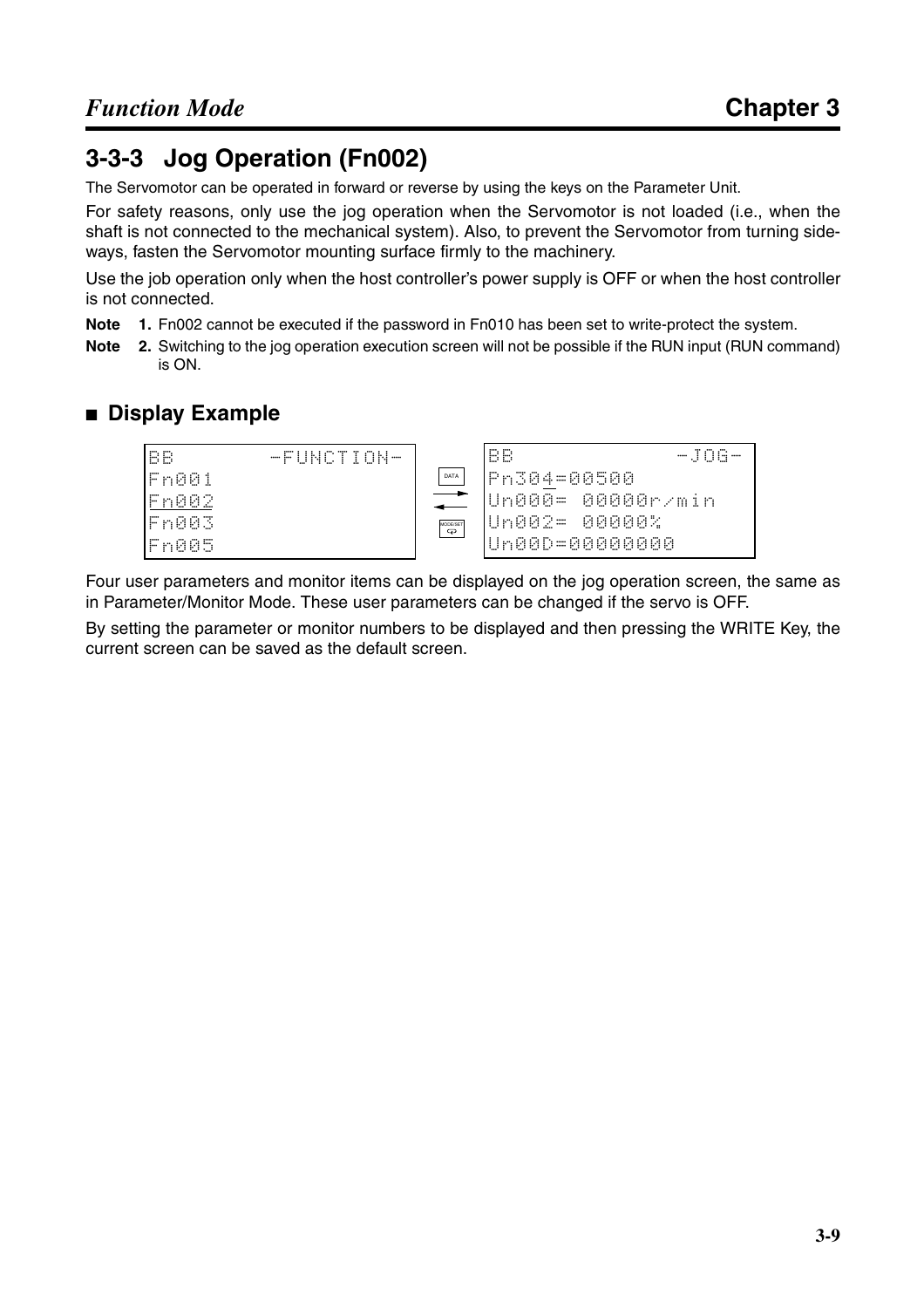# ■ **Operation Key Functions**

#### ● **Overview (Applicable Keys Only)**

| RESET                                                                                               | Resets the alarm. (If the cause of the alarm has not been removed, the alarm cannot be<br>reset.)                                                                                                          |
|-----------------------------------------------------------------------------------------------------|------------------------------------------------------------------------------------------------------------------------------------------------------------------------------------------------------------|
| MODE/SET                                                                                            | Returns to the Function Mode Main Menu. Pressing the MODE/SET Key when the servo<br>has been turned ON (by pressing the JOG-RUN Key) will turn OFF the servo and return<br>to the Function Mode Main Menu. |
| $\mathbf{\hat{z}}$                                                                                  | When the servo is OFF (during baseblock): Switches the editing line (in the same way as<br>in Parameter/Monitor Mode).                                                                                     |
|                                                                                                     | When the servo is ON (during RUN): No operation.                                                                                                                                                           |
|                                                                                                     | Switches between servo OFF and servo ON status.                                                                                                                                                            |
| $\ensuremath{\mathsf{J}}\xspace\ensuremath{\mathsf{O}}\xspace\ensuremath{\mathsf{G}}\xspace$<br>RUN | "BB" is displayed in the status area when the servo is OFF; "RUN" is displayed when the<br>servo is ON.                                                                                                    |
| DATA                                                                                                | When the servo is OFF (during baseblock): Edits the user parameters (in the same way<br>as in Parameter/Monitor Mode).                                                                                     |
|                                                                                                     | When the servo is ON (during RUN): No operation.                                                                                                                                                           |
|                                                                                                     | When the servo is OFF (during baseblock): Changes the parameter number, the monitor<br>number, or the parameter set value (in the same way as in Parameter/Monitor Mode).                                  |
|                                                                                                     | When the servo is ON (during RUN): Rotates the Servomotor at jog speed (Pn304) either<br>counterclockwise (Up Key) or clockwise (Down Key).                                                                |
|                                                                                                     | 1. If Pn000.0 (reverse rotation mode) is set to 1, the rotation direction will be re-<br><b>Note</b><br>verse.                                                                                             |
|                                                                                                     | 2. If the shaft is rotating while the Up or Down Key is being pressed, and then the<br>Note<br>Key is released, the shaft will stop.                                                                       |
|                                                                                                     | When the servo is OFF (during baseblock): Moves the cursor position to the left or right                                                                                                                   |
|                                                                                                     | (in the same way as in Parameter/Monitor Mode).                                                                                                                                                            |
|                                                                                                     | When the servo is ON (during RUN): No operation.                                                                                                                                                           |
| <b>WRITE</b><br>R + DRIVER                                                                          | Saves the display screen.                                                                                                                                                                                  |

# ■ **Operation Example**

The following example shows how to set the Servomotor to rotate at a jog speed of 1,000 r/min. The default setting 500 r/min.

| Operation<br>keys     | <b>Display example</b>                               | <b>Explanation</b>                                                |
|-----------------------|------------------------------------------------------|-------------------------------------------------------------------|
| MODE/SET              | BB<br>-FUNCTION-<br>Fn012<br>Fn000<br>Fn001<br>Fn002 | Press the MODE/SET Key to display the Function<br>Mode Main Menu. |
| $\blacktriangleright$ | BB<br>-FUNCTION-<br>Fn001<br>Fn002<br>Fn003<br>Fn005 | Press the Down Key twice to select Fn002.                         |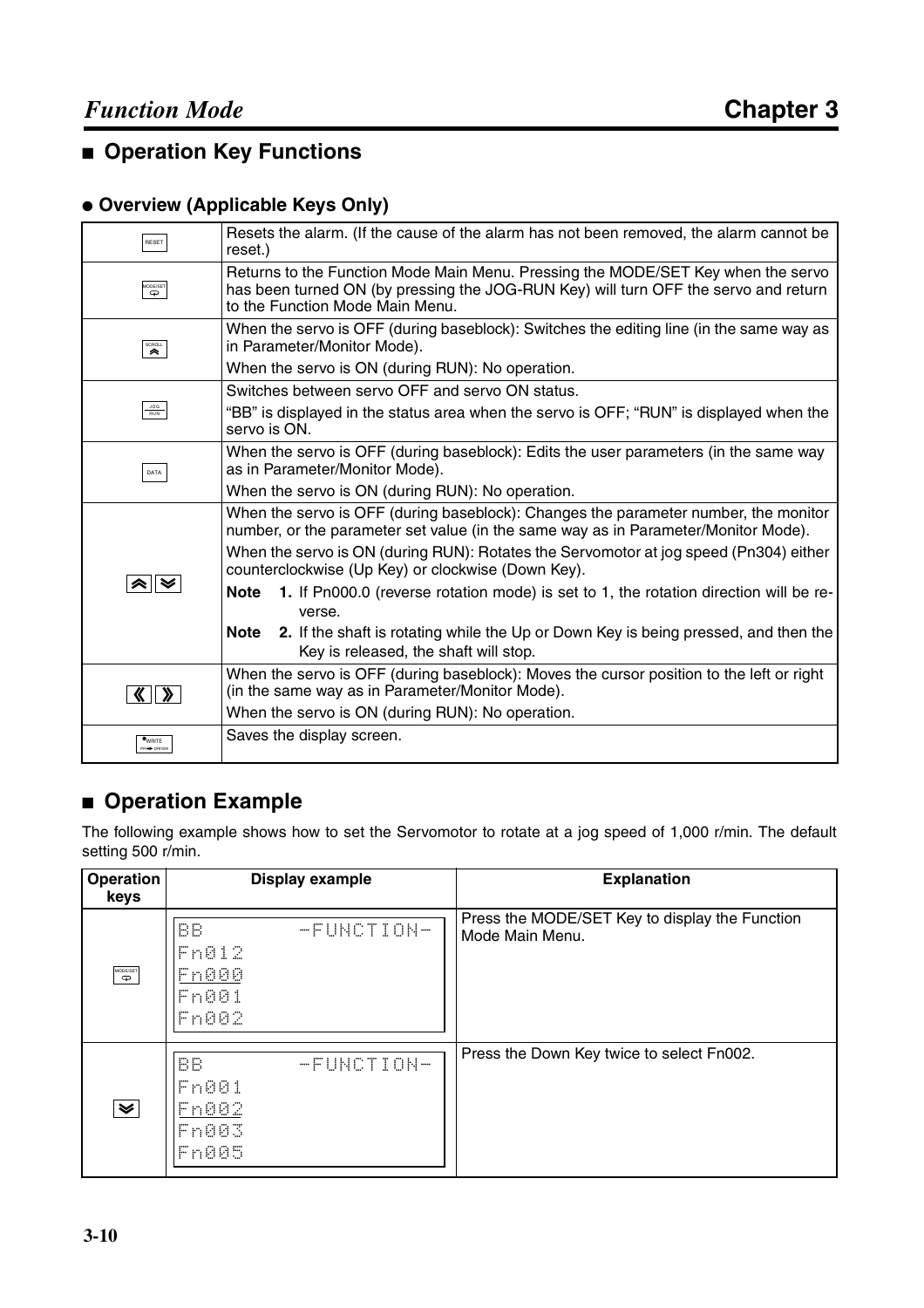# *Function Mode*

| <b>Operation</b><br>keys               | <b>Display example</b>                                                                          | <b>Explanation</b>                                                                                                                                                                                                                                                                                                                                             |
|----------------------------------------|-------------------------------------------------------------------------------------------------|----------------------------------------------------------------------------------------------------------------------------------------------------------------------------------------------------------------------------------------------------------------------------------------------------------------------------------------------------------------|
| DATA                                   | <b>BB</b><br>$-J06-$<br>Pn304=00500<br>Un000= 00000r/min<br>Un002= 00000%<br>Un00D=00000000     | Press the DATA Key to switch the screen to the Fn002<br>(jog operation) execution screen.<br>Note If, after pressing the DATA Key, the screen does<br>not switch and NO_OP is displayed in the sta-<br>tus display area, either the RUN input (RUN<br>command) is ON or the password in Fn010 has<br>been set to write-protect the system. Check and<br>reset. |
| DATA                                   | <b>BB</b><br>$-JOG -$<br>Pn304=00500<br>Un000= 00000r/min<br>Un002= 00000%<br>Un00D=00000000    | Press the DATA Key to move the cursor to the setting<br>data for Pn304 (jog speed).                                                                                                                                                                                                                                                                            |
| $\langle \cdot   \cdot \rangle$<br>⊗∥≫ | <b>BB</b><br>$-J06-$<br>Pn304=01000<br>Un000= 00000r/min<br>Un002= 00000%<br>Un00D=00000000     | Using the Left, Right, Up, and Down Keys, set the jog<br>speed to 1,000 (r/min).                                                                                                                                                                                                                                                                               |
| DATA                                   | $-J06-$<br><b>BB</b><br>Pn304=01000<br>Un000= 00000r/min<br>Un002= 00000%<br>Un00D=00000000     | Press the DATA Key to fix the set value and to move<br>the cursor to the parameter number.                                                                                                                                                                                                                                                                     |
| $rac{10G}{RUN}$                        | RUN<br>$-J06-$<br>Pn304=01000<br>Un000= 00000r/min<br>Un002= 00000%<br>Un00D=00000000           | Press the JOG-RUN Key to change the status display<br>to RUN and to change the Servomotor to servo ON<br>status.                                                                                                                                                                                                                                               |
| ⊗∥≫                                    | $-J06-$<br>RUN<br>Pn304=01000<br><u>Un000=</u><br>00000r/min<br>Un002= 00000%<br>Un00D=00000000 | Press the Up Key to rotate the Servomotor counter-<br>clockwise at a speed of 1,000 r/min.<br>Press the Down Key to rotate the Servomotor clock-<br>wise at a speed of 1,000 r/min.                                                                                                                                                                            |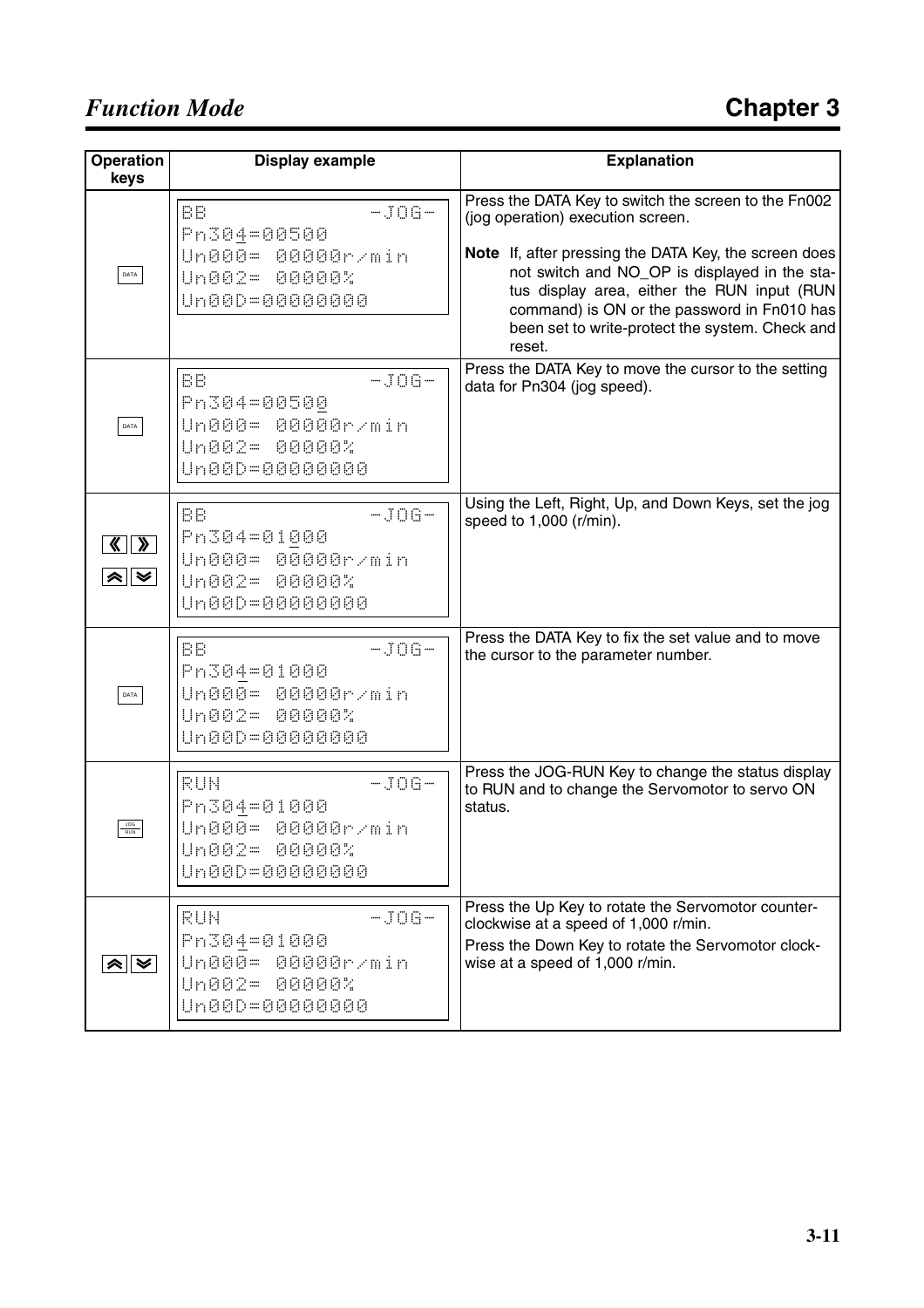| <b>Operation</b><br>keys        | Display example                                                                        | <b>Explanation</b>                                                                                                                                                      |
|---------------------------------|----------------------------------------------------------------------------------------|-------------------------------------------------------------------------------------------------------------------------------------------------------------------------|
| $\frac{\text{JOG}}{\text{RUN}}$ | $-J06-$<br>BB<br>Pn304=01000<br> Un000= 00000r/min<br>Un002= 00000%<br> Un00D=00000000 | Press the JOG-RUN Key after Servomotor operation<br>confirmation has finished to change the status display<br>to BB and change the Servomotor to servo OFF sta-<br>tus. |
| MODE/SET                        | -FUNCTION-<br>BB<br>Fn001<br>Fn002<br>Fn003<br>Fn005                                   | Press the MODE/SET Key to return to the Function<br>Mode Main Menu.                                                                                                     |

# **3-3-4 Servomotor Origin Search (Fn003)**

Parameter Unit keys can be used to rotate the Servomotor, detect phase Z, and then stop the Servomotor on phase Z.

Use this function to adjust the origin position of the Servomotor shaft and mechanical system.

- **Note 1.** Fn003 cannot be executed if the password in Fn010 has been set to write-protect the system.
- **Note 2.** Fn003 cannot be executed if the RUN input (RUN command) is ON. Turn OFF the RUN command.
- **Note 3.** Execute the Servomotor origin search before connecting the Servomotor shaft and mechanical system.

#### ■ **Display Example**



Four user parameters and monitor items can be displayed on the Servomotor origin search screen, the same as in Parameter/Monitor Mode. The user parameters can be changed if the servo is OFF.

By setting the parameter or monitor numbers to be displayed and then pressing the WRITE Key, the current screen can be saved.

# ■ **Operation Key Functions**

#### ● **Overview (Applicable Keys Only)**

| RESET    | Resets the alarm. (If the cause of the alarm has not been removed, the alarm cannot be<br>reset.)                      |
|----------|------------------------------------------------------------------------------------------------------------------------|
| MODE/SET | Returns to the Function Mode Main Menu.<br>When the servo has been turned ON by pressing the JOG-RUN Key, pressing the |
|          | MODE/SET Key will turn OFF the servo and return to the Function Mode Main Menu.                                        |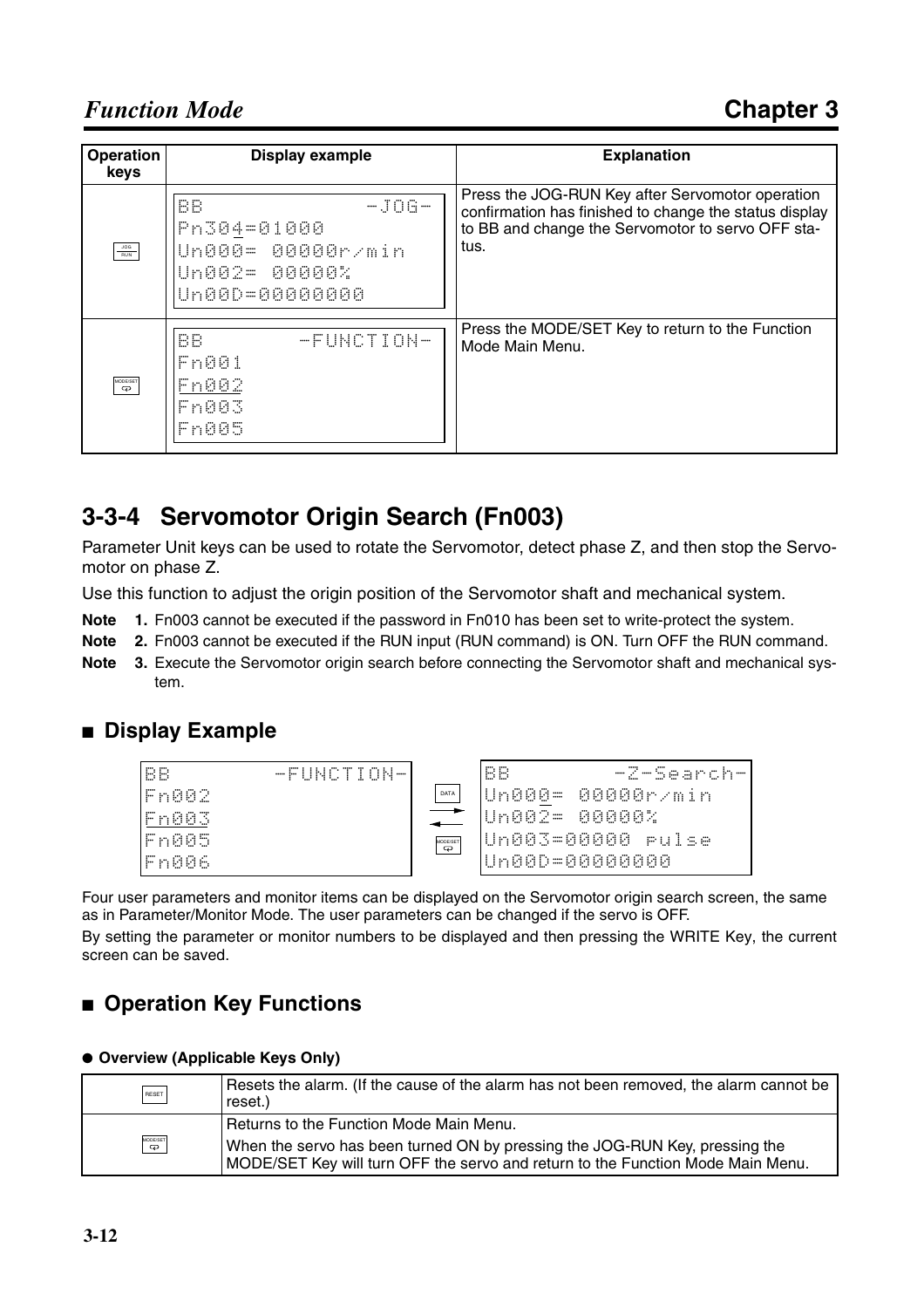| $\sum_{i=1}^{\text{SCROLL}}$   | When the servo is OFF (during baseblock): Switches the editing line (in the same way as<br>in Parameter/Monitor Mode).                                                     |
|--------------------------------|----------------------------------------------------------------------------------------------------------------------------------------------------------------------------|
|                                | When the servo is ON (during RUN): No operation.                                                                                                                           |
|                                | Switches between servo OFF and servo ON status.                                                                                                                            |
| <b>JOG</b><br><b>RUN</b>       | "BB" is displayed in the status area when the servo is OFF; "RUN" is displayed when the<br>servo is ON.                                                                    |
| DATA                           | When the servo is OFF (during baseblock): Edits the user parameters (in the same way<br>as in Parameter/Monitor Mode).                                                     |
|                                | When the servo is ON (during RUN): No operation.                                                                                                                           |
|                                | When the servo is OFF (during baseblock): Changes the parameter number, the monitor<br>number, or the parameter set value (in the same way as in Parameter/Monitor Mode).  |
|                                | When the servo is ON (during RUN): Rotates the Servomotor at 60 r/min either counter-<br>clockwise (Up Key) or clockwise (Down Key) and positions it on phase Z.           |
| "∧∥≫                           | 1. If Pn000.0 (reverse rotation mode) is set to 1, the rotation direction will be re-<br>Note<br>versed.                                                                   |
|                                | <b>2.</b> Rotates while the key is pressed, and stops when the key is released. (To stop<br>Note<br>at the phase-Z position, keep pressing the key until the motor stops.) |
|                                | When the servo is OFF (during baseblock): Moves the cursor position to the left or right                                                                                   |
|                                | (in the same way as in Parameter/Monitor Mode).                                                                                                                            |
|                                | When the servo is ON (during RUN): No operation.                                                                                                                           |
| $\bullet$ WRITE<br>PR - DRIVER | Saves the display screen.                                                                                                                                                  |

# ■ **Operation Example**

The following example shows how to set the Servomotor to rotate counterclockwise and stop it on phase Z.

| <b>Operation</b><br>keys | Display example                                                                                   | <b>Explanation</b>                                                                                                                                                                                                                                                                                                                                                          |
|--------------------------|---------------------------------------------------------------------------------------------------|-----------------------------------------------------------------------------------------------------------------------------------------------------------------------------------------------------------------------------------------------------------------------------------------------------------------------------------------------------------------------------|
| MODE/SET                 | BB.<br>-FUNCTION-<br>Fn002<br>Fn003<br>Fn005<br>Fn006                                             | Press the MODE/SET Key to display the Function<br>Mode Main Menu, and then press the Up and Down<br>Keys to select Fn003.                                                                                                                                                                                                                                                   |
| DATA                     | -Z-Search-<br><b>BB</b><br>Un000= 00000r/min<br>Un002= 00000%<br>Un00D=00000000                   | Press the DATA Key.<br>The screen will switch to the Fn003 (jog operation)<br>execution screen.<br><b>Note</b> If, after pressing the DATA Key, the screen does<br>not switch and NO_OP is displayed in the status<br>display area, either the RUN input (RUN com-<br>mand) is ON or the password in Fn010 has<br>been set to write-protect the system. Check and<br>reset. |
| $\frac{10G}{100}$        | - Z-Search-<br>RUN.<br>Un000= 00000r/min<br> Un002= 00000%<br>Un003=00774 rulse<br>Un00D=00000000 | Press the JOG-RUN Key.<br>The status display will change to RUN and the Servo-<br>motor status will change to servo ON.                                                                                                                                                                                                                                                     |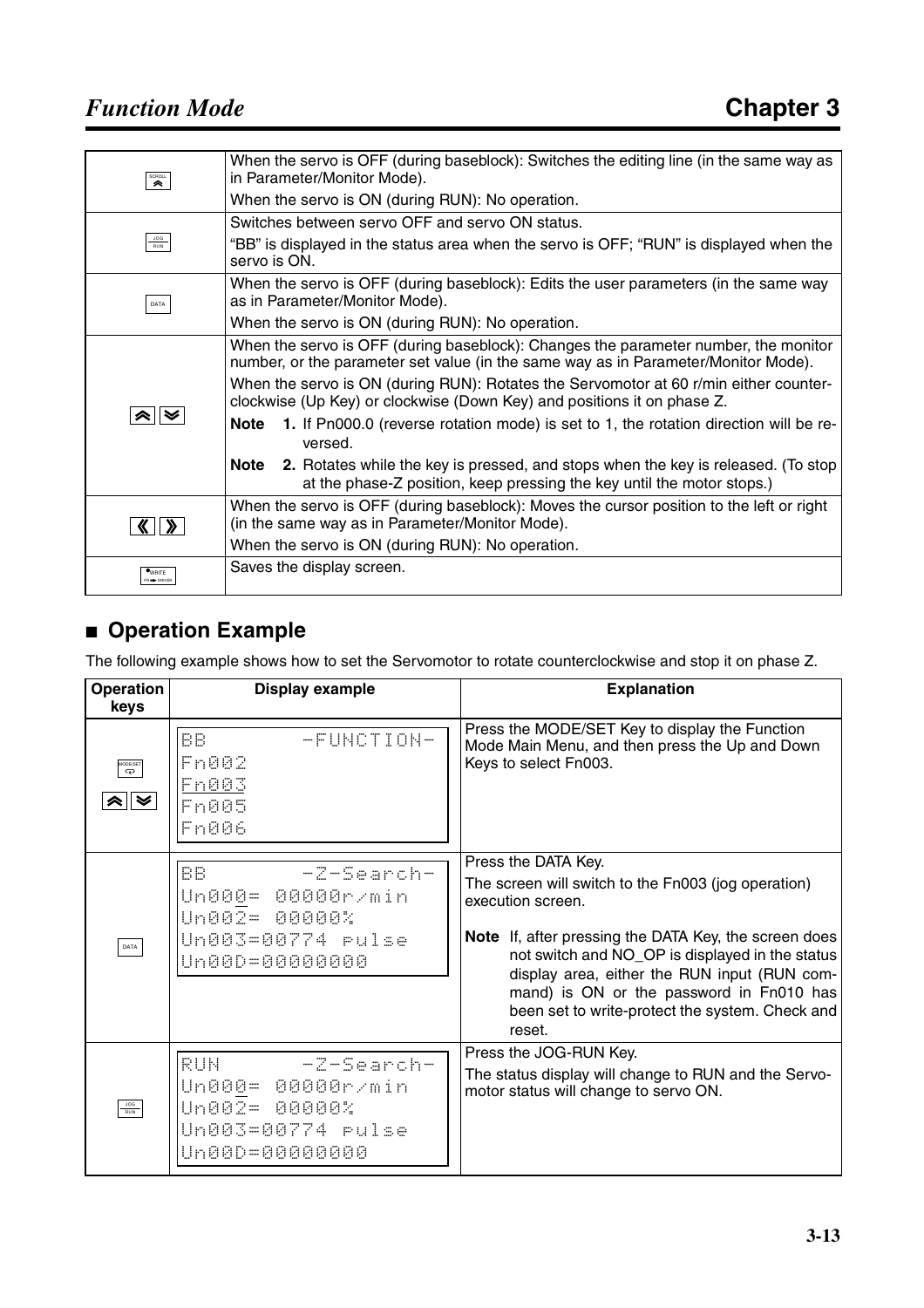# *Function Mode*

| Operation<br>keys  | Display example                                                                                   | <b>Explanation</b>                                                                                                                                                                                                                                                                                                                                                                     |
|--------------------|---------------------------------------------------------------------------------------------------|----------------------------------------------------------------------------------------------------------------------------------------------------------------------------------------------------------------------------------------------------------------------------------------------------------------------------------------------------------------------------------------|
| $\hat{\mathbf{z}}$ | - -Complete-<br>RUN.<br>Un000= 00000r/min<br>Un002= 00000%<br>Un003=00000 rulse<br>Un00D=00001D58 | Press the Up Key to rotate the Servomotor counter-<br>clockwise and stop it on phase Z.<br><b>Note</b><br>1. Press and hold the Key until the Servomotor<br>stops.<br>Note 2. If the origin search is completed successful-<br>ly, Complete will be displayed in the upper<br>left corner of the screen, and the number of<br>pulses from phase Z (Un003) will change to<br>$\Omega$ . |
| $rac{10G}{RUN}$    | -Z-Search-<br>BB.<br>Un000= 00000r/min<br>Un002= 00000%<br>Un003=00000 pulse<br>Un00D=00001D58    | Press the JOG-RUN Key after the Servomotor origin<br>search has been completed.<br>The status display will change to BB and the Servomo-<br>tor status will change to servo OFF.                                                                                                                                                                                                       |
| MODE/SET           | BB.<br>-FUNCTION-<br>Fn002<br>Fn003<br>Fn005<br>Fn006                                             | Press the MODE/SET Key to return to the Function<br>Mode Main Menu.                                                                                                                                                                                                                                                                                                                    |

# **3-3-5 User Parameter Initialization (Fn005)**

The user parameters can be initialized to the default settings.

**Note** Fn005 cannot be executed if the password in Fn010 has been set to write-protect the system, or if the Servomotor is ON.

#### ■ **Display Example**

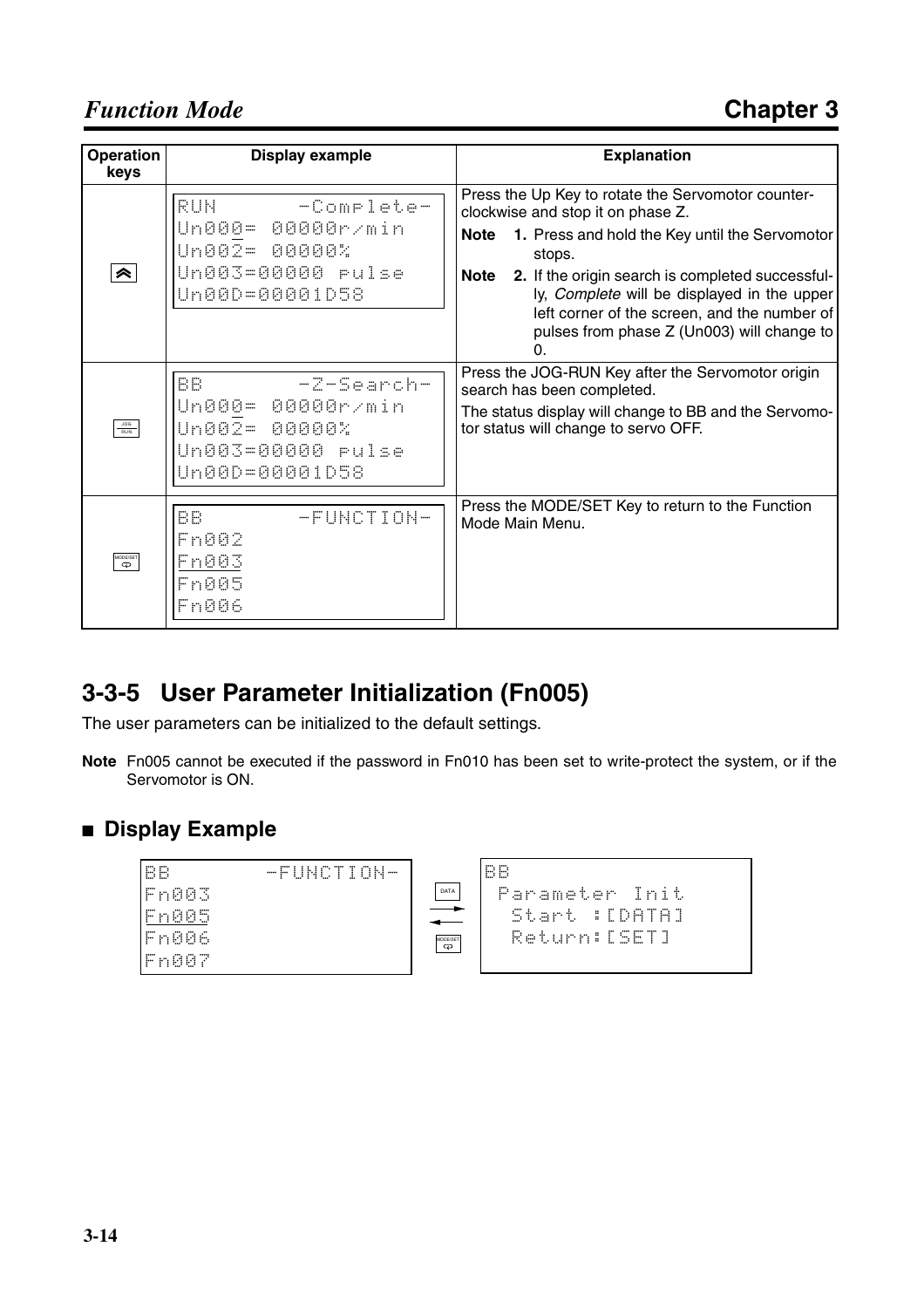# ■ **Operation Key Functions**

#### ● **Overview (Applicable Keys Only)**

| RESET    | Resets the alarm (if the cause of the alarm has not been removed, the alarm cannot be<br>reset).                                                                                          |
|----------|-------------------------------------------------------------------------------------------------------------------------------------------------------------------------------------------|
| MODE/SET | Returns to the Function Mode Main Menu.                                                                                                                                                   |
| DATA     | Initializes user parameters. During initialization, <i>Parameter Init</i> will flash, and once initial-<br>ization has been completed, done will be displayed in the status display area. |

# ■ **Operation Example**

| Operation<br>keys | <b>Display example</b>                                        | <b>Explanation</b>                                                                                                                                                                                                                                                                                                                                                             |
|-------------------|---------------------------------------------------------------|--------------------------------------------------------------------------------------------------------------------------------------------------------------------------------------------------------------------------------------------------------------------------------------------------------------------------------------------------------------------------------|
| MODE/SET<br>à∥≫   | -FUNCTION-<br>BB.<br>Fn003<br>Fn005<br>Fn006<br>Fn007         | Press the MODE/SET Key to display the Function<br>Mode Main Menu, and then press the Up and Down<br>Keys to select Fn005.                                                                                                                                                                                                                                                      |
| DATA              | <b>BB</b><br>Parameter Init<br>Start : [DATA]<br>Return:[SET] | Press the DATA Key. The screen will switch to the<br>Fn005 (user parameter initialization) execution screen.<br>Note If, after pressing the DATA Key, the screen does<br>not switch and NO_OP is displayed in the status<br>display area, the password in Fn010 has been<br>set to write-protect the system. Check and<br>reset.                                               |
| DATA              | <b>BB</b><br>Parameter Init<br>Start : [DATA]<br>Return:[SET] | Press the DATA Key to initialize user parameters. Dur-<br>ing initialization, Parameter Init will flash. Once initial-<br>ization has been completed the flashing will stop, and<br>the status display changes from BB to done and then<br>back to BB again.<br>Note If initialization is not desired, press the MODE/<br>SET Key to return to the Function Mode Main<br>Menu. |

**Note** User parameter settings will be initialized. Some user parameters, however, require the power supply to be turned OFF then turned ON again to enable their settings.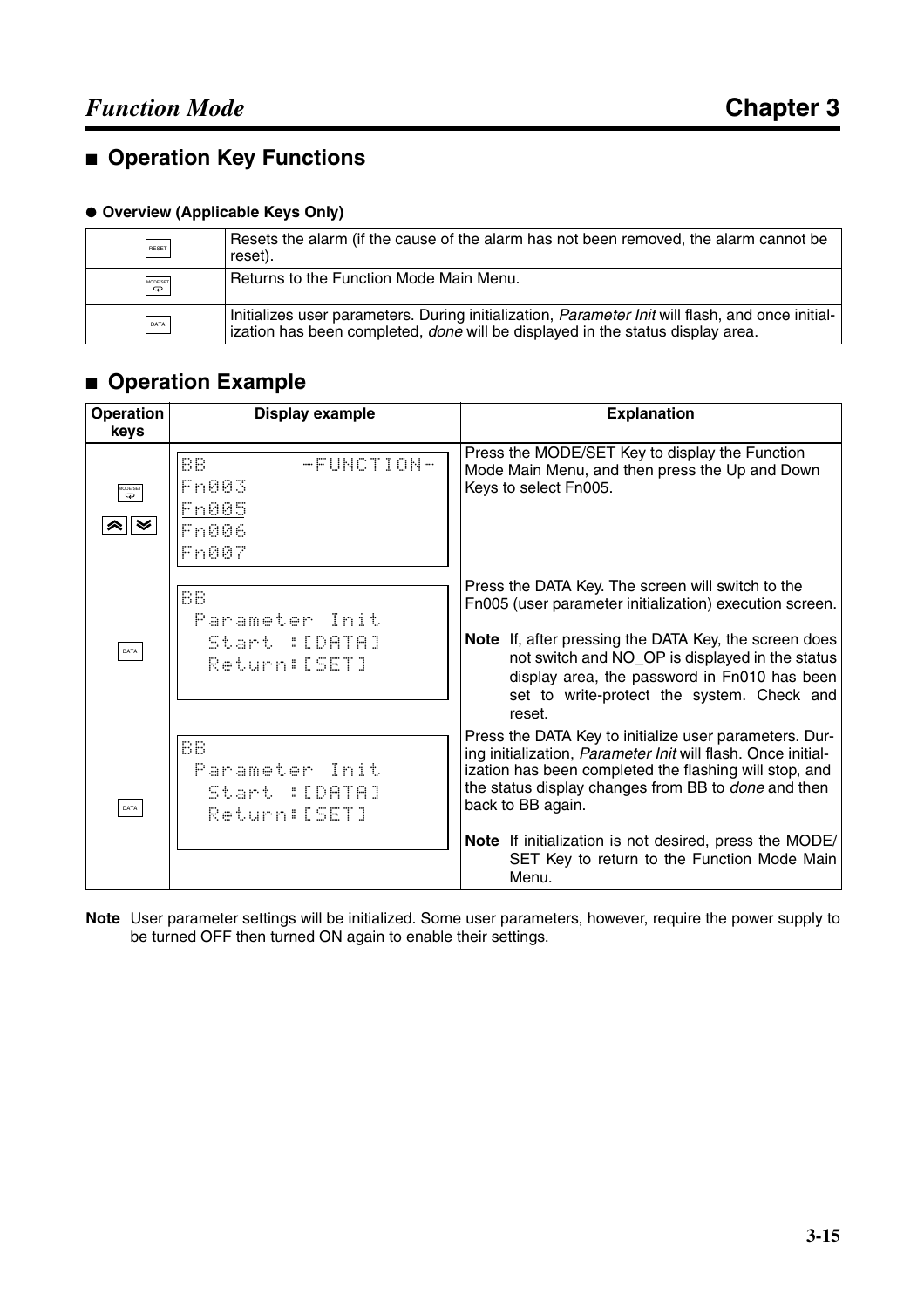# **3-3-6 Alarm History Data Clearing (Fn006)**

Fn006 clears the alarm history data.

**Note** Fn006 cannot be executed if the password in Fn010 has been set to write-protect the system.

### ■ **Display Example**



# ■ **Operation Key Functions**

#### ● **Overview (Applicable Keys Only)**

| RESET    | Resets the alarm. (If the cause of the alarm has not been removed, the alarm cannot be<br>reset.)        |
|----------|----------------------------------------------------------------------------------------------------------|
| MODE/SET | Returns to the Function Mode Main Menu.                                                                  |
| DATA     | Clears alarm history data. During clearing, <i>done</i> will be displayed in the status display<br>area. |

#### ■ **Operation Example**

| <b>Operation</b><br>keys | <b>Display example</b>                                                     | <b>Explanation</b>                                                                                                                                                                                                                                                                                                                       |
|--------------------------|----------------------------------------------------------------------------|------------------------------------------------------------------------------------------------------------------------------------------------------------------------------------------------------------------------------------------------------------------------------------------------------------------------------------------|
| MODE/SET                 | BB.<br>-FUNCTION-<br>Fn005<br>Fn006<br>Fn007<br>Fn000                      | Press the MODE/SET Key to display the Function<br>Mode Main Menu, and then press the Up and Down<br>Keys to select Fn006.                                                                                                                                                                                                                |
| DATA                     | <b>BB</b><br>Alarm History<br>Data Clear<br>Start : [DATA]<br>Return:[SET] | Press the DATA Key. The screen will switch to the<br>Fn006 (alarm history data clearing) execution screen.<br>Note If, after pressing the DATA Key, the screen does<br>not switch and NO_OP is displayed in the status<br>display area, the password in Fn010 has been<br>set to write-protect the system. Check and<br>reset.           |
| DATA                     | done<br>Alarm History<br>Data Clear<br>Start : [DATA]<br>Return:[SET]      | Press the DATA Key to clear the alarm history data.<br>During clearing, done will be displayed in the status<br>display area. Once clearing has been completed, the<br>status display will return to BB.<br>Note If alarm history data clearing is not desired,<br>press the MODE/SET Key to return to the Func-<br>tion Mode Main Menu. |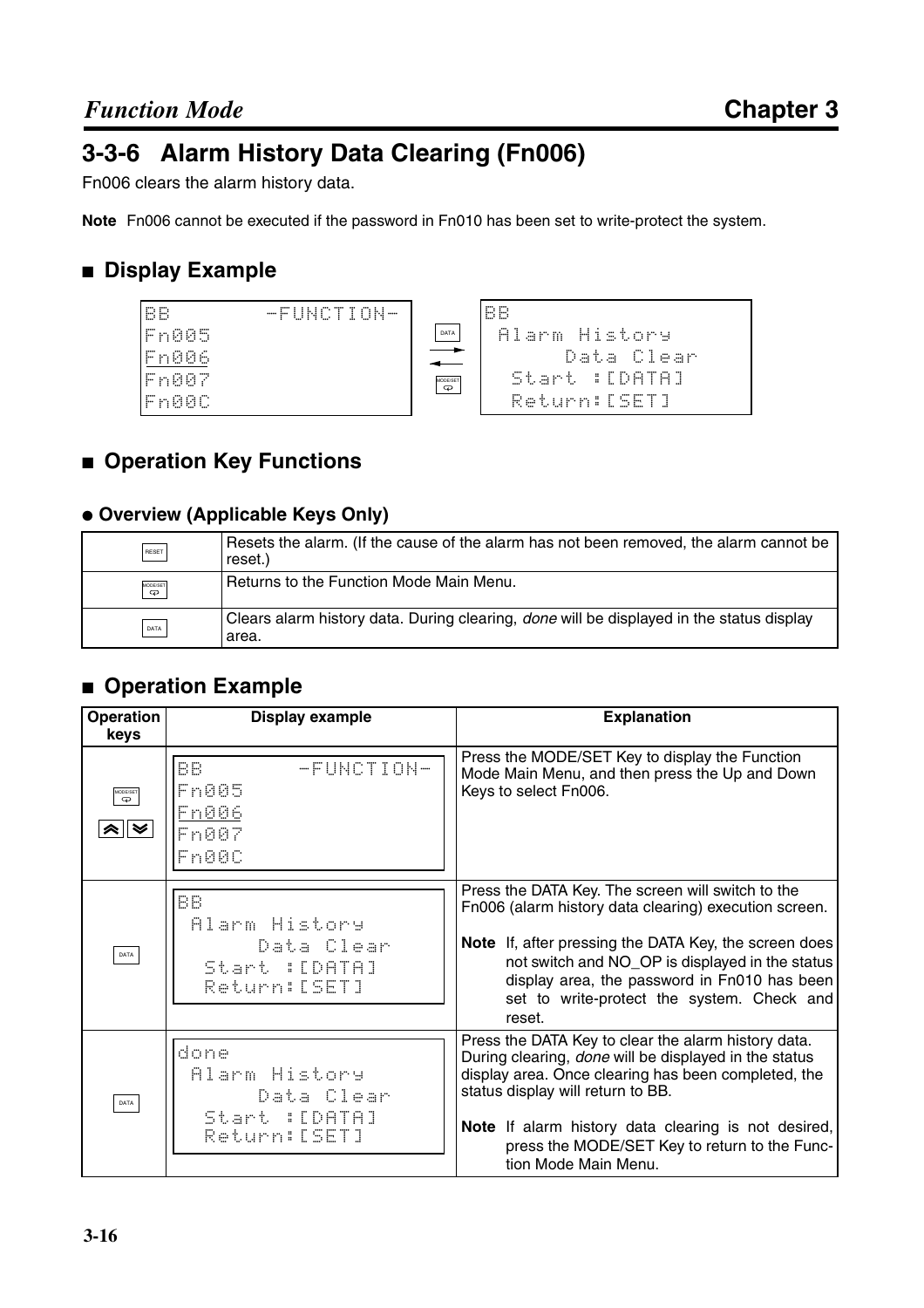# **3-3-7 Online Autotuning Results Save (Fn007)**

Fn007 writes to EEPROM the load inertia ratio determined with autotuning to Pn103 (inertia ratio).

- **Note 1.** Fn007 cannot be executed if the password in Fn010 has been set to write-protect the system.
- **Note 2.** The load inertia will be used as the inertia ratio calculation default value once the power supply has been turned OFF, then ON again.

# ■ **Display Example**



# ■ **Operation Key Functions**

#### ● **Overview (Applicable Keys Only)**

| RESET    | Resets the alarm. (If the cause of the alarm has not been removed, the alarm cannot be<br>reset.)                                                                             |
|----------|-------------------------------------------------------------------------------------------------------------------------------------------------------------------------------|
| MODE/SET | Returns to the Function Mode Main Menu.                                                                                                                                       |
| DATA     | Writes the inertia ratio displayed on the screen (in the example above, this is 300%) to<br>EEPROM. During writing, <i>done</i> will be displayed in the status display area. |

#### ■ **Operation Example**

| <b>Operation</b><br>keys | <b>Display example</b>                                 | <b>Explanation</b>                                                                                                        |
|--------------------------|--------------------------------------------------------|---------------------------------------------------------------------------------------------------------------------------|
| MODE/SET                 | BB<br>-FUNCTION-<br>Fn006<br> Fn007<br>Fn00C<br> Fn00D | Press the MODE/SET Key to display the Function<br>Mode Main Menu, and then press the Up and Down<br>Keys to select Fn007. |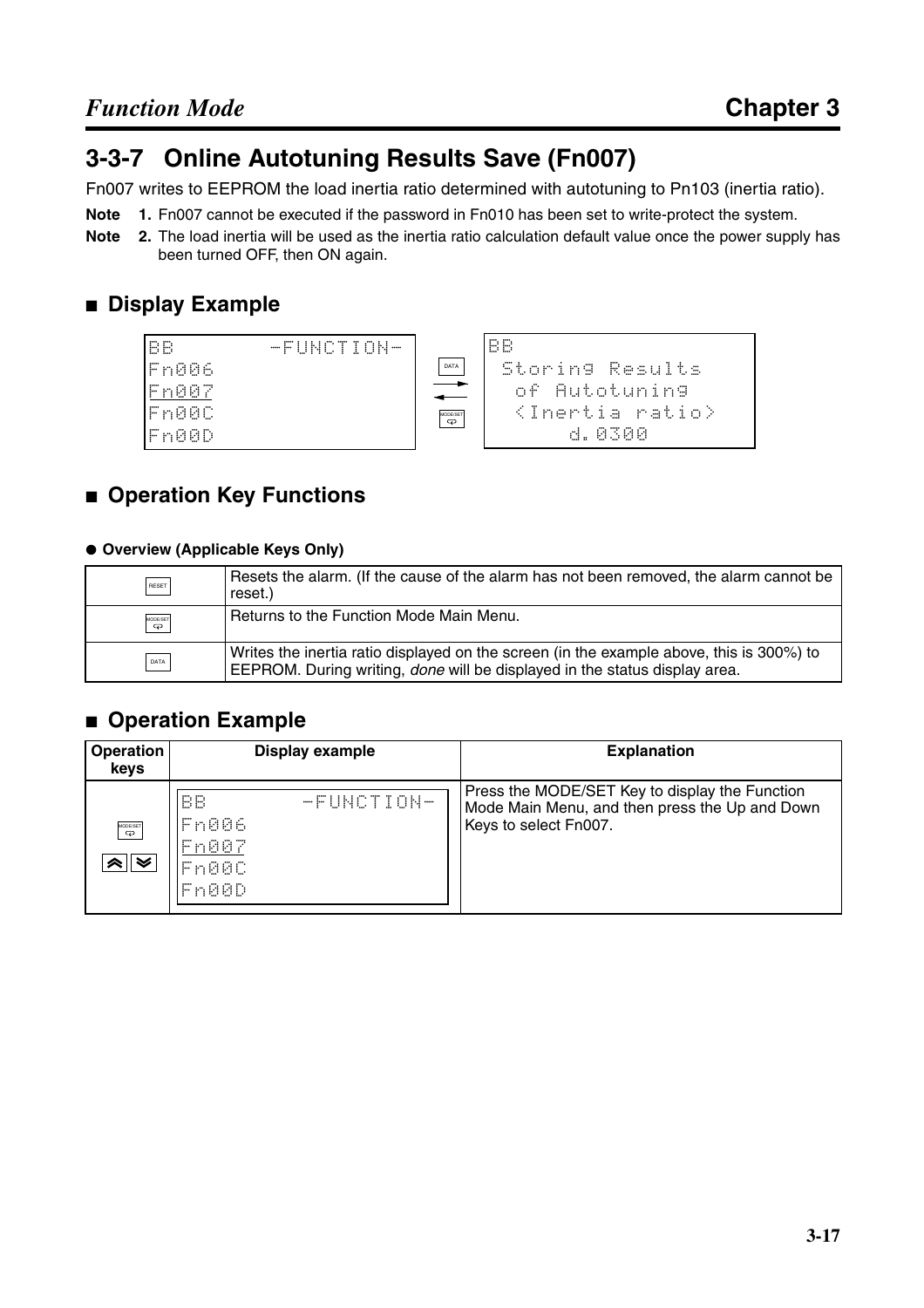| Operation<br>keys | Display example                                                                      | <b>Explanation</b>                                                                                                                                                                                                                                                                                                                                    |
|-------------------|--------------------------------------------------------------------------------------|-------------------------------------------------------------------------------------------------------------------------------------------------------------------------------------------------------------------------------------------------------------------------------------------------------------------------------------------------------|
| DATA              | BВ<br>Storing Results<br>of Autotuning<br><inertia ratio=""><br/>d. 0300</inertia>   | Press the DATA Key.<br>The screen will switch to the Fn007 (online autotuning<br>results storage) execution screen.<br><b>Note</b> If, after pressing the DATA Key, the screen does<br>not switch and NO_OP is displayed in the status<br>display area, the password in Fn010 has been<br>set to write-protect the system. Check and<br>reset.        |
| DATA              | done<br>Storing Results<br>of Autotuning<br><inertia ratio=""><br/>d. 0300</inertia> | Press the DATA Key to write the identified inertia ratio<br>to EEPROM.<br>During writing, done will be displayed in the status dis-<br>play area. Once writing has been completed, the sta-<br>tus display will return to BB.<br>Note If inertia ratio writing is not desired, press the<br>MODE/SET Key to return to the Function Mode<br>Main Menu. |

# **3-3-8 Manual Analog Monitor Output Offset Adjustment (Fn00C)**

Fn00C adjusts the offsets of the analog monitor outputs (current monitor and speed monitor) manually.

- **Note 1.** Fn00C cannot be executed if the password in Fn010 has been set to write-protect the system.
- **Note 2.** Even if user parameter initialization (Fn005) is executed, the adjustment values will not be initialized.
- **Note 3.** Before adjusting the analog monitor output offsets, confirm that the output voltage is 0 (e.g., if outputting the Servomotor rotation speed, confirm that the status is servo OFF, and the Servomotor shaft is not moving) and connect the measurement instrument that will actually be used.

#### ■ **Display Example**

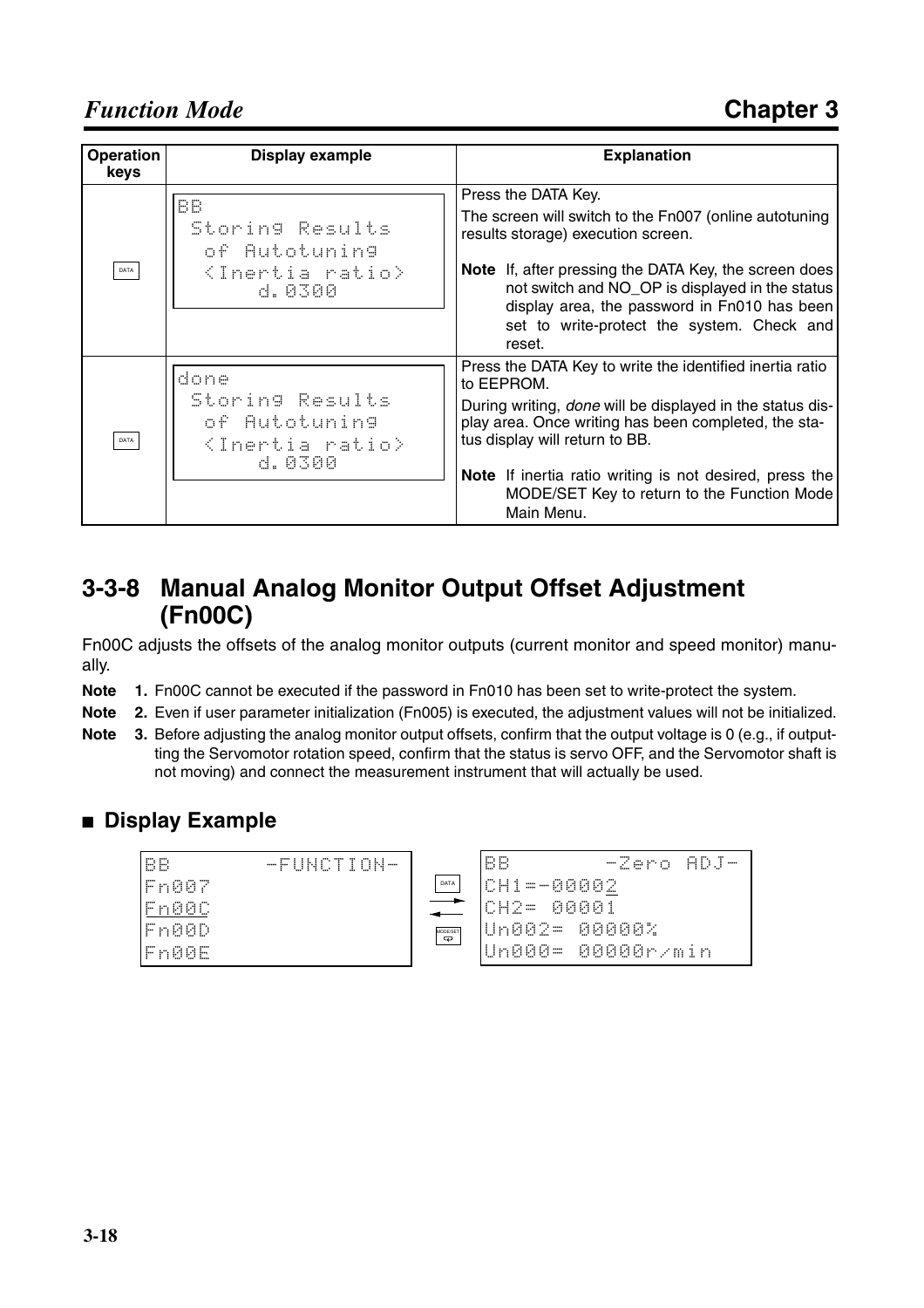# ■ **Operation Key Functions**

#### ● **Overview (Applicable Keys Only)**

| RESET                              | Cancels the alarm (if the cause of the alarm is unknown, the alarm cannot be reset).                                                                     |
|------------------------------------|----------------------------------------------------------------------------------------------------------------------------------------------------------|
| MODE/SET<br>$\boldsymbol{\varphi}$ | Returns to the Function Mode Main Menu.                                                                                                                  |
| $\mathop{\text{SCROL}}$            | Switches the channel for offset adjustment (CH1 or CH2).                                                                                                 |
| "≈ ⊠                               | Increments (Up Key) or decrements (Down Key) by 1 the set value of the channel being<br>adjusted.                                                        |
|                                    | <b>Note</b> The setting will be enabled as soon as it is changed. The setting will not be written<br>to EEPROM, however, unless the DATA Key is pressed. |
| DATA                               | Writes the settings (both CH1 and CH2) to EEPROM. During writing, done will be dis-<br>played in the status display area.                                |

- **Note 1.** The digit being manipulated cannot be changed using the Left and Right Keys. The rightmost digit is always manipulated.
- **Note 2.** CH1 is the current monitor, and CH2 is the speed monitor.
- **Note 3.** If the set value is incremented or decremented by 1, the voltage will change by approximately 17 mV. The setting range is from –128 to 127.

#### ■ **Operation Example**

| <b>Operation</b><br>keys | Display example                                                                                        | <b>Explanation</b>                                                                                                                                                                                                                                                                                                                                   |
|--------------------------|--------------------------------------------------------------------------------------------------------|------------------------------------------------------------------------------------------------------------------------------------------------------------------------------------------------------------------------------------------------------------------------------------------------------------------------------------------------------|
| MODE/SET                 | BB.<br>-FUNCTION-<br>Fn007<br>Fn00C<br>Fn00D<br>Fn00E                                                  | Press the MODE/SET Key to display the Function<br>Mode Main Menu, and then press the Up and Down<br>Keys to select Fn00C.                                                                                                                                                                                                                            |
| DATA                     | - -Zero ADJ-<br>BB.<br>CH1=-00002<br>CH2= 00001<br>Un002= 00000%<br>Un000= 00000r/min                  | Press the DATA Key.<br>The screen will switch to the Fn00C (manual analog<br>monitor output offset adjustment) execution screen.<br>Note If, after pressing the DATA Key, the screen does<br>not switch and NO_OP is displayed in the status<br>display area, the password in Fn010 has been<br>set to write-protect the system. Check and<br>reset. |
|                          | <b>BB</b><br>-Zero ADJ-<br>CH1 = - 00005<br>80001<br>$CH2 =$<br>Un002= 00000%<br>00000r/min<br>iinAAA= | First of all, adjust the CH1 (current monitor) offset by<br>pressing the Up and Down Keys.<br>Adjust so that the measured value of the measure-<br>ment device is 0 V.                                                                                                                                                                               |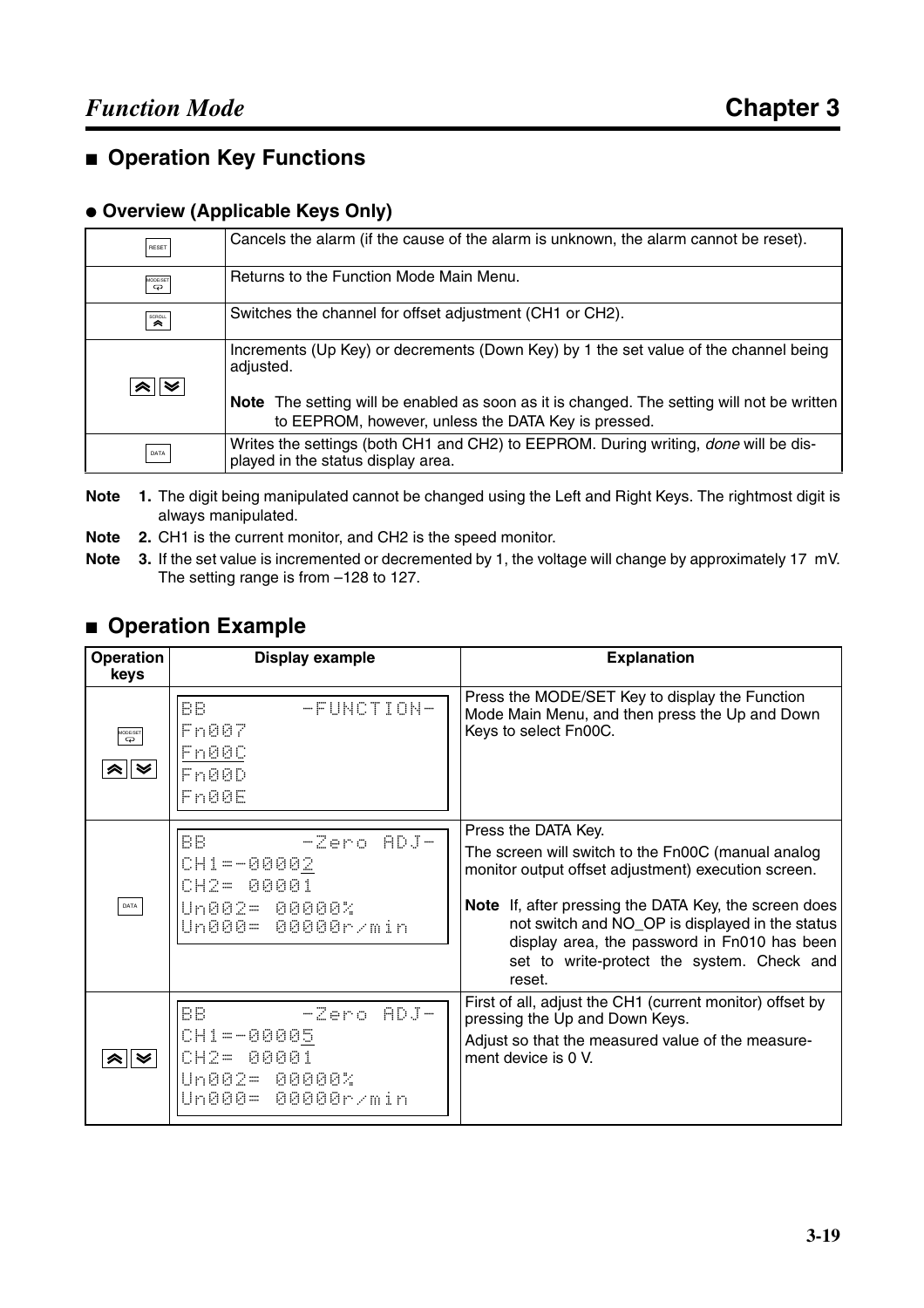# *Function Mode*

| Operation<br>keys      | <b>Display example</b>                                                                    | <b>Explanation</b>                                                                                                                                                                                                                                                                        |
|------------------------|-------------------------------------------------------------------------------------------|-------------------------------------------------------------------------------------------------------------------------------------------------------------------------------------------------------------------------------------------------------------------------------------------|
| $\sum_{\text{SCBOLT}}$ | BB.<br>-Zero ADJ-<br>CH1 = - 00005<br>CH2= 00001<br>Un002= 00000%<br>Un000= 00000r/min    | Once the CH1 offset adjustment has been completed,<br>adjust the CH2 (speed monitor) offset.<br>Press the SCROLL Key to move the cursor to the CH2<br>line.                                                                                                                               |
| ∧∥≫∣                   | BB - - Zero ADJ-<br>CH1 = - 00005<br>CH2= 00006<br>Un002= 00000%<br>Un000= 00000r/min     | Adjust the CH2 offset in the same way as for CH1:<br>Pressing the Up and Down Keys, adjust so that the<br>measured value of the measurement device is 0 V.                                                                                                                                |
| $\mathsf{DATA}$        | - -Zero ADJ-<br>done<br>CH1 = - 00005<br>CH2= 00006<br>Un002= 00000%<br>Un000= 00000r/min | Once the CH1 and CH2 offset adjustments have been<br>completed, press the DATA Key to write the adjust-<br>ment results to EEPROM.<br>During writing, done will be displayed in the status dis-<br>play area. Once writing has been completed, the sta-<br>tus display will return to BB. |
| MODE/SET<br>무          | BB.<br>-FUNCTION-<br>Fn007<br>Fn00C<br>Fn00D<br>Fn00E                                     | Press the MODE/SET Key to return to the Function<br>Mode Main Menu.                                                                                                                                                                                                                       |

# **3-3-9 Analog Monitor Output Scaling (Fn00D)**

Fn00D executes analog monitor output (current monitor and speed monitor) scaling. The two monitor outputs can be set separately. The analog monitor output scale setting range is  $-128$  to 127 ( $\times$ 0.4%).

Set the scale that is centered on 100%. For example, if you set  $-125$ , 100% –  $(125 \times 0.4\%) = 50\%$ , so the monitor output voltage =  $1/2$ . Alternatively, if you set 125, 100% + (125 x 0.4%) = 150%, so the monitor output voltage  $= \times 1.5$ .

**Note 1.** Fn00D cannot be executed if the password in Fn010 has been set to write-protect the system.

**Note 2.** Even if user parameter initialization (Fn005) is executed, the setting will not be initialized.

#### ■ **Display Example**

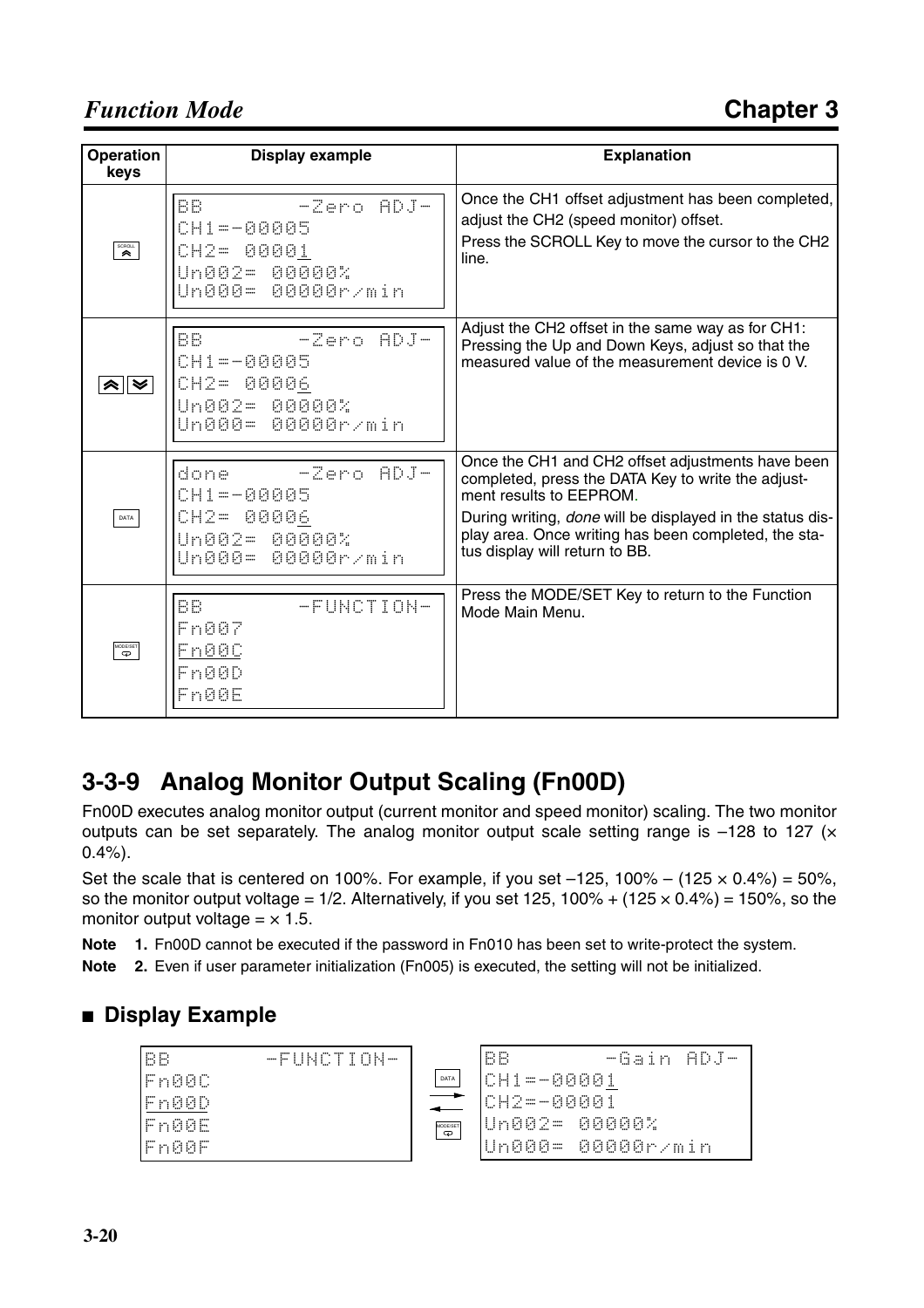# ■ **Operation Key Functions**

#### ● **Overview (Applicable Keys Only)**

| RESET                                                        | Resets the alarm. (If the cause of the alarm has not been removed, the alarm cannot be<br>reset.)                                                        |
|--------------------------------------------------------------|----------------------------------------------------------------------------------------------------------------------------------------------------------|
| MODE/SET<br>$\boldsymbol{\varphi}$                           | Returns to the Function Mode Main Menu.                                                                                                                  |
| $\mathop{\mathrm{SCROL}}\limits_{\mathcal{P}\in\mathcal{P}}$ | Switches the channel for offset adjustment (CH1 or CH2).                                                                                                 |
|                                                              | Increments (Up Key) or decrements (Down Key) the set value of the channel being<br>adjusted.                                                             |
|                                                              | <b>Note</b> The setting will be enabled as soon as it is changed. The setting will not be written<br>to EEPROM, however, unless the DATA Key is pressed. |
| DATA                                                         | Writes the set values (both CH1 and CH2) to EEPROM. During writing, <i>done</i> will be dis-<br>played in the status display area.                       |

**Note 1.** The digit being manipulated cannot be changed using the Left and Right Keys. The rightmost digit is always manipulated.

**Note 2.** CH1 is the current monitor, and CH2 is the speed monitor.

#### ■ **Operation Example**

| Operation<br>keys | Display example                                                                          | <b>Explanation</b>                                                                                                                                                                                                                                                                                                                  |
|-------------------|------------------------------------------------------------------------------------------|-------------------------------------------------------------------------------------------------------------------------------------------------------------------------------------------------------------------------------------------------------------------------------------------------------------------------------------|
| MODE/SET          | BB.<br>-FUNCTION-<br>Fn00C<br>Fn00D<br>Fn00E<br>Fn00F                                    | Press the MODE/SET Key to display the Function<br>Mode Main Menu, and then press the Up and Down<br>Keys to select Fn00D.                                                                                                                                                                                                           |
| DATA              | - -Gain ADJ-<br>BB.<br>CH1 = - 00001<br>CH2=-00001<br>Un002= 00000%<br>Un000= 00000r/min | Press the DATA Key.<br>The screen will switch to the Fn00D (analog monitor<br>output scaling) execution screen.<br>Note If, after pressing the DATA Key, the screen does<br>not switch and NO_OP is displayed in the status<br>display area, the password in Fn010 has been<br>set to write-protect the system. Check and<br>reset. |
| ≪∥≫∣              | BB.<br>-Gain ADJ-<br>CH1= 00125<br>CH2=-00001<br>Un002= 00000%<br>Un000= 00000r/min      | First of all, scale CH1 (current monitor) by pressing the<br>Up and Down Keys to change the scale.<br><b>Note</b> The scale unit is $\times$ 0.4%.                                                                                                                                                                                  |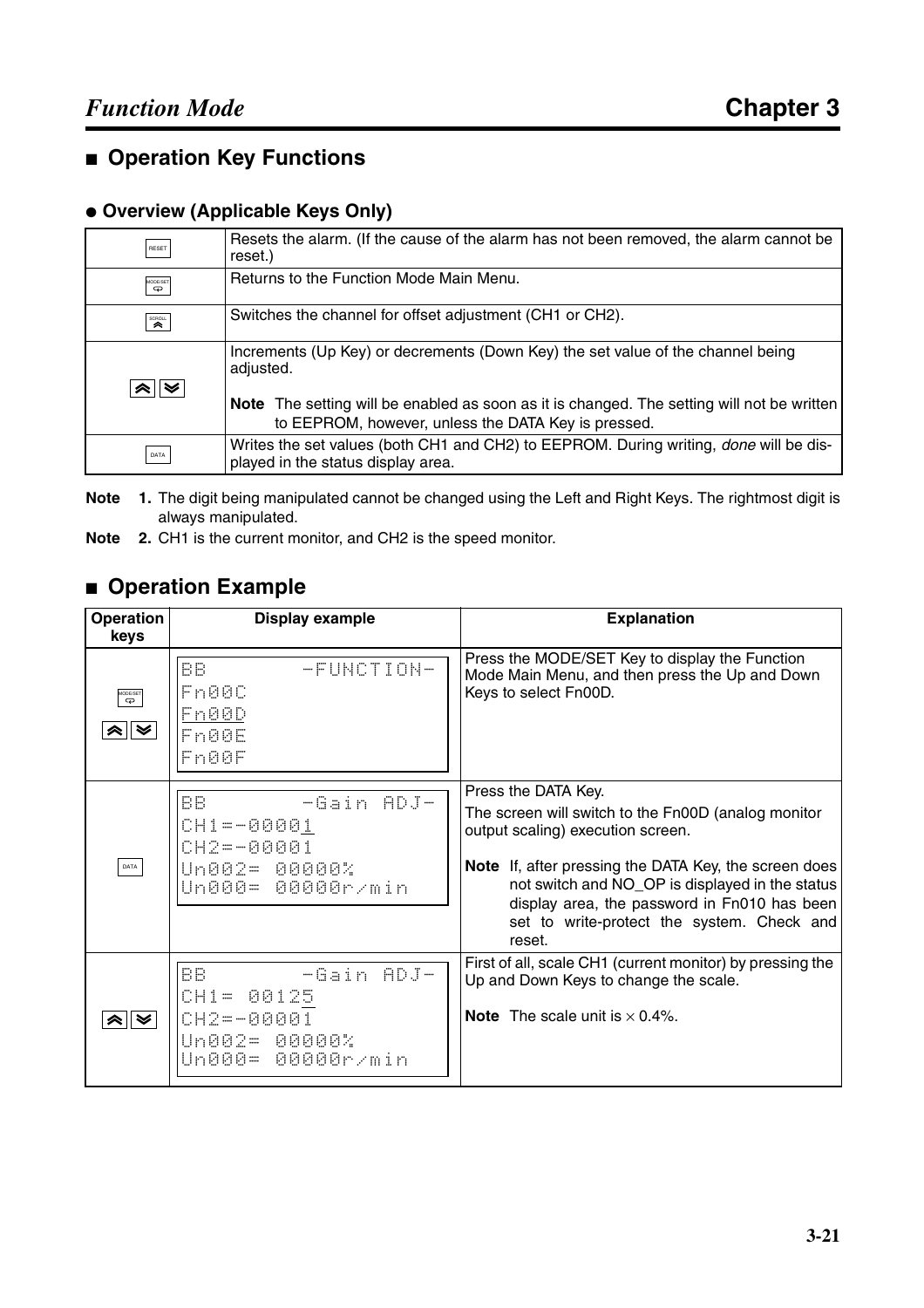# *Function Mode*

| Operation<br>keys                                                                                                                                                                                                                                                                                                                                   | <b>Display example</b>                                                                | <b>Explanation</b>                                                                                                                                                                                                                                                                      |
|-----------------------------------------------------------------------------------------------------------------------------------------------------------------------------------------------------------------------------------------------------------------------------------------------------------------------------------------------------|---------------------------------------------------------------------------------------|-----------------------------------------------------------------------------------------------------------------------------------------------------------------------------------------------------------------------------------------------------------------------------------------|
| $\begin{picture}(180,10) \put(0,0){\line(1,0){10}} \put(0,0){\line(1,0){10}} \put(10,0){\line(1,0){10}} \put(10,0){\line(1,0){10}} \put(10,0){\line(1,0){10}} \put(10,0){\line(1,0){10}} \put(10,0){\line(1,0){10}} \put(10,0){\line(1,0){10}} \put(10,0){\line(1,0){10}} \put(10,0){\line(1,0){10}} \put(10,0){\line(1,0){10}} \put(10,0){\line(1$ | BB.<br>-Gain ADJ-<br>CH1= 00125<br>CH2=-00001<br>Un002= 00000%<br>Un000= 00000r/min   | Once CH1 scaling has been completed, adjust the<br>CH2 (speed monitor) scale.<br>Press the SCROLL Key to move the cursor to the CH2<br>line.                                                                                                                                            |
| (≫∥≫                                                                                                                                                                                                                                                                                                                                                | BB - - Gain ADJ-<br>CH1= 00125<br>CH2 = - 00125<br>Un002= 00000%<br>Un000= 00000r/min | Adjust the CH2 scale in the same way as for CH1:<br>Pressing the Up and Down Keys, change the scale.<br><b>Note</b> The scale unit is $\times$ 0.4%.                                                                                                                                    |
| DATA                                                                                                                                                                                                                                                                                                                                                | done - -Gain ADJ-<br>CH1= 00125<br>CH2=-00125<br>Un002= 00000%<br>Un000= 00000r/min   | Once the CH1 and CH2 scale settings have been<br>completed, press the DATA Key to write the setting<br>results to EEPROM.<br>During writing, <i>done</i> will be displayed in the status dis-<br>play area. Once writing has been completed, the sta-<br>tus display will return to BB. |
| MODE/SET                                                                                                                                                                                                                                                                                                                                            | BB.<br>-FUNCTION-<br>Fn00C<br>Fn00D<br>Fn00E<br>Fn00F                                 | Press the MODE/SET Key to return to the Function<br>Mode Main Menu.                                                                                                                                                                                                                     |

# **3-3-10 Automatic Servomotor Current Detection Offset Adjustment (Fn00E)**

Servomotor current detection offset adjustment has already been completed at the factory. Consequently, there is normally no need to perform this adjustment.

If the torque ripple caused by current detection offset is considered abnormally large, perform automatic Servomotor current detection offset adjustment (Fn00E).

After performing automatic adjustment, perform manual adjustment (Fn00F) if further lowering of the torque ripple is required. If manual adjustment is performed badly, however, there is a risk of worsening the characteristics.

- **Note 1.** Automatic Servomotor current detection offset adjustment can be performed only when the power supply to the main circuit is turned ON and the power supply to the servo is OFF.
- **Note 2.** Do not execute during command pulse input.
- **Note 3.** Fn00E cannot be executed if the password in Fn010 has been set to write-protect the system.
- **Note 4.** Even if user parameter initialization (Fn005) is executed, the setting will not be initialized.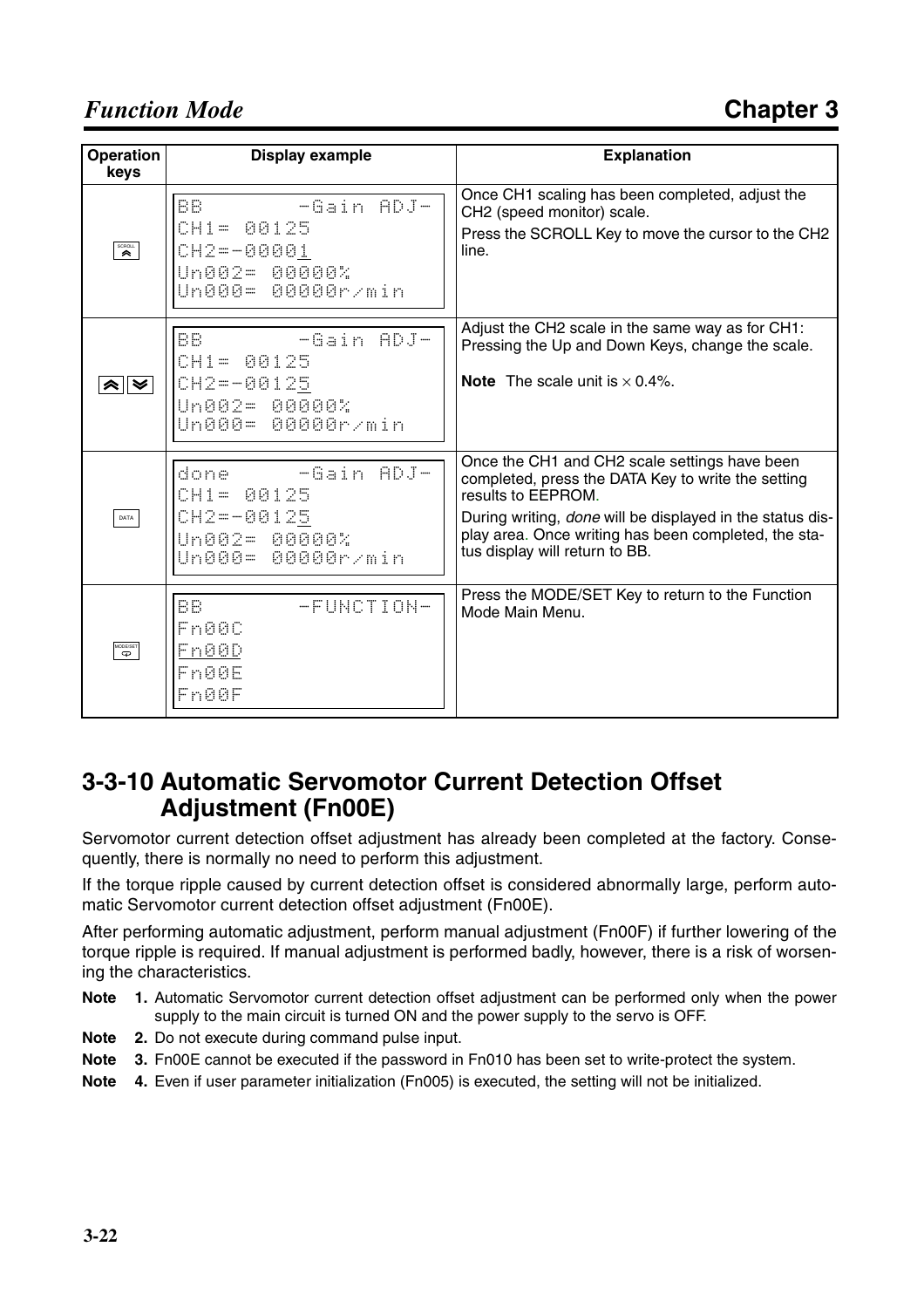# ■ **Display Example**

| <b>BB</b><br>-FUNCTION- |          | BB               |
|-------------------------|----------|------------------|
| IFn00D                  | DATA     | lAuto Offeet-ADJ |
| Fn00E                   |          | of Motor Current |
| Fn00F                   | MODE/SET | Start :[DATA]    |
| Fn010                   |          | Return:[56]      |

# ■ **Operation Key Functions**

### ● **Overview (Applicable Keys Only)**

| RESET    | Resets the alarm. (If the cause of the alarm has not been removed, the alarm cannot be<br>reset.)                        |
|----------|--------------------------------------------------------------------------------------------------------------------------|
| MODE/SET | Returns to the Function Mode Main Menu.                                                                                  |
| DATA     | Executes automatic adjustment. During adjusting operations, <i>done</i> will be displayed in<br>the status display area. |

# ■ **Operation Example**

| <b>Operation</b><br>keys | Display example                                                                   | <b>Explanation</b>                                                                                                                                                                                                                                                                                                 |
|--------------------------|-----------------------------------------------------------------------------------|--------------------------------------------------------------------------------------------------------------------------------------------------------------------------------------------------------------------------------------------------------------------------------------------------------------------|
| MODE/SET<br>≪ ∥ ≫        | BB.<br>-FUNCTION-<br>Fn00D<br>Fn00E<br>Fn00F<br>Fn010                             | Press the MODE/SET Key to display the Function<br>Mode Main Menu, and then press the Up and Down<br>Keys to select Fn00E.                                                                                                                                                                                          |
| DATA                     | <b>BB</b><br>Auto Offset-ADJ<br>of Motor Current<br>Start :[DATA]<br>Return:[SET] | Press the DATA Key.<br>The screen will switch to the Fn00E (automatic Servo-<br>motor current detection offset adjustment) execution<br>screen.                                                                                                                                                                    |
| DATA                     | done<br>Auto Offset-ADJ<br>of Motor Current<br>Start :[DATA]<br>Return:[SET]      | Press the DATA Key to execute automatic Servomotor<br>current detection offset adjustment. During adjusting,<br>done will be displayed in the status display area. Once<br>adjusting has been completed, the status display will<br>return to BB.<br><b>Note</b> If automatic adjustment is not desired, press the |
|                          |                                                                                   | MODE/SET Key to return to the Function Mode<br>Main Menu.                                                                                                                                                                                                                                                          |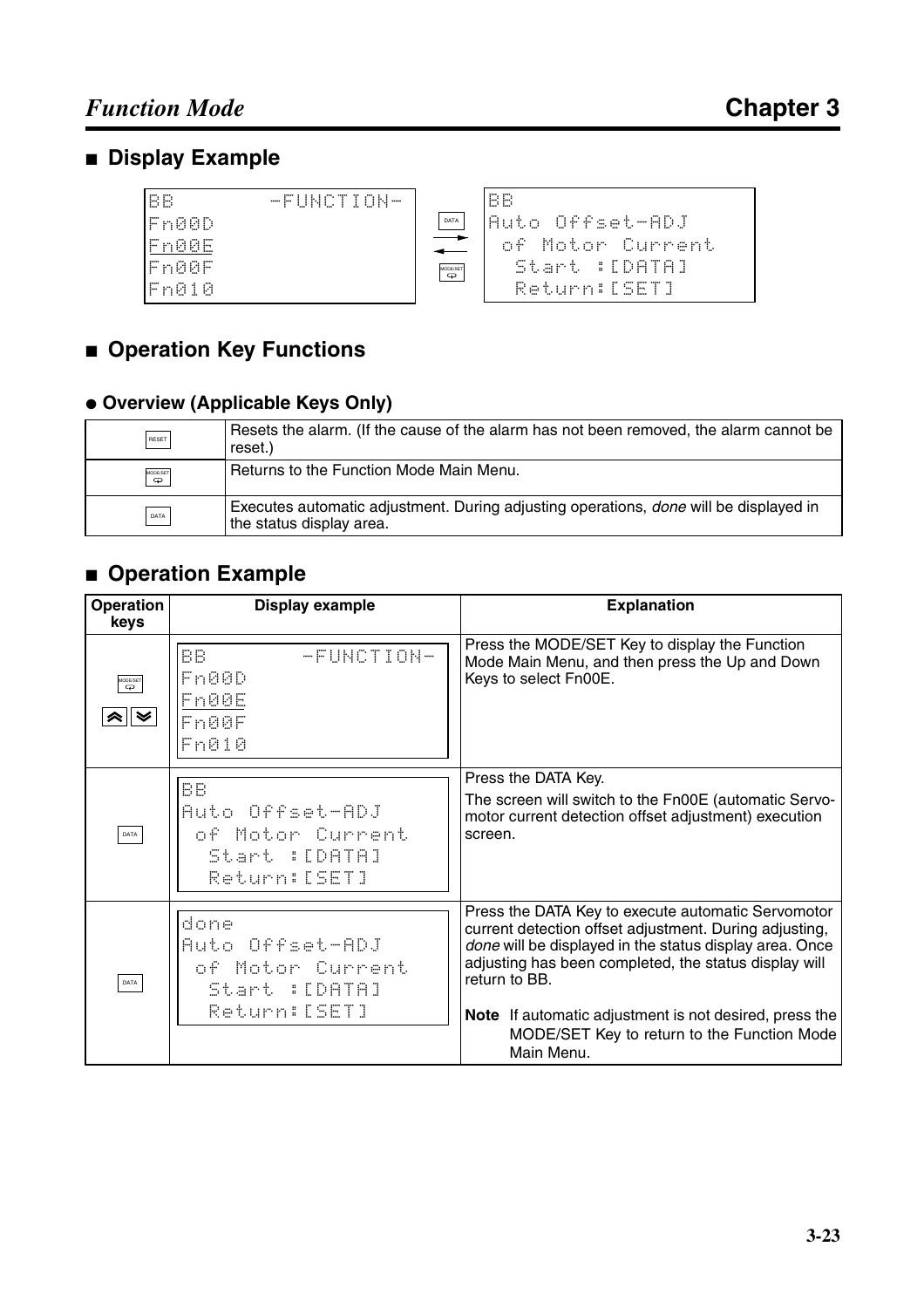# **3-3-11 Manual Servomotor Current Detection Offset Adjustment (Fn00F)**

Fn00F manually adjusts the Servomotor current detection offset. Adjust the phase-U and phase-V offsets alternately while balancing each separately.

When performing adjustments, rotate the Servomotor at 100 r/min. without connecting the mechanical system to the Servomotor shaft (i.e., make sure there is no load), and perform the adjustments while monitoring the waveform of the analog monitor output's current monitor.

The Servomotor current detection offset setting range is –512 to 511.

- **Note 1.** If adjusting the Servomotor current detection offset, first try performing the automatic adjustment (Fn00E). Only attempt manual adjustment if the torque ripple is still too large after performing automatic adjustment.
- **Note 2.** Fn00F cannot be executed if the password in Fn010 has been set to write-protect the system.
- **Note 3.** Even if user parameter initialization (Fn005) is executed, the setting will not be initialized.

#### ■ **Display Example**



#### ■ **Operation Key Functions**

#### ● **Overview (Applicable Keys Only)**

| RESET                                        | Resets the alarm. (If the cause of the alarm has not been removed, the alarm cannot be<br>reset.)                                                                                               |
|----------------------------------------------|-------------------------------------------------------------------------------------------------------------------------------------------------------------------------------------------------|
| MODE/SET<br>$\boldsymbol{\nabla}$            | Returns to the Function Mode Main Menu.                                                                                                                                                         |
| $\mathop{\mathrm{SCROL}}\limits_{\mathbb R}$ | Switches the phase for offset adjustment (phase U or phase V).                                                                                                                                  |
| $\mathbb{Q} \times \mathbb{R}$               | Increments (Up Key) or decrements (Down Key) the set value of the phase being<br>adjusted.<br><b>Note</b> The setting will be enabled as soon as it is changed. The setting will not be written |
|                                              | to EEPROM, however, unless the DATA Key is pressed.                                                                                                                                             |
| DATA                                         | Writes the set values (both phase U and phase V) to EEPROM. During writing, done will<br>be displayed in the status display area.                                                               |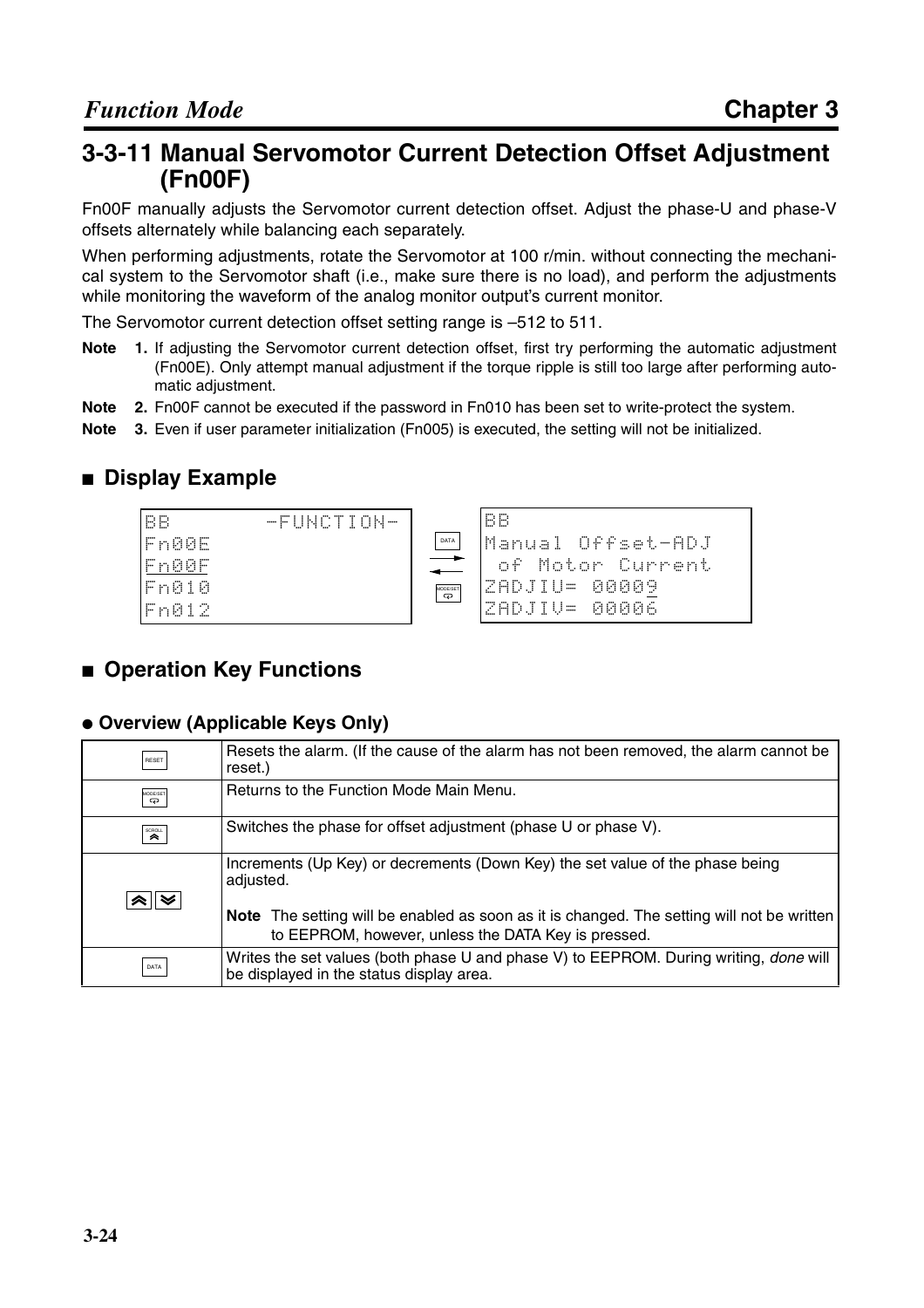#### ■ **Flowchart for Manual Servomotor Current Detection Offset Adjustment**



- **Note 1.** Adjust the offset while monitoring the current monitor's waveform.
- **Note 2.** Perform rough adjustments in units of 10°, and fine adjustments in units of 1°. (You can also perform intermediate adjustments in units of 5°.)
- **Note 3.** Do not greatly adjust either U phase or V phase alone.

# ■ **Operation Example**

| <b>Operation</b><br>keys                 | <b>Display example</b>                                                               | <b>Explanation</b>                                                                                                                                                                                                 |
|------------------------------------------|--------------------------------------------------------------------------------------|--------------------------------------------------------------------------------------------------------------------------------------------------------------------------------------------------------------------|
| MODE/SET<br>a∥ ≫                         | BB.<br>-FUNCTION-<br>Fn00E<br><u> En00F</u><br>Fn010<br>Fn012                        | Press the MODE/SET Key to display the Function<br>Mode Main Menu, and then press the Up and Down<br>Keys to select Fn00F.                                                                                          |
| DATA                                     | <b>BB</b><br>Manual Offset-ADJ<br>of Motor Current<br>ZADJIU= 00009<br>ZADJIV= 00006 | Press the DATA Key.<br>The screen will switch to the Fn00F (manual Servomo-<br>tor current detection offset adjustment) execution<br>screen.                                                                       |
| ⊗∥≫                                      | <b>BB</b><br>Manual Offset-ADJ<br>of Motor Current<br>ZADJIU= 00019<br>ZADJIV= 00006 | First of all, adjust the phase-U offset by pressing the<br>Up and Down Keys to change the offset unit. Adjust<br>10° in the best direction for torque ripple reduction.<br>(ZADJIU = Zero ADJust phase-U current.) |
| $\overbrace{\mathbf{R}}^{\text{SCROLL}}$ | <b>BB</b><br>Manual Offset-ADJ<br>of Motor Current<br>ZADJIU= 00019<br>ZADJIV= 00006 | Next, adjust the phase-V offset. Press the SCROLL<br>Key to move the cursor to the phase-V line.                                                                                                                   |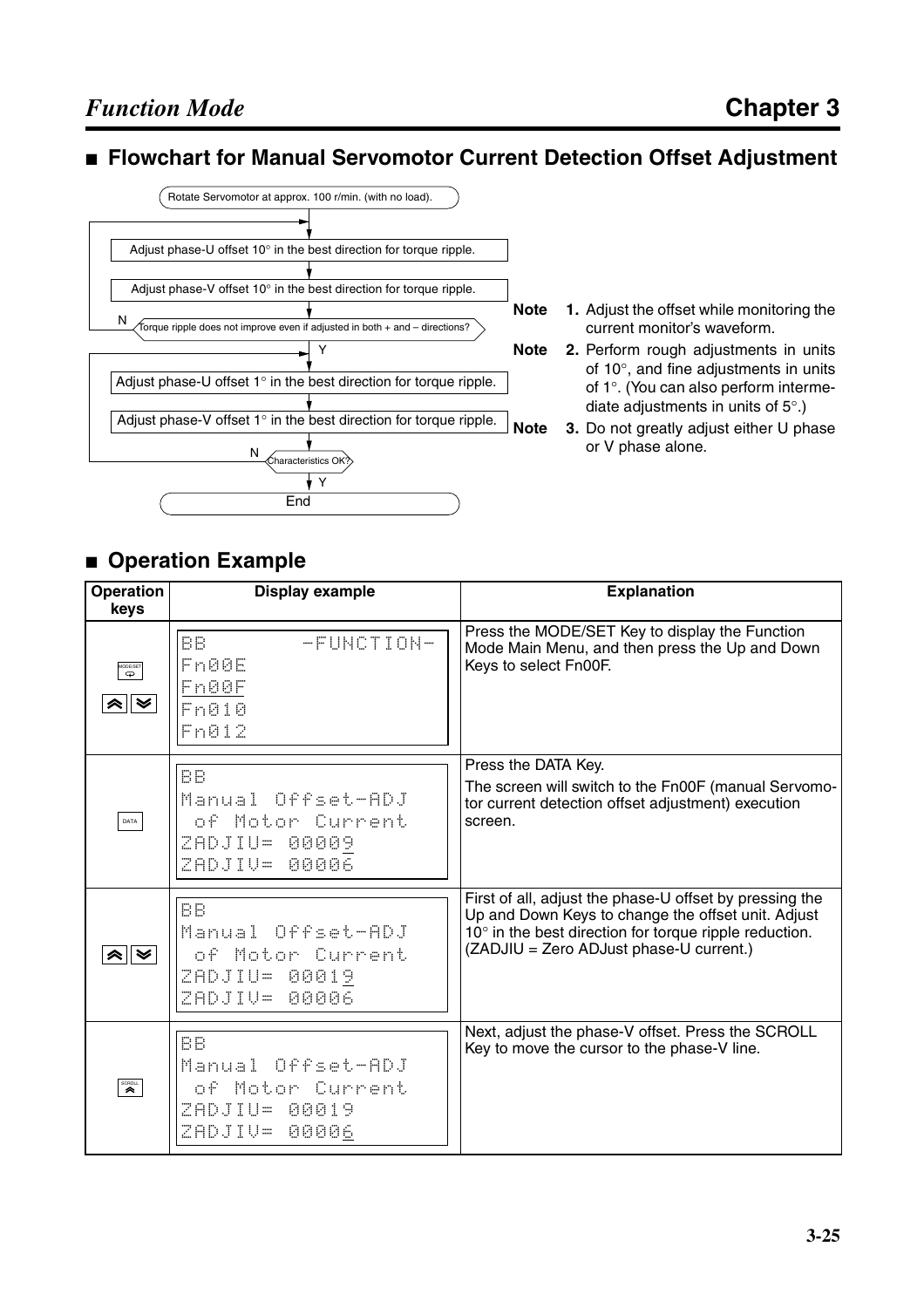| Operation<br>keys | Display example                                                                                                                                                                      | <b>Explanation</b>                                                                                                                                                                                                                                                          |  |  |
|-------------------|--------------------------------------------------------------------------------------------------------------------------------------------------------------------------------------|-----------------------------------------------------------------------------------------------------------------------------------------------------------------------------------------------------------------------------------------------------------------------------|--|--|
| ∧∥≫⊦              | <b>BB</b><br>Manual Offset-ADJ<br>of Motor Current<br>ZADJIU= 00019<br>ZADJIV= 00016                                                                                                 | Adjust the phase-U offset by pressing the Up and<br>Down Keys to change the offset volume. Adjust 10° in<br>the best direction for torque ripple reduction. (ZADJIV<br>= Zero ADJust phase-V current.)                                                                      |  |  |
|                   | Repeat the above operation (phase-U adjustment to phase-V adjustment) until the torque ripple improves no<br>further even by changing the offset in both the $+$ and $-$ directions. |                                                                                                                                                                                                                                                                             |  |  |
|                   | Next, finely adjust phase U and phase V in the same way.                                                                                                                             |                                                                                                                                                                                                                                                                             |  |  |
| DATA              | done<br>Manual Offset-ADJ<br>of Motor Current<br>ZADJIU= 00019<br>ZADJIV= 00016                                                                                                      | Once the offset adjustments have been completed,<br>press the DATA Key to write the adjustment results to<br>EEPROM.<br>During writing, done will be displayed in the status dis-<br>play area. Once writing has been completed, the sta-<br>tus display will return to BB. |  |  |
|                   |                                                                                                                                                                                      |                                                                                                                                                                                                                                                                             |  |  |
| MODE/SET          | BB.<br>-FUNCTION-<br>Fn00E<br>Fn00F<br>Fn010<br>Fn012                                                                                                                                | Press the MODE/SET Key to return to the Function<br>Mode Main Menu.                                                                                                                                                                                                         |  |  |

# **3-3-12 Password Setting (Fn010)**

Fn010 prevents the user parameter settings, Function Mode settings, Function Mode adjustments, and other settings from being overwritten unintentionally.

From the next time the power supply is turned ON after the write-protect password is set, it will be impossible to change parameter settings in Function Mode. It still remains possible, however, to refer to the user parameters and perform some functions in Function Mode. The functions that can be performed in System Check Mode while write-protect is enabled are as follows:

Alarm history display (Fn000), password setting (Fn010), and version check (Fn012)

If attempts are made to perform any functions other than these, *NO\_OP* will be displayed for approximately 1 second, and then the display will return to the Function Mode Main Menu.

If the write-enable password is set, the write-protect status will be canceled (i.e., writing to the user parameters, etc., will be enabled when the power is next turned ON).

**Note** Even when the write-protect password is set, Pn103 (inertia ratio) will still be changed to the load inertia ratio determined by autotuning if the online autotuning switch (function setting switch 1) is turned OFF.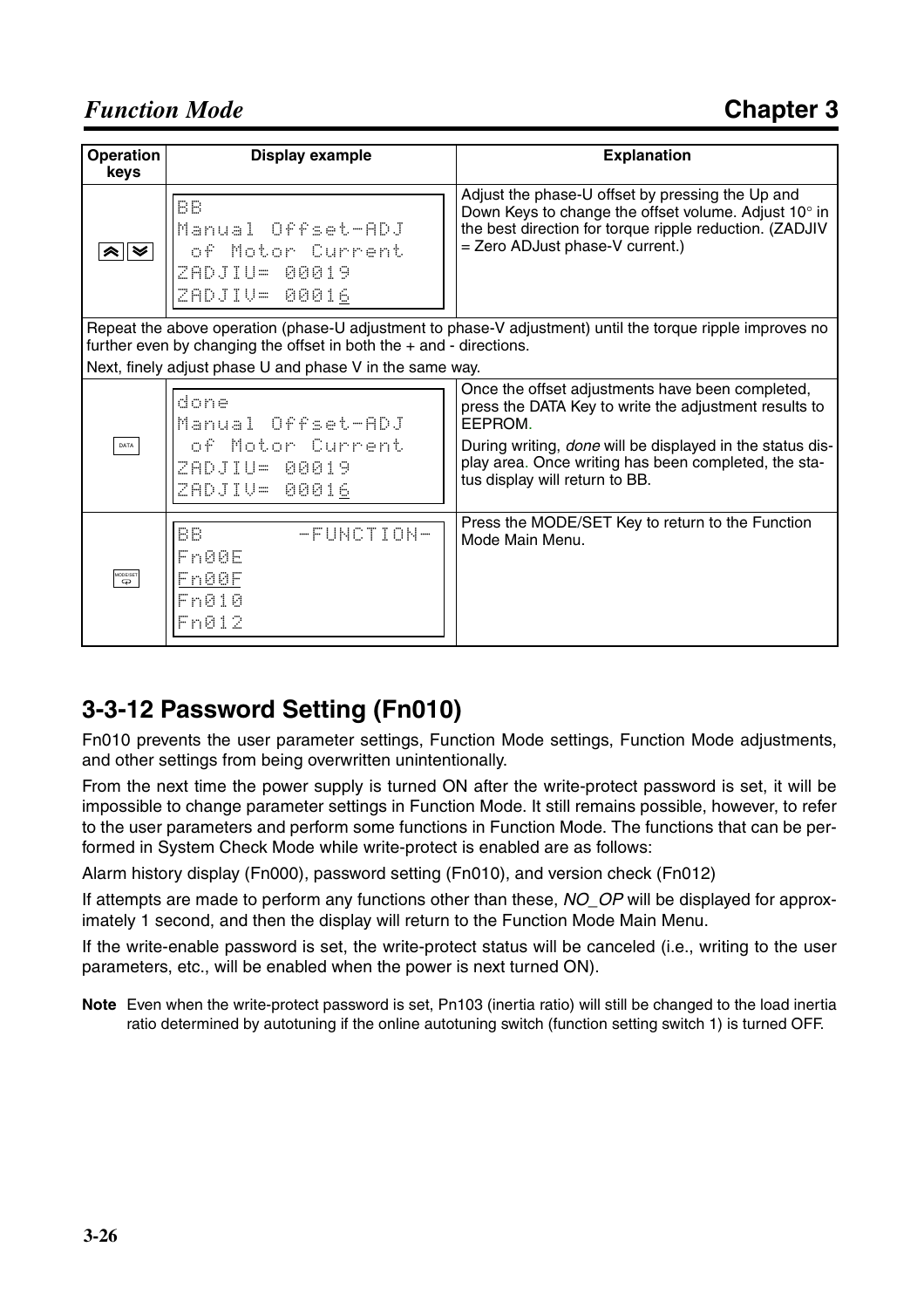# ■ **Display Example**

| lee    | -FUNCTION- |                       | BB               |
|--------|------------|-----------------------|------------------|
| lFn00F |            | DATA                  | Password setting |
| IFn010 |            |                       |                  |
| Fn012  |            | MODE/SET<br>$\varphi$ |                  |
| Fn000  |            |                       | 0000<br>p        |

# ■ **Operation Key Functions**

#### ● **Overview (Applicable Keys Only)**

| RESET                           | Resets the alarm. (If the cause of the alarm has not been removed, the alarm cannot be<br>reset.)                                                                              |
|---------------------------------|--------------------------------------------------------------------------------------------------------------------------------------------------------------------------------|
| MODE/SE<br>$\overline{\bullet}$ | Returns to the Function Mode Main Menu.                                                                                                                                        |
| DATA                            | Writes the input set values to EEPROM. During writing, <i>done</i> will be displayed in the sta-<br>tus display area. If an invalid password has been set, NO_OP is displayed. |
| »                               | Moves the cursor position to the left and right.                                                                                                                               |
|                                 | Increments (Up Key) or decrements (Down Key) the set value.                                                                                                                    |
| à∥≫                             | Note Valid set values are the following:                                                                                                                                       |
|                                 | 0000: User parameter write-enabled<br>0001: User parameter write-protected                                                                                                     |

# ■ **Write Prohibit Operation Example**

| <b>Operation</b><br>keys | Display example                                       | <b>Explanation</b>                                                                                                        |
|--------------------------|-------------------------------------------------------|---------------------------------------------------------------------------------------------------------------------------|
| MODE/SET<br>"≈∥≫         | BB.<br>-FUNCTION-<br>Fn00F<br>Fn010<br>Fn012<br>Fn000 | Press the MODE/SET Key to display the Function<br>Mode Main Menu, and then press the Up and Down<br>Keys to select Fn010. |
| DATA                     | BB<br>Password setting<br>P.0000                      | Press the DATA Key. The screen will switch to the<br>Fn010 (password setting) execution screen.                           |
| $\blacktriangle$         | BB<br>Password setting<br>P.0001                      | Press the Up Key to set the password setting to 0001.                                                                     |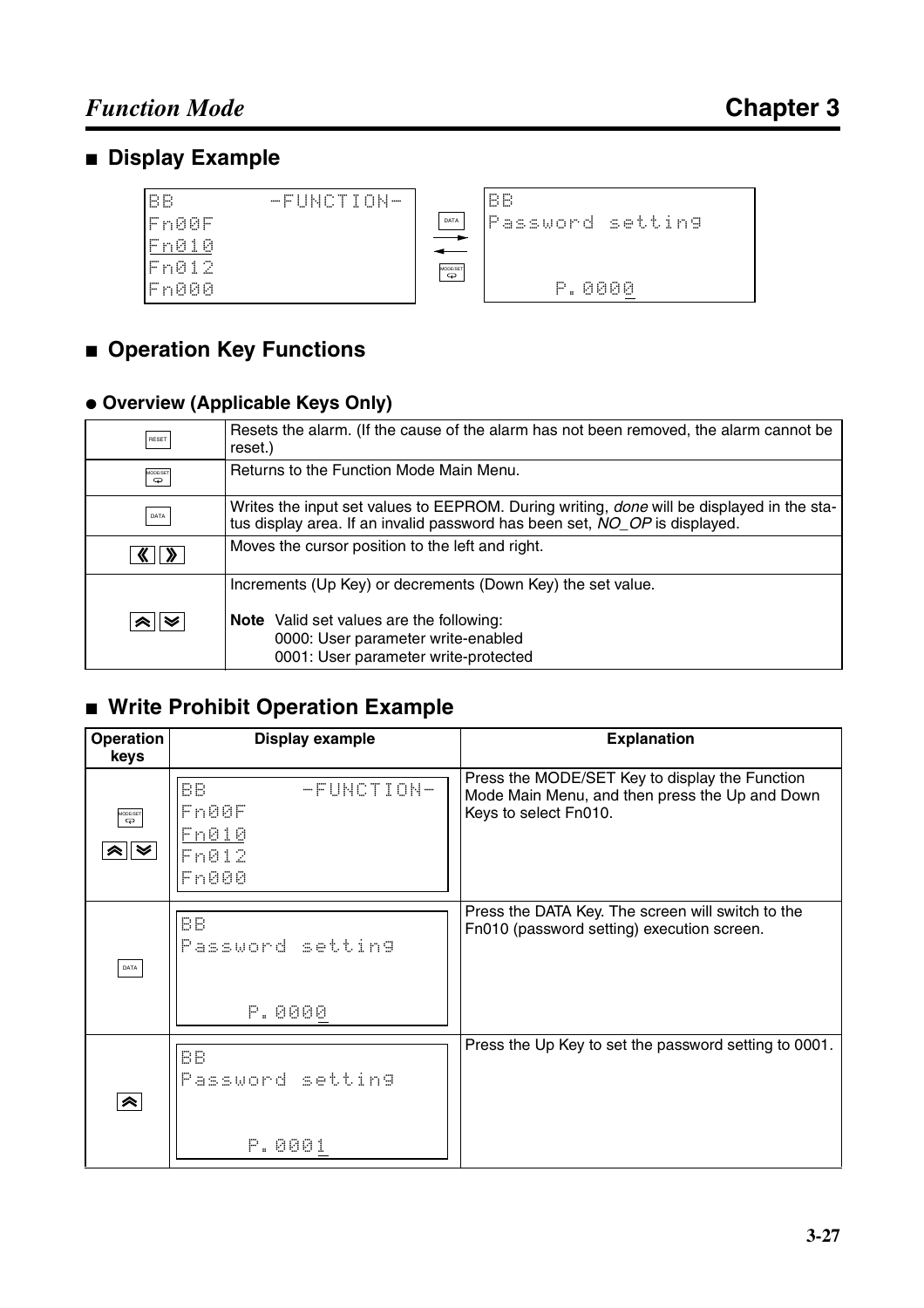| <b>Operation</b><br>keys | <b>Display example</b>  | <b>Explanation</b>                                                                                                                                         |
|--------------------------|-------------------------|------------------------------------------------------------------------------------------------------------------------------------------------------------|
|                          | done                    | Press the DATA Key to write the password setting to<br>EEPROM.                                                                                             |
| DATA                     | Password setting        | During writing, <i>done</i> will be displayed in the status dis-<br>play area. Once writing has been completed, the sta-<br>tus display will return to BB. |
|                          | P.0001                  | <b>Note</b> The password that has been set (in this case,                                                                                                  |
|                          |                         | "write-protect") will be enabled from the next<br>time the power supply is turned ON.                                                                      |
|                          | <b>BB</b><br>-FUNCTION- | Press the MODE/SET Key to return to the Function<br>Mode Main Menu.                                                                                        |
|                          | Fn00F                   |                                                                                                                                                            |
| MODE/SET                 | Fn010                   |                                                                                                                                                            |
|                          | Fn012                   |                                                                                                                                                            |
|                          | Fn000                   |                                                                                                                                                            |
|                          |                         |                                                                                                                                                            |

# **3-3-13 Version Check (Fn012)**

Fn012 displays the Servo Driver model, the Servo Driver system software version, and the Servomotor model connected.

#### ■ **Display Example**



DRIVER: Servo Driver model SOFT: Servo Driver system software version MOTOR: Servomotor model connected

**Note** If a Servomotor is not connected, *Not connect* will be displayed on the *MOTOR* line. If a Servomotor with an incorrect capacity is connected, it will not normally be displayed.

# ■ **Operation Key Functions**

#### ● **Overview (Applicable Keys Only)**

| RESET    | Resets the alarm. (If the cause of the alarm has not been removed, the alarm cannot be<br>reset.) |
|----------|---------------------------------------------------------------------------------------------------|
| MODE/SET | Returns to the Function Mode Main Menu.                                                           |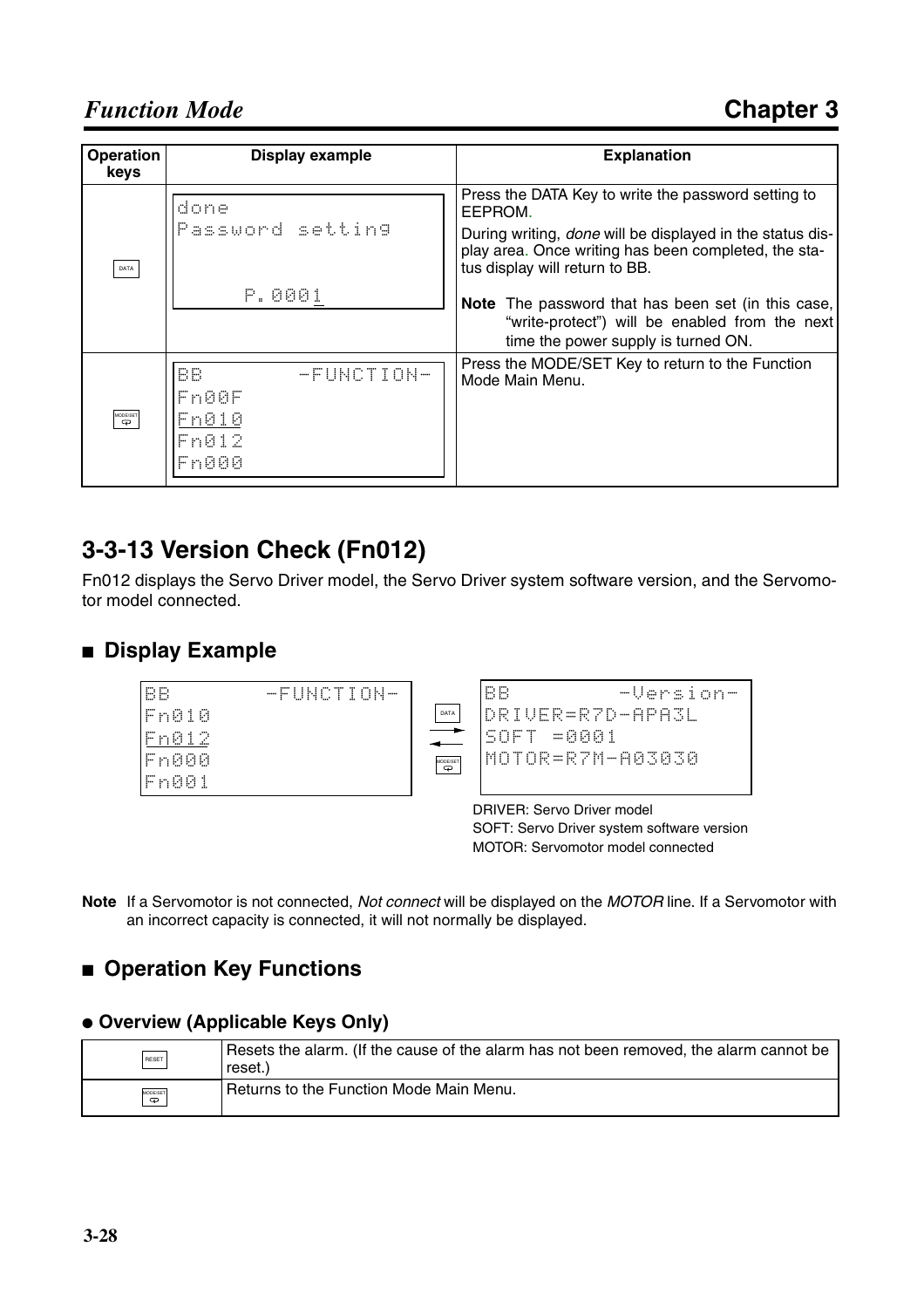# **Chapter 4**

# **Parameter Copy Mode**

- [4-1 Operations in Parameter Copy Mode](#page-72-0)
- [4-2 Parameter Reading \(DRIVER to PR\)](#page-74-0)
- [4-3 Parameter Writing \(PR to DRIVER\)](#page-77-0)
- [4-4 Parameter Verification \(Verify\)](#page-80-0)
- [4-5 Parameter Block Delete \(LIST\)](#page-83-0)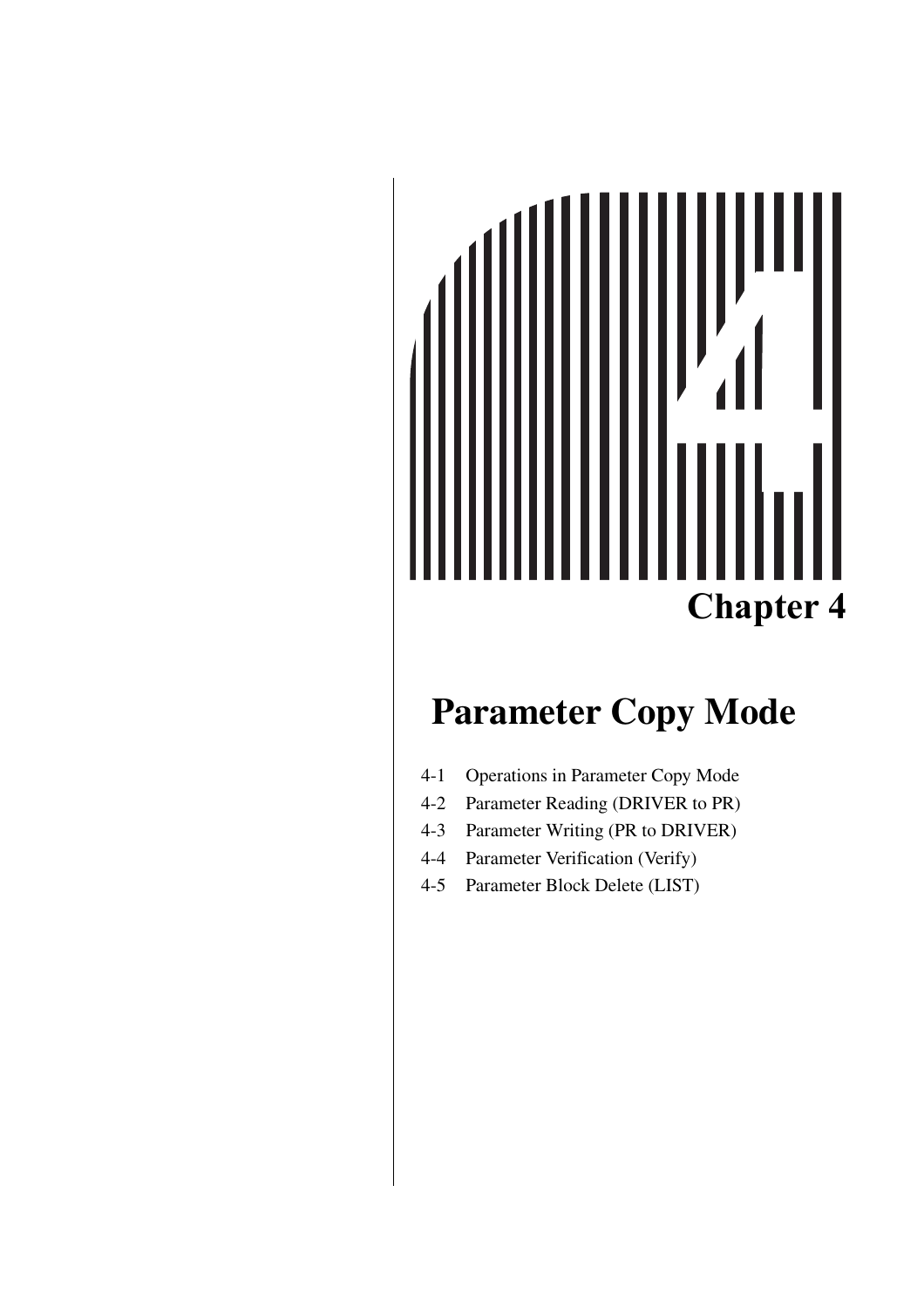#### **4-1 Operations in Parameter Copy Mode**

The R7A-PR02A Parameter Unit for the SMARTSTEP A Series contains an EEPROM capable of storing seven blocks of user parameters. Parameter Copy Mode manipulates these user parameter blocks.

Pressing the MODE/SET Key in Function Mode will display the Parameter Copy Mode menu screen. Select the menu to be executed using the Up and Down Keys, and then press the DATA Key to switch to the selected menu's execution screen.

#### ■ **Parameter Copy Mode Menu Screen**



#### ■ **Parameter Copy Mode Functions**

In Parameter Copy Mode, the following four functions can be executed.

| <b>Display</b>                          | <b>Function</b>                                                                             |
|-----------------------------------------|---------------------------------------------------------------------------------------------|
|                                         | 1: DRIVER $\rightarrow$ PR   Parameter reading from the Servo Driver to the Parameter Unit. |
| $\mathsf{I}$ 2: PR $\rightarrow$ DRIVER | Parameter writing from the Parameter Unit to the Servo Driver.                              |
| 3: Verify                               | Parameter comparison between the Servo Driver and the Parameter Unit.                       |
| 4: LIST                                 | Deleting a parameter block.                                                                 |

#### ■ **Operation Key Functions**

#### ● **Overview**

| RESET                                | Resets the alarm. (If the cause of the alarm has not been removed, the alarm cannot be<br>reset.) |
|--------------------------------------|---------------------------------------------------------------------------------------------------|
| MODE/SET<br>$\overline{\mathbf{P}}$  | Switches to Parameter/Monitor Mode.                                                               |
| DATA                                 | Switches to the execution screen of the selected menu.                                            |
| SCROLL<br>$\rightarrow$              | Not used.                                                                                         |
| JOG<br><b>RUN</b>                    | Not used.                                                                                         |
| $\rightarrow$                        | Not used.                                                                                         |
| ◚<br>❤                               | Selects the menu item.                                                                            |
| $\bullet$ READ<br>DRIVER <b>- PF</b> | Not used.                                                                                         |
|                                      | Not used.                                                                                         |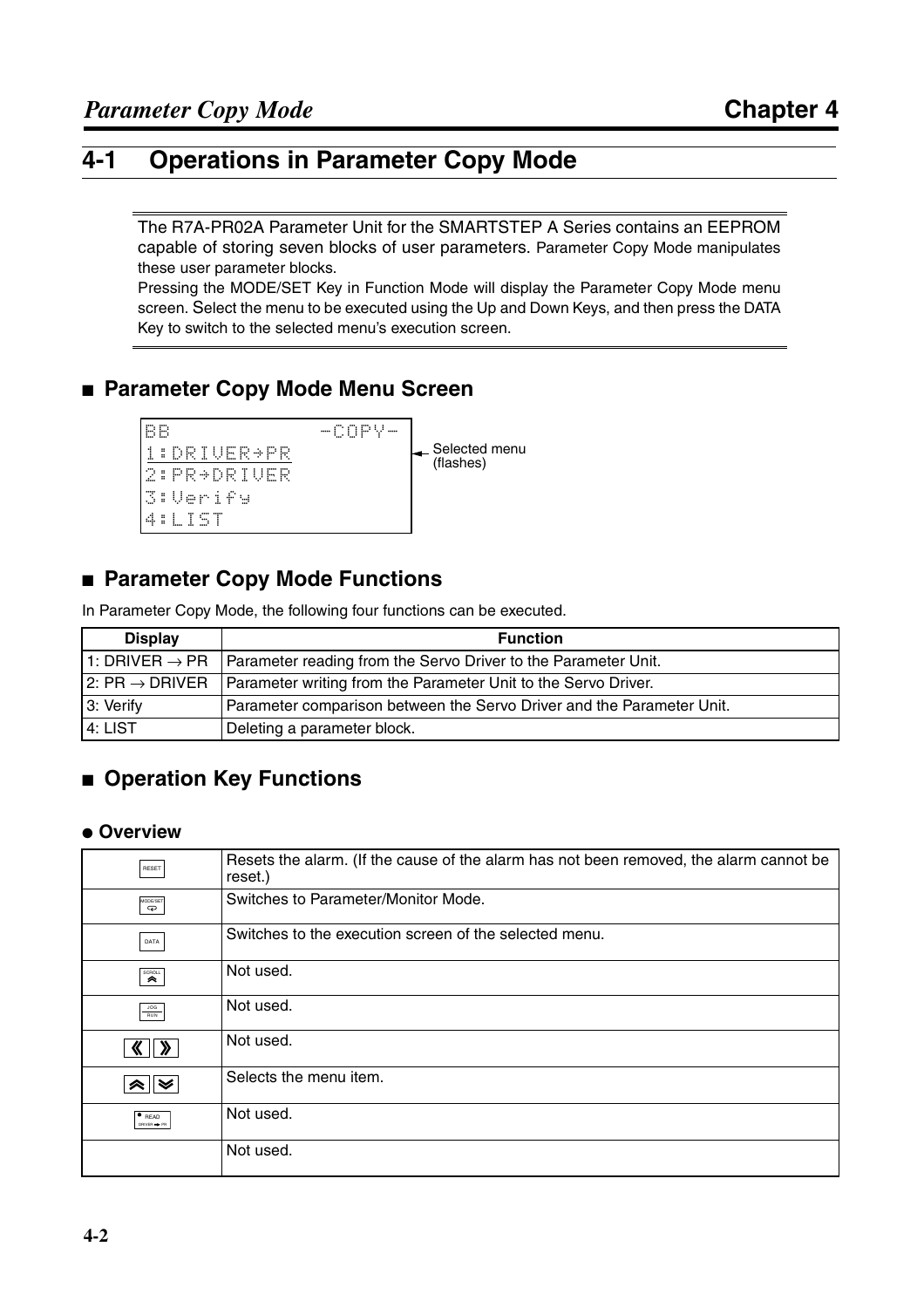#### ● **Details**

 $\sqrt{\approx}$  Keys

• Pressing the Up and Down Keys enables menu selection.



DATA Key

• Pressing the DATA Key switches to the execution screen of the selected (flashing) menu item.

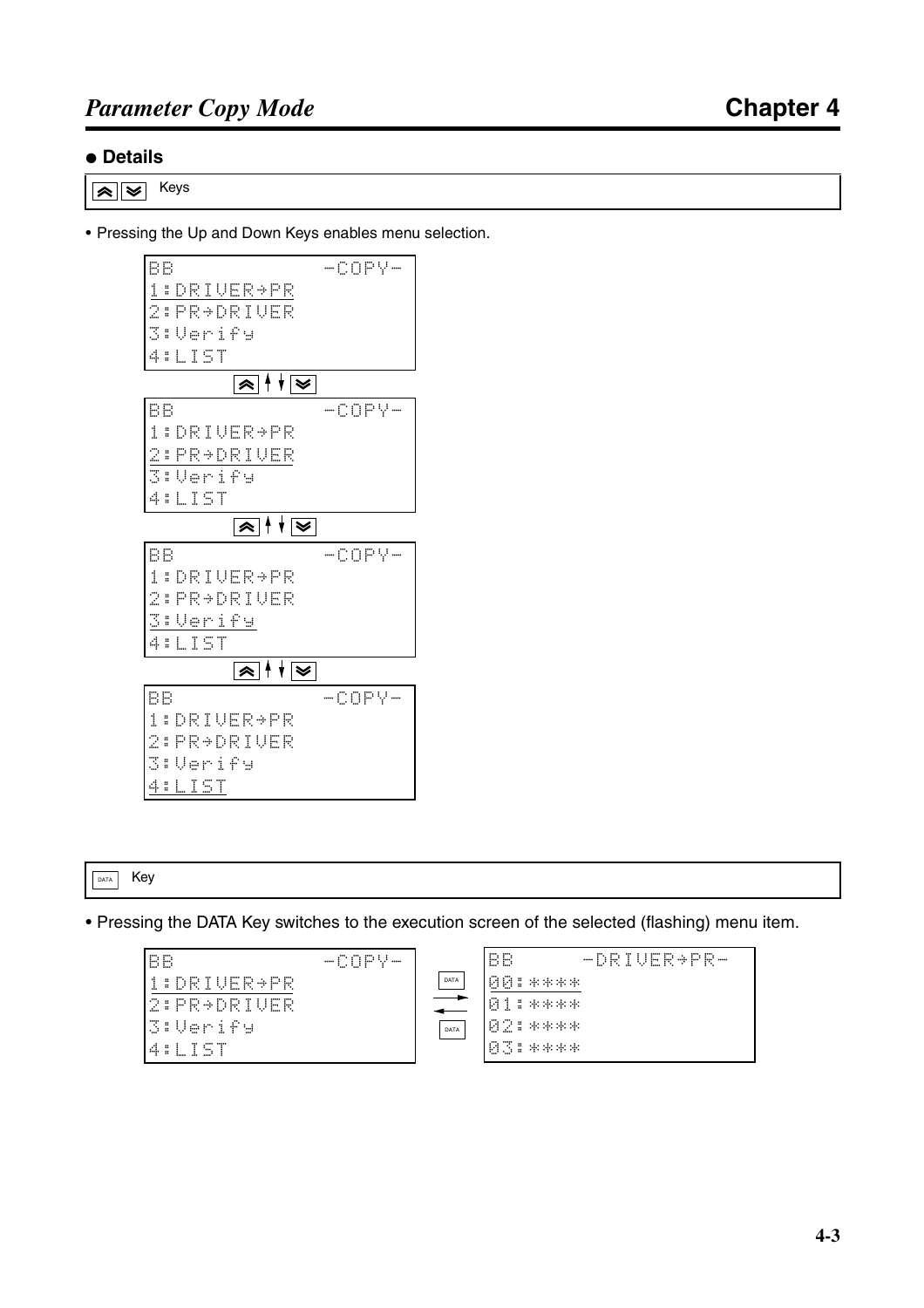#### **4-2 Parameter Reading (DRIVER to PR)**

The parameter read operation reads the user parameters saved in the Servo Driver's EEPROM and stores them in one of the seven blocks of user parameters stored in the Parameter Unit's memory.

#### ■ **Display Example**



#### ■ **Parameter Reading Procedure**

| <b>Operation</b><br>keys                  | <b>Display example</b>                                                | <b>Explanation</b>                                                                                                                                                                                                     |
|-------------------------------------------|-----------------------------------------------------------------------|------------------------------------------------------------------------------------------------------------------------------------------------------------------------------------------------------------------------|
| MODE/SET<br>$\boldsymbol{\varphi}$<br>"≈∥ | BB.<br>$-COPY-$<br>1:DRIVER+PR<br>2: PR+DRIUER<br>3:Verify<br>4:LIST  | <b>Menu Selection</b><br>Use the MODE/SET and Up and Down Keys to display<br>the Parameter Copy Mode Main Menu, and select<br>DRIVER $\rightarrow$ PR.<br>The menu flashing is the menu that is currently<br>selected. |
| DATA                                      | $-DRIUER+PR-$<br>BB.<br>国国王米米米米<br>图索米米米米<br>02:****<br>03:****       | <b>Menu Execution</b><br>Press the DATA Key to switch to the Parameter Block<br>Selection Screen.                                                                                                                      |
| à∥≫                                       | BB.<br>-DRIUER+PR-<br>国国王米米米米<br>图索音乐乐乐乐<br><b>图2:米米米米</b><br>图图音乐乐乐乐 | <b>Parameter Block Selection</b><br>Using the Up and Down Keys, select to which parame-<br>ter block (00 to 06) in the Parameter Unit the parame-<br>ters read from the Servo Driver are to be stored.                 |
| MODE/SET                                  | BB.<br>-DRIUER→PR-<br>图图是米米米米<br>Start : [Read]<br>Return:[DATA]      | <b>Switching to the Parameter Reading Execution</b><br><b>Screen</b><br>Press the MODE/SET Key to switch to the parameter<br>reading execution screen.                                                                 |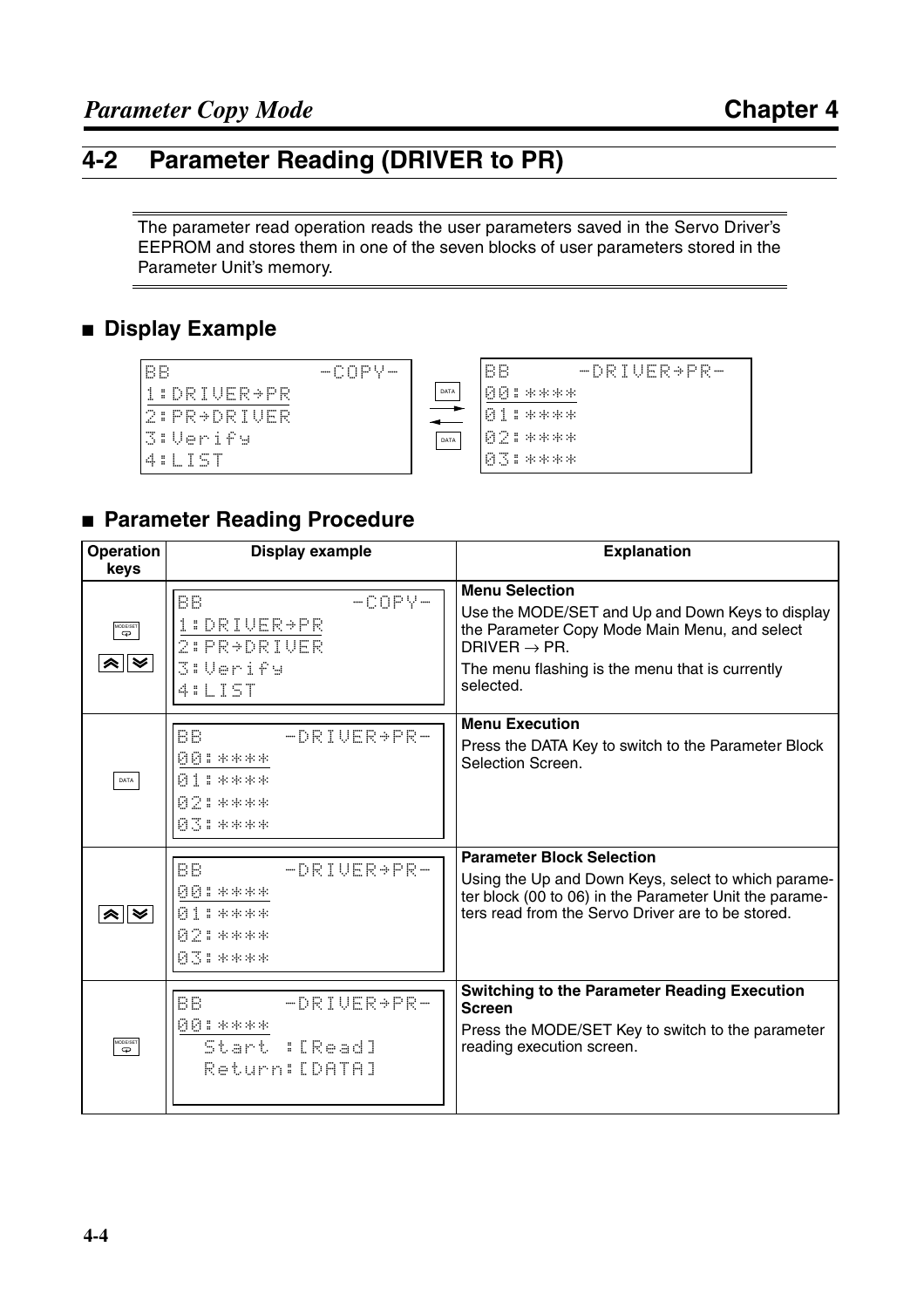#### *Parameter Copy Mode*

| Operation<br>keys             | <b>Display example</b>                                                           | <b>Explanation</b>                                                                                                                                                                                                                                                                                                              |
|-------------------------------|----------------------------------------------------------------------------------|---------------------------------------------------------------------------------------------------------------------------------------------------------------------------------------------------------------------------------------------------------------------------------------------------------------------------------|
| $\bullet$ READ<br>DRIVER + PF | BB.<br>-DRIUER+PR-<br>图图是米米米米<br>Parameter<br>reading<br>< <driver>&gt;</driver> | <b>Parameter Reading Execution</b><br>Press the READ (DRIVER $\rightarrow$ PR) Key to start parame-<br>ter reading from the Servo Driver.<br>Note If read execution is not desired, press the DATA<br>Key to return to the Parameter Block Selection<br>Screen.                                                                 |
|                               | BB.<br>-PR+DRIVER-<br>00:R7D-APA3L<br>Complete                                   | <b>Parameter Reading Completion</b><br>When parameter reading from the Servo Driver and<br>storing to the designated block inside the Parameter<br>Unit are complete, Complete will be displayed.                                                                                                                               |
|                               | <b>BB</b><br>-PR+DRIUER-<br>00:R7D-APA3L<br>图重音米米米米<br>02:****<br>83:****        | <b>Switching to the Parameter Block Selection</b><br><b>Screen</b><br>When parameter reading has been completed (after<br>Complete has been displayed), the screen will switch<br>to the Parameter Block Selection Screen.<br>The Servo Driver model (in this example: R7D-APA3L)<br>will be displayed in the designated block. |
| DATA                          | <b>BB</b><br>-COPY-<br>1:DRIUER+PR<br>2: PR+DRIUER<br><b>3:Verify</b><br>4:LIST  | <b>Switching to the Menu Screen</b><br>Press the DATA Key to return to the Parameter Copy<br>Mode menu screen.                                                                                                                                                                                                                  |

#### ■ Supplementary Information on Reading Parameters

- While reading parameters, do not disconnect the Parameter Unit from the Servo Driver. If the Parameter Unit is disconnected during parameter reading, the Servo Driver and Parameter Unit data may be damaged. If the Servo Driver's EEPROM data is damaged, an A.BF (system error) alarm will occur at the next startup, and the user parameters will need to be initialized (Fn005).
- If parameter reading is performed for a parameter block that has already had parameters written to it, the parameter block will be overwritten.
- Pressing the DATA Key during parameter reading will interrupt reading, and the parameter block will be deleted (\*\*\*\*).
- During parameter reading, the following sequence operation information will be displayed in the display area of the Parameter Unit. The reading operation will end within 10 seconds.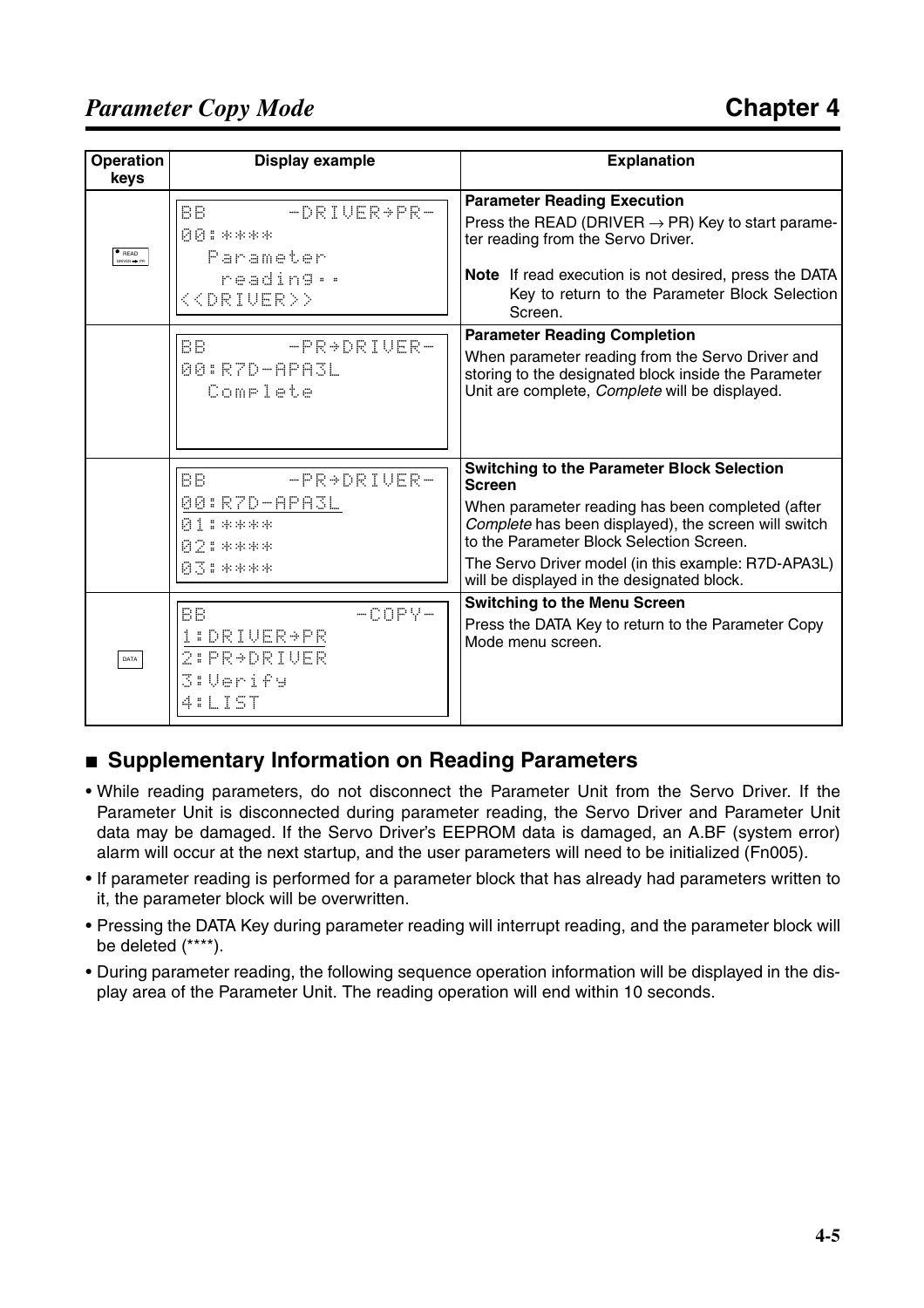During parameter reading from the Servo **Driver** 

BB -DRIVER+PR-00:\*\*\*\* Parameter reading%% <<DRIVER>> During parameter writing to the Parameter Unit  $\mathbf{r}$ 

| BB |  |               |  |  |  | $-DRIUER+PR-$ |  |  |  |  |
|----|--|---------------|--|--|--|---------------|--|--|--|--|
|    |  | 00:****       |  |  |  |               |  |  |  |  |
|    |  | Parameter     |  |  |  |               |  |  |  |  |
|    |  |               |  |  |  | writing       |  |  |  |  |
|    |  | $ <$ cpr $>>$ |  |  |  |               |  |  |  |  |
|    |  |               |  |  |  |               |  |  |  |  |

During Servo Driver model information writing to the Parameter Unit



Complete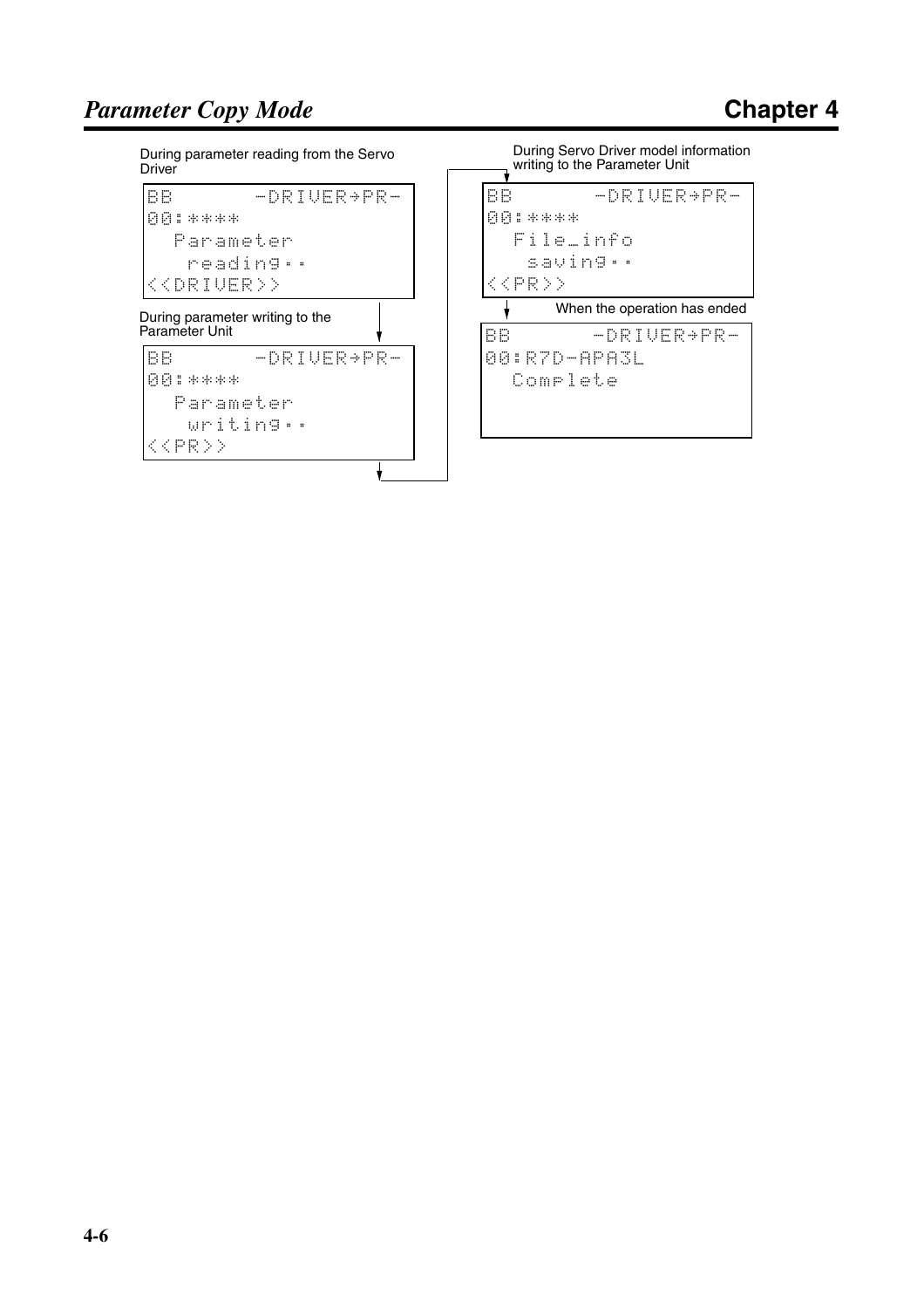#### **4-3 Parameter Writing (PR to DRIVER)**

The parameter write operation writes one of the seven blocks of user parameters stored in the Parameter Unit's EEPROM to the Servo Driver's EEPROM.

#### ■ **Display Example**



#### ■ **Parameter Writing Procedure**

| <b>Operation</b><br>keys | <b>Display example</b>                                                     | <b>Explanation</b>                                                                                                                                                                                               |
|--------------------------|----------------------------------------------------------------------------|------------------------------------------------------------------------------------------------------------------------------------------------------------------------------------------------------------------|
| MODE/SET<br>무            | <b>BB</b><br>$-COPY-$<br>1:DRIUER+PR<br>2: PR→DRIVER<br>3:Verify<br>4:LIST | Menu selection.<br>Use the MODE/SET and Up and Down Keys to display<br>the Parameter Copy Mode Main Menu, and select PR<br>$\rightarrow$ DRIVER.<br>The menu flashing is the menu that is currently<br>selected. |
| DATA                     | -PR+DRIVER-<br>BB.<br>00:R7D-APA3L<br>图索米米米米<br>02:****<br>03:****         | Menu execution.<br>Press the DATA Key to switch to the Parameter Block<br>Selection Screen.                                                                                                                      |
|                          | BB.<br>-PR+DRIUER-<br>00:R7D-APA3L<br>图索音乐乐乐乐<br>02:****<br>83:****        | Parameter block selection.<br>Using the Up and Down Keys, select the parameter<br>block (from 00 to 06) in the Parameter Unit that con-<br>tains the parameters to be written to the Servo Driver.               |
| mode/SET<br>국            | BB.<br>- PR→DRIUER-<br>00:R7D-APA3L<br>Start : [Write]<br>Return: [DATA]   | Switching to the parameter writing execution<br>screen.<br>Press the MODE/SET Key to switch to the parameter<br>writing execution screen.                                                                        |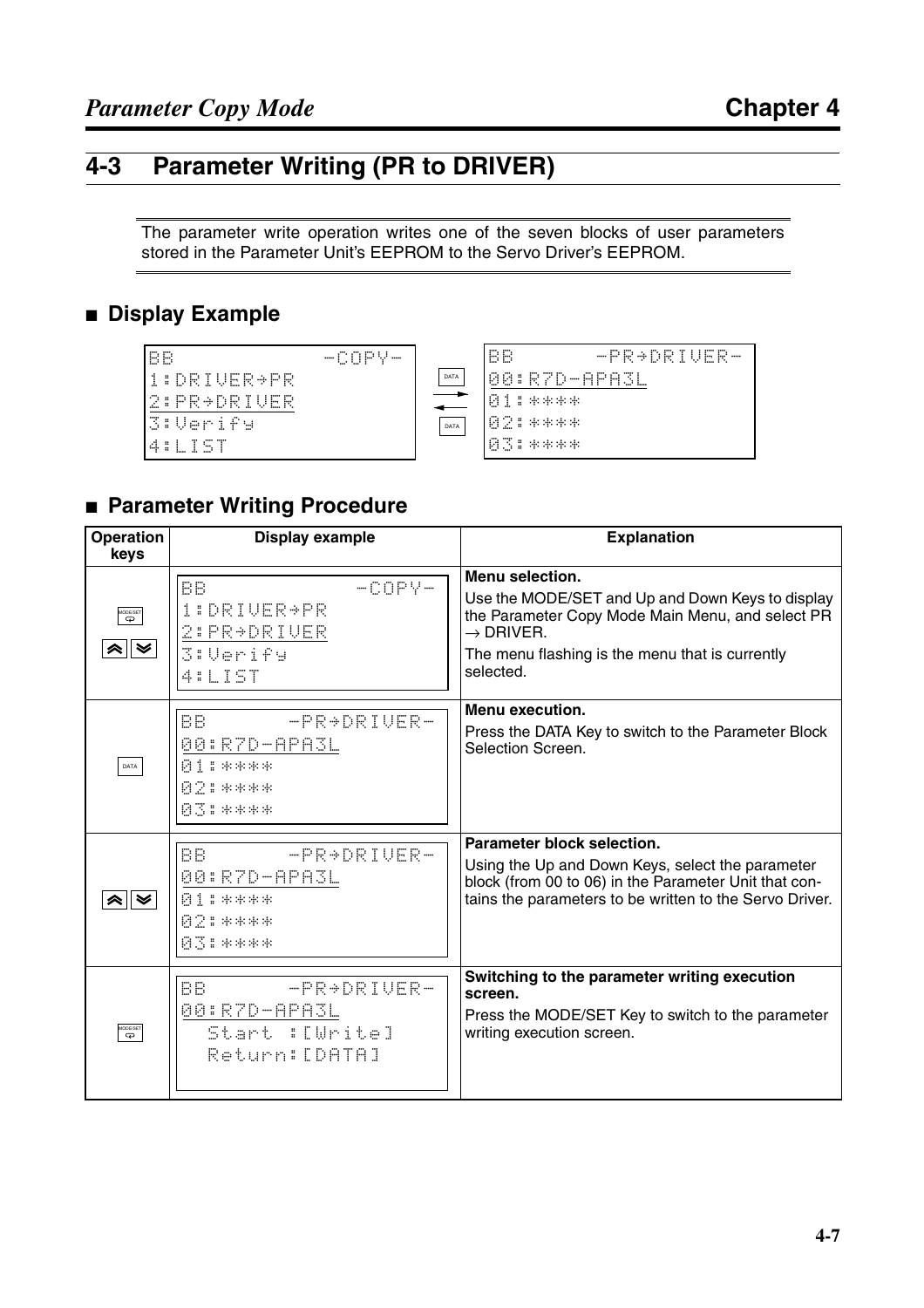#### *Parameter Copy Mode*

| <b>Operation</b><br>keys | <b>Display example</b>                                                       | <b>Explanation</b>                                                                                                                                                                                                                                              |
|--------------------------|------------------------------------------------------------------------------|-----------------------------------------------------------------------------------------------------------------------------------------------------------------------------------------------------------------------------------------------------------------|
| WRITE<br>R - DRIVER      | <b>BB</b><br>-PR+DRIUER-<br>00:R7D-APA3L<br>Parameter<br>reading<br>KK PR DD | <b>Parameter Writing Execution</b><br>Press the WRITE (PR $\rightarrow$ DRIVER) Key to start param-<br>eter writing to the Servo Driver.<br>Note If write execution is not desired, press the DATA<br>Key to return to the Parameter Block Selection<br>Screen. |
|                          | BB.<br>- PRADRIUER-<br>00:R7D-APA3L<br>Complete                              | <b>Parameter Writing Completion</b><br>When parameter reading from the designated block<br>inside the Parameter Unit and storage to the Servo<br>Driver are complete, Complete will be displayed.                                                               |
|                          | BB.<br>-PR+DRIVER-<br>00:R7D <u>-APA3L</u><br>图索尔米米米<br>图2:18米米米<br>招落音乐乐乐乐  | <b>Switching to the Parameter Block Selection</b><br><b>Screen</b><br>When parameter writing has been completes (after<br>Complete has been displayed), the screen will switch<br>to the Parameter Block Selection Screen.                                      |
| DATA                     | BB<br>-COPY-<br>1:DRIUER+PR<br>2: PR+DRIVER<br>3:Verify<br>4:LIST            | <b>Switching to the Menu Screen</b><br>Press the DATA Key to return to the Parameter Copy<br>Mode menu screen.                                                                                                                                                  |

#### ■ **Supplementary Information on Writing Parameters**

- While writing parameters, do not disconnect the Parameter Unit from the Servo Driver. If the Parameter Unit is disconnected during parameter writing, the Servo Driver and Parameter Unit data may be damaged. If the Servo Driver's EEPROM data is damaged, an A.BF (system error) alarm will occur at the next startup, and the user parameters will need to be initialized (Fn005).
- If parameter writing is attempted to a parameter block with a Servo Driver with different voltage or capacity, or to an empty (\*\*\*\*) parameter block, *Parameter File Unmatched* will be displayed and writing will not occur.
- During parameter writing, the following sequence operation information will be displayed in the display area of the Parameter Unit. The writing operation will end within 10 seconds.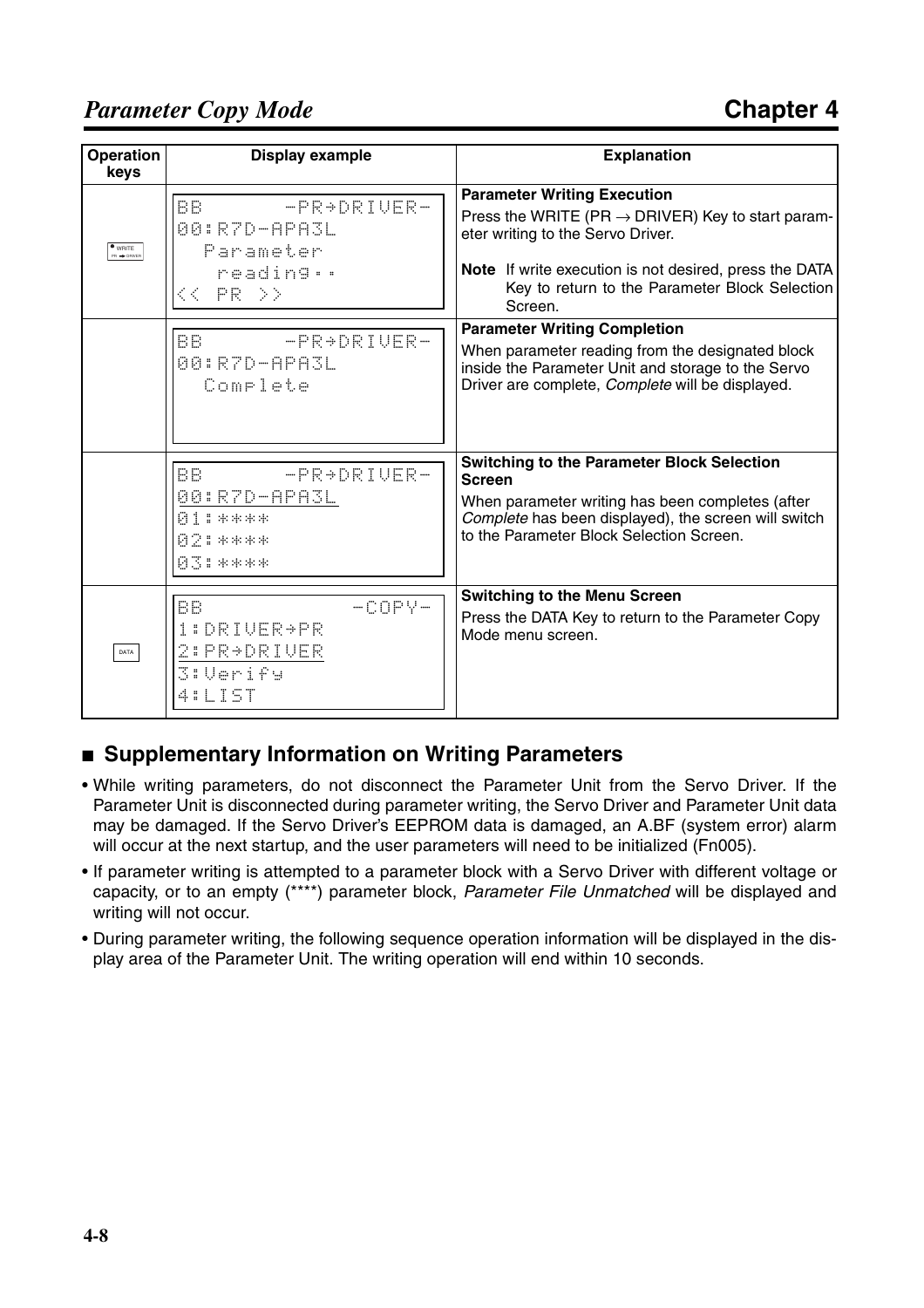During parameter reading from the Parameter Unit

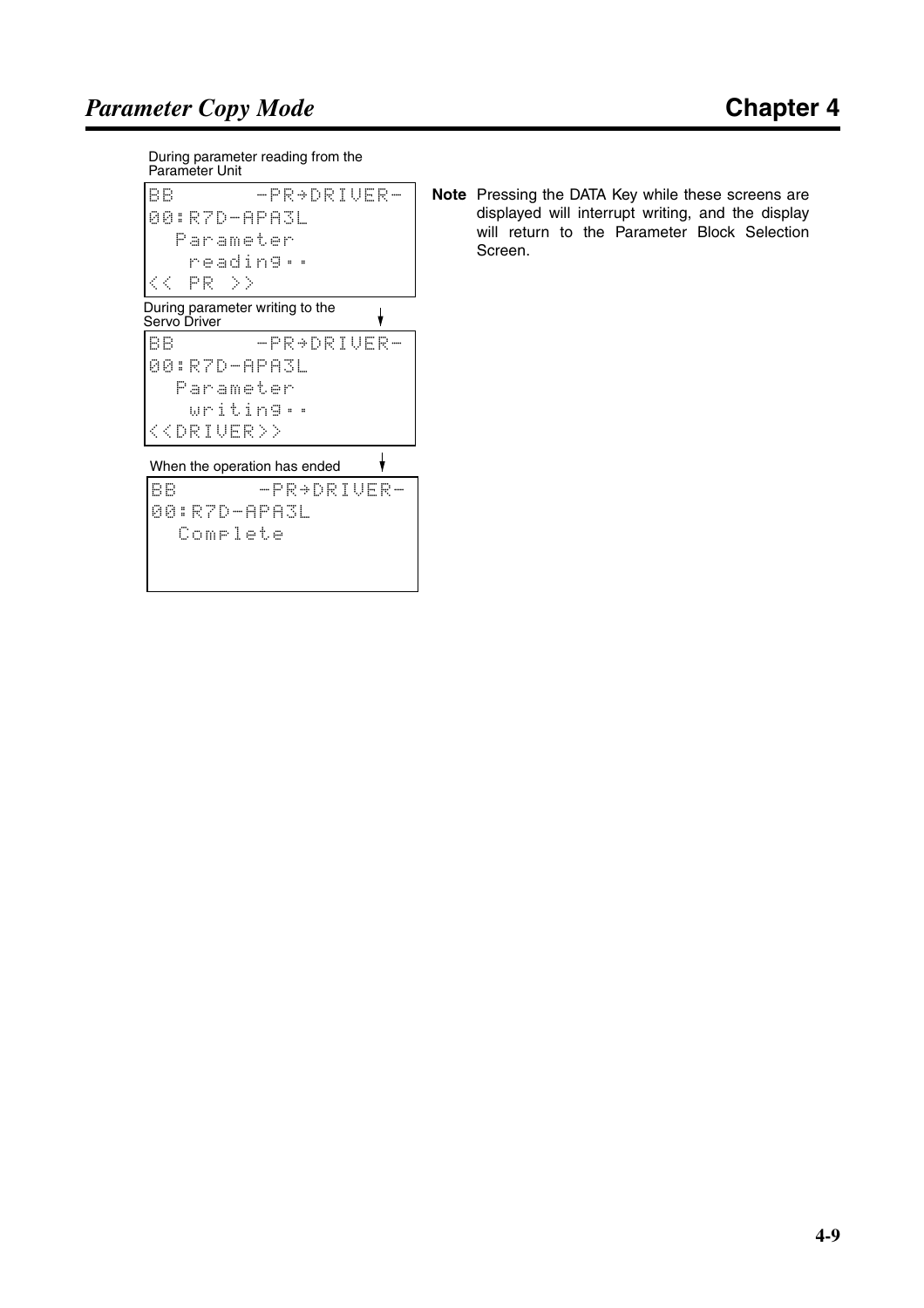#### **4-4 Parameter Verification (Verify)**

The parameter verification operation compares one of the seven blocks of user parameters stored in the Parameter Unit's EEPROM and the user parameters stored in the Servo Driver's EEPROM, and displays the results.

#### ■ **Display Example**

| BB                  | $-COPY-$ |      | BB           | -Verify- |
|---------------------|----------|------|--------------|----------|
| 1:DRIUER+PR         |          | DATA | 00:R7D-APA3L |          |
| 2:PR→DRIVER         |          |      | 国重音乐乐乐乐      |          |
| G:Verify            |          | DATA | 102:****     |          |
| 411<br>$\mathbf{1}$ |          |      | 03:****      |          |

#### ■ **Parameter Verifying Procedure**

| <b>Operation</b><br>keys                  | <b>Display example</b>                                                            | <b>Explanation</b>                                                                                                                                                                                                        |
|-------------------------------------------|-----------------------------------------------------------------------------------|---------------------------------------------------------------------------------------------------------------------------------------------------------------------------------------------------------------------------|
| MODE/SET<br>$\boldsymbol{\varphi}$<br>*∥≫ | <b>BB</b><br>$-COPY-$<br>1:DRIUER+PR<br>2: PR+DRIUER<br><b>3:Verify</b><br>4:LIST | <b>Menu Selection</b><br>Use the MODE/SET and Up and Down Keys to display<br>the Parameter Copy Mode Main Menu, and select Ver-<br>ify.<br>The menu flashing is the menu that is currently<br>selected.                   |
| DATA                                      | BB<br>$-LIST-$<br>00:R7D-APA3L<br>图索尔米米米<br>02:****<br>03:****                    | <b>Menu Execution</b><br>Press the DATA Key to switch to the Parameter Block<br>Selection Screen.                                                                                                                         |
| "≈∥≫                                      | <b>BB</b><br>$-LIST-$<br>00:R7D-APA3L<br>图索尔米米米<br><b>02:****</b><br>图图音乐乐乐乐      | <b>Parameter Block Selection</b><br>Using the Up and Down Keys, select the parameter<br>block (from 00 to 06) in the Parameter Unit that con-<br>tains the parameters to be compared with the Servo<br>Driver parameters. |
| MODE/SET<br>무                             | <b>BB</b><br>-Verify-<br>00:R7D-APA3L<br>Start :[Urite]<br>Return: [DATA]         | <b>Switching to the Parameter Verifying Execution</b><br><b>Screen</b><br>Press the MODE/SET Key to switch to the parameter<br>verifying execution screen.                                                                |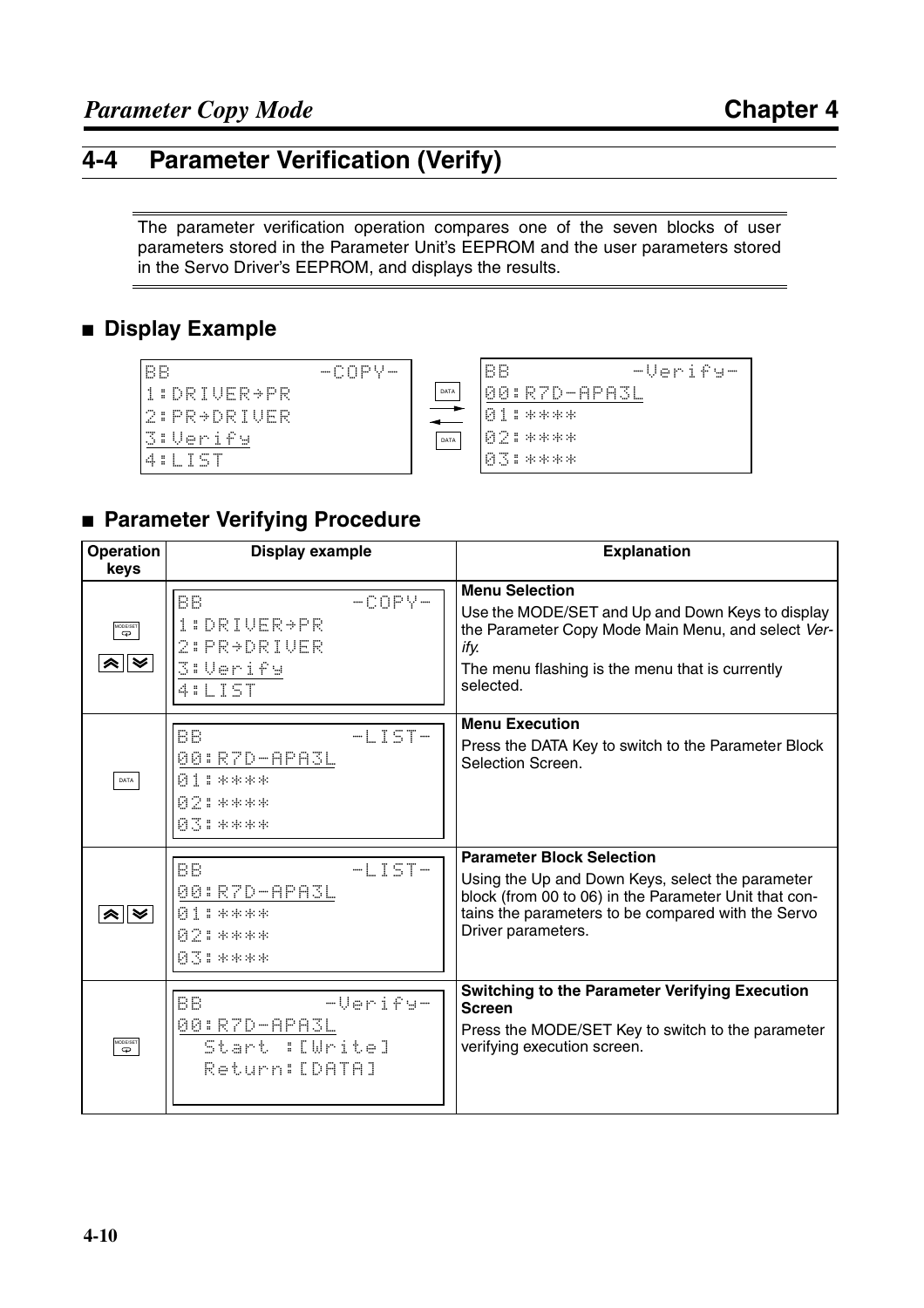#### *Parameter Copy Mode*

| <b>Operation</b><br>keys                    | <b>Display example</b>                                                     | <b>Explanation</b>                                                                                                                                                                                                                     |
|---------------------------------------------|----------------------------------------------------------------------------|----------------------------------------------------------------------------------------------------------------------------------------------------------------------------------------------------------------------------------------|
| $\bullet_{\text{WRITE}}$<br><b>B</b> DRIVER | <b>BB</b><br>-PR+DRIUER-<br>00:R7D-APA3L<br>Parameter<br>reading           | <b>Parameter Verifying Execution</b><br>Press the WRITE (PR $\rightarrow$ DRIVER) Key to start param-<br>eter verifying.<br>Note If verify execution is not desired, press the DATA                                                    |
|                                             | << PR >>                                                                   | Key to return to the Parameter Block Selection<br>Screen.                                                                                                                                                                              |
|                                             | <b>BB</b><br>-Verify-<br>00:R7D-APA3L<br>Comrlete                          | <b>Parameter Verifying Completion</b><br>When parameter reading from the designated block<br>inside the Parameter Unit, parameter reading from the<br>Servo Driver, and comparison have been completed,<br>Complete will be displayed. |
|                                             | <b>Data Matches</b>                                                        | <b>Displaying Parameter Verification Results</b>                                                                                                                                                                                       |
|                                             | -Result-<br><b>BB</b>                                                      | After parameter comparison has ended (after Com-<br>plete has been displayed), the comparison results will<br>be displayed.                                                                                                            |
|                                             | Same files                                                                 | If the comparison shows data that does not match, a<br>list of non-matching parameter numbers will be dis-<br>played. If 5 or more parameters do not match, use the<br>Up and Down Keys to scroll through and check the                |
|                                             | <b>Data Does Not Match</b>                                                 | parameter numbers.                                                                                                                                                                                                                     |
|                                             | -Result-<br>BB.<br>FILE<br>Pn001<br>Pn100<br>Unmatched<br>Pn101<br>Pn202   |                                                                                                                                                                                                                                        |
|                                             | $-LIST-$<br>BB.                                                            | <b>Switching to the Parameter Block Selection</b>                                                                                                                                                                                      |
| DATA                                        | 00:R7D-APA3L<br>图索尔米米米<br>图2:1 米米米米<br>03:****                             | <b>Screen</b><br>Press the DATA Key to switch to the Parameter Block<br>Selection Screen.                                                                                                                                              |
| DATA                                        | <b>BB</b><br>$-COPY-$<br>1:DRIUER+PR<br>2: PR+DRIUER<br>3:Verify<br>4:LIST | <b>Switching to the Menu Screen</b><br>Press the DATA Key to return to the Parameter Copy<br>Mode menu screen.                                                                                                                         |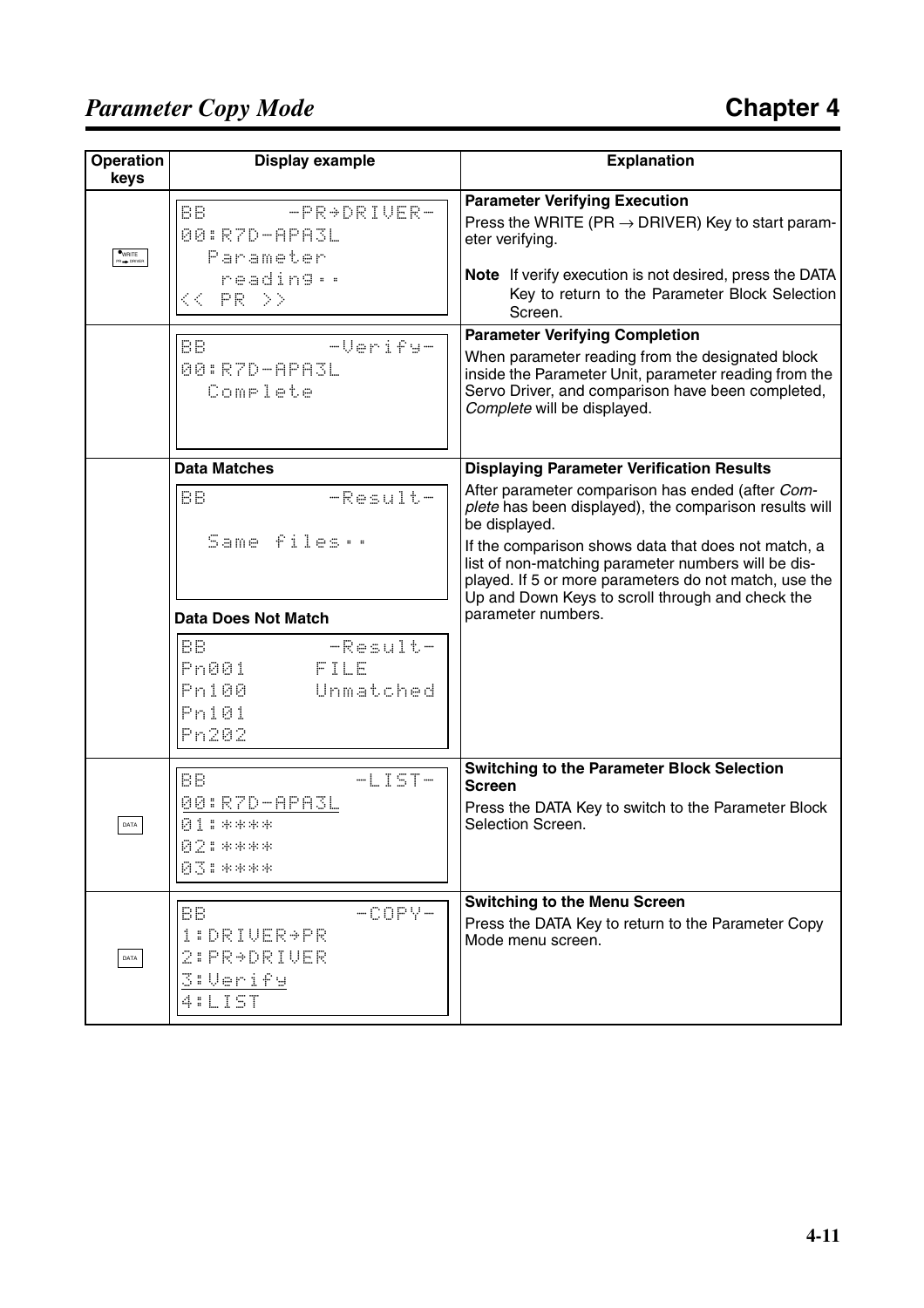#### ■ Supplementary Information on Comparing Parameters

- While comparing parameters, do not disconnect the Parameter Unit from the Servo Driver. If the Parameter Unit is disconnected during parameter comparison, the Servo Driver and Parameter Unit data may be damaged. If the Servo Driver's EEPROM data is damaged, an A.BF (system error) alarm will occur at the next startup, and the user parameters will need to be initialized (Fn005).
- Pressing the DATA Key during parameter comparison will interrupt comparison, and the display will return to the Parameter Block Selection Screen.
- During parameter comparison, the following sequence operation information will be displayed in the display area of the Parameter Unit. The comparison operation will end within 15 seconds.

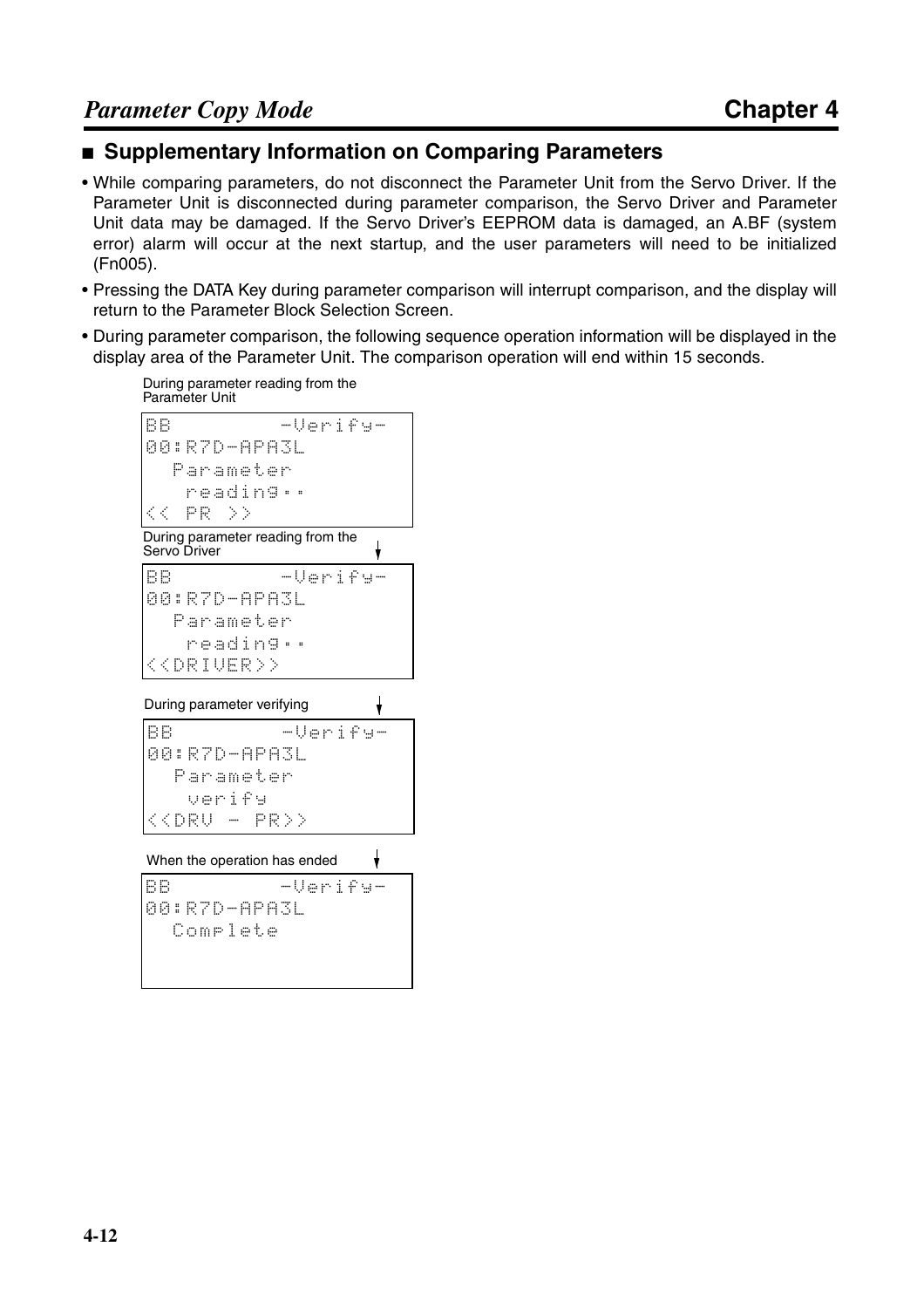#### **4-5 Parameter Block Delete (LIST)**

The parameter block delete operation deletes one of the seven blocks of user parameters stored in the Parameter Unit's EEPROM.

#### ■ **Display Example**



#### ■ **Parameter Block Delete Procedure**

| <b>Operation</b><br>keys | <b>Display example</b>                                                                  | <b>Explanation</b>                                                                                                                                                                                  |
|--------------------------|-----------------------------------------------------------------------------------------|-----------------------------------------------------------------------------------------------------------------------------------------------------------------------------------------------------|
| MODE/SET<br>" ∥ ≫        | <b>BB</b><br>$-COPY-$<br>1:DRIUER+PR<br>$2:PRE+DEIUER$<br>3:Verify<br>4:LIST            | <b>Menu Selection</b><br>Use the MODE/SET and Up and Down Keys to display<br>the Parameter Copy Mode Main Menu, and select<br>LIST.<br>The flashing menu is the menu that is currently<br>selected. |
| DATA                     | <b>BB</b><br>$-LIST-$<br>00:R7D-APA3L<br>图索尔米米米<br>02:****<br>03:****                   | <b>Menu Execution</b><br>Press the DATA Key to switch to the Parameter Block<br>Selection Screen.                                                                                                   |
|                          | $-LIST-$<br><b>BB</b><br>00:R7D-APA3L<br>图索音乐乐乐乐<br>02:****<br>83:****                  | <b>Parameter Block Selection</b><br>Using the Up and Down Keys, select the parameter<br>block (from 00 to 06) in the Parameter Unit to be<br>deleted.                                               |
| MODE/SET<br>CO           | <b>BB</b><br>$-LIST-$<br>00:R7D-APA3L<br>FILE DELETE<br>Start :[Read]<br>Return: [DATA] | <b>Switching to the Parameter Block Delete Execu-</b><br>tion Screen<br>Press the MODE/SET Key to switch to the parameter<br>block delete execution screen.                                         |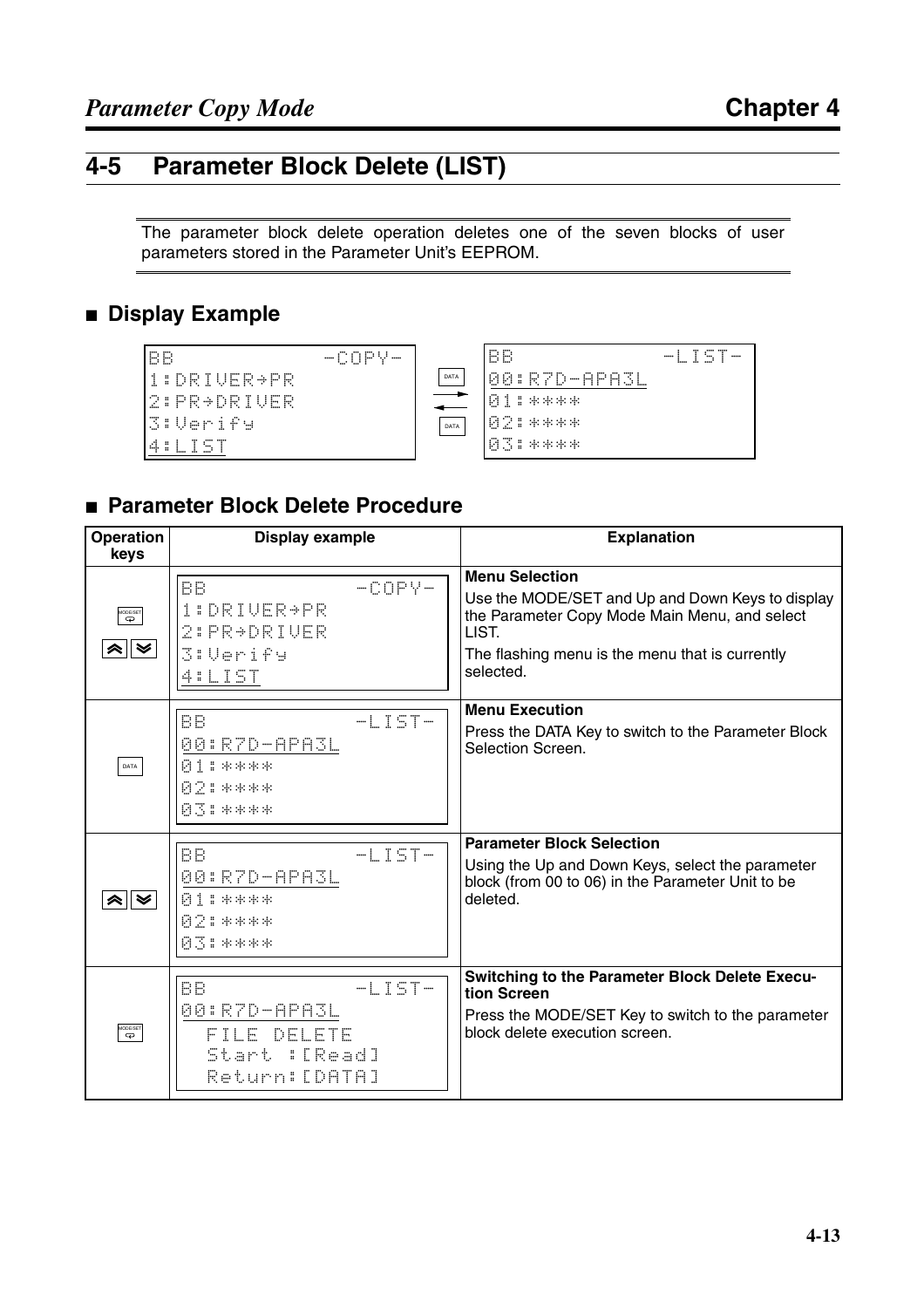#### *Parameter Copy Mode*

| <b>Operation</b><br>keys      | Display example                                                  |          | <b>Explanation</b>                                                                                                                                                                                                                                                                          |
|-------------------------------|------------------------------------------------------------------|----------|---------------------------------------------------------------------------------------------------------------------------------------------------------------------------------------------------------------------------------------------------------------------------------------------|
| $\bullet$ READ<br>DRIVER = PR | <b>BB</b><br>00:R7D-APA3L<br>Parameter<br>delete<br>$<<$ PR $>>$ | $-LIST-$ | <b>Parameter Block Delete Execution</b><br>Press the READ (DRIVER $\rightarrow$ PR) Key to start parame-<br>ter block delete.<br>Note If delete execution is not desired, press the<br>DATA Key to return to the Parameter Block<br>Selection Screen.                                       |
|                               | <b>BB</b><br>00:R7D-APA3L<br>Complete                            | $-LIST-$ | <b>Parameter Block Delete Completion</b><br>When deleting the designated block inside the Param-<br>eter Unit has been completed Complete will be dis-<br>played.                                                                                                                           |
|                               | <b>BB</b><br>图图是米米米米<br>图索尔米米米<br>图2:米米米米<br>图图音乐乐乐乐             | $-LIST-$ | <b>Switching to the Parameter Block Selection</b><br><b>Screen</b><br>After parameter deletion has ended (after Complete<br>has been displayed), the display switches to the<br>Parameter Block Selection Screen.<br>The designated block will change to a deleted block<br>display (****). |
| DATA                          | BB<br>1:DRIUER+PR<br>2: PR+DRIVER<br>3:Verify<br>4:LIST          | -copy-   | <b>Switching to the Menu Screen</b><br>Press the DATA Key to return to the Parameter Copy<br>Mode Main Menu Screen.                                                                                                                                                                         |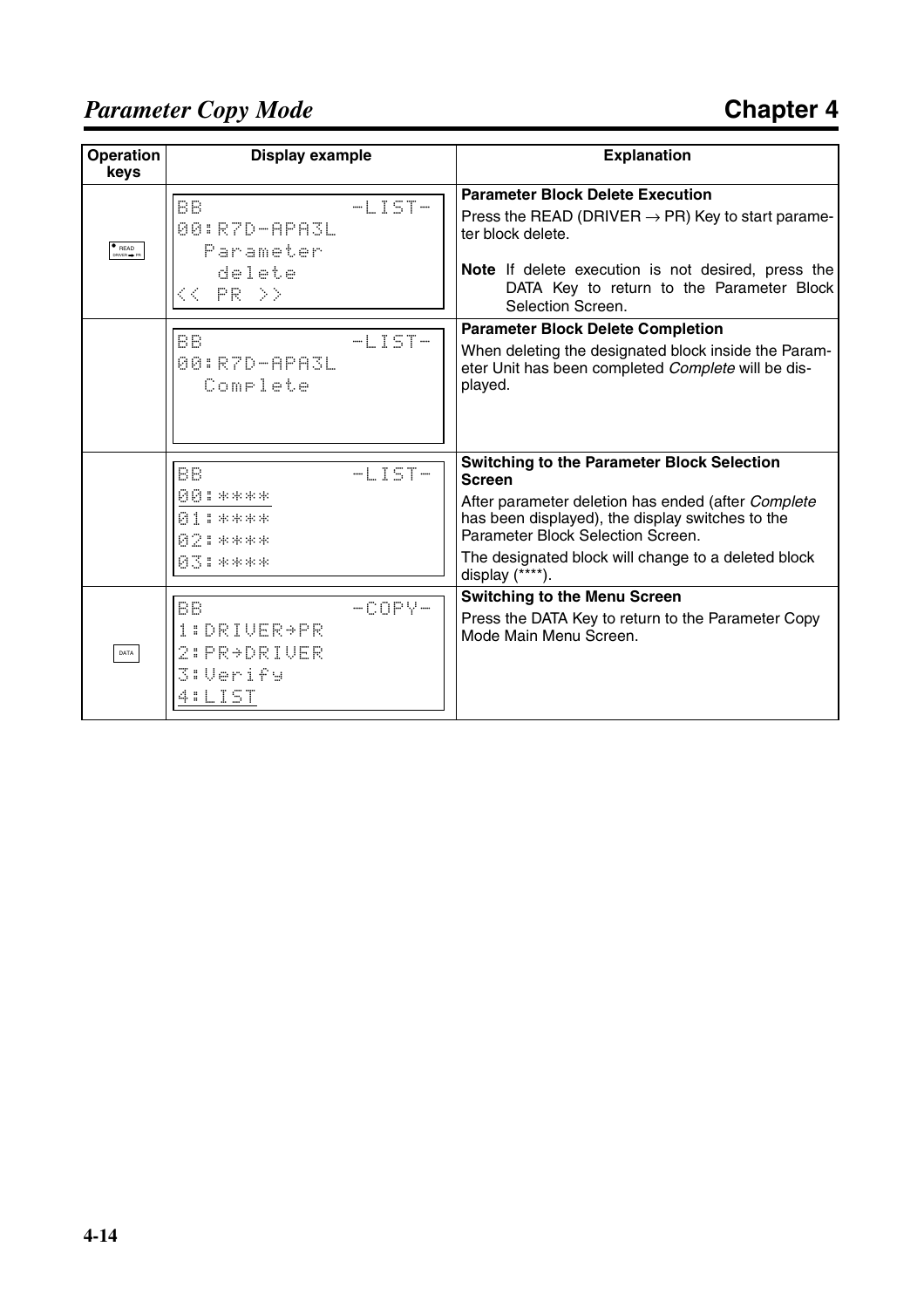#### ■ **Supplementary Information on Deleting Parameters**

- While deleting parameters, do not disconnect the Parameter Unit from the Servo Driver. If the Parameter Unit is disconnected during parameter deletion, the Servo Driver and Parameter Unit data may be damaged.
- During parameter block deletion, the following sequence operation information will be displayed in the display area of the Parameter Unit. The deletion operation will end within 5 seconds.

During parameter block deleting

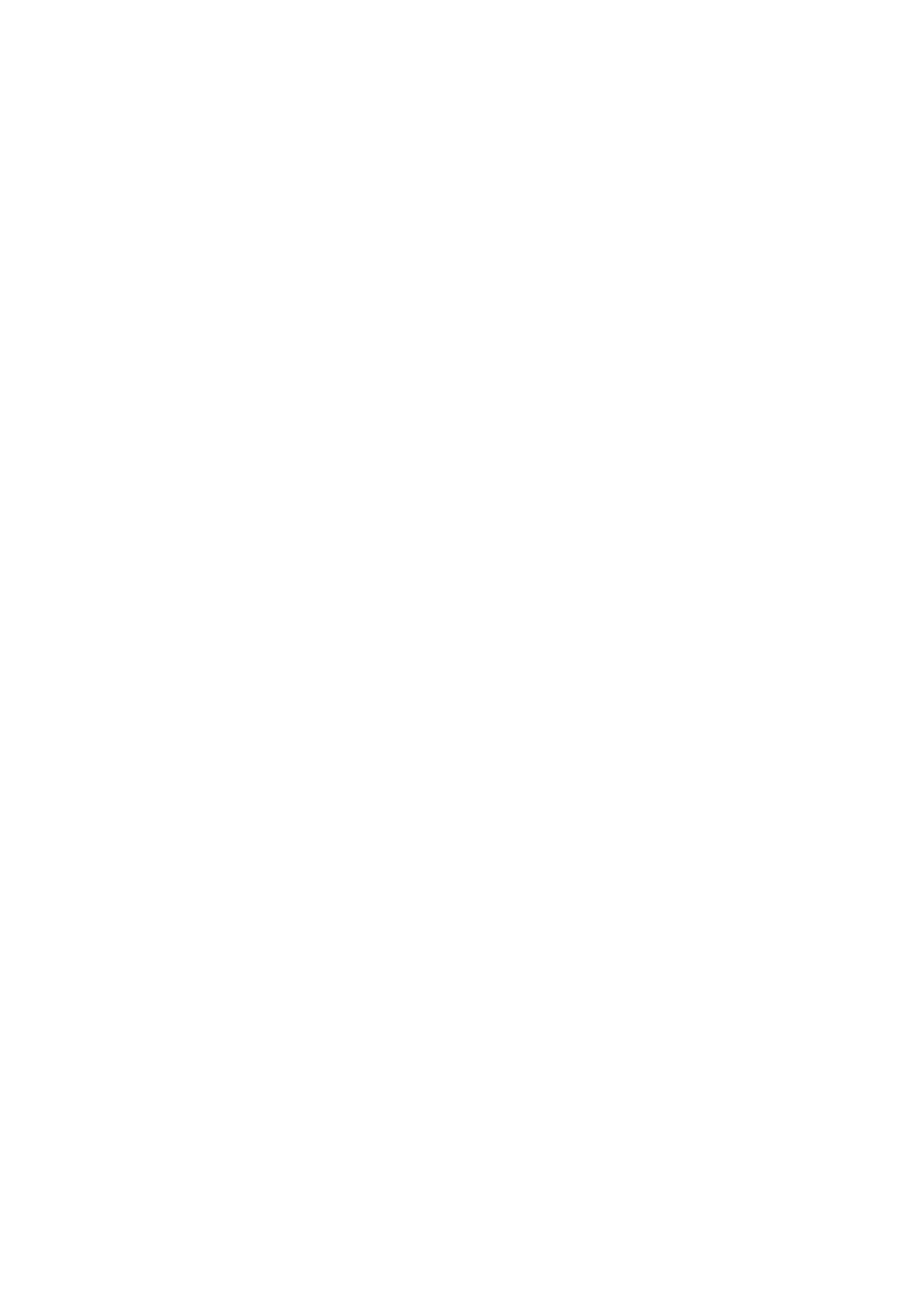# **Chapter 5**

#### **Alarm Display Mode**

- [5-1 Operations in Alarm Display Mode](#page-88-0)
- [5-2 Alarms](#page-90-0)
- [5-3 Error Diagnosis Using Alarm Display](#page-92-0)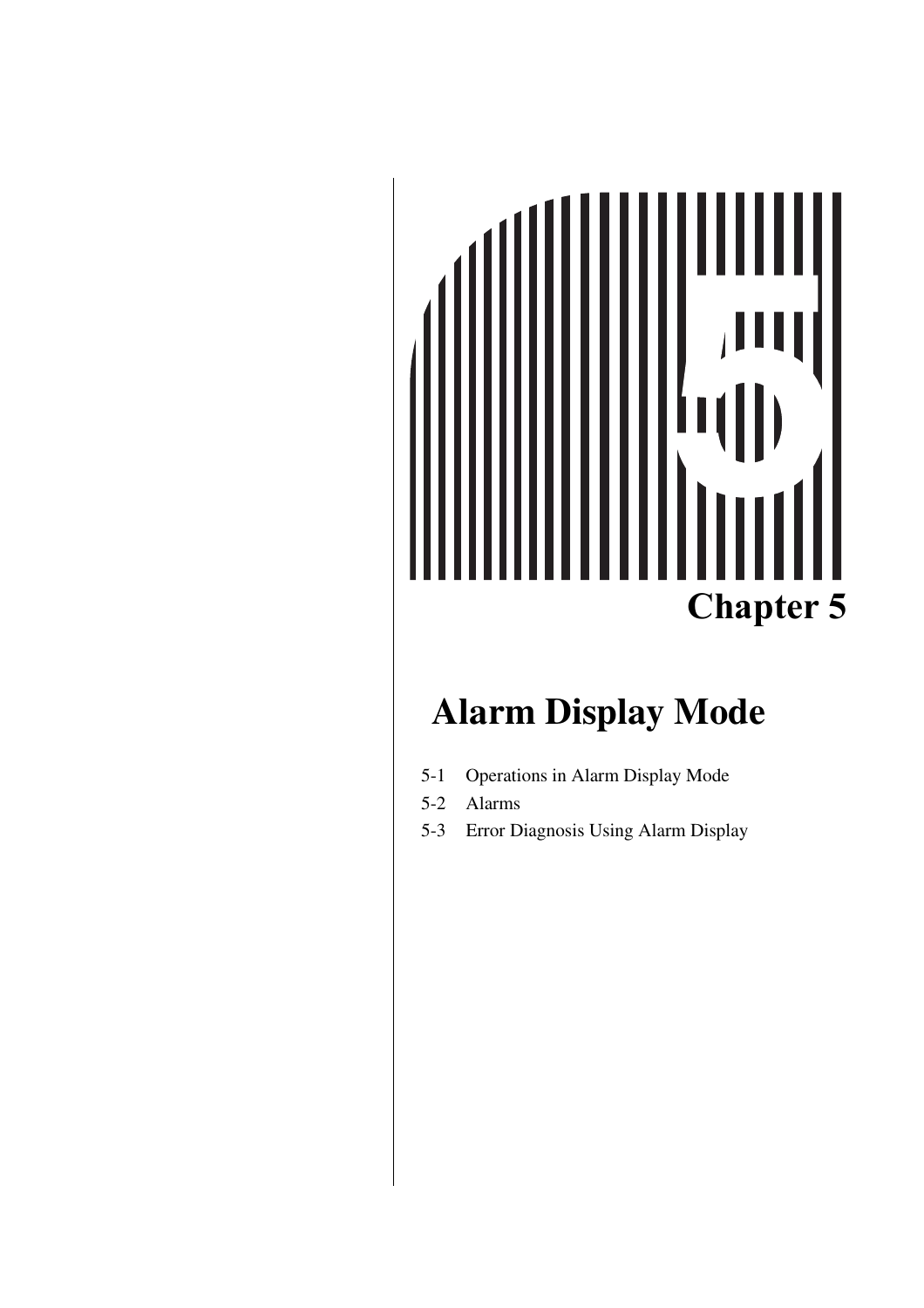#### <span id="page-88-0"></span>**5-1 Operations in Alarm Display Mode**

When an alarm occurs in the Servo Driver, the Parameter Unit automatically changes to Alarm Display Mode. The Alarm Display Mode Screen here is the same as the Function Mode Alarm History Display Screen (Fn000).

If the RESET Key is pressed in Alarm Display Mode and the alarm reset, the screen prior to canceling the alarm will be displayed. If switching to another screen is desired while an alarm is being registered, press the MODE/SET Key. The screen will switch back to the screen before the alarm occurred.

**Note:** If an alarm is reset while RUN is turned ON, the Servo Driver will start as soon as the alarm is reset, which is dangerous. Be sure to turn OFF the RUN command before resetting the alarm.

#### ■ **Screen Switching when an Alarm Occurs**

The procedure for switching screens while an alarm has occurred is shown in the following diagram, an example of an alarm occurring during jog operation (Fn002).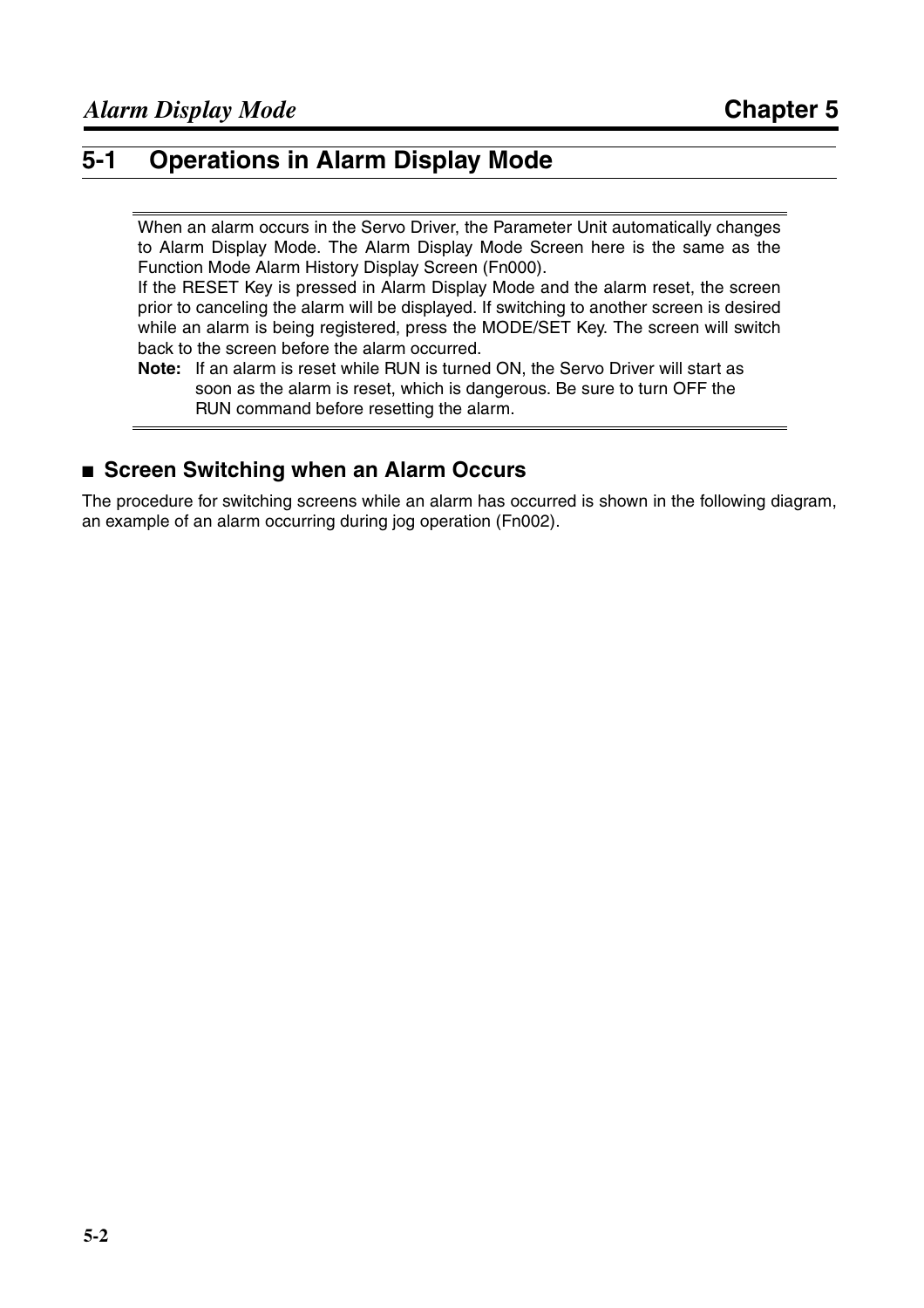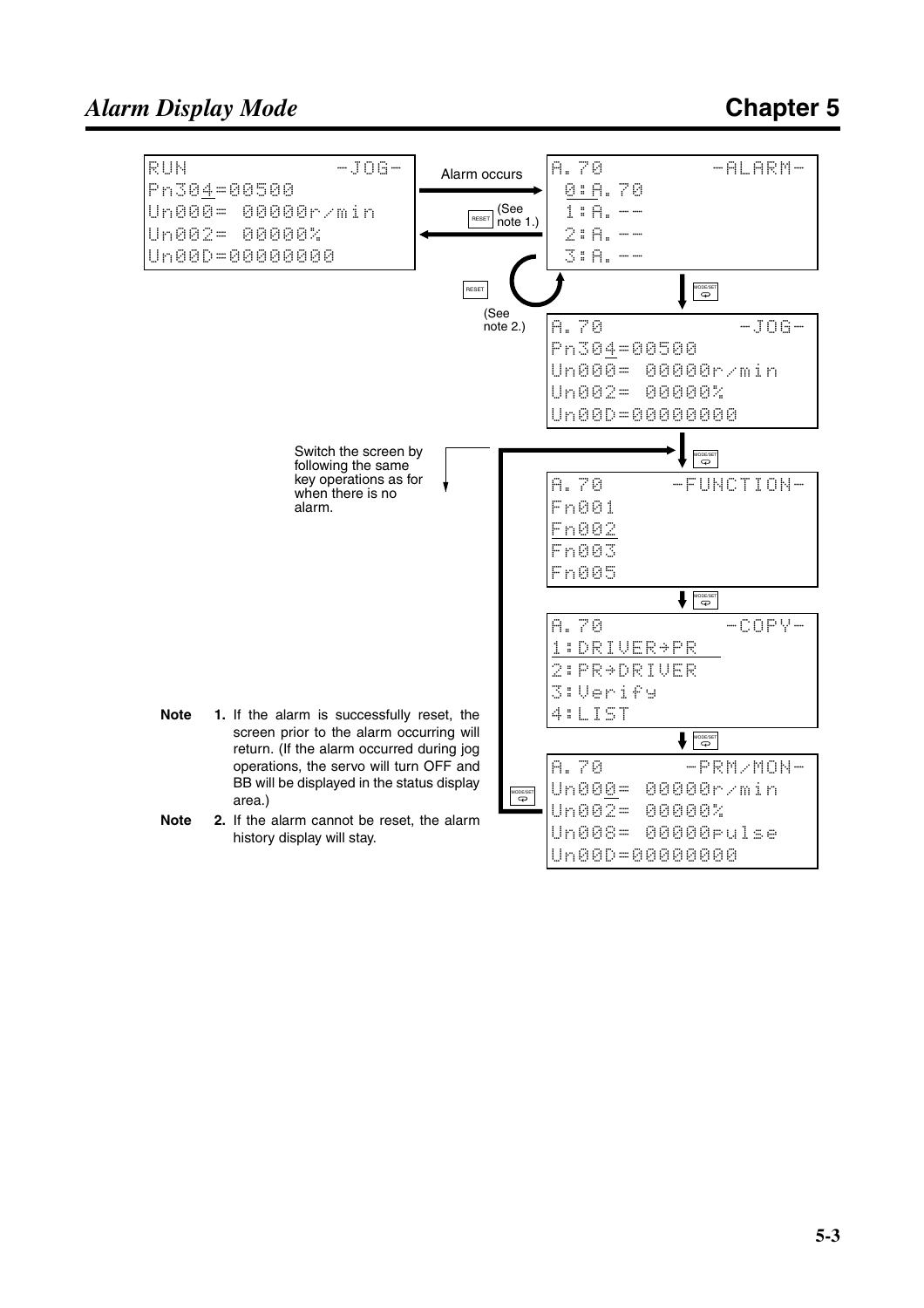#### <span id="page-90-0"></span>**5-2 Alarms**

#### ■ **Alarms**

| Code             | <b>Error detection function</b>          | <b>Cause of error</b>                                                                                         | <b>RESET Key</b><br>effective? |  |  |  |
|------------------|------------------------------------------|---------------------------------------------------------------------------------------------------------------|--------------------------------|--|--|--|
| A.04             | Parameter setting error                  | Incorrect parameter setting.                                                                                  | <b>No</b>                      |  |  |  |
| A.10             | Overcurrent                              | Overcurrent detected.                                                                                         |                                |  |  |  |
| A.30             | Regeneration error                       | Regeneration circuit damaged due to large amount<br>of regenerative energy.                                   | Yes                            |  |  |  |
| A.32             | Regeneration overload                    | Regenerative energy exceeded the regeneration<br>resistance.                                                  | Yes                            |  |  |  |
| A.40             | Overvoltage/undervoltage                 | Main circuit DC voltage above the allowable range,<br>or<br>Main circuit DC voltage below the allowable range | Yes                            |  |  |  |
| A.51             | Overspeed                                | Yes                                                                                                           |                                |  |  |  |
| A.70             | Overload                                 | Output torque exceeded 120% of rated torque.                                                                  |                                |  |  |  |
| A.73             | Dynamic brake overload                   | Yes                                                                                                           |                                |  |  |  |
| A.74             | Inrush resistance overload               | Inrush current exceeded the inrush resistance dur-<br>ing power supply inrush.                                | Yes                            |  |  |  |
| A.7A             | Overheat                                 | Abnormal temperature rise detected in radiation<br>shield.                                                    | Yes                            |  |  |  |
| A.BF             | System error                             | A control circuit system error was detected.                                                                  | <b>No</b>                      |  |  |  |
| <b>A.C1</b>      | Runaway detected                         | The Servomotor rotated in the opposite direction<br>from the command.                                         | Yes                            |  |  |  |
| A.C <sub>2</sub> | Phase error detected                     | The Servomotor's electrical angle was incorrectly<br>detected.                                                | <b>No</b>                      |  |  |  |
| A.C3             | Encoder disconnection<br>detected        | The encoder's phase A, B, or S is disconnected or<br>short-circuited.                                         | <b>No</b>                      |  |  |  |
| A.DO             | Deviation counter overflow               | Deviation counter's residual pulses exceeded the<br>deviation counter overflow level set in Pn505.            | Yes                            |  |  |  |
| CPF00            | Parameter Unit transmis-<br>sion error 1 | Data could not be transmitted after the power sup-<br>ply was turned ON.                                      |                                |  |  |  |
| CPF01            | Parameter Unit transmis-<br>sion error 2 | Transmission timeout error                                                                                    |                                |  |  |  |

- **Note 1.** "Yes" in the *RESET Key effective?* column indicates that the alarm can be reset and "No" indicates that the alarm cannot be reset (i.e., the power supply must be cycled). The CPF00 and CPF01 alarms cannot be reset using the RESET Key, but if transmission is successful, these alarms will be reset automatically.
- **Note 2.** Alarms CPF00 and CPF01 are not stored in the alarm history.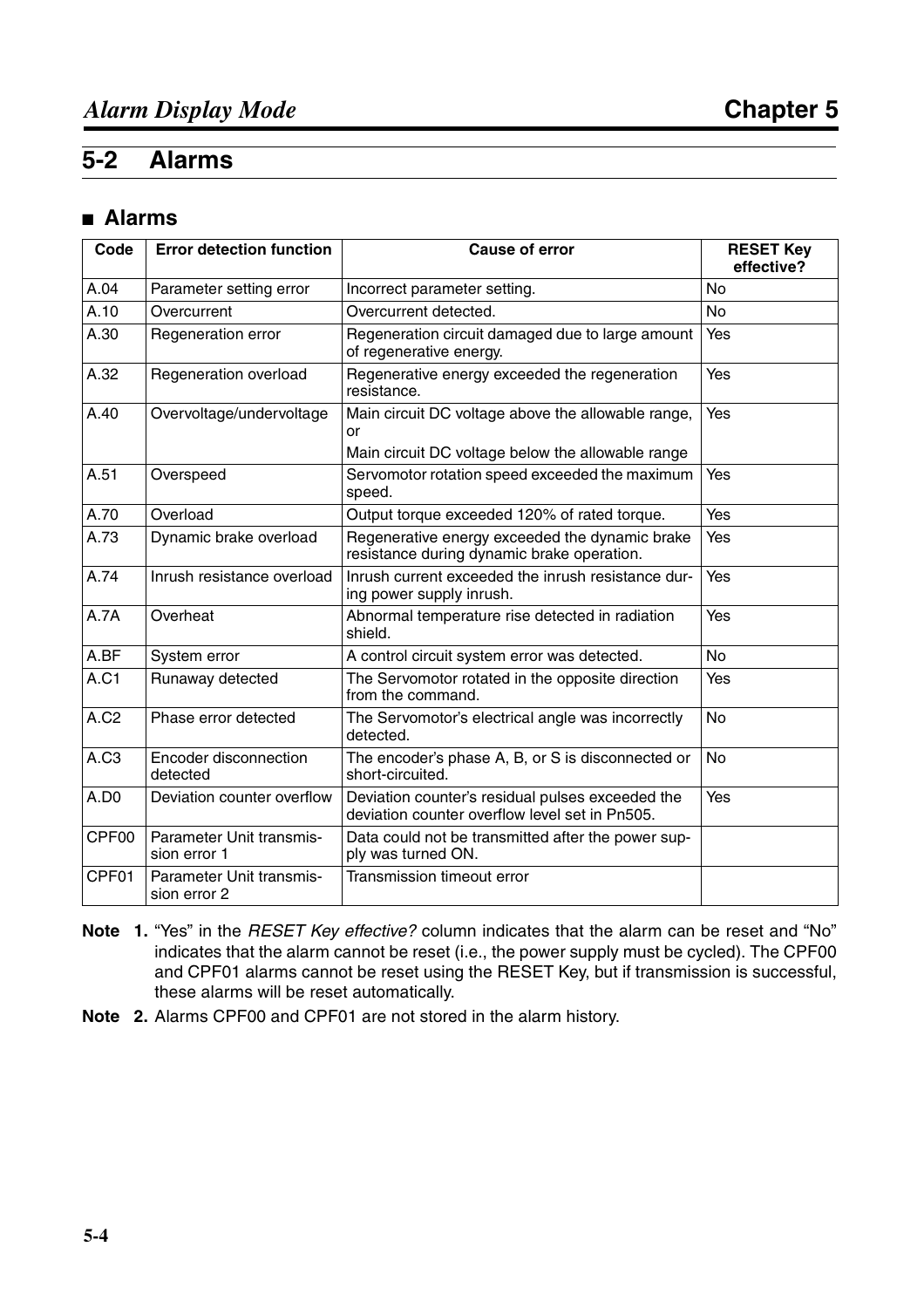#### ■ **Warnings**

| Code | Error                            | <b>Cause of error</b>                                                                                                                                |
|------|----------------------------------|------------------------------------------------------------------------------------------------------------------------------------------------------|
| A.91 | Overload warning                 | A warning occurs before the overload alarm (A.70) is<br>reached. An alarm may be generated if the Servomotor con-<br>tinues to operate.              |
| A.92 | Regeneration overload<br>warning | A warning occurs before the regeneration overload alarm<br>(A.32) is reached. An alarm may be generated if the Servo-<br>motor continues to operate. |

**Note** Warnings are not stored in the alarm history.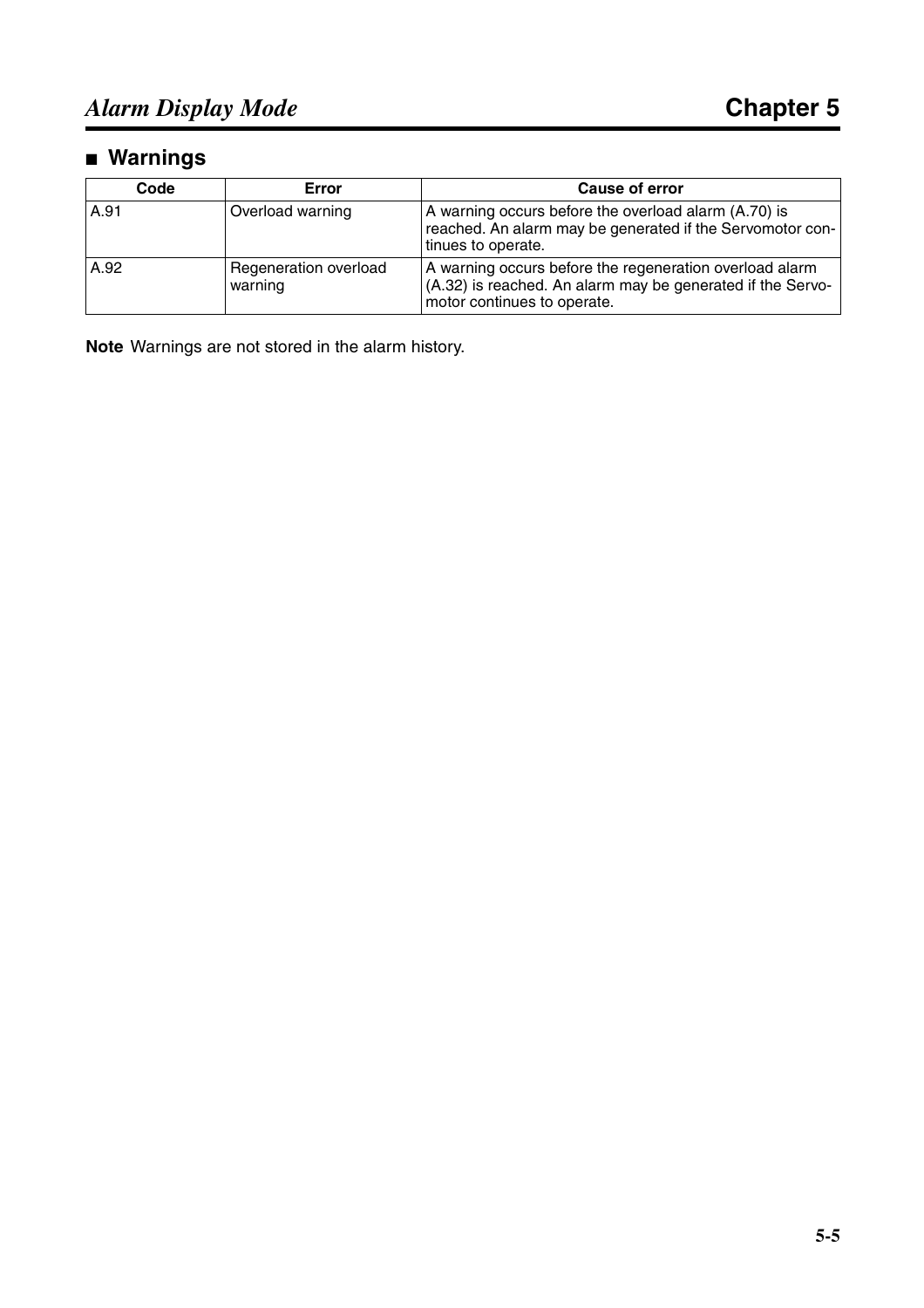#### <span id="page-92-0"></span>**5-3 Error Diagnosis Using Alarm Display**

| <b>Display</b> | Error                      | <b>Status when</b><br>error occurs                         | <b>Cause of error</b>                                                                                            | <b>Countermeasures</b>                                                                                                                             |
|----------------|----------------------------|------------------------------------------------------------|------------------------------------------------------------------------------------------------------------------|----------------------------------------------------------------------------------------------------------------------------------------------------|
| A.04           | Parameter<br>setting error | Occurs when con-<br>trol circuit power<br>supply is turned | A value outside of the set-<br>ting range was previously<br>set in the parameters.                               | Reset the parameters within<br>the setting range.                                                                                                  |
|                |                            | ON.                                                        | Control panel error                                                                                              | Replace the Servo Driver.                                                                                                                          |
| A.10           | Overcurrent                | Occurs when<br>power supply is<br>turned ON.               | Control panel error<br>Main circuit transistor mod-<br>ule error                                                 | Replace the Servo Driver.                                                                                                                          |
|                |                            | Occurs when<br>servo is turned<br>ON.                      | Current feedback circuit<br>error<br>Main circuit transistor mod-                                                | Replace the Servo Driver.                                                                                                                          |
|                |                            |                                                            | ule error                                                                                                        |                                                                                                                                                    |
|                |                            |                                                            | Servomotor power line is<br>short-circuited or grounded                                                          | Repair the short-circuited or<br>grounded wire.                                                                                                    |
|                |                            |                                                            | between phases.                                                                                                  | Measure the insulation resis-<br>tance at the Servomotor and, if<br>there is a short-circuit, replace<br>the Servomotor.                           |
|                |                            |                                                            | Miswiring between U-<br>phase, V-phase, W-phase,<br>and ground.                                                  | Correct the wiring.                                                                                                                                |
|                |                            |                                                            | Servomotor winding is<br>burned out.                                                                             | Measure the winding resis-<br>tance, and if the winding is<br>burned out, replace the Servo-<br>motor.                                             |
|                |                            |                                                            | Operating above rated out-<br>put.                                                                               | Lighten the load.                                                                                                                                  |
| A.30           | Regeneration<br>error      | Occurs during<br>operation.                                | Error in the regenerative<br>circuit parts.                                                                      | Replace the Servo Driver.                                                                                                                          |
|                |                            |                                                            | <b>External Regeneration</b><br>Resistor is disconnected.                                                        | Replace the External Regener-<br>ation Resistor.                                                                                                   |
|                |                            |                                                            | There is a short-circuit<br>missing between B2 and<br>B3, but the external circuit<br>resistor is not connected. | Correctly connect the external<br>circuit resistor (between B1<br>and $B2$ ).                                                                      |
|                |                            |                                                            | Setting error in Pn600<br>(regeneration resistor<br>capacity).                                                   | Set Pn600 correctly.                                                                                                                               |
| A.32           | Regeneration<br>overload   | Occurs during<br>operation.                                | Regenerative energy<br>exceeds tolerance.                                                                        | Calculate the regenerative<br>energy, and connect an exter-<br>nal Regeneration Resistor with<br>the required regeneration<br>absorption capacity. |
|                |                            |                                                            | Setting error in Pn600<br>(regeneration resistor<br>capacity)                                                    | Set Pn600 correctly.                                                                                                                               |
|                |                            |                                                            | Main-circuit power supply<br>voltage is outside toler-<br>ance range.                                            | Change the main-circuit power<br>supply voltage to within toler-<br>ance range.                                                                    |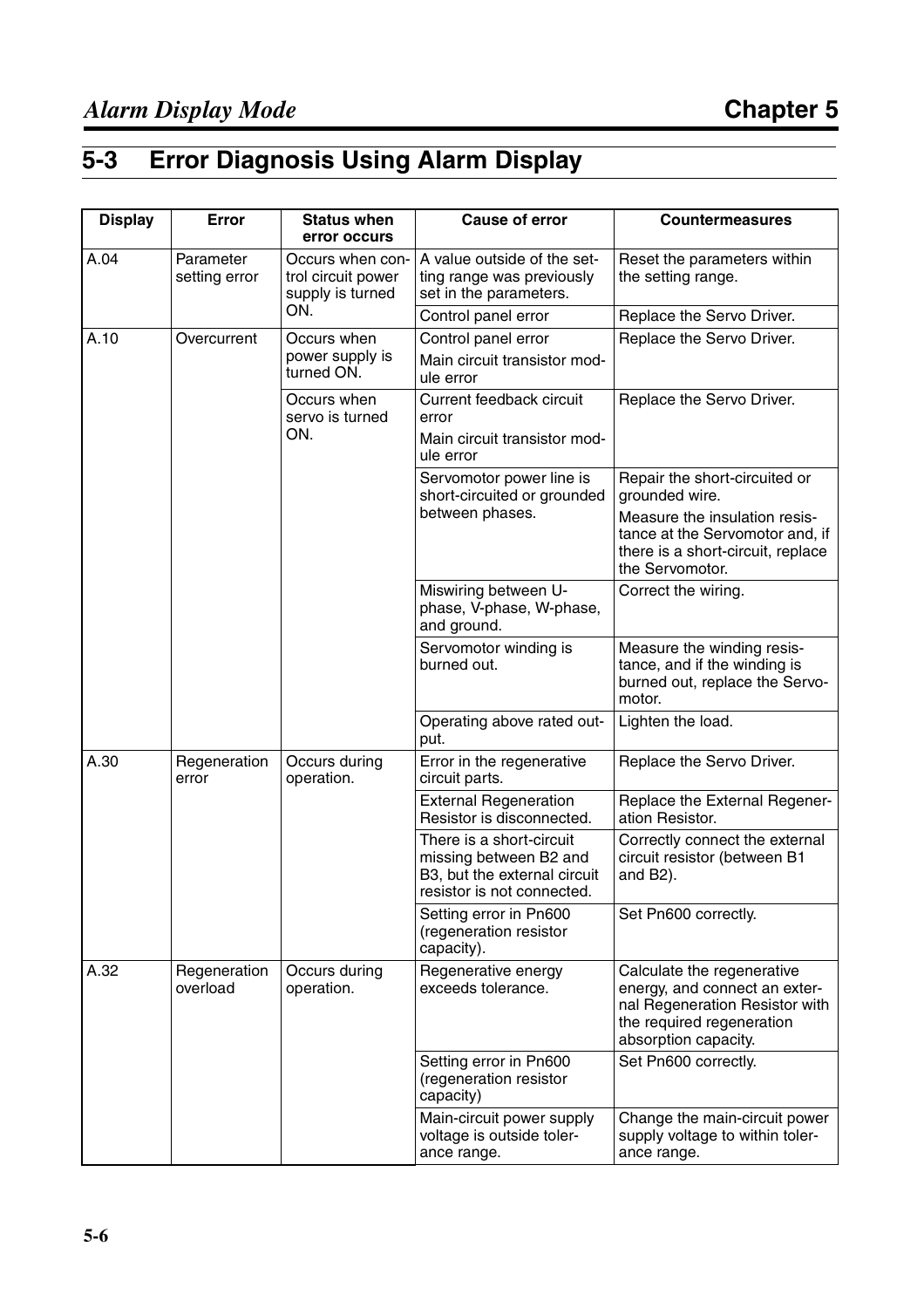| <b>Display</b> | Error       | <b>Status when</b><br>error occurs                                       | <b>Cause of error</b>                                                  | <b>Countermeasures</b>                                                                                                                              |  |  |
|----------------|-------------|--------------------------------------------------------------------------|------------------------------------------------------------------------|-----------------------------------------------------------------------------------------------------------------------------------------------------|--|--|
| A.40           | Overvoltage | Occurs when<br>power supply is<br>turned ON.                             | Main circuit power supply<br>voltage is outside toler-<br>ance range.  | Change the main circuit power<br>supply voltage to within toler-<br>ance range.                                                                     |  |  |
|                |             |                                                                          | Main-circuit power supply is<br>damaged.                               | Replace the Servo Driver.                                                                                                                           |  |  |
|                |             | Occurs when Ser-                                                         | Load inertia is too great.                                             | Deceleration time is too long.                                                                                                                      |  |  |
|                |             | vomotor is decel-<br>erating.                                            |                                                                        | Calculate the regenerative<br>energy, and connect an exter-<br>nal Regeneration Resistor with<br>the required regeneration<br>absorption capacity.  |  |  |
|                |             |                                                                          | Main circuit power supply<br>voltage exceeds tolerance<br>range.       | Reduce main circuit power<br>supply voltage to within toler-<br>ance range.                                                                         |  |  |
|                |             | Occurs during<br>descent (vertical<br>axis)                              | Gravitational torque is too<br>large.                                  | Add a counterbalance to the<br>machinery to lower gravita-<br>tional torque.                                                                        |  |  |
|                |             |                                                                          |                                                                        | Slow the descent speed.                                                                                                                             |  |  |
|                |             |                                                                          |                                                                        | Calculate the regenerative<br>energy, and connect and exter-<br>nal Regeneration Resistor with<br>the required regeneration<br>absorption capacity. |  |  |
|                | Low voltage | Occurs when the<br>control circuit<br>power supply only<br>is turned ON. | Control panel error                                                    | Replace the Servo Driver.                                                                                                                           |  |  |
|                |             | Occurs when the<br>main circuit power<br>supply is turned                | Main circuit power supply<br>voltage is outside toler-<br>ance range.  | Change the main circuit power<br>supply voltage to within toler-<br>ance range.                                                                     |  |  |
|                |             | ON.                                                                      | Main circuit power supply is<br>damaged.                               | Replace the Servo Driver.                                                                                                                           |  |  |
| A.51           | Overspeed   | Occurs when the<br>servo is ON.                                          | Encoder signal between<br>controllers is wired incor-<br>rectly.       | Rewire correctly.                                                                                                                                   |  |  |
|                |             |                                                                          | Servomotor power line is<br>wired incorrectly.                         | Rewire correctly.                                                                                                                                   |  |  |
|                |             | Occurs along with<br>high-speed rota-                                    | Position command input<br>exceeds 4,500 r/min.                         | Input command values cor-<br>rectly.                                                                                                                |  |  |
|                |             | tion when a com-<br>mand is input.                                       | Pn202 and Pn203 (elec-<br>tronic gear ratio) setting is<br>too large.  | Set the parameters correctly.                                                                                                                       |  |  |
|                |             |                                                                          | Resolution setting switch<br>(switches 4 and 5) setting is<br>too low. | Reset the switches correctly.                                                                                                                       |  |  |
|                |             |                                                                          | Rotation limit has been<br>exceeded due to over-<br>shooting.          | Adjust the gain.<br>Lower the maximum specified<br>speed.                                                                                           |  |  |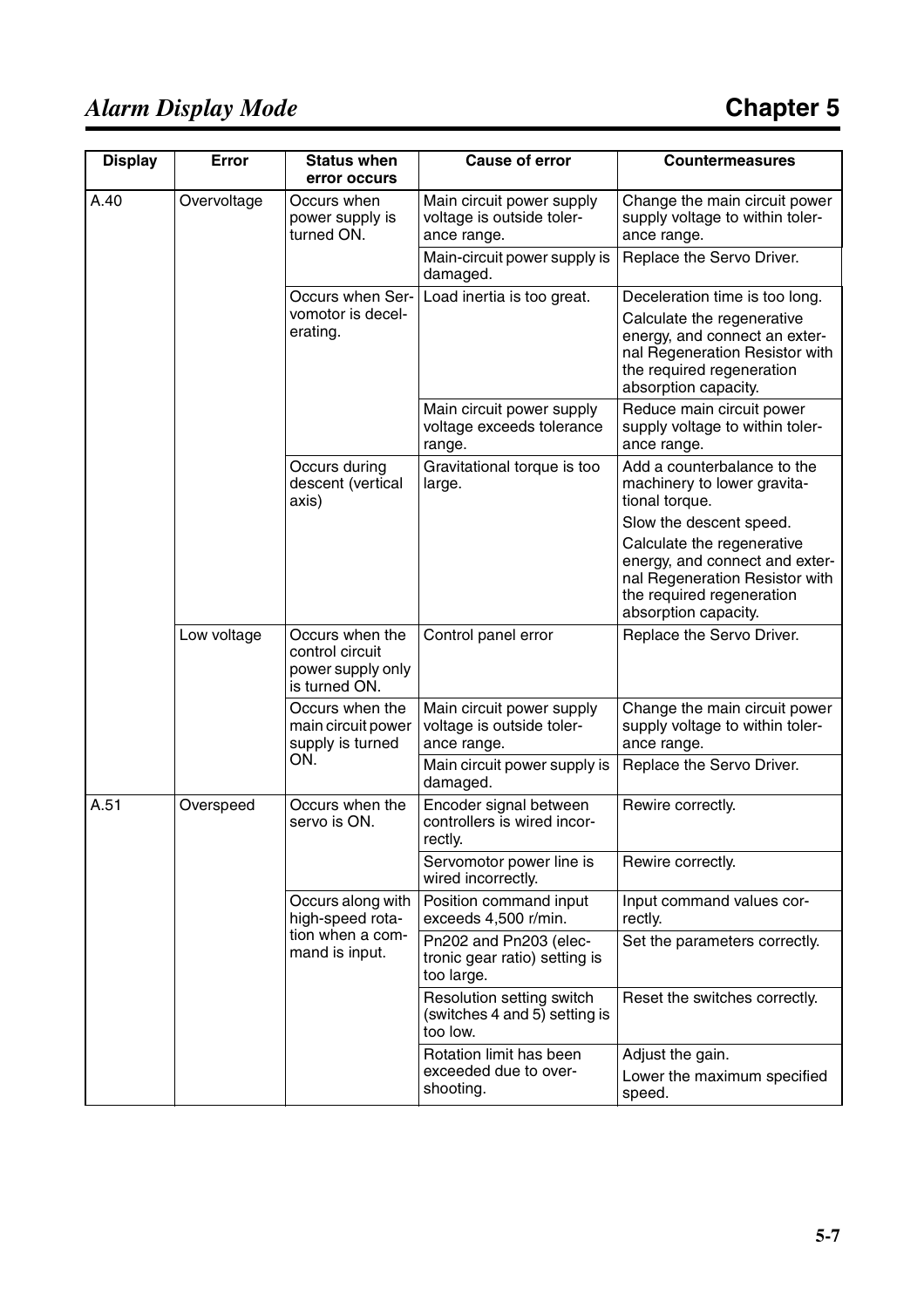| <b>Display</b> | Error                           | <b>Status when</b><br>error occurs                                       | <b>Cause of error</b>                                                                               | <b>Countermeasures</b>                                                                   |
|----------------|---------------------------------|--------------------------------------------------------------------------|-----------------------------------------------------------------------------------------------------|------------------------------------------------------------------------------------------|
| A.70           | Overload                        | Occurs during<br>operation.                                              | Running at over 120% of<br>rated torque (effective                                                  | Repair the Servomotor shaft if<br>it is locked.                                          |
|                |                                 |                                                                          | torque).                                                                                            | If the Servomotor power line is<br>wired incorrectly, rewire it cor-<br>rectly.          |
|                |                                 |                                                                          |                                                                                                     | Lighten the load.                                                                        |
|                |                                 |                                                                          |                                                                                                     | Lengthen the acceleration and<br>deceleration times.                                     |
|                |                                 |                                                                          |                                                                                                     | Adjust the gain.                                                                         |
|                |                                 |                                                                          | Power supply voltage has<br>fallen.                                                                 | Check the power supply volt-<br>age, and lower to within toler-<br>ance range.           |
|                |                                 |                                                                          | Servomotor winding is<br>burned out.                                                                | Check the winding resistance.<br>Replace the Servomotor if the<br>winding is burned out. |
|                |                                 |                                                                          | Servo Driver is burned out.                                                                         | Replace the Servo Driver.                                                                |
| A.73           | Dynamic                         | Occurs when the                                                          | Energy required for stop-                                                                           | Lower the rotation speed.                                                                |
|                | brake over-<br>load             | servo is turned<br>OFF after operat-<br>ing.                             | ping exceeds the dynamic<br>brake resistor tolerance.                                               | Reduce the load inertia.                                                                 |
|                |                                 |                                                                          |                                                                                                     | Reduce the frequency of<br>dynamic brake use.                                            |
|                |                                 | Occurs when the<br>power supply is<br>turned ON.                         | Control panel error                                                                                 | Replace the Servo Driver.                                                                |
| A.74           | Inrush resis-<br>tance overload | Occurs when the<br>main circuit power<br>supply is turned<br>ON.         | The frequency by which<br>main-circuit power supply is<br>turned ON and OFF<br>exceeds 5 times/min. | Reduce the frequency by which<br>the main circuit power supply is<br>turned ON and OFF.  |
|                |                                 | Occurs when the<br>control circuit<br>power supply only<br>is turned ON. | Control panel error                                                                                 | Replace the Servo Driver.                                                                |
| A.7A           | Overheat                        | Occurs when the<br>control circuit<br>power supply only<br>is turned ON. | Control panel error                                                                                 | Replace the Servo Driver.                                                                |
|                |                                 | Occurs during<br>operation                                               | Ambient Servo Driver tem-<br>perature exceeds 55°C.                                                 | Lower the Servo Driver's ambi-<br>ent temperature to 55°C or<br>less.                    |
|                |                                 |                                                                          | Radiation shield sink air<br>convection is poor.                                                    | Mount according to mounting<br>conditions.                                               |
|                |                                 |                                                                          | The fan has stopped.                                                                                | Replace the Servo Driver.                                                                |
|                |                                 |                                                                          | Operating above rated out-<br>put.                                                                  | Lighten the load.                                                                        |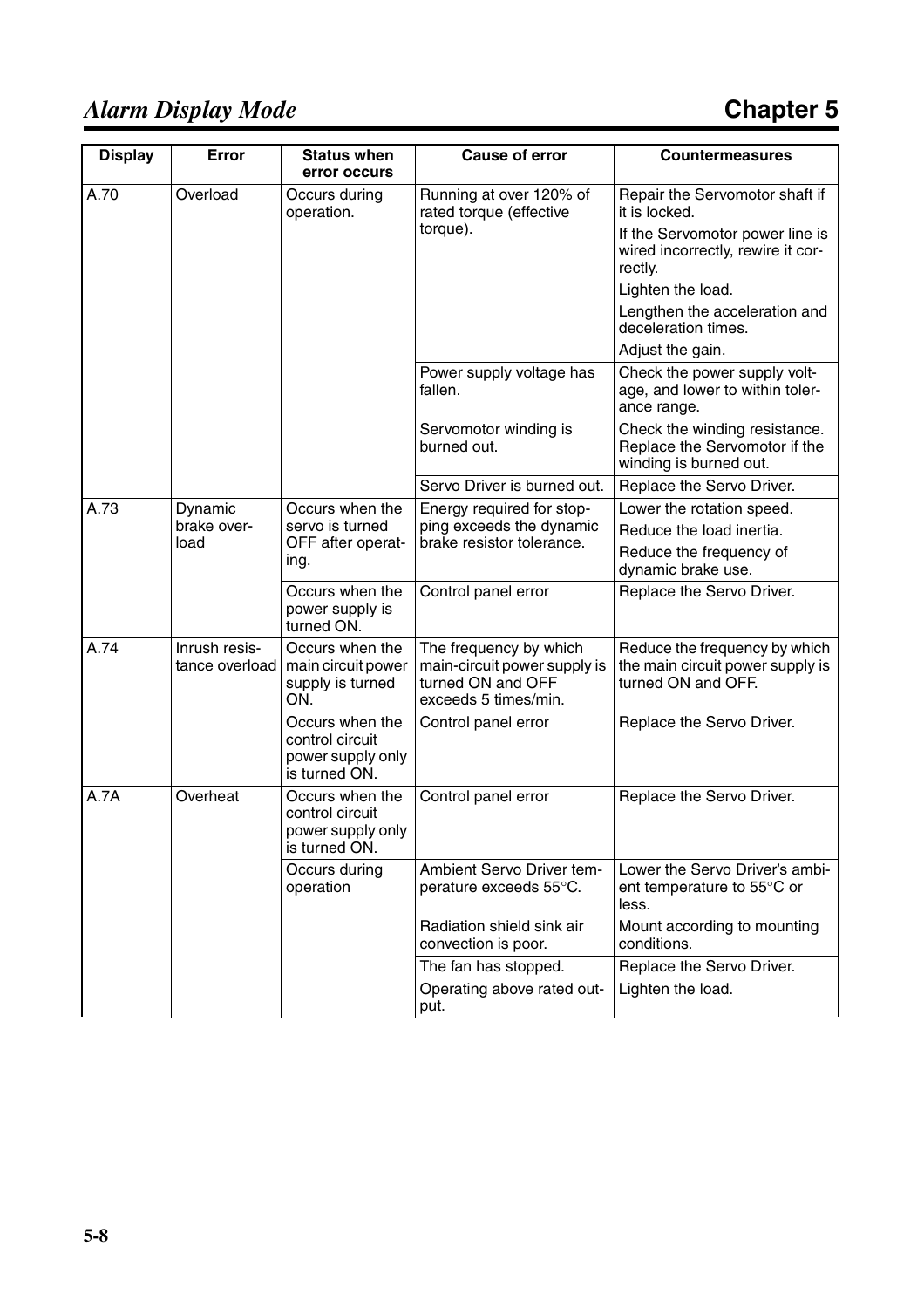| <b>Display</b>   | Error                      | <b>Status when</b><br>error occurs             | <b>Cause of error</b>                                                                                      | <b>Countermeasures</b>                                              |
|------------------|----------------------------|------------------------------------------------|------------------------------------------------------------------------------------------------------------|---------------------------------------------------------------------|
| A.bF             | System error               | Occurs during                                  | Control panel error                                                                                        | Replace the Servo Driver.                                           |
|                  |                            | operation.                                     | Power supply was turned<br>OFF during parameter<br>operations or the Parame-<br>ter Unit was disconnected. | Initialize user parameters<br>(Fn005) to reset the parame-<br>ters. |
|                  |                            |                                                | Automatic Servomotor cur-<br>rent detection offset was<br>adjusted (Fn00E) during<br>pulse input.          | Turn OFF the power supply,<br>then ON again.                        |
|                  |                            |                                                | Internal memory error                                                                                      | Replace the Servo Driver.                                           |
| A.C1             | Runaway<br>detected        | Occurs when<br>there is a slight               | Encoder is wired incor-<br>rectly.                                                                         | Correct the wiring.                                                 |
|                  |                            | movement upon<br>startup.                      | Servomotor power line is<br>wired incorrectly.                                                             |                                                                     |
|                  |                            |                                                | Servo turned ON when the<br>Servomotor was rotated<br>from the outside.                                    | Adjust servo ON timing.                                             |
|                  |                            |                                                | Servo Driver is burned out.                                                                                | Replace the Servo Driver.                                           |
| A.C <sub>2</sub> | Phase error                | Occurs when                                    | Encoder is wired incor-                                                                                    | Rewire correctly.                                                   |
|                  | detected.                  | there is a slight<br>movement upon<br>startup. | rectly.<br><b>Faulty Connector contact</b>                                                                 | Plug the Connector in securely.                                     |
|                  |                            | Occurs when the                                | Encoder is burned out.                                                                                     | Replace the Servomotor.                                             |
|                  |                            | power supply is<br>turned ON.                  | Servo Driver is burned out.                                                                                | Replace the Servo Driver.                                           |
| A.C3             | Encoder dis-<br>connection | Occurs when<br>there is a slight               | Encoder wiring is discon-<br>nected or shorted.                                                            | Correct the disconnected or<br>shorted part.                        |
|                  | detected.                  | movement upon                                  | Faulty Connector contact.                                                                                  | Plug the Connector in securely.                                     |
|                  |                            | startup.                                       | Encoder is wired incor-<br>rectly.                                                                         | Rewire correctly.                                                   |
|                  |                            |                                                | Encoder is burned out.                                                                                     | Replace the Servomotor.                                             |
|                  |                            |                                                | Servo Driver is burned out.                                                                                | Replace the Servo Driver.                                           |
|                  |                            |                                                | Locked mechanically.                                                                                       | Repair the Servomotor shaft if<br>it is locked.                     |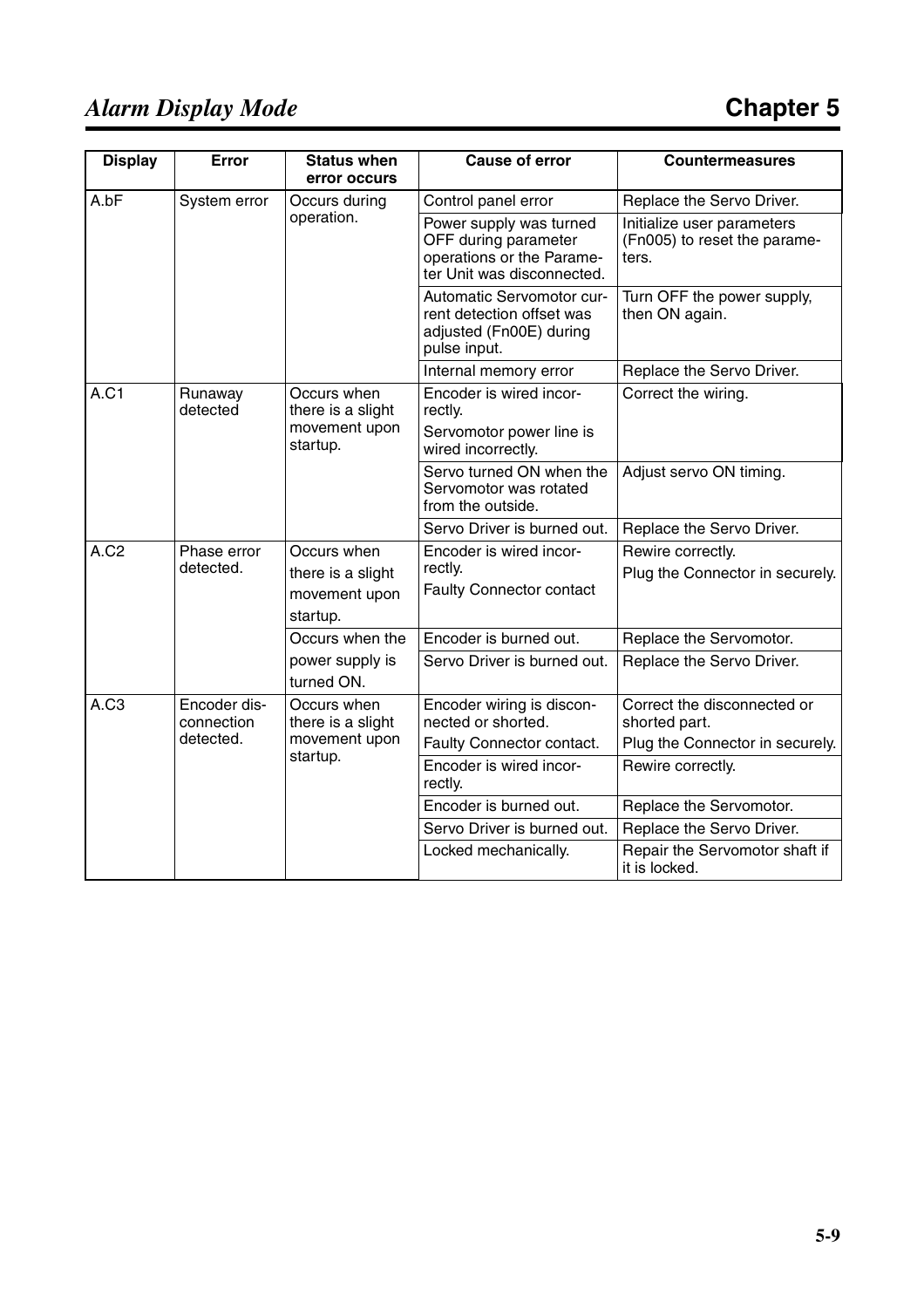| <b>Display</b> | Error                              | <b>Status when</b><br>error occurs                 | <b>Cause of error</b>                                                  | <b>Countermeasures</b>                                      |
|----------------|------------------------------------|----------------------------------------------------|------------------------------------------------------------------------|-------------------------------------------------------------|
| A.d0           | Deviation<br>counter over-<br>flow | Servomotor will<br>not rotate even<br>when command | Servomotor power or<br>encoder line is wired incor-<br>rectly.         | Rewire correctly.                                           |
|                |                                    | pulses are input.                                  | Locked mechanically                                                    | Repair if the Servomotor shaft<br>is locked                 |
|                |                                    |                                                    | Control panel error                                                    | Replace the Servo Driver.                                   |
|                |                                    | Occurs when<br>rotating at high<br>speed           | Servomotor power or<br>encoder line is miswired.                       | Rewire correctly.                                           |
|                |                                    | Occurs when long<br>command pulses                 | Gain adjustment is insuffi-<br>cient.                                  | Adjust the gain.                                            |
|                |                                    | are sent                                           | Acceleration and decelera-<br>tion is too violent.                     | Lengthen acceleration and<br>deceleration time.             |
|                |                                    |                                                    |                                                                        | Use position command filter<br>(Pn207.0, Pn204, and Pn208). |
|                |                                    |                                                    | Load is too large.                                                     | Lighten the load.                                           |
|                |                                    |                                                    |                                                                        | Reselect the Servomotor.                                    |
|                |                                    |                                                    | Pn505 (deviation counter<br>overflow level) setting is too<br>large.   | Reset the parameter correctly.                              |
|                |                                    |                                                    | Resolution setting switch<br>(switches 4 and 5) setting is<br>too low. | Reset the switches correctly.                               |
|                |                                    |                                                    | Pn202 and Pn203 (elec-<br>tronic gear ratio) setting is<br>too large.  | Reset the parameters correctly.                             |
| CPF00          | Parameter                          | Occurs when                                        | Faulty Connector contact.                                              | Plug the Connector in securely.                             |
|                | Unit transmis-<br>sion error 1     | power supply is<br>turned ON.                      | Internal element malfunc-<br>tion.                                     | Turn OFF the power supply,<br>then ON again.                |
|                |                                    |                                                    | Internal element is faulty.                                            | Replace the Servo Driver.<br>Replace the Parameter Unit.    |
| CPF01          | Parameter                          | Occurs when                                        | Faulty Connector contact.                                              | Plug the Connector in securely.                             |
|                | Unit transmis-<br>sion error 2     | Parameter Unit is<br>in use.                       | Internal element malfunc-<br>tion                                      | Turn OFF the power supply,<br>then ON again.                |
|                |                                    |                                                    | Internal element is faulty                                             | Replace the Servo Driver.<br>Replace the Parameter Unit.    |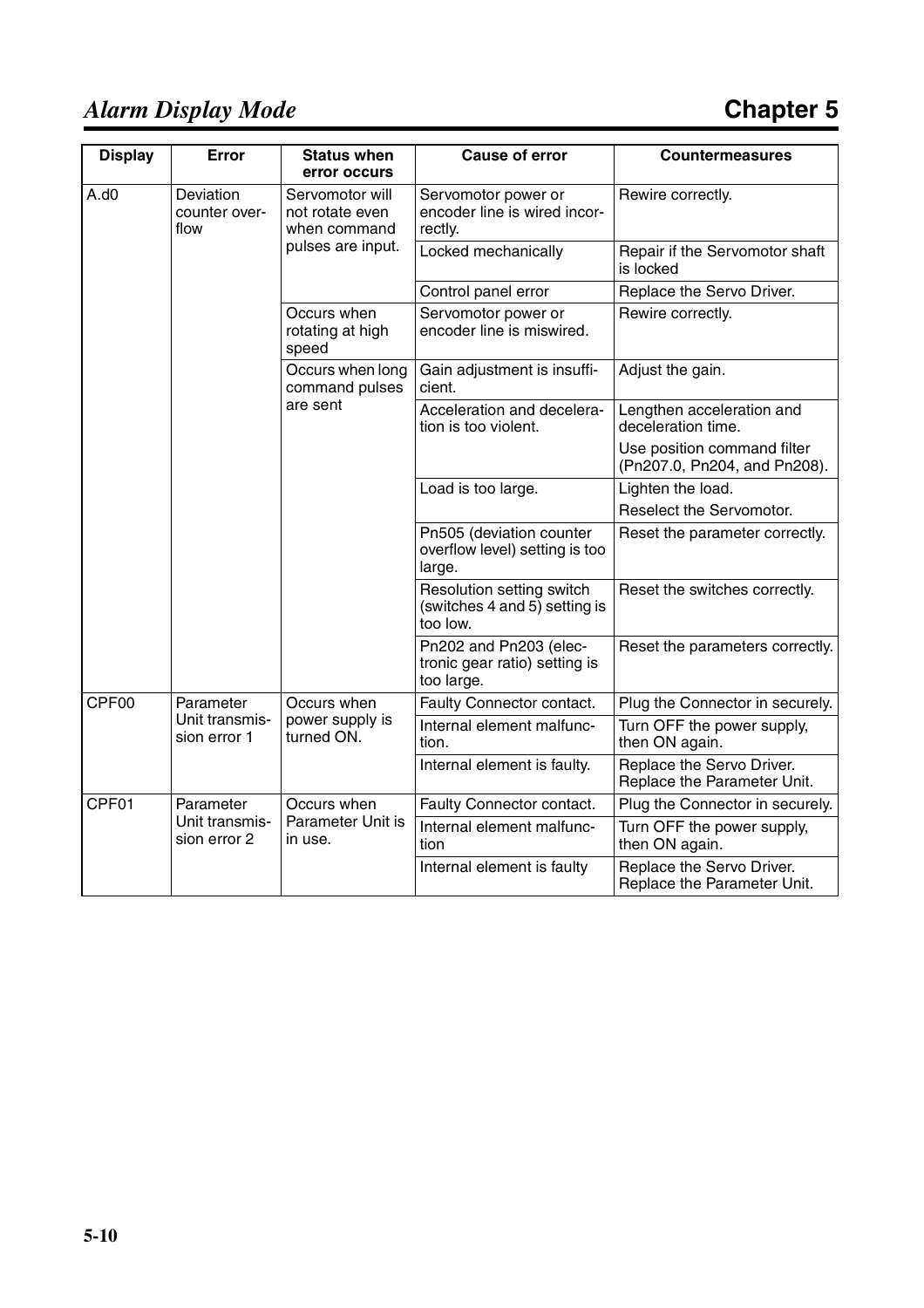#### ■ **Parameter Unit Alarms**

| <b>Display</b>                              | Error                     | <b>Status when error</b><br><b>OCCULS</b> | Cause of error                       | <b>Countermeasures</b>                       |
|---------------------------------------------|---------------------------|-------------------------------------------|--------------------------------------|----------------------------------------------|
| <b>OPERATOR ERR</b><br><b>ROM CHECK ERR</b> | ROM error                 | Occurs when power<br>supply is turned     | Internal element mal-<br>function.   | Turn OFF the power supply,<br>then ON again. |
|                                             |                           | ON.                                       | Internal element is<br>faulty.       | Replace the Parameter Unit.                  |
| <b>OPERATOR ERR</b><br><b>RAM CHECK ERR</b> | <b>RAM</b> error          | Occurs during<br>Parameter Unit use.      | Internal element mal-<br>I function. | Turn OFF the power supply,<br>then ON again. |
|                                             |                           |                                           | Internal element is<br>faulty.       | Replace the Parameter Unit.                  |
| <b>OPERATOR ERR</b><br><b>DATA SEND ERR</b> | Send oper-<br>ation error | Occurs during<br>Parameter Unit use.      | Internal element mal-<br>I function. | Turn OFF the power supply,<br>then ON again. |
|                                             |                           |                                           | Internal element is<br>faulty.       | Replace the Parameter Unit.                  |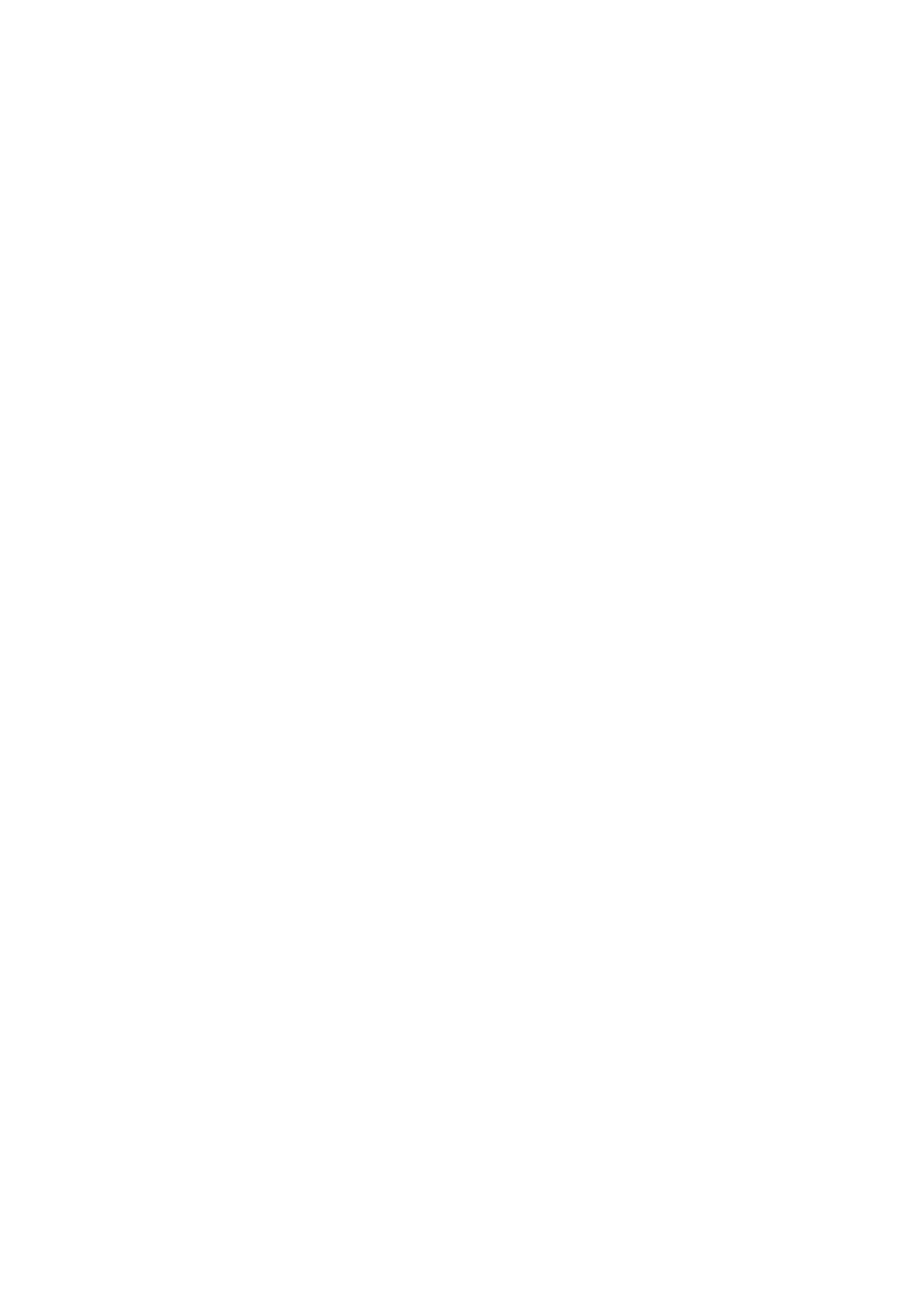## ,,,,,<br>,Ih<sub>l</sub> **Chapter 6**

#### **Appendix**

[6-1 Parameter Setting Tables](#page-100-0)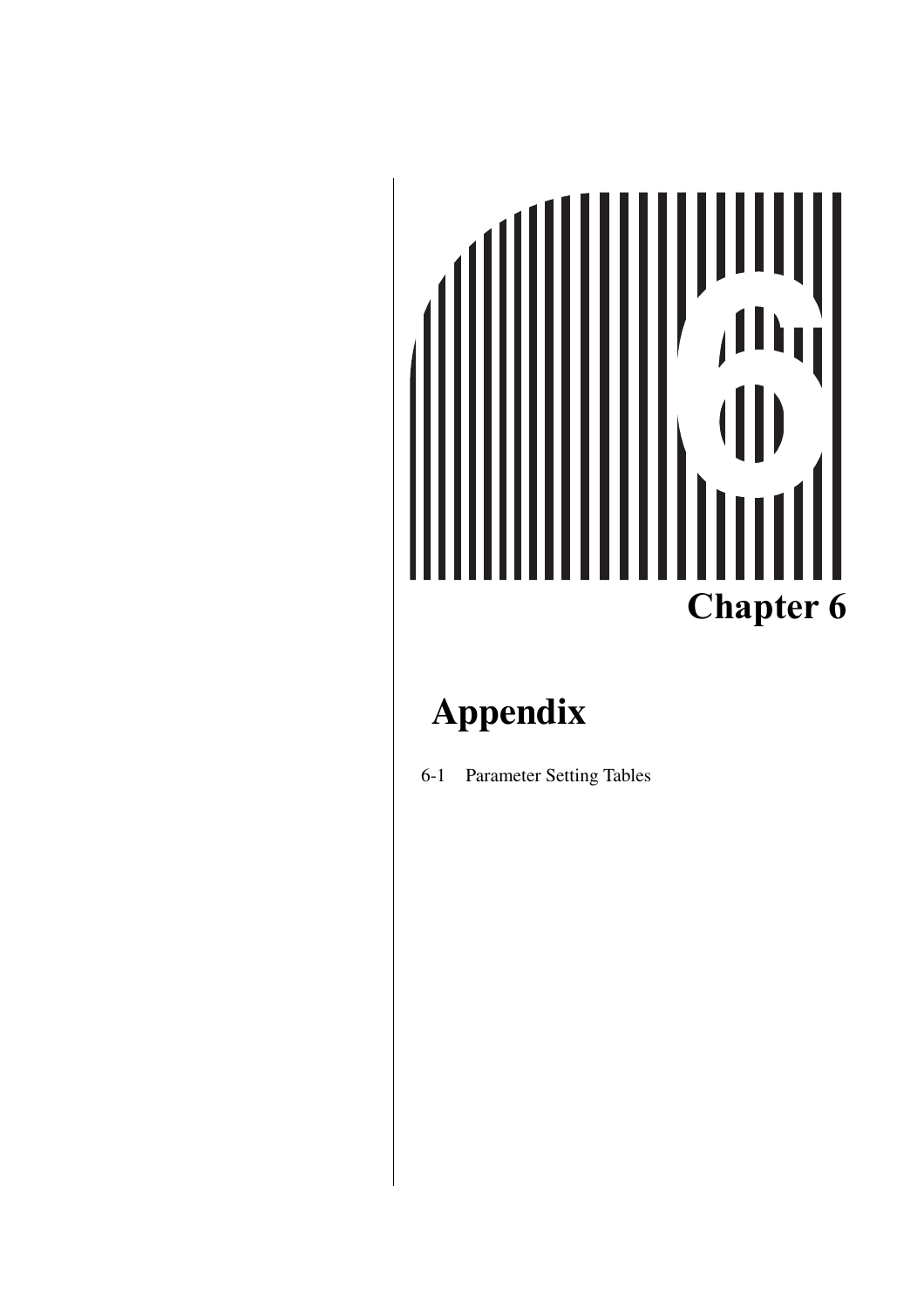#### <span id="page-100-0"></span>**6-1 Parameter Setting Tables**

| Parameter          | Parameter                                   |                     |                                                  |                   | Description for parameters set with 5 digits                                                 | <b>Default</b>                                     | Unit             | Setting                   | Restart?                 | Parameter              |  |
|--------------------|---------------------------------------------|---------------------|--------------------------------------------------|-------------------|----------------------------------------------------------------------------------------------|----------------------------------------------------|------------------|---------------------------|--------------------------|------------------------|--|
| No.                | name                                        | <b>Digit</b><br>Nō. | <b>Name</b>                                      | Settina           | <b>Description for parameters</b><br>with individually set digits                            |                                                    |                  | range                     |                          | setting                |  |
| Pn000              | Basic switches 1                            | $\Omega$            | Reverse rotation<br>mode                         | $\mathbf 0$       | CCW direction is taken for<br>positive command.                                              | 0010                                               |                  |                           | Yes                      | 001                    |  |
|                    |                                             |                     |                                                  | 1                 | CW direction is taken for pos-<br>itive command.                                             |                                                    |                  |                           |                          |                        |  |
|                    |                                             | 1                   | Control mode<br>selection                        | $\mathbf{1}$      | Position control by pulse train<br>command                                                   |                                                    |                  |                           |                          |                        |  |
|                    |                                             | 2                   | Not used.                                        | $\Omega$          |                                                                                              |                                                    |                  |                           |                          |                        |  |
|                    |                                             | 3                   | Not used.                                        | 0                 | u.                                                                                           |                                                    |                  |                           |                          |                        |  |
| Pn001<br>(See note | Basic switches 2 0                          |                     | Stop selection if<br>an alarm occurs             | $\Omega$          | Servomotor stopped by<br>dynamic brake.                                                      | 1002                                               | $\overline{a}$   |                           | Yes                      | 100□                   |  |
| 1.)                |                                             |                     | when servo is<br><b>OFF</b>                      | 1                 | Servomotor stopped by<br>dvnamic brake.<br>Dynamic brake released after<br>Servomotor stops. |                                                    |                  |                           |                          |                        |  |
|                    |                                             |                     |                                                  | 2                 | Servomotor stopped with free<br>run.                                                         |                                                    |                  |                           |                          |                        |  |
|                    |                                             | 1                   | Not used.                                        | 0                 |                                                                                              |                                                    |                  |                           |                          |                        |  |
|                    | $\overline{2}$                              |                     | Not used.                                        | 0                 | Щ,                                                                                           |                                                    |                  |                           |                          |                        |  |
|                    |                                             | 3                   | Not used.                                        | 1                 |                                                                                              |                                                    |                  |                           |                          |                        |  |
| Pn100              | Speed loop gain                             |                     | Speed loop response adjustment                   |                   |                                                                                              | 80                                                 | Hz               | 1 to 2000                 |                          |                        |  |
| Pn101              | Speed loop inte-<br>gral time con-<br>stant |                     | Speed loop integral time constant                |                   |                                                                                              | 2000                                               | $\times$ 0.01 ms | 15 <sub>to</sub><br>51200 |                          |                        |  |
| Pn102              | Position loop<br>qain                       |                     | Adjusts position loop responsiveness.            |                   |                                                                                              | 40                                                 | 1/s              | 1 to 2000                 | Ξ.                       |                        |  |
| Pn103              | Inertia ratio                               | rotor inertia       |                                                  |                   | The ratio between the machine system inertia and the Servomotor                              | 300                                                | $\%$             | 0 to 10000                |                          |                        |  |
| Pn109              | Feed-forward<br>amount                      |                     | Position control feed-forward compensation       |                   |                                                                                              | $\Omega$                                           | $\%$             | 0 to 100                  | $\overline{\phantom{a}}$ |                        |  |
| Pn10A              | Feed-forward<br>command filter              |                     | The position control feed-forward command filter |                   |                                                                                              | $\Omega$                                           | $\times$ 0.01 ms | 0 to 6400                 | ÷,                       |                        |  |
| Pn110<br>(See note | $\Omega$<br>Online autotun-<br>ing setting  |                     | Online autotun-<br>ing selection                 | 0                 | Autotunes initial operations<br>only after power is turned ON.                               | 0012                                               | L                |                           | Yes<br>The               | $0\square$ 1 $\square$ |  |
| 1.)                |                                             |                     | 1                                                | Always autotunes. |                                                                                              |                                                    |                  | power<br>supply           |                          |                        |  |
|                    |                                             |                     |                                                  | $\overline{c}$    | No autotuning                                                                                |                                                    |                  |                           | does not                 |                        |  |
|                    |                                             |                     | Not used.                                        | $\mathbf{1}$      | L.                                                                                           |                                                    |                  |                           | need to<br>be            |                        |  |
|                    |                                             | $\overline{2}$      | Adhesive friction<br>compensation<br>selection   |                   | $\overline{0}$                                                                               | Friction compensation: OFF                         |                  |                           |                          | restarted.<br>for      |  |
|                    |                                             |                     |                                                  | $\mathbf{1}$      | Friction compensation: Rated<br>torque ratio small                                           |                                                    |                  |                           | Pn110.2.                 |                        |  |
|                    |                                             |                     |                                                  |                   | $\overline{c}$                                                                               | Friction compensation: Rated<br>torque ratio large |                  |                           |                          |                        |  |
|                    |                                             | 3                   | Not used.                                        | $\Omega$          | ---                                                                                          |                                                    |                  |                           |                          |                        |  |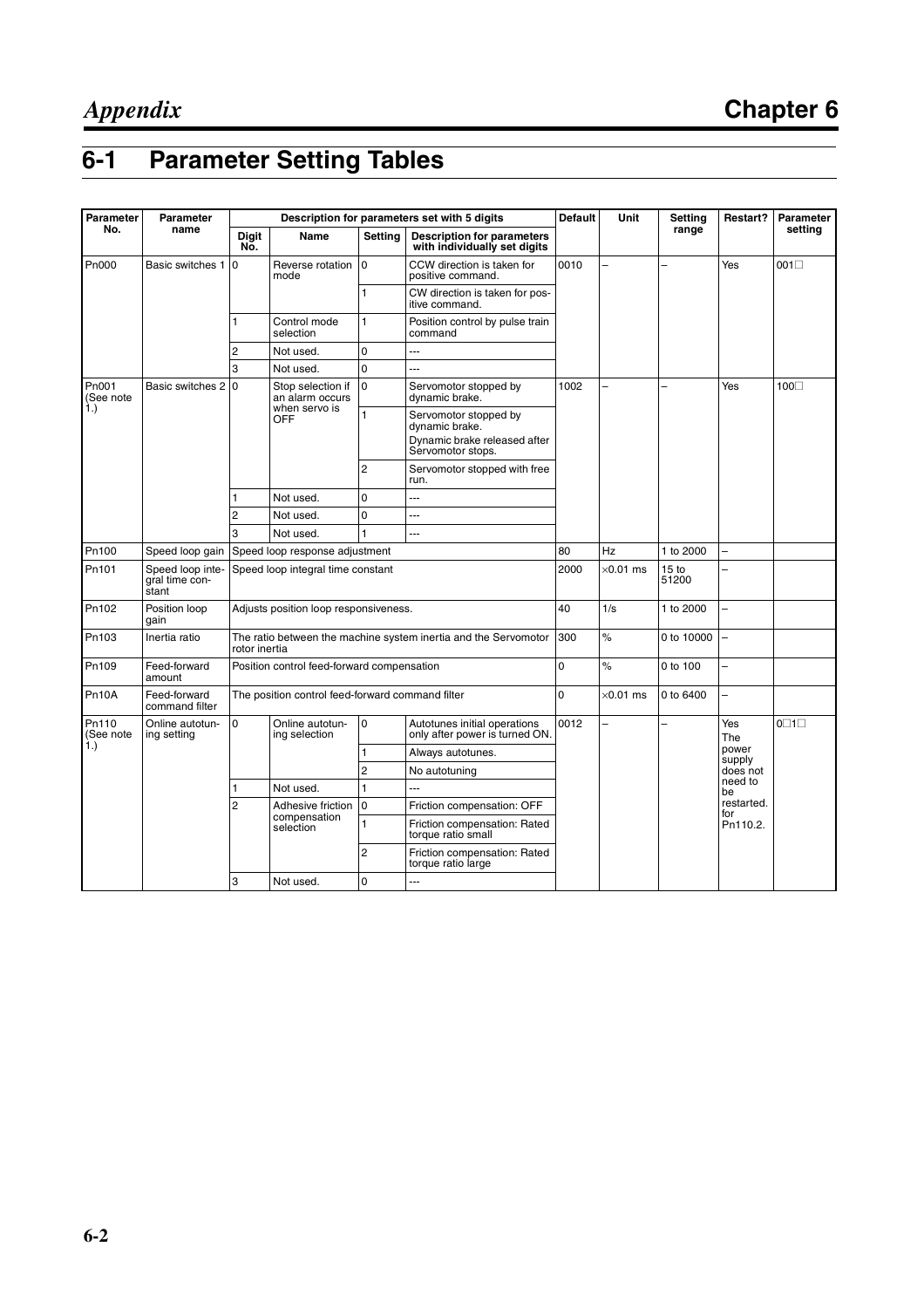#### *Appendix*

#### **Chapter 6**

| <b>Parameter</b>          | Parameter                                             |                                      |                                                                                                                             |                           | Description for parameters set with 5 digits                                       | <b>Default</b>    | Unit             | Setting    | Restart?                 | Parameter                |
|---------------------------|-------------------------------------------------------|--------------------------------------|-----------------------------------------------------------------------------------------------------------------------------|---------------------------|------------------------------------------------------------------------------------|-------------------|------------------|------------|--------------------------|--------------------------|
| No.                       | name                                                  | <b>Digit</b><br>No.                  | Name                                                                                                                        | Setting                   | <b>Description for parameters</b><br>with individually set digits                  |                   |                  | range      |                          | setting                  |
| Pn200<br>(See note        | Position control<br>setting 1                         | $\mathbf 0$                          | Command pulse<br>mode                                                                                                       | 0                         | Feed pulse forward and<br>reverse signal, positive logic                           | 1011              |                  |            | Yes                      | $1\square\square\square$ |
| 2.)                       |                                                       |                                      |                                                                                                                             | 1                         | Forward pulse and reverse<br>pulse, positive logic                                 |                   |                  |            |                          |                          |
|                           |                                                       |                                      |                                                                                                                             | $\overline{c}$            | 90° phase difference (phase<br>A/B) signal (x1), positive logic                    |                   |                  |            |                          |                          |
|                           |                                                       |                                      |                                                                                                                             | 3                         | 90° phase difference (phase<br>A/B) signal (x2), positive logic                    |                   |                  |            |                          |                          |
|                           |                                                       |                                      |                                                                                                                             | 4                         | 90° phase difference (phase<br>A/B) signal (x4), positive logic                    |                   |                  |            |                          |                          |
|                           |                                                       |                                      |                                                                                                                             | 5                         | Feed pulse forward and<br>reverse signal, negative logic                           |                   |                  |            |                          |                          |
|                           |                                                       |                                      |                                                                                                                             | 6                         | Forward pulse and reverse<br>pulse, negative logic                                 |                   |                  |            |                          |                          |
|                           |                                                       |                                      |                                                                                                                             | 7                         | 90° phase difference (phase<br>A/B) signal (x1), negative<br>logic                 |                   |                  |            |                          |                          |
|                           |                                                       |                                      |                                                                                                                             | 8                         | 90° phase difference (phase<br>A/B) signal (x2), negative<br>logic                 |                   |                  |            |                          |                          |
|                           |                                                       |                                      |                                                                                                                             | 9                         | 90° phase difference (phase<br>A/B) signal (x4), negative<br>logic                 |                   |                  |            |                          |                          |
|                           |                                                       | Deviation<br>1<br>counter reset      |                                                                                                                             |                           | 0                                                                                  | Signal high level |                  |            |                          |                          |
|                           |                                                       |                                      | 1                                                                                                                           | Rising edge (low to high) |                                                                                    |                   |                  |            |                          |                          |
|                           |                                                       |                                      | 2                                                                                                                           | Signal low level          |                                                                                    |                   |                  |            |                          |                          |
|                           |                                                       |                                      |                                                                                                                             | 3                         | Falling signal (high to low)                                                       |                   |                  |            |                          |                          |
|                           | $\overline{c}$                                        | Deviation<br>alarms and              | counter reset for                                                                                                           | 0                         | Deviation counter reset when<br>an alarm occurs and when<br>Servomotor is OFF.     |                   |                  |            |                          |                          |
|                           |                                                       |                                      | when servo is<br>turned OFF                                                                                                 | 1                         | Deviation counter not reset<br>when an alarm occurs nor<br>when Servomotor is OFF. |                   |                  |            |                          |                          |
|                           |                                                       |                                      |                                                                                                                             | $\overline{c}$            | Deviation counter reset only<br>when an alarm occurs.                              |                   |                  |            |                          |                          |
|                           |                                                       | 3                                    | Not used.                                                                                                                   | 1                         |                                                                                    |                   |                  |            |                          |                          |
| Pn202<br>(See note<br>2.) | Electronic gear<br>ratio G1 (numer-<br>ator)          | travel distance                      | $0.01 \le G1/G2 \le 100$                                                                                                    |                           | The pulse rate for the command pulses and Servo Servomotor                         | 4                 | -                | 1 to 65535 | Yes                      |                          |
| Pn203<br>(See note<br>2.) | Electronic gear<br>ratio G2<br>(denominator)          |                                      |                                                                                                                             |                           |                                                                                    | 1                 |                  | 1 to 65535 | Yes                      |                          |
| Pn204                     | Position com-<br>mand filter time<br>constant 1 (pri- |                                      | for the primary filter.)                                                                                                    |                           | Soft start setting for command pulses (Soft start characteristics are   0          |                   | $\times$ 0.01 ms | 0 to 6400  |                          |                          |
|                           | mary filter)                                          | Enabled when $Pn207.0 = 0$ .<br>Note |                                                                                                                             |                           |                                                                                    |                   |                  |            |                          |                          |
| Pn207                     | Position control                                      | $\mathbf 0$                          | Selects position                                                                                                            | 0                         | Primary filter (Pn204)                                                             | 0000              |                  |            | Yes                      | 000                      |
|                           | setting 2                                             |                                      | command filter.                                                                                                             | 1                         | Linear acceleration and<br>deceleration (Pn208)                                    |                   |                  |            |                          |                          |
|                           |                                                       | $1$ to $3$                           | Not used.                                                                                                                   | 0                         |                                                                                    |                   |                  |            |                          |                          |
| Pn208                     | Position com-<br>mand filter time<br>constant 2       |                                      | Soft start setting for command pulses (Soft start characteristics are   0<br>for the linear acceleration and deceleration.) |                           |                                                                                    |                   | $\times$ 0.01 ms | 0 to 6400  | Yes                      |                          |
|                           | (Linear acceler-<br>ation and decel-<br>eration)      | <b>Note</b>                          | Enabled when $Pn207.0 = 1$ .                                                                                                |                           |                                                                                    |                   |                  |            |                          |                          |
| Pn304                     | Jog speed                                             |                                      | Rotation speed during jog operation                                                                                         |                           |                                                                                    | 500               | r/min            | 0 to 10000 | $\overline{\phantom{0}}$ |                          |
| Pn401                     | Torque com-<br>mand filter time<br>constant           |                                      |                                                                                                                             |                           | The constant when filtering the internal torque command                            | 40                | $\times$ 0.01 ms | 0 to 65535 |                          |                          |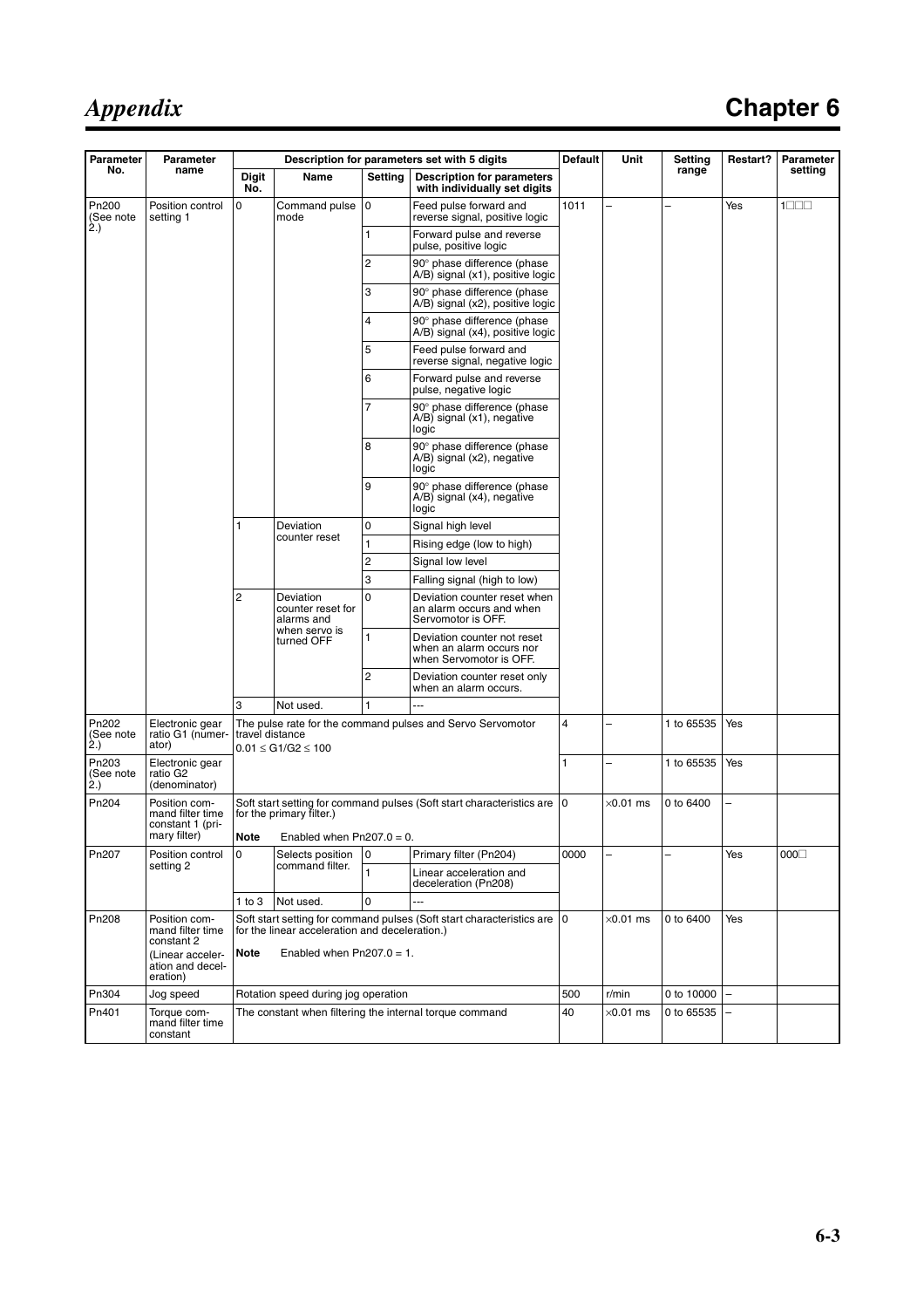*Appendix*

| Parameter | Parameter                                |                     | Description for parameters set with 5 digits                                                                                                                                                                                                                              |                |                                                                   | <b>Default</b><br>Unit |                  | Settina                        | Restart? | Parameter |
|-----------|------------------------------------------|---------------------|---------------------------------------------------------------------------------------------------------------------------------------------------------------------------------------------------------------------------------------------------------------------------|----------------|-------------------------------------------------------------------|------------------------|------------------|--------------------------------|----------|-----------|
| No.       | name                                     | <b>Digit</b><br>No. | Name                                                                                                                                                                                                                                                                      | <b>Setting</b> | <b>Description for parameters</b><br>with individually set digits |                        |                  | range                          |          | setting   |
| Pn402     | Forward torque<br>limit                  |                     | Forward rotation output torque limit (rated torque ratio)<br>350                                                                                                                                                                                                          |                |                                                                   |                        | $\%$             | $0$ to $800$                   | -        |           |
| Pn403     | Reverse torque<br>limit                  |                     | Reverse rotation output torque limit (rated torque ratio)                                                                                                                                                                                                                 |                |                                                                   |                        | $\%$             | 0 to 800                       | -        |           |
| Pn500     | Positioning com-<br>pleted range         |                     | The range of positioning completed output (INP)                                                                                                                                                                                                                           |                |                                                                   |                        | Command<br>units | 0 to 250                       |          |           |
| Pn505     | Deviation<br>counter over-<br>flow level |                     | The detection level for a deviation counter overflow alarm                                                                                                                                                                                                                | 1024           | $\times$ 256 com-<br>mand units                                   | 1 to 32767             |                  |                                |          |           |
| Pn600     | Regeneration<br>resistor capacity        | tions               | Setting for regeneration resistance load ratio monitoring calcula-<br>Note: If using an External Regeneration Resistor, set the regenera-<br>tion capacity for when the temperature rises above 120°C. If not<br>using an External Regeneration Resistor, set Pn600 to 0. |                |                                                                   |                        | $\times$ 10 W    | From 0<br>(Varies by<br>Unit.) |          |           |

- **Note 1.** Pn001.0 and Pn110.0 are enabled when function switch 6 on the Servo Driver's front panel is turned ON to enable parameter setting. When function switch 6 is OFF, function switch 2 (dynamic brake setting) and function switch 1 (online autotuning) are enabled.
- **Note 2.** Pn200.0, Pn202 and Pn203 are enabled when function switch 6 on the Servo Driver's front panel is turned ON to enable parameter setting. When function switch 6 is OFF, function switch 3 (command pulse input setting) and function switches 4 and 5 (resolution setting) are enabled.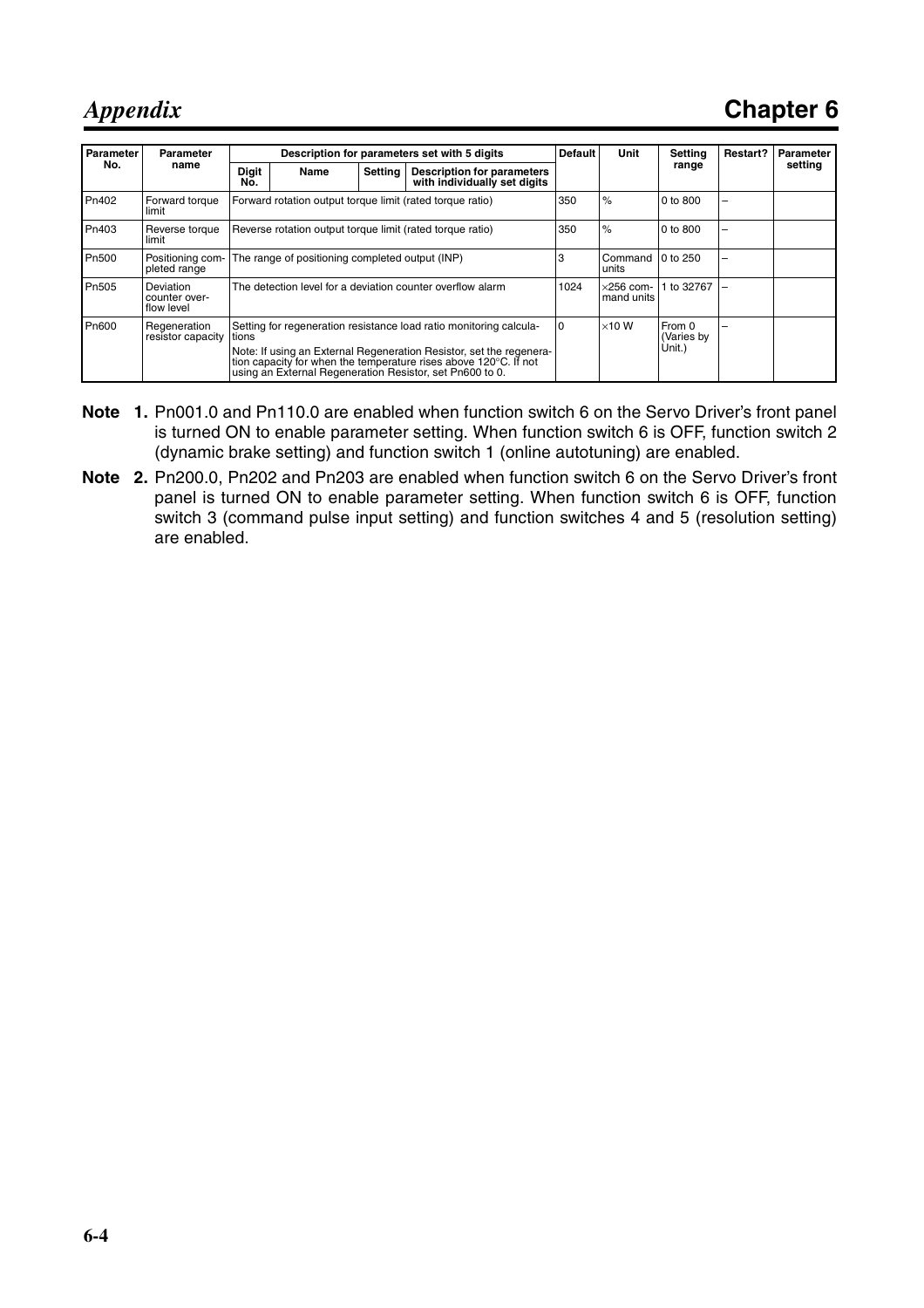#### **Revision History**

A manual revision code appears as a suffix to the catalog number on the front cover of the manual.



The following table outlines the changes made to the manual during each revision. Page numbers refer to the previous version.

| <b>Revision code</b> | <b>Date</b>      | <b>Revised content</b>                                                             |
|----------------------|------------------|------------------------------------------------------------------------------------|
| 01                   | November 2001    | Original production                                                                |
| 02                   | <b>July 2005</b> | Following changes made to front matter.                                            |
|                      |                  | General precautionary notes added to the first page.                               |
|                      |                  | Items to Check Before Unpacking: Moved to the first page.                          |
|                      |                  | Notice: Information on general precautions notation added.                         |
|                      |                  | Read and Understand this Manual: Information on liability and war-<br>ranty added. |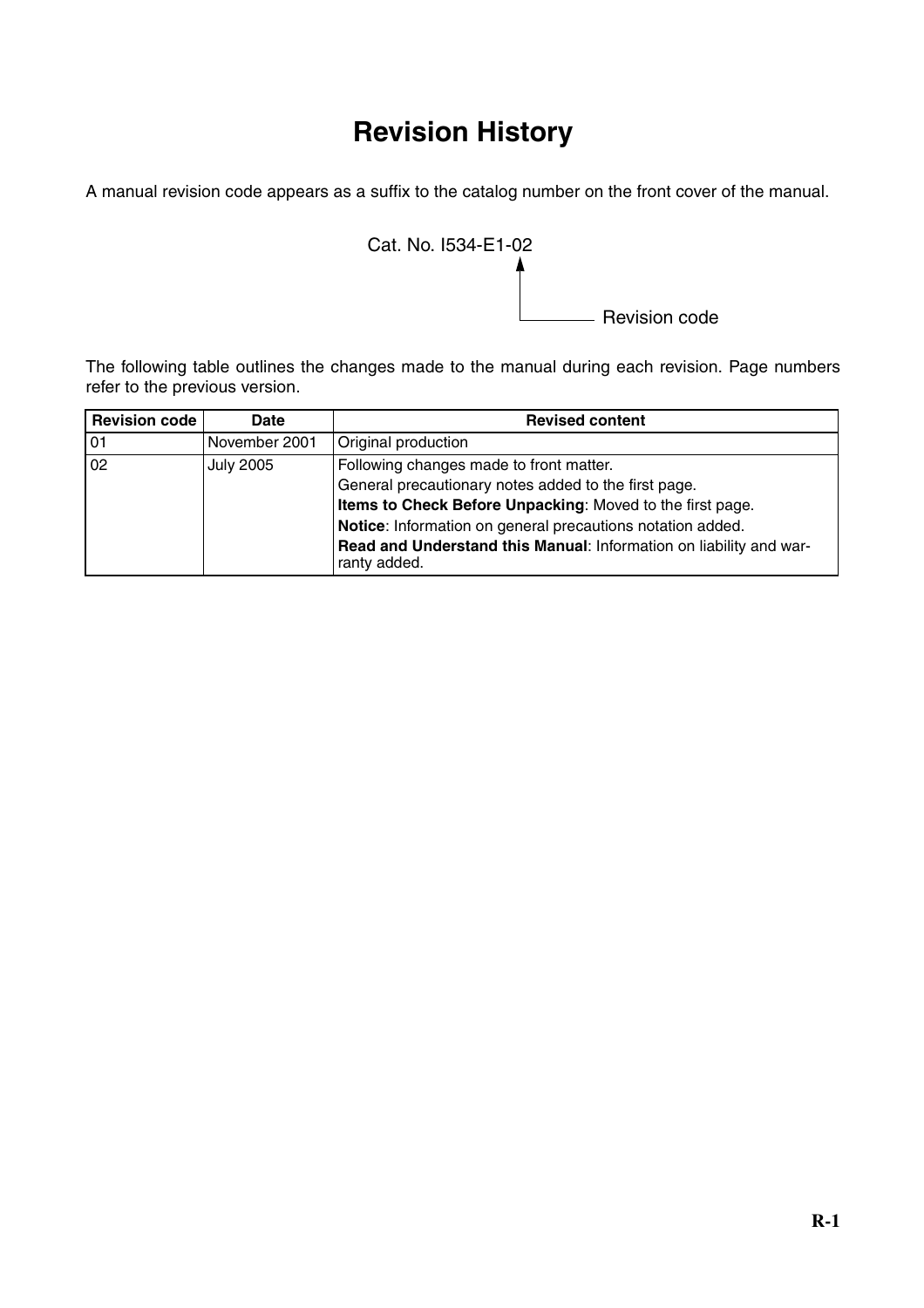**OMRON Corporation Control Devices Division H.Q.** Shiokoji Horikawa, Shimogyo-ku, Kyoto, 600-8530 Japan Tel: (81)75-344-7109/Fax: (81)75-344-7149

**Regional Headquarters**

#### **OMRON EUROPE B.V.**

Wegalaan 67-69, NL-2132 JD Hoofddorp The Netherlands Tel: (31)2356-81-300/Fax: (31)2356-81-388

#### **OMRON ELECTRONICS LLC**

1 East Commerce Drive, Schaumburg, IL 60173 U.S.A.

Tel: (1)847-843-7900/Fax: (1)847-843-8568

#### **OMRON ASIA PACIFIC PTE. LTD.**

83 Clemenceau Avenue, #11-01, UE Square, Singapore 239920 Tel: (65)6835-3011/Fax: (65)6835-2711

#### **OMRON (CHINA) CO., LTD.**

Room 2211, Bank of China Tower, 200 Yin Cheng Zhong Road, PuDong New Area, Shanghai, 200120 China Tel: (86)21-5037-2222/Fax: (86)21-5037-2200